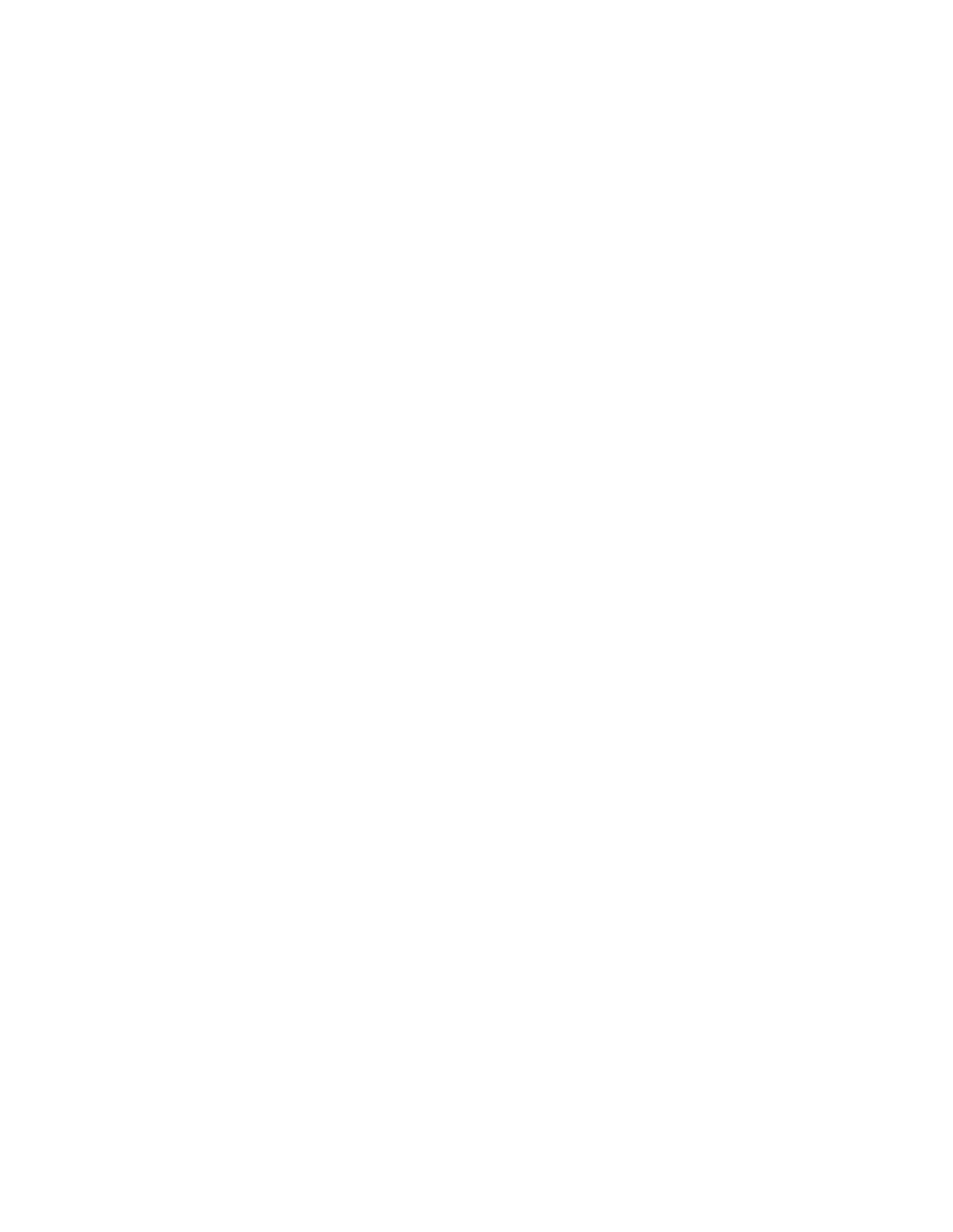*Bill 27* 

# **BILL 27**

# 

# **JOINT GOVERNANCE OF PUBLIC SECTOR PENSION PLANS ACT**

*(Assented to , 2018)* 

# *Table of Contents*

- Purpose
- Division of Act
- Income Tax Act registration
- Coming into force

# **Schedule 1 — Local Authorities Pension Plan Provisions**

- Interpretation
- Continuation of Local Authorities Pension Plan

# **Part 1**

# **Establishment of LAPP Sponsor Board**

- LAPP Sponsor Board
- Composition of Sponsor Board
- Rotational appointments
- Remuneration
- Roles, responsibilities and authorities
- Sponsor Board rules
- New participating employers
- Employer withdrawal

# **Part 2**

# **Establishment of LAPP Corporation**

Establishment of LAPP Corporation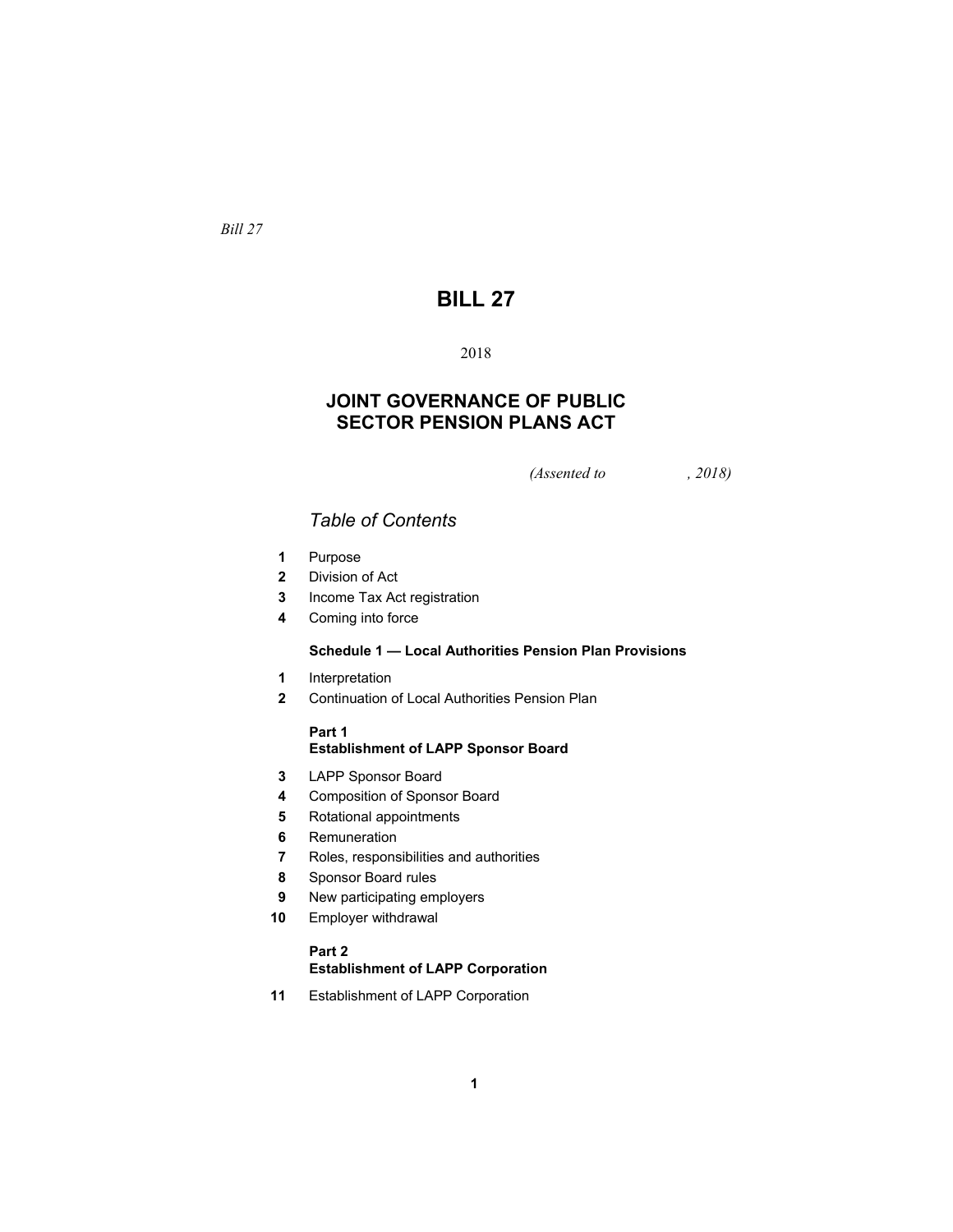- Not Crown agent
- Auditor General
- Not Provincial corporation or public agency
- Non-applicability of Acts
- Roles, responsibilities and authorities
- Agreements for pension and investment management services
- Transfer of assets and liabilities
- Board of directors
- Appointment of directors
- Rotational appointments
- Term of appointment
- Bylaws
- Responsibility of directors and officers
- Indemnities

# **Part 3**

#### **Transition to Joint Governance**

- Transfer of plan fund
- Administration of Plan
- Participating members and employers
- Withdrawal of employers
- Successor employers
- Pension plan provisions
- Transfer of plan records

# **Part 4 Registration under the Employment Pension Plans Act**

- Deemed registration of Plan
- Plan text document
- Continuation of decisions and filings

# **Part 5 General Matters**

- Corporate and Plan costs
- Immunity
- Review of prior administrative decisions
- Agreements for the reciprocal transfer or portability of pension benefits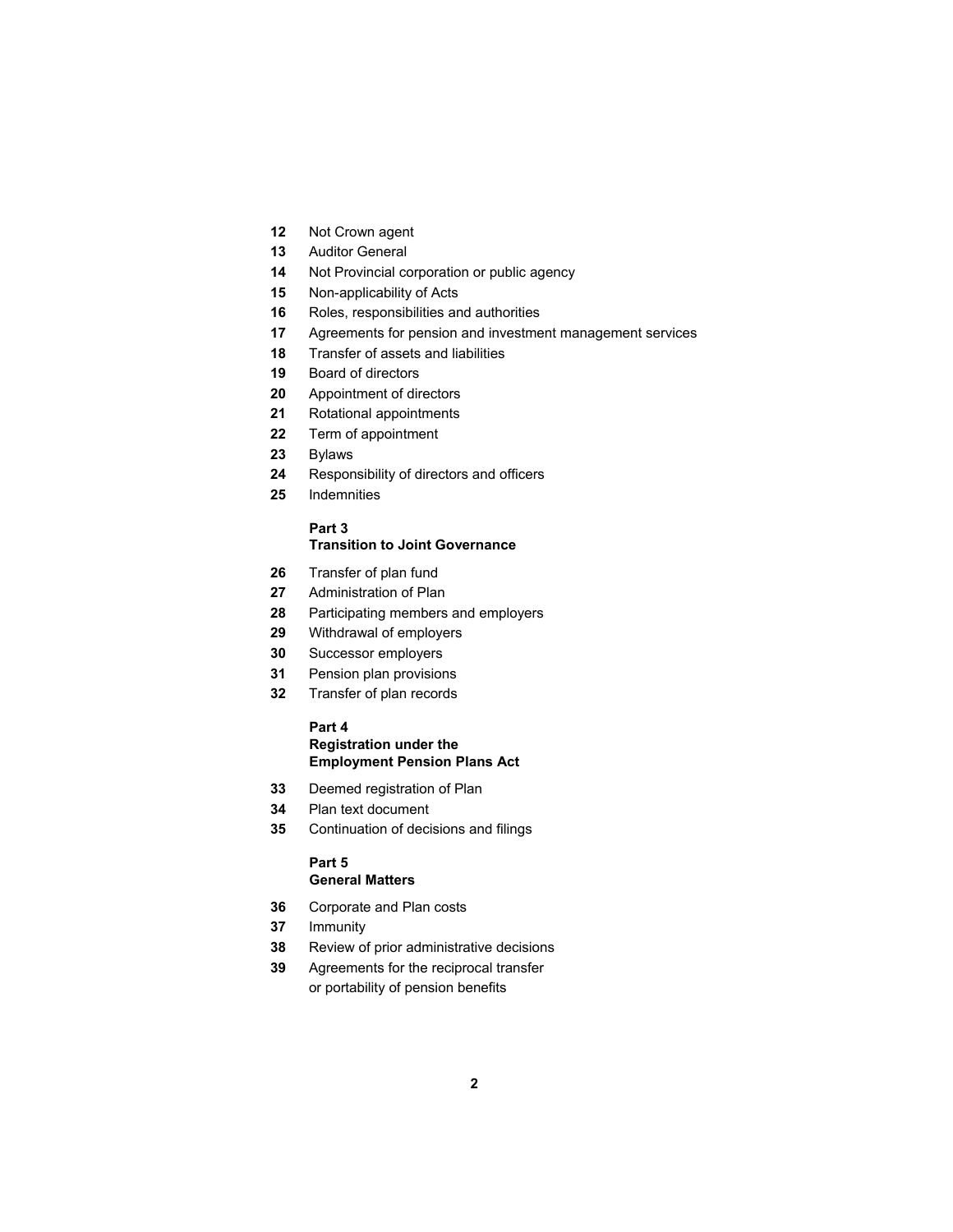- Collection and disclosure of employment information
- Disclosure of information on website
- Method of giving notice

# **Schedule 2 — Public Service Pension Plan Provisions**

- Interpretation
- Continuation of Public Service Pension Plan

# **Part 1**

# **Establishment of PSPP Sponsor Board**

- PSPP Sponsor Board
- Composition of Sponsor Board
- Rotational appointments
- Remuneration
- Roles, responsibilities and authorities
- Sponsor Board rules
- New participating employers
- Employer withdrawal

# **Part 2**

#### **Establishment of PSPP Corporation**

- Establishment of PSPP Corporation
- Not Crown agent
- Auditor General
- Not Provincial corporation or public agency
- Non-applicability of Acts
- Roles, responsibilities and authorities
- Agreements for pension and investment management services
- Transfer of employees
- Board of directors
- Appointment of directors
- Rotational appointments
- Term of appointment
- Bylaws
- Responsibility of directors and officers
- Indemnities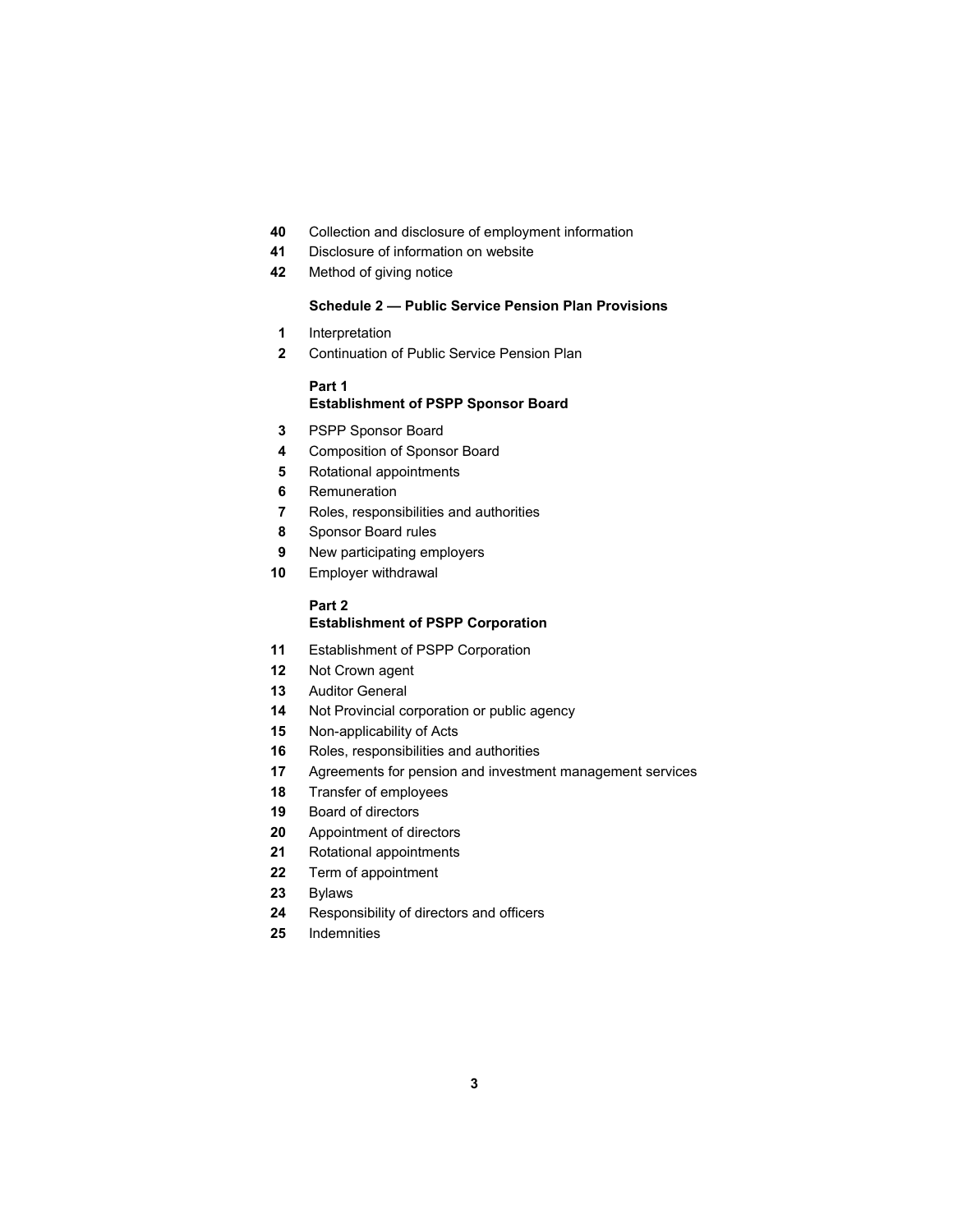# **Part 3 Transition to Joint Governance**

- Transfer of plan fund
- Administration of Plan
- Participating members and employers
- Withdrawal of employers
- Successor employers
- Pension plan provisions
- Transfer of plan records

# **Part 4**

# **Registration under the Employment Pension Plans Act**

- Deemed registration of Plan
- Plan text document
- Continuation of decisions and filings

#### **Part 5 General Matters**

- Corporate and Plan costs
- Immunity
- Review of prior administrative decisions
- Agreements for the reciprocal transfer or portability of pension benefits
- Collection and disclosure of employment information
- Disclosure of information on website
- Method of giving notice

#### **Schedule 3 — Special Forces Pension Plan Provisions**

- Interpretation
- Continuation of Special Forces Pension Plan

# **Part 1 Establishment of SFPP Sponsor Board**

- SFPP Sponsor Board
- Composition of Sponsor Board
- Remuneration
- Roles, responsibilities and authorities
- Sponsor Board rules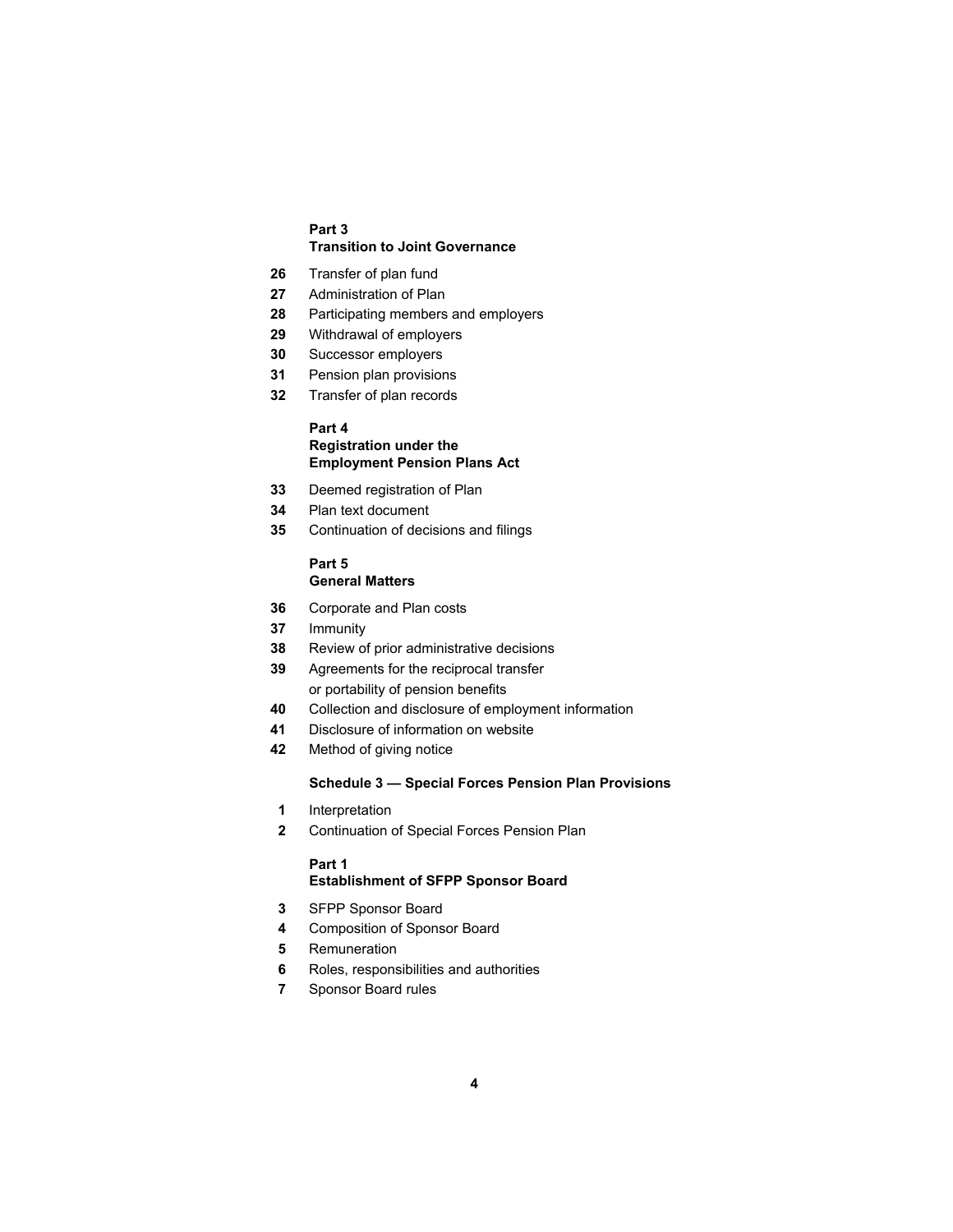- New participating employers
- Employer withdrawal

# **Part 2**

# **Establishment of SFPP Corporation**

- Establishment of SFPP Corporation
- Not Crown agent
- Auditor General
- Not Provincial corporation or public agency
- Non-applicability of Acts
- Roles, responsibilities and authorities
- Agreements for pension and investment management services
- Transfer of employees
- Board of directors
- Appointment of directors
- Term of appointment
- Bylaws
- Responsibility of directors and officers
- Indemnities

#### **Part 3**

# **Transition to Joint Governance**

- Merger of funds and transfer of plan fund
- Administration of Plan
- Participating members and employers
- Withdrawal of employers
- Successor employers
- Pension plan provisions
- Transfer of plan records

# **Part 4**

# **Registration under the Employment Pension Plans Act**

- Deemed registration of Plan
- Plan text document
- Continuation of decisions and filings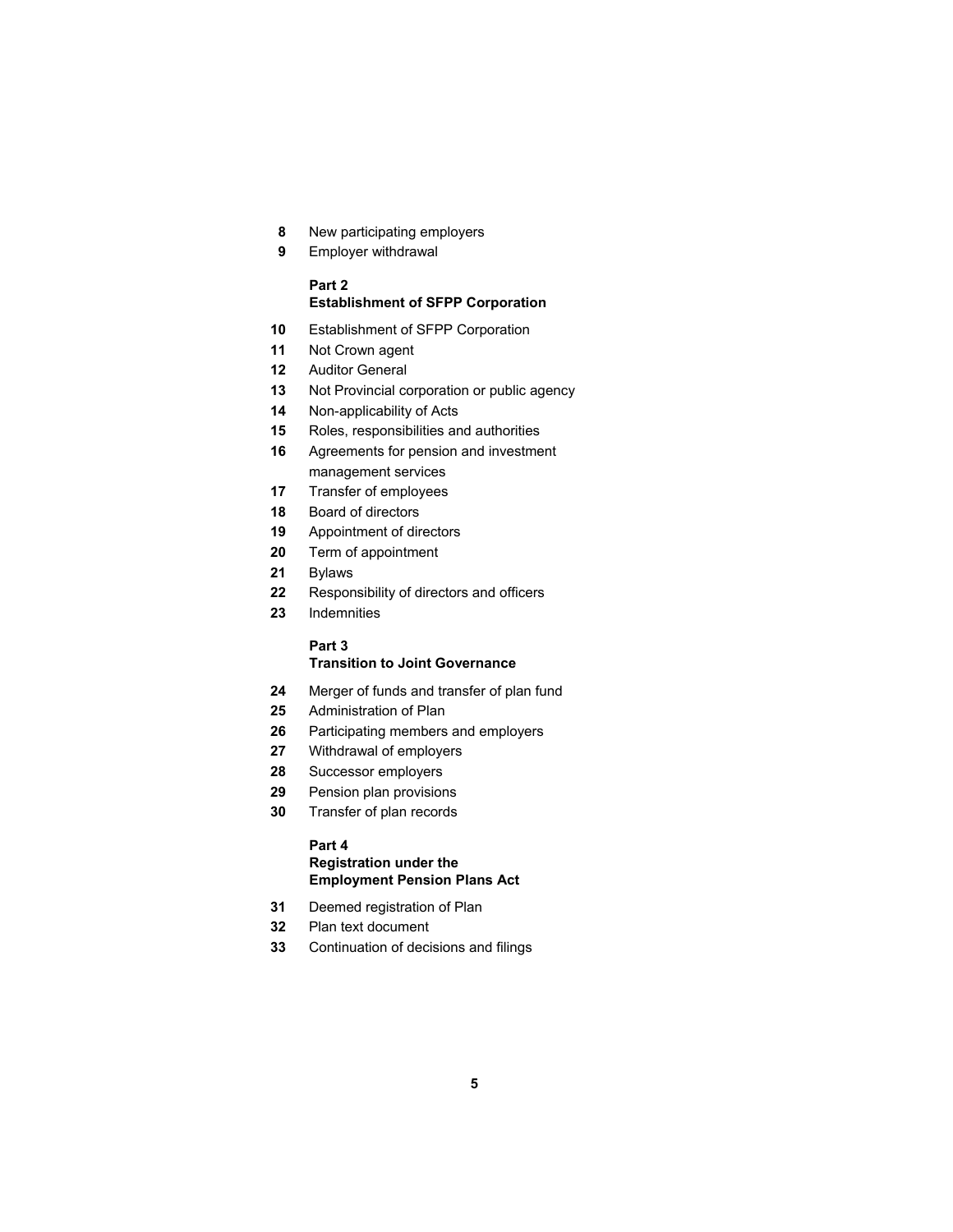## **Part 5 General Matters**

- **34** Corporate and Plan costs
- **35** Immunity
- **36** Review of prior administrative decisions
- **37** Agreements for the reciprocal transfer or portability of pension benefits
- **38** Survival of unfunded liabilities for pre-1992 recognized service and additional contributions
- **39** Collection and disclosure of employment information
- **40** Disclosure of information on website
- **41** Method of giving notice

# **Schedule 4 — Consequential Amendments**

**1 - 6** Consequential amendments

HER MAJESTY, by and with the advice and consent of the Legislative Assembly of Alberta, enacts as follows:

# **Purpose**

**1** The purpose of this Act is to transition to joint governance the Local Authorities Pension Plan, the Public Service Pension Plan and the Special Forces Pension Plan, and to enable the registration of those pension plans under the *Employment Pension Plans Act* as jointly sponsored plans.

## **Division of Act**

- **2** Apart from sections 1 to 4, this Act is divided into
	- (a) Schedule 1, containing provisions relating to the Local Authorities Pension Plan,
	- (b) Schedule 2, containing provisions relating to the Public Service Pension Plan,
	- (c) Schedule 3, containing provisions relating to the Special Forces Pension Plan, and
	- (d) Schedule 4, containing consequential amendments.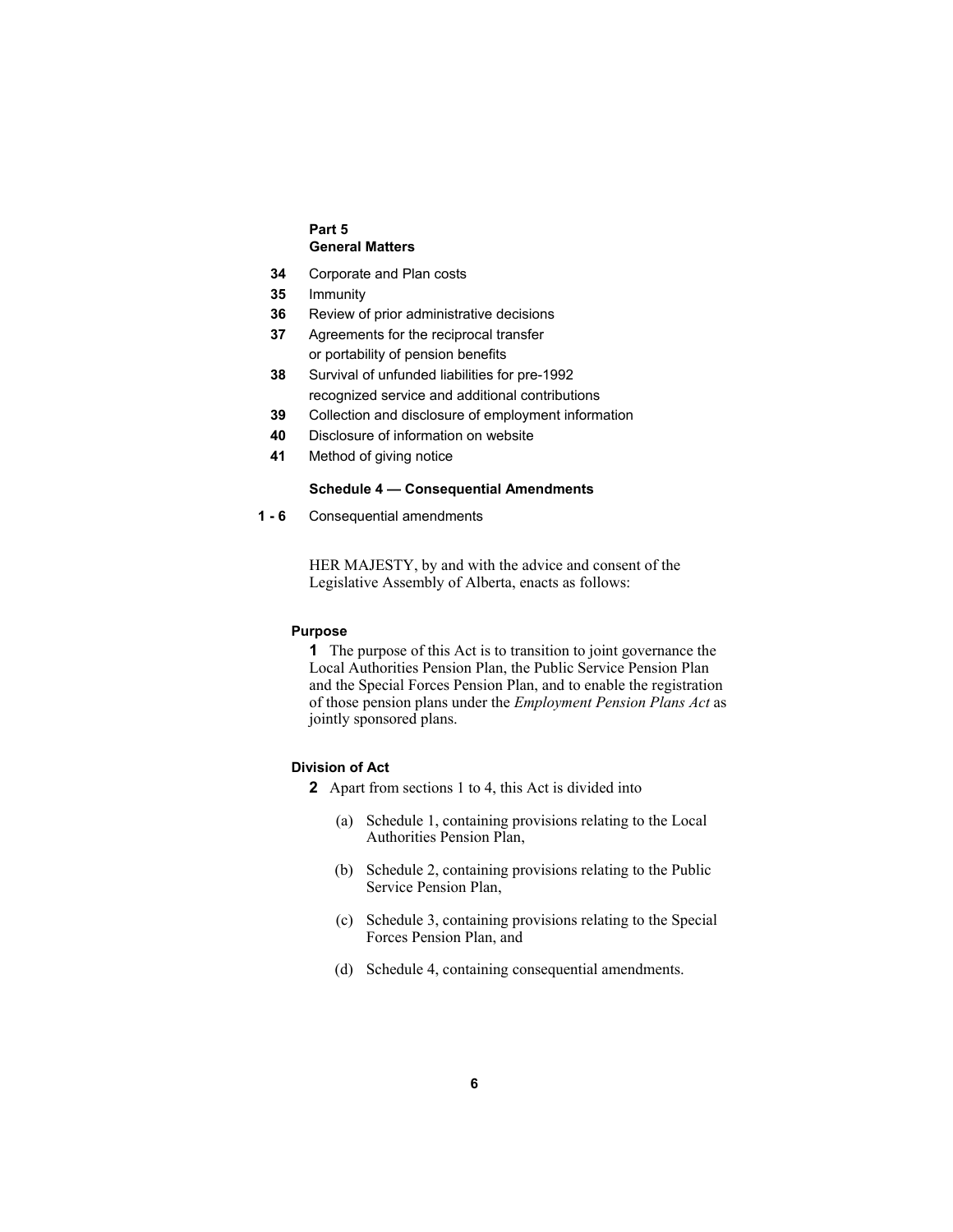# **Income Tax Act registration**

**3** It is the intent of this Act that the pension plans referred to in section 2 be and remain registered pension plans under the *Income Tax Act* (Canada).

# **Coming into force**

- **4** The following provisions come into force on Proclamation:
	- (a) Schedule 1, sections 2, 9, 10, 17, 18 and 26 to 41;
	- (b) Schedule 2, sections 2, 9, 10, 17, 18 and 26 to 41;
	- (c) Schedule 3, sections 2, 8, 9, 16, 17 and 24 to 40;
	- (d) Schedule 4.

# **Schedule 1**

# **Local Authorities Pension Plan Provisions**

#### **Interpretation**

**1(1)** In this Schedule,

- (a) "board of directors" means the board of directors of the Corporation;
- (b) "Corporation" means the LAPP Corporation established by section 11;
- (c) "Crown" means the Crown in right of Alberta;
- (d) "director" means a member of the board of directors;
- (e) "employee organization" means an organization referred to in section  $4(1)(a)$ , and includes a successor to any of those organizations;
- (f) "employer organization" means an organization referred to in section 4(1)(b), and includes a successor to any of those organizations;
- (g) "EPPA" means the *Employment Pension Plans Act*;
- (h) "former Act" means the *Public Sector Pension Plans Act*;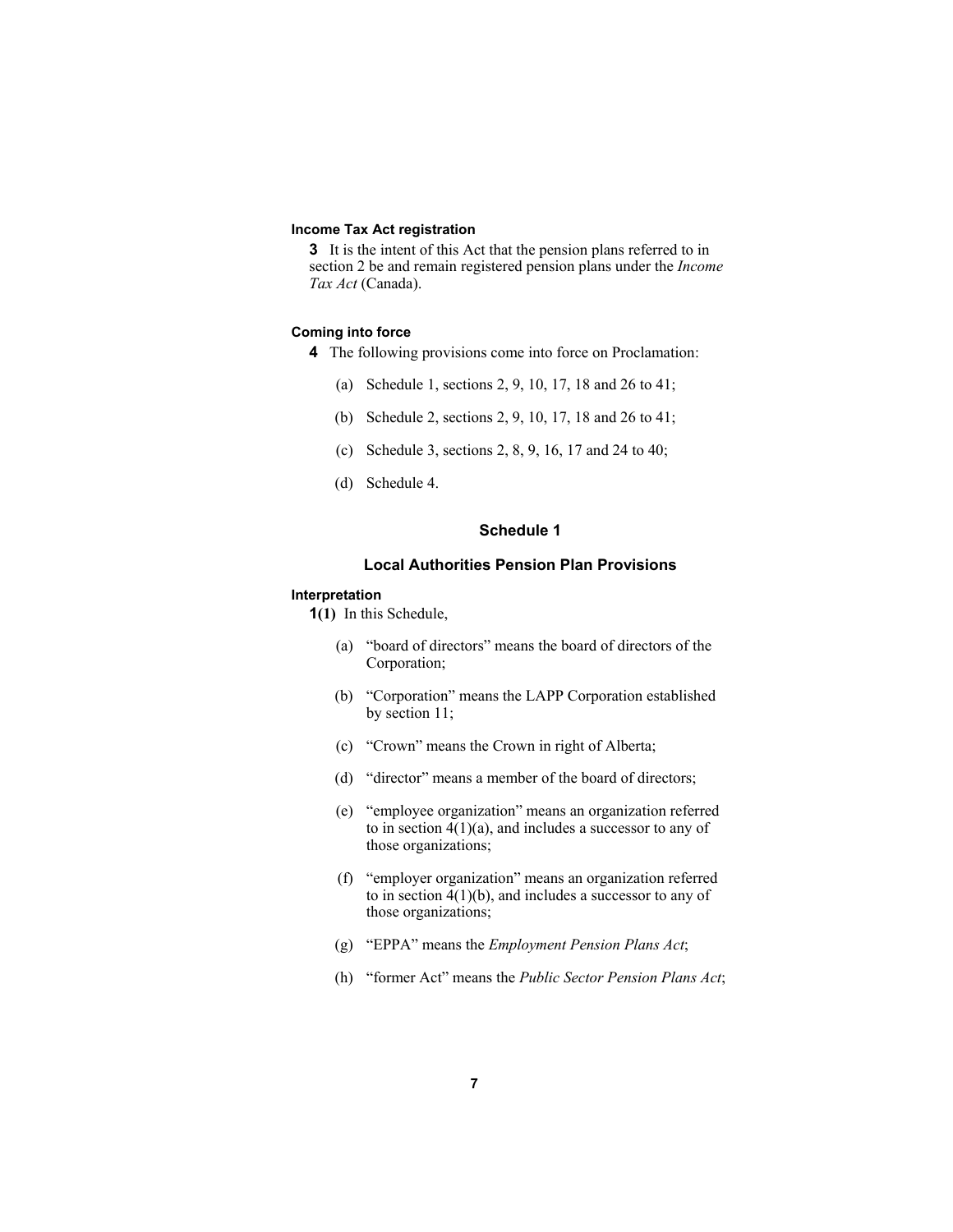- (i) "funding policy" means a funding policy established by the Sponsor Board under section  $7(2)(d)$ ;
- (j) "member", in respect of the Plan, has the same meaning as under the EPPA;
- (k) "Minister" means the Minister responsible for the former Act, and includes, where the context permits, the Crown;
- (l) "Pension Board" means the board established under section 3 of Schedule 1 of the former Act;
- (m) "personal information" means recorded information about an identifiable individual;
- (n) "Plan" means the Local Authorities Pension Plan continued by section 2;
- (o) "plan costs" means the costs, charges and expenses permitted to be paid from the plan fund in accordance with section 36;
- (p) "plan fund" means the assets and investments of the Plan, described in Schedule 1 of the former Act as the Local Authorities Pension Plan Fund;
- (q) "plan text" means the record setting out the rights, obligations and entitlements under the Plan;
- (r) "sponsor organization" means an employee organization or an employer organization;
- (s) "Sponsor Board" means the LAPP Sponsor Board established by section 3;
- (t) "Superintendent" means the Superintendent of Pensions appointed under the EPPA, and includes the Deputy Superintendent of Pensions appointed under that Act;
- (u) "transition date" means March 1, 2019 or, subject to subsection (2), such later date as set by the Lieutenant Governor in Council.

**(2)** For the purposes of subsection (1)(u), the Lieutenant Governor in Council may, before March 1, 2019, set a later date that is no later than April 1, 2019.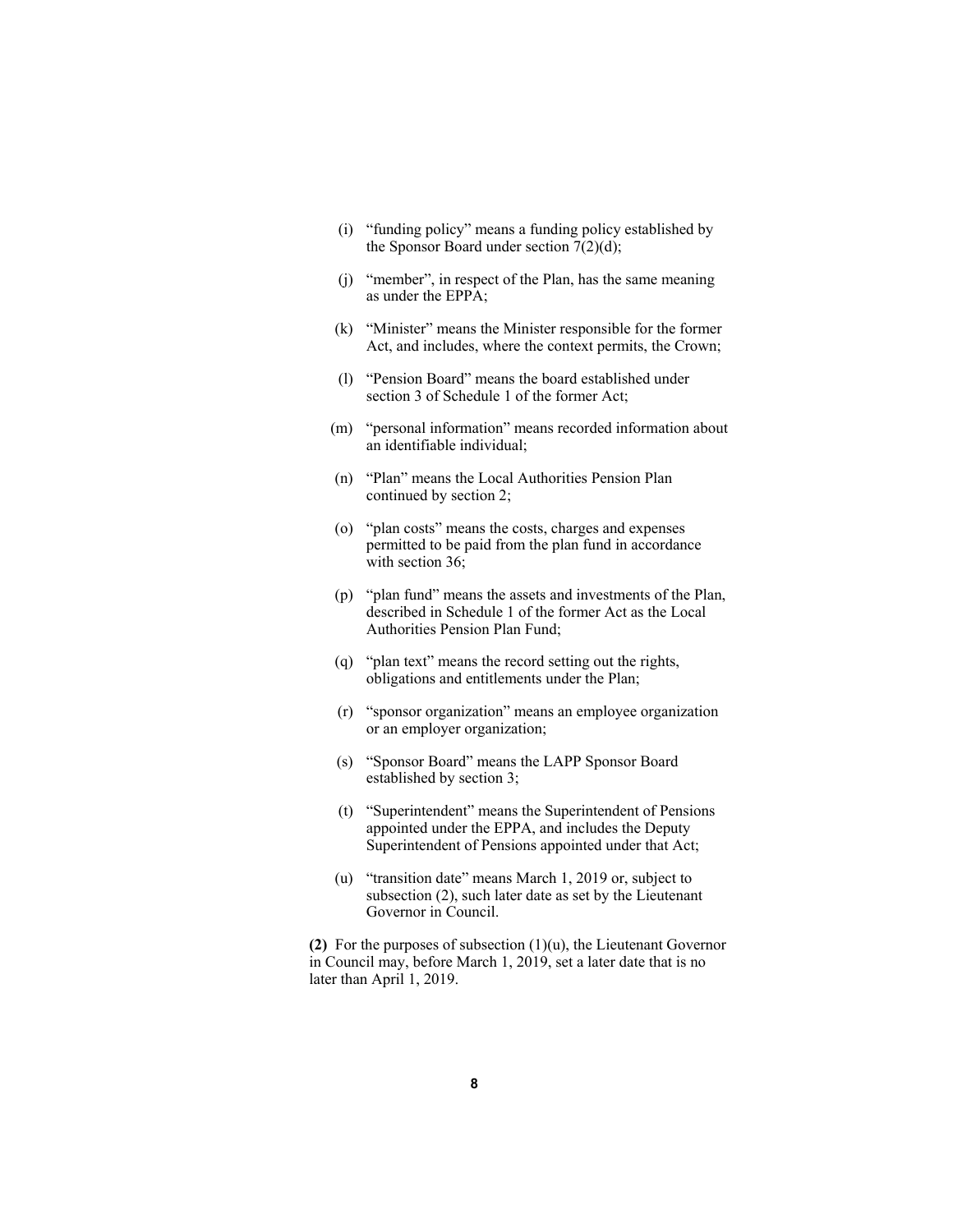#### **Continuation of Local Authorities Pension Plan**

**2** The pension plan provided for by and under Schedule 1 of the former Act is continued on the transition date as the Local Authorities Pension Plan under this Act and this Schedule.

# **Part 1 Establishment of LAPP Sponsor Board**

#### **LAPP Sponsor Board**

**3** There is hereby established a board to be known as the "LAPP Sponsor Board" consisting of the members appointed in accordance with section 4.

# **Composition of Sponsor Board**

**4(1)** Except as otherwise provided in rules made by the Sponsor Board under section 8(2)(a), the Sponsor Board consists of the following members appointed by the following organizations:

- (a) 6 employee representatives appointed as follows:
	- (i) one member appointed by the Alberta Federation of Labour Inc.;
	- (ii) 2 members appointed by The Alberta Union of Provincial Employees;
	- (iii) one member appointed by the Canadian Union of Public Employees;
	- (iv) one member appointed by the Health Sciences Association of Alberta;
	- (v) one member appointed by the United Nurses of Alberta;
- (b) 6 employer representatives appointed as follows:
	- (i) 3 members appointed by Alberta Health Services;
	- (ii) subject to section  $5(1)$ , one member appointed by
		- (A) the Alberta School Boards Association, or
		- (B) the Council of Post-secondary Presidents of Alberta, or another organization representing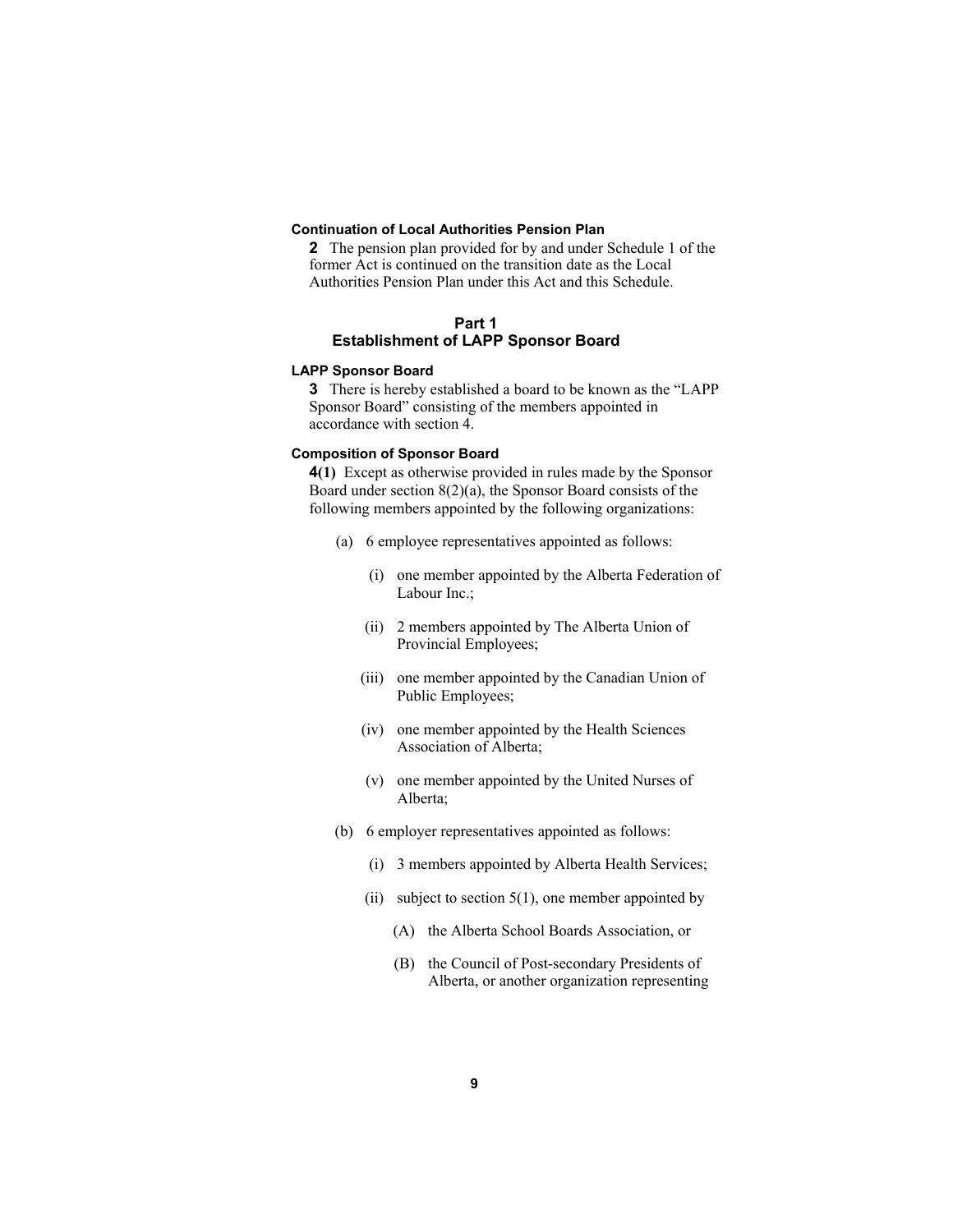post-secondary institutions participating in the Plan as designated by the Corporation;

- (iii) subject to section  $5(2)$ , one member appointed by the Alberta Urban Municipalities Association or the Alberta Association of Municipal Districts and Counties (also known as Rural Municipalities of Alberta);
- $(iv)$  subject to section 5(3), one member appointed by the City of Edmonton or the City of Calgary.

**(2)** To be eligible to be or to remain a member of the Sponsor Board, an individual

- (a) must be at least 18 years of age, and
- (b) must not be a director of the Corporation.

**(3)** A sponsor organization appoints a member of the Sponsor Board by giving notice to the Corporation.

**(4)** A sponsor organization that has the power to appoint a member of the Sponsor Board may by notice to the Corporation remove and replace that member.

#### **Rotational appointments**

**5(1)** For the appointment contemplated by section 4(1)(b)(ii), the Alberta School Boards Association has the power of appointment for a period ending 3 years after the transition date, and the power of appointment rotates every 3 years after that period between the Council of Post-secondary Presidents of Alberta, or another organization representing post-secondary institutions participating in the Plan, as designated by the Corporation under section 16(3)(e), and the Alberta School Boards Association.

**(2)** For the appointment contemplated by section 4(1)(b)(iii), the Alberta Urban Municipalities Association has the power of appointment for a period ending 3 years after the transition date, and the power of appointment rotates every 3 years after that period between the Alberta Association of Municipal Districts and Counties (also known as Rural Municipalities of Alberta) and the Alberta Urban Municipalities Association.

**(3)** For the appointment contemplated by section 4(1)(b)(iv), the City of Edmonton has the power of appointment for a period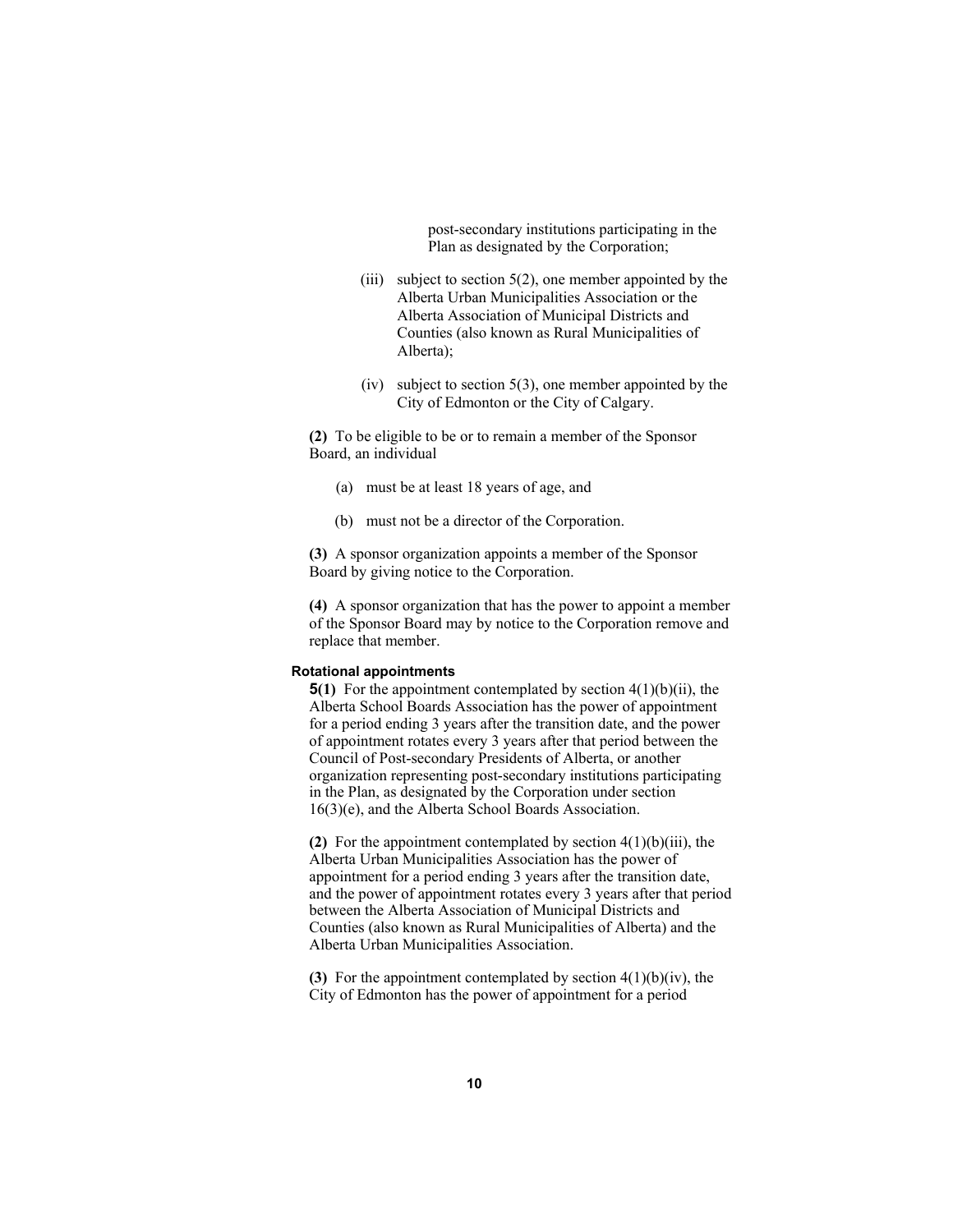ending 3 years after the transition date, and the power of appointment rotates every 3 years after that period between the City of Calgary and the City of Edmonton.

#### **Remuneration**

**6** The members of the Sponsor Board are not entitled to receive remuneration from the plan fund but may be reimbursed from the plan fund for expenses incurred by them in the performance of their duties as members of the Sponsor Board.

#### **Roles, responsibilities and authorities**

**7(1)** The Sponsor Board has only the roles, responsibilities and authorities set out in this section and sections 8 to 10.

- **(2)** The Sponsor Board
	- (a) is responsible for making and amending plan text in accordance with the EPPA, the provisions of which must accommodate the requirements of section 28(4) and (5) in respect of the policies of participating employers and membership in the Plan,
	- (b) is responsible for setting contribution rates in accordance with the funding requirements under the EPPA that are applicable to the Plan,
	- (c) is responsible for making any decision, in accordance with the EPPA, to terminate the Plan or to convert it to a different kind of pension plan,
	- (d) is responsible for establishing a funding policy under the EPPA, including in relation to
		- (i) the frequency of actuarial valuations of the Plan, and
		- (ii) investment risk and other risks,
	- (e) is responsible for reviewing the proposed annual budget of the Corporation and any updates to that budget, and may provide directions to the Corporation in relation to the budget,
	- (f) shall establish a code of conduct and conflict of interest policy governing its members,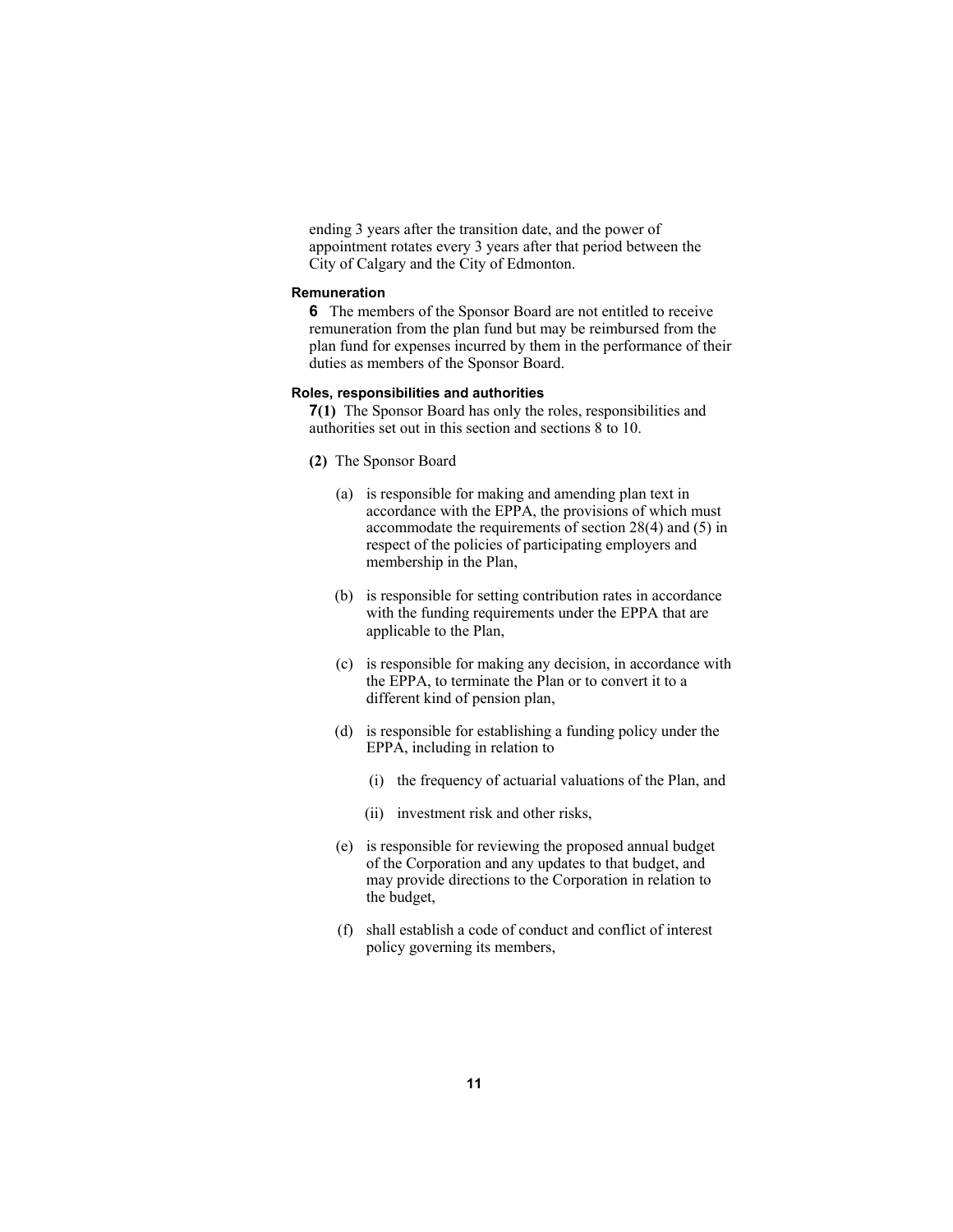- (g) shall determine and communicate to the Corporation the nature and level of support that it requires to be provided to it by or through the Corporation, and
- (h) shall on making any of the following provide a copy to the Corporation:
	- (i) plan text and any amendments to plan text;
	- (ii) a change to the contribution rates under clause (b);
	- (iii) a decision made under clause (c);
	- (iv) the funding policy made under clause (d) and any amendments to the funding policy;
	- (v) the code of conduct and conflict of interest policy made under clause (f) and any amendments to that policy;
	- (vi) any rules made under section 8 or 9.

**(3)** In carrying out the roles and responsibilities and exercising the authorities of the Sponsor Board, the members of the Sponsor Board shall consider the interests of retired members of the Plan.

**(4)** The Sponsor Board may delegate to or arrange for the performance by the Corporation of responsibilities assigned by this Schedule to the Sponsor Board including, without limitation, amending plan text or increasing contribution rates, but only if such delegation to or performance by the Corporation is limited to taking action required to achieve compliance with the EPPA or this Act and this Schedule or any other applicable law.

**(5)** Notwithstanding subsection (4), the Sponsor Board may not delegate to the Corporation the authority to impose a differential increase in contribution rates as between members and participating employers.

**(6)** If, following receipt of a valuation report from the Plan's actuary, the Sponsor Board has not

 (a) pursuant to subsection (4), delegated to the Corporation the authority to increase contribution rates if required to comply with applicable funding requirements under the EPPA, or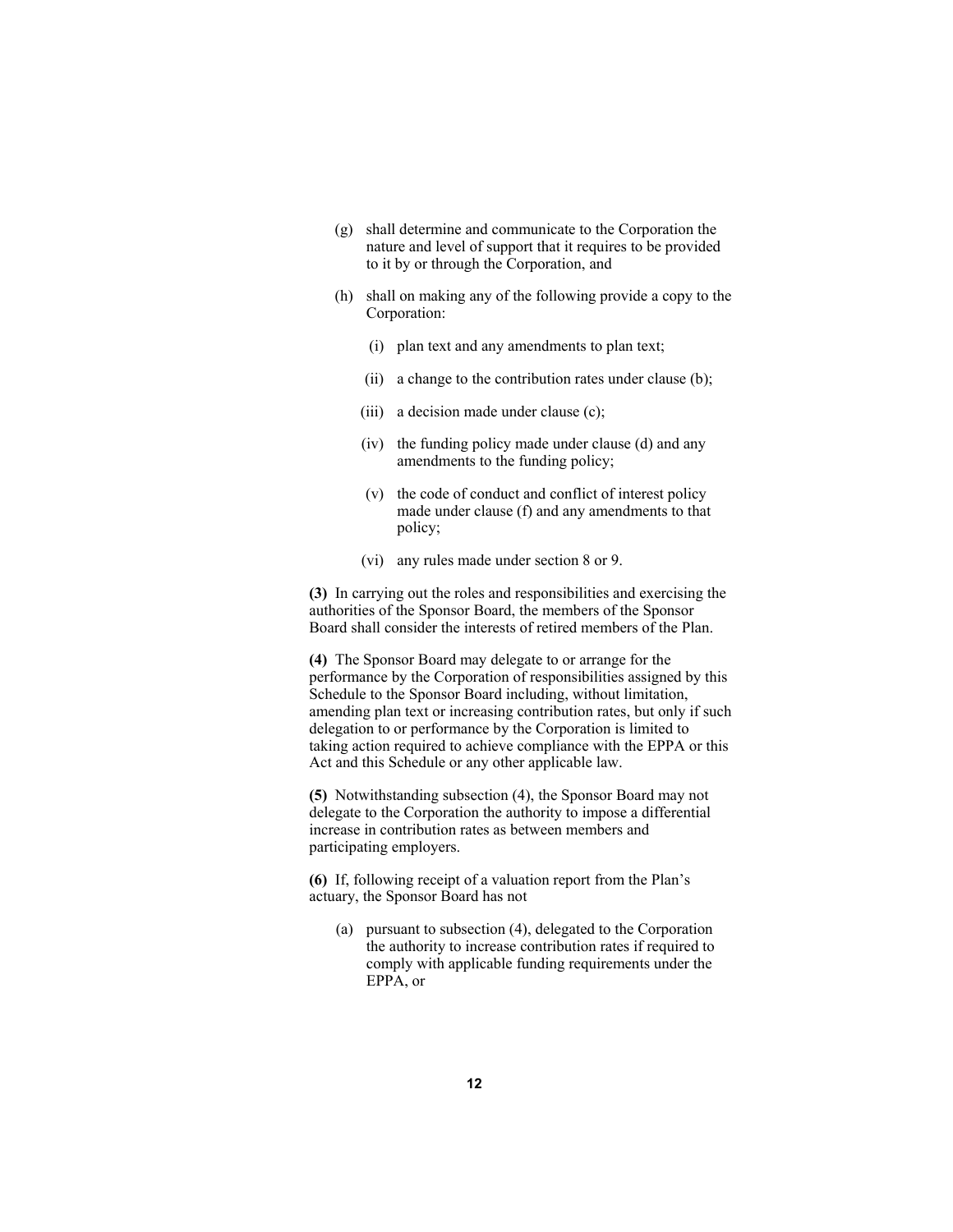(b) otherwise taken steps sufficient to comply with those requirements, within the time required under the EPPA for doing so,

the Sponsor Board is deemed to have increased contribution rates, equally as between members and participating employers, as indicated in the valuation report as being necessary to comply with applicable funding requirements under the EPPA, and such contribution rate increases shall be implemented by the Corporation, effective on the date required to comply with applicable funding requirements under the EPPA.

#### **Sponsor Board rules**

**8(1)** The Sponsor Board shall make rules

- (a) establishing a process for recruiting directors that provides for consultation among sponsor organizations with the objective of achieving on the board of directors of the Corporation
	- (i) a suitable mix of competencies,
	- (ii) a diversity of perspectives, and
	- (iii) gender balance,

as defined or determined in accordance with the rules;

- (b) determining the remuneration to be paid to the directors of the Corporation.
- **(2)** The Sponsor Board may make rules
	- (a) subject to subsection (3), altering the composition of the Sponsor Board;
	- (b) subject to section 36(3), respecting the costs, charges and expenses that may be charged to the plan fund by the Corporation;
	- (c) governing the withdrawal of a participating employer from the Plan under section 10;
	- (d) respecting the entering into by the Corporation of any agreements for the reciprocal transfer or portability of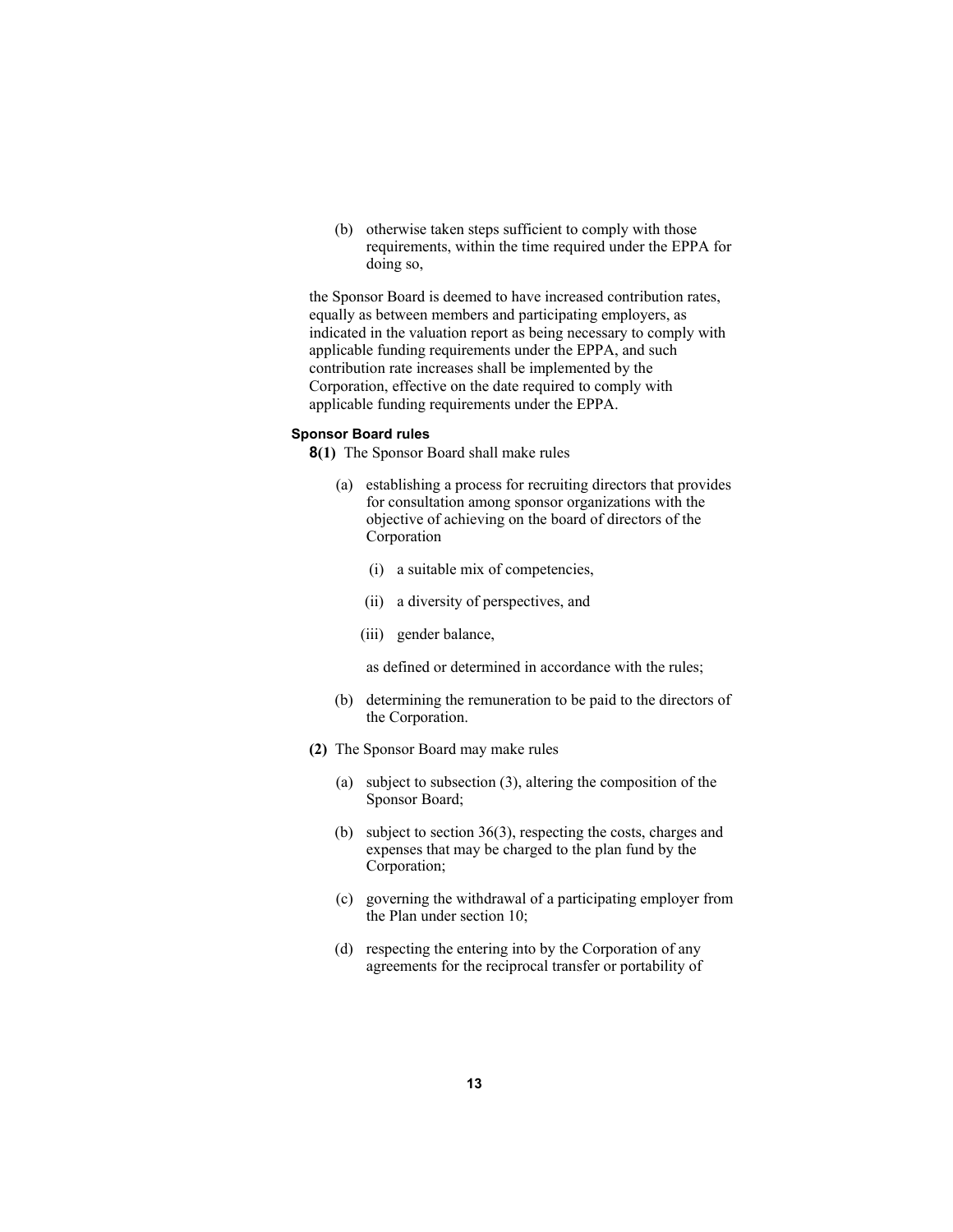pension benefits between the Plan and any other pension plan;

 (e) governing the internal practice and procedures of the Sponsor Board, including governing the selection of a chair and a vice-chair, the calling of meetings, quorum, procedures at meetings, voting procedures and the majority required to make or amend plan text or Sponsor Board rules or to pass other resolutions.

**(3)** The Sponsor Board shall not make a rule under subsection  $(2)(a)$  that

- (a) excludes a sponsor organization from making an appointment unless the organization has
	- (i) consented in writing to such exclusion,
	- (ii) ceased to exist,
	- (iii) in the case of an employee organization, ceased to have a role in representing a substantial number of employees who are members of the Plan, or
	- (iv) in the case of an employer organization, ceased to be a participating employer, or ceased to have a substantial number of employees who are members of the Plan,
- or
	- (b) results in other than one half of the members being appointed by employee organizations and one half of the members being appointed by employer organizations.

**(4)** To the extent the Sponsor Board has not made rules under subsection  $(2)(e)$  that are applicable, the following provisions govern the internal procedures of the Sponsor Board:

 (a) if the Sponsor Board has not made rules with respect to the designation of a chair and a vice-chair, the members appointed by the employee organizations shall designate the chair and the members appointed by the employer organizations shall designate the vice-chair, and the power to designate the chair and the vice-chair shall rotate 3 years after the transition date and every 3 years after that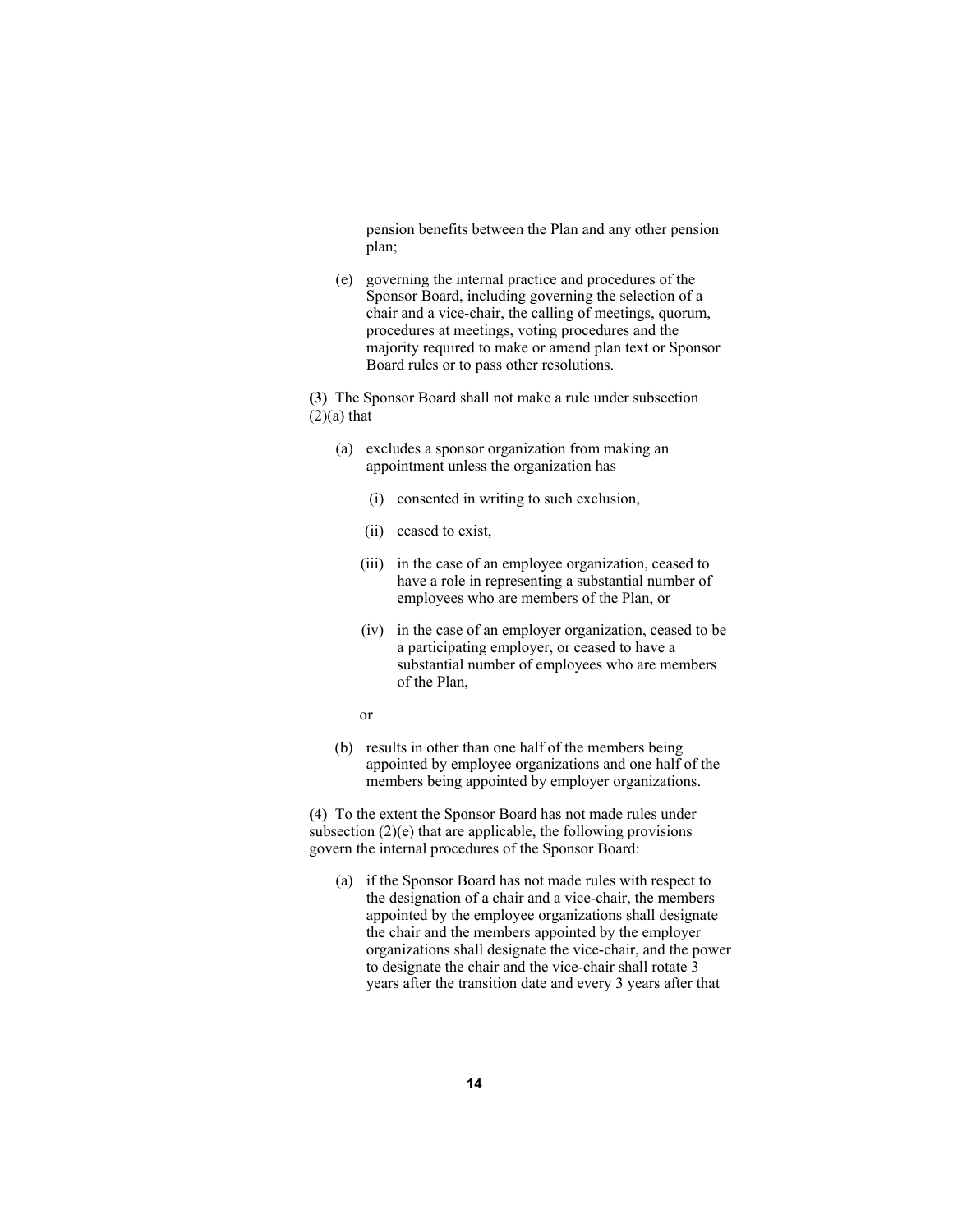period between the members appointed by the employer organizations and the members appointed by the employee organizations;

- (b) if the Sponsor Board has not made rules with respect to the calling of meetings of the Sponsor Board, a meeting may be called by either the chair or the vice-chair, and shall be called on reasonable notice to allow the members to attend the meeting in person or by electronic means;
- (c) if the Sponsor Board has not made rules with respect to quorum, 5/6 of the members appointed by employee organizations and 5/6 of the members appointed by employer organizations constitute quorum;
- (d) if the Sponsor Board has not made rules with respect to the majority required to make resolutions or decisions of the Sponsor Board,
	- (i) subject to subclause (ii), a resolution or decision is made only if it is approved by
		- (A) at least 2/3 of the members appointed by the employee organizations who are present at the meeting, and
		- (B) at least 2/3 of the members appointed by the employer organizations who are present at the meeting,

#### and

 (ii) if a matter involves a resolution or decision to terminate the Plan or convert it wholly or in part from a defined benefit plan to a defined contribution plan or a target benefit plan, the resolution or decision is made only if it is approved unanimously by the members present at the meeting.

**(5)** The *Regulations Act* does not apply to rules made by the Sponsor Board under subsections (1) and (2) or section 9.

#### **New participating employers**

**9** The Sponsor Board may make rules in respect of the admission of new participating employers to the Plan and, where no rules have been made that are applicable to a particular application for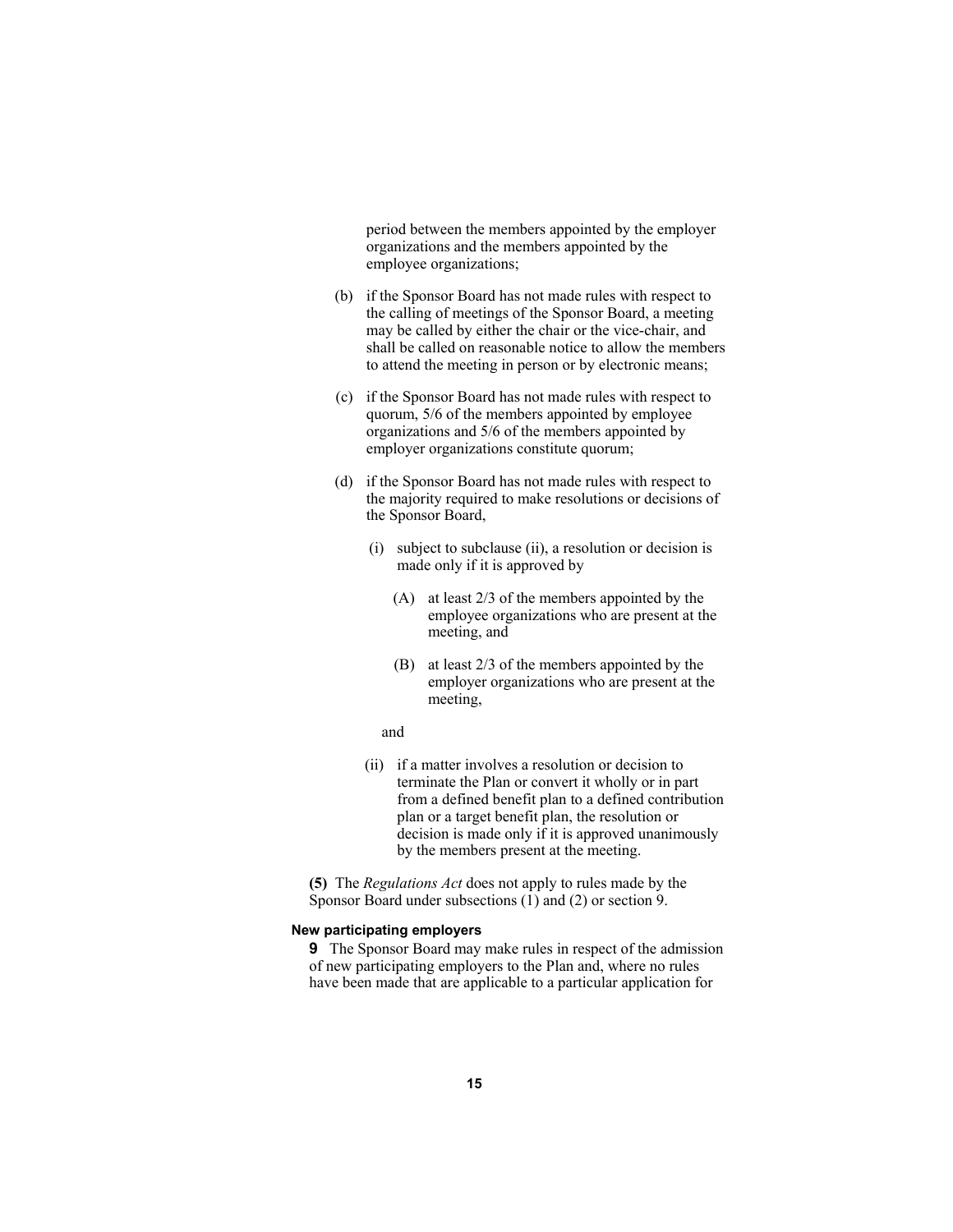admission, the Sponsor Board is responsible for approving or denying the application.

# **Employer withdrawal**

**10** The Sponsor Board shall ensure that, within 5 years after the transition date, provisions governing the withdrawal of a participating employer from the Plan are made and set out in rules made by the Sponsor Board or in plan text, or both.

# **Part 2 Establishment of LAPP Corporation**

# **Establishment of LAPP Corporation**

**11(1)** There is hereby established a corporation without share capital with the name "LAPP Corporation".

**(2)** The Corporation has the capacity and, subject to this Schedule, the rights, powers and privileges of a natural person.

**(3)** The Corporation shall maintain its principal office in Alberta.

**(4)** The fiscal year of the Corporation is January 1 to the following December 31.

#### **Not Crown agent**

**12** The Corporation is not an agent of the Crown.

#### **Auditor General**

**13** The Auditor General is not the auditor of the Corporation or the Plan.

#### **Not Provincial corporation or public agency**

**14** The Corporation is not for the purposes of any enactment a Provincial corporation as defined in the *Financial Administration Act* or a public agency as defined in the *Alberta Public Agencies Governance Act*.

#### **Non-applicability of Acts**

**15** The following Acts do not apply to the Corporation:

- (a) *Companies Act*;
- (b) *Loan and Trust Corporations Act*.

# **Roles, responsibilities and authorities**

**16(1)** The Corporation, on becoming the trustee of the plan fund under section 26, is responsible for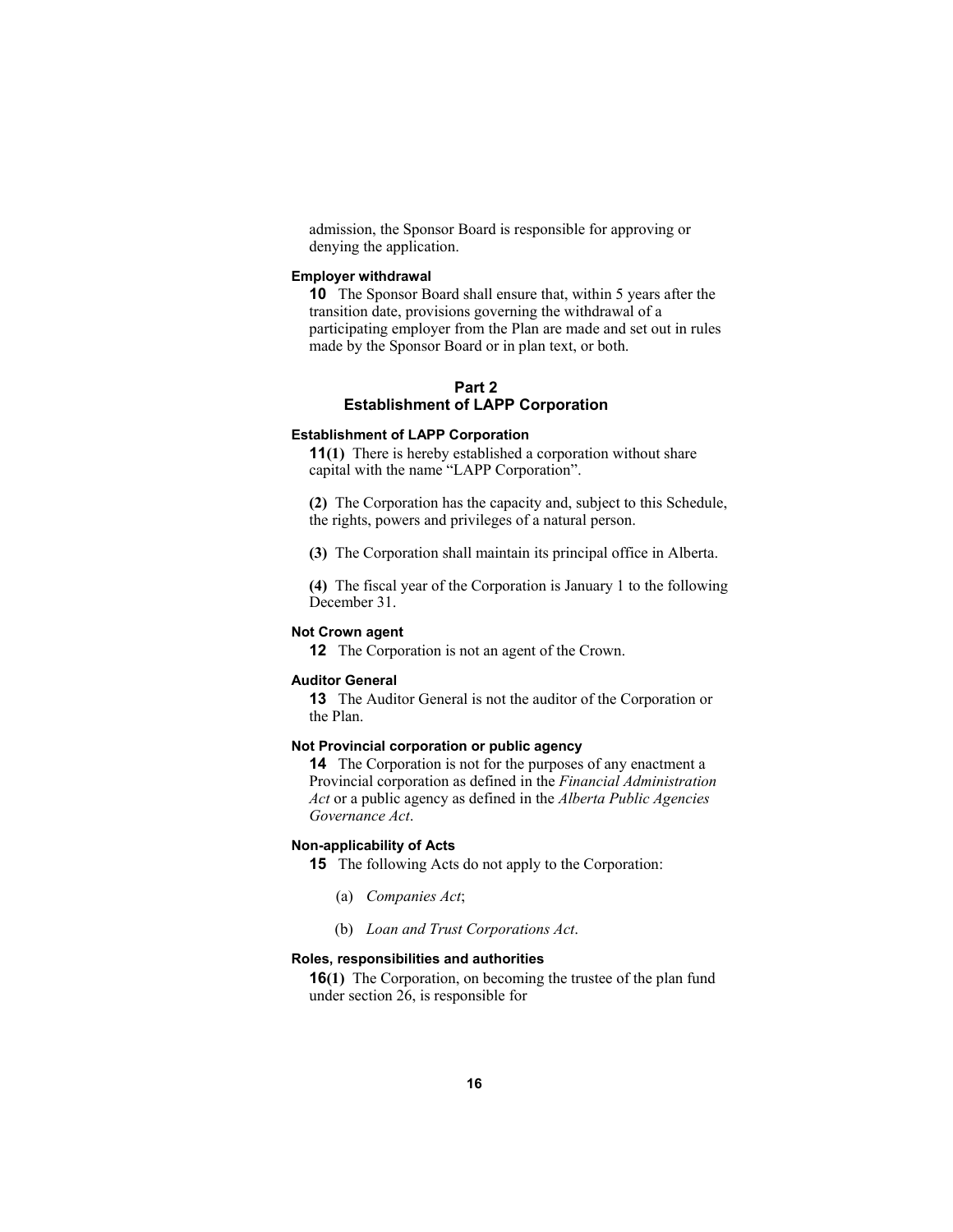- (a) the plan fund, including investment of the assets of the plan fund, and
- (b) making payments from the plan fund in respect of plan costs.

**(2)** The Corporation, on becoming the administrator of the Plan under section 27, is responsible for

- (a) subject to this Schedule, carrying out and performing all of the duties, functions and responsibilities of an administrator under the EPPA, and
- (b) except to the extent that responsibility has been expressly assigned to the Sponsor Board by sections 7 to 10, all other actions required for the proper administration of the Plan.

**(3)** Without limiting the responsibilities of the Corporation under subsections (1) and (2), and for greater certainty, the roles, responsibilities and authorities of the Corporation extend to and include the following:

- (a) in connection with the investment of the plan fund, determining, after having regard to provisions of the funding policy respecting investment risk and other risks, the statement of investment policies and procedures required under the EPPA;
- (b) arranging for external service providers as may be required for the administration of the Plan and the investment of the plan fund;
- (c) arranging for actuarial valuations, at intervals required by the funding policy, and for that purpose determining, having regard to the funding policy, the actuarial assumptions and methods to be used;
- (d) ensuring that the Plan complies with all applicable provincial and federal legislation;
- (e) if, in the assessment of the Corporation, the Council of Post-secondary Presidents of Alberta is no longer a suitable representative organization, designating another organization representing post-secondary institutions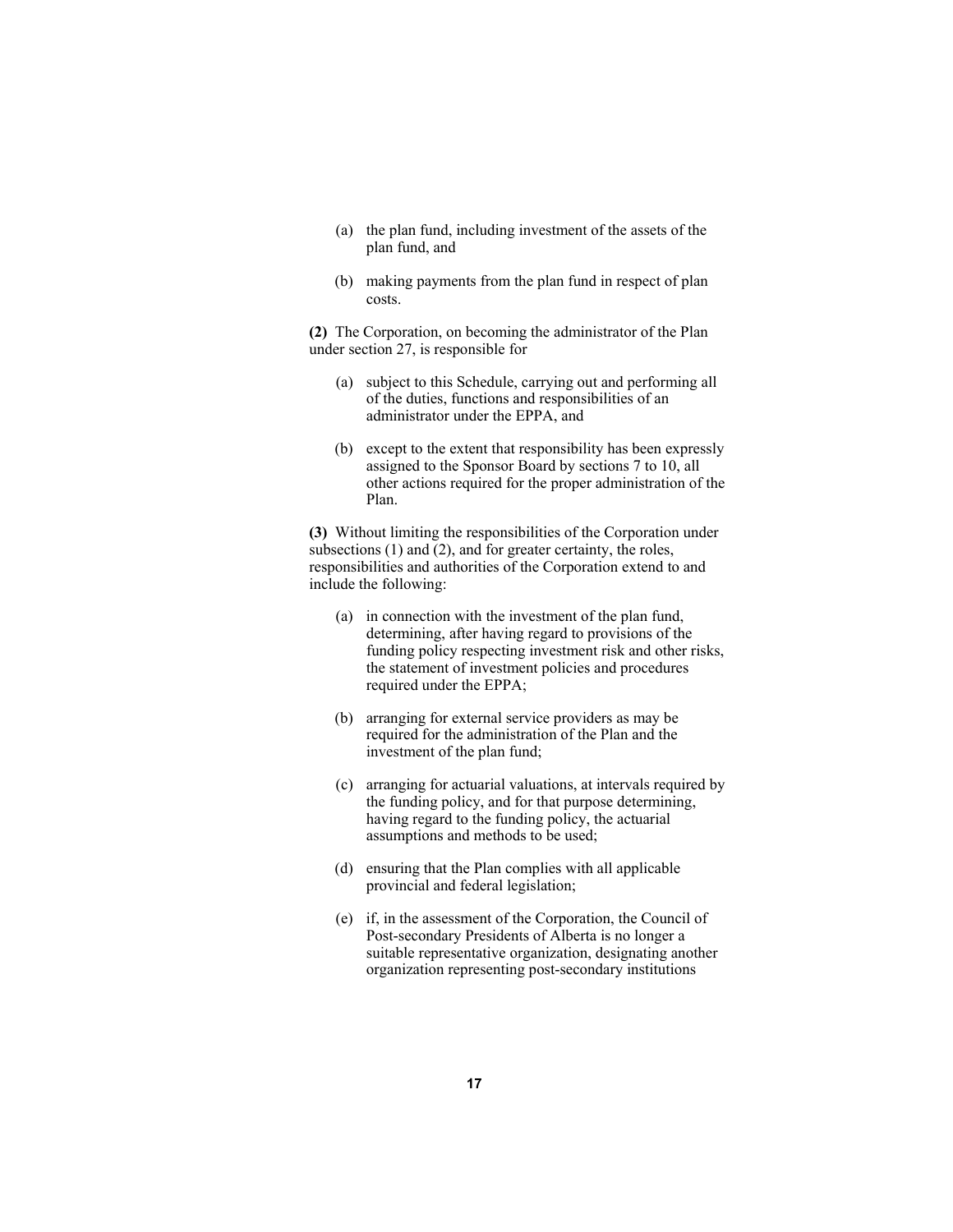participating in the Plan for the purposes of section  $4(1)(b)(ii)$ ;

- (f) preparing an annual budget for the Corporation and any updates required to that budget, in accordance with any directions given by the Sponsor Board under section  $7(2)(e);$
- (g) entering into any agreements for the reciprocal transfer or portability of pension benefits between the Plan and any other pension plan, subject to any rules made by the Sponsor Board under section 8(2)(d);
- (h) providing or arranging for all support, services and advice required by the Sponsor Board for the purpose of carrying out the roles, responsibilities and authorities assigned to the Sponsor Board by this Schedule;
- (i) paying plan costs from the plan fund;
- (j) receiving and processing applications for admission to the Plan by new employers, subject to and in accordance with any rules or decisions made by the Sponsor Board under section 9;
- (k) maintaining all financial and other records in relation to the Plan, including an annual report with annual audited financial statements;
- (l) communicating with members of the Plan and with participating employers;
- (m) establishing and maintaining the website as required by section 41.

# **Agreements for pension and investment management services**

**17(1)** The Corporation must, through a services agreement, engage Alberta Pensions Services Corporation as the exclusive provider to the Corporation of pension administration services for a period of at least 5 years commencing on the transition date.

**(2)** The Corporation must, through an investment management agreement, engage Alberta Investment Management Corporation as the exclusive provider to the Corporation of investment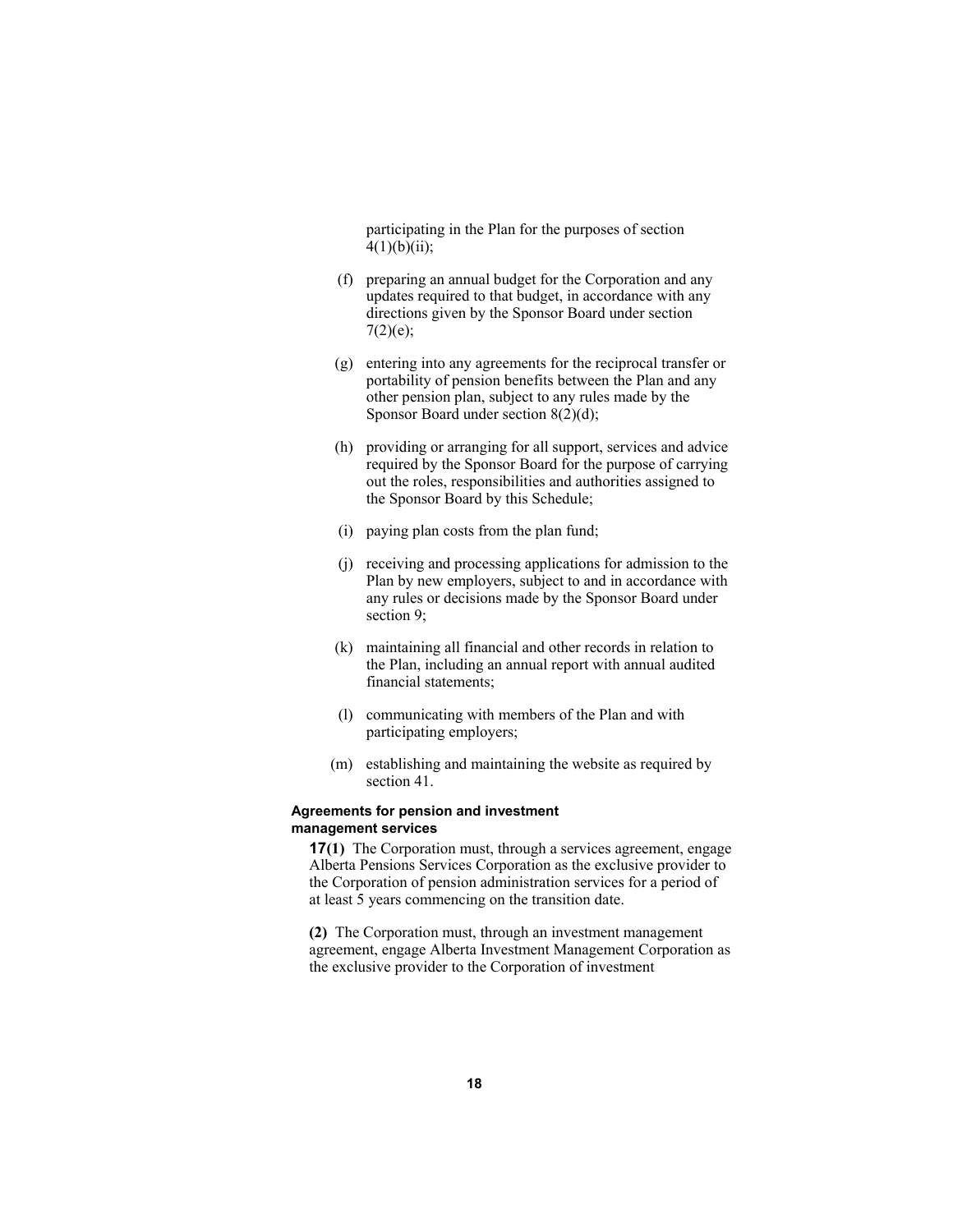management services for a period of at least 5 years commencing on the transition date.

**(3)** The Corporation may arrange for the plan fund or any part of it to be held in the nominee name of an investment manager and in that event

- (a) the investment manager shall hold such assets as bare trustee, and
- (b) such an arrangement shall not limit the role and responsibility of the Corporation as trustee of the plan fund.

#### **Transfer of assets and liabilities**

**18(1)** On the transition date,

- (a) all assets, liabilities, rights and obligations of Alberta Local Authorities Pension Plan Corp. are transferred to and become the assets, liabilities, rights and obligations of the Corporation, and
- (b) all employees of Alberta Local Authorities Pension Plan Corp. are transferred to and become employees of the Corporation.

**(2)** The transfer of rights and obligations under subsection (1)(a) does not give rise to any termination right, remedy or penalty under the provisions of any contract to which Alberta Local Authorities Pension Plan Corp. is a party immediately before the transition date, and all such contracts continue to have full effect as contracts of the Corporation.

- **(3)** The transfer of employees under subsection (1)(b)
	- (a) continues their employment on the same terms and conditions as were applicable under their employment with Alberta Local Authorities Pension Plan Corp., except that the Corporation may substitute benefit programs if the overall benefits provided to the employees are in aggregate generally commensurate with the previous benefit programs,
	- (b) does not constitute for any purpose a termination of employment and does not constitute constructive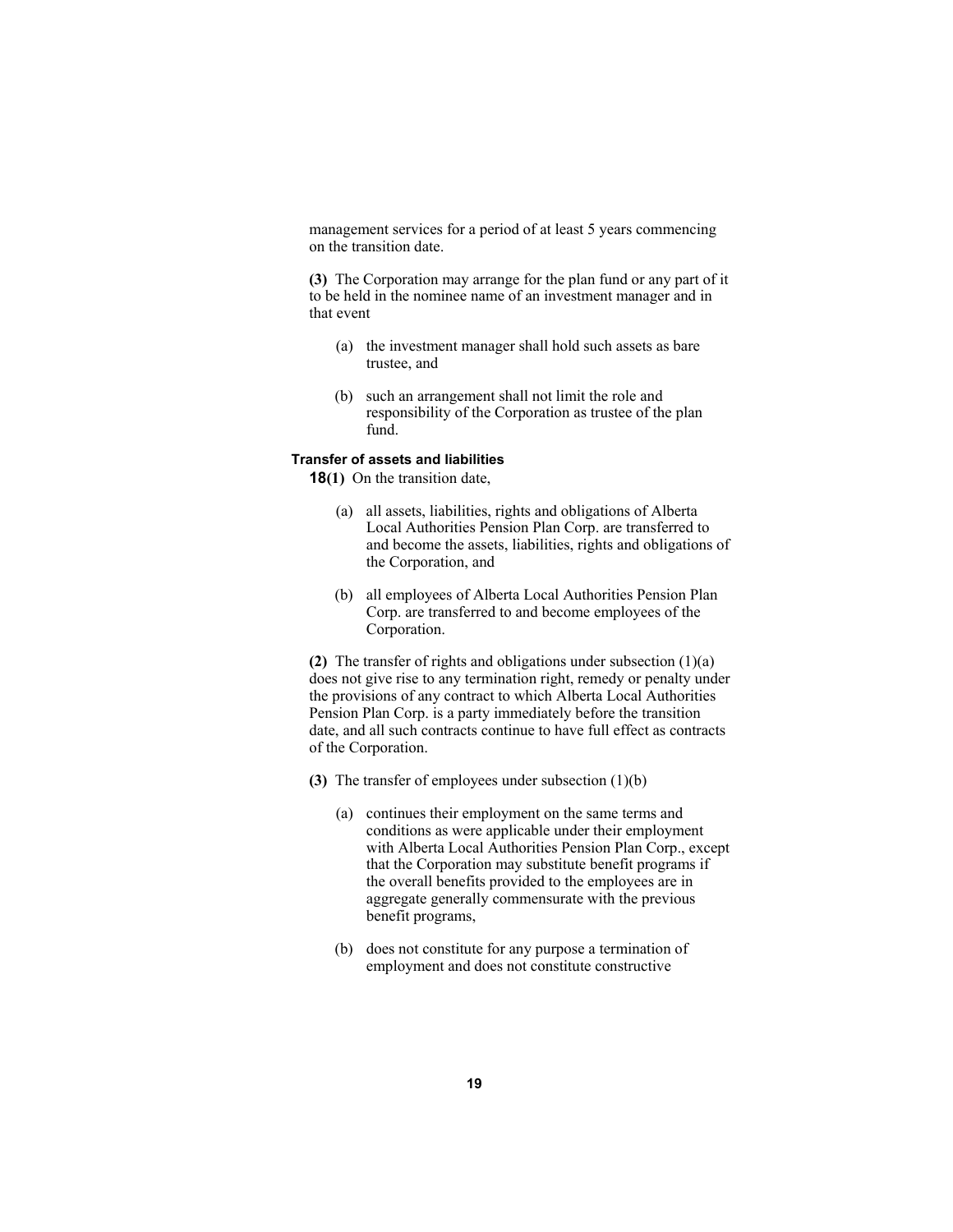dismissal or give rise to an obligation to provide notice or payment in lieu of notice, and

 (c) is a continuation of employment for all purposes, including any common law right to notice of any future termination of employment or payment in lieu of such notice.

# **Board of directors**

**19(1)** The Corporation is governed by a board of directors appointed under section 20.

**(2)** Directors may receive remuneration for acting in that capacity only in accordance with rules made by the Sponsor Board under section  $8(1)(b)$ .

**(3)** In addition to remuneration authorized under subsection (2), the Corporation may reimburse directors for their reasonable expenses.

**(4)** The board of directors shall appoint an auditor for the Corporation.

# **Appointment of directors**

**20(1)** Subject to section 21, a sponsor organization that has authority under section 4(1), or under rules made by the Sponsor Board under section 8(2)(a), to appoint one or more members of the Sponsor Board may appoint the same number of members to the board of directors.

- **(2)** To be eligible to become or remain a director, an individual
	- (a) must be at least 18 years of age, and
	- (b) must not be a member of the Sponsor Board.

**(3)** Before appointing a director, a sponsor organization shall comply with any applicable rules made by the Sponsor Board under section  $8(1)(a)$ .

**(4)** A sponsor organization appoints a director by giving notice to the Corporation.

**(5)** A sponsor organization that has authority to appoint a director may by notice to the Corporation terminate the appointment of the relevant director.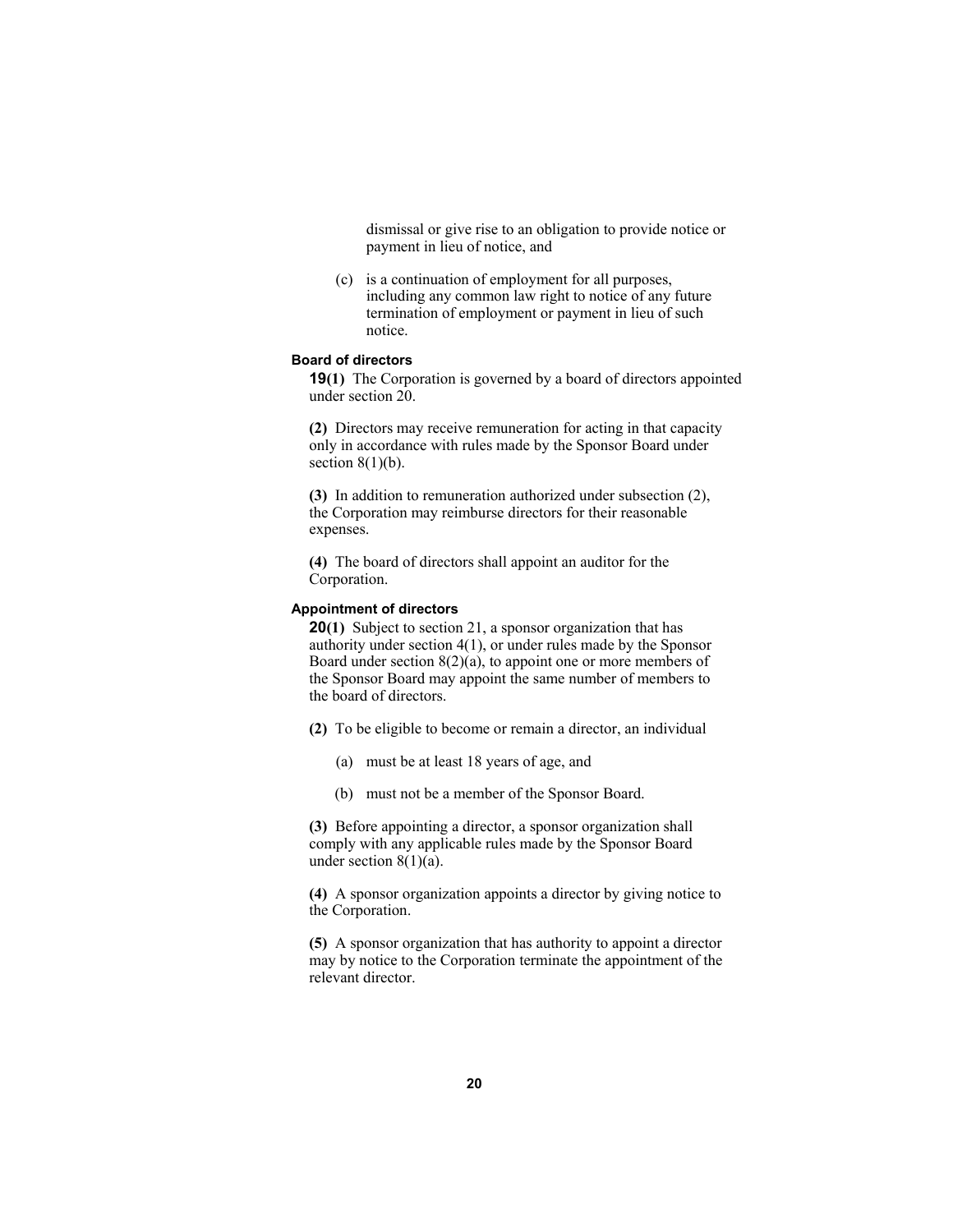**(6)** The Sponsor Board may by resolution and subsequent notice to the Corporation terminate the appointment of a director for misconduct while serving as a director.

#### **Rotational appointments**

**21** Where an employer organization referred to in section  $4(1)(b)(ii)$ , (iii) or (iv) has authority to appoint a member of the Sponsor Board, the other employer organization referred to in section  $4(1)(b)(ii)$ , (iii) or (iv) has the authority to appoint a director to the board of directors under section 20.

#### **Term of appointment**

**22(1)** A director shall be appointed for a fixed term not exceeding 3 years and may be reappointed.

**(2)** Notwithstanding subsection (1), the initial directors may be appointed for a term expiring 3 years from the transition date.

- **(3)** A director ceases to hold office when
	- (a) the director's appointment expires, or
	- (b) the director's appointment is terminated under section  $20(5)$  or  $(6)$ .

**(4)** A director shall not serve on the board for more than 10 consecutive years including any hold-over period referred to in subsection  $(6)$ .

**(5)** Breaks in service of less than 2 years shall be disregarded in determining a number of consecutive years for the purposes of subsection  $(4)$ .

**(6)** Notwithstanding subsection (3)(a), where a director's appointment expires, the director continues to hold office until

- (a) the director is reappointed,
- (b) a successor is appointed, or
- (c) 6 months have elapsed,

whichever occurs first.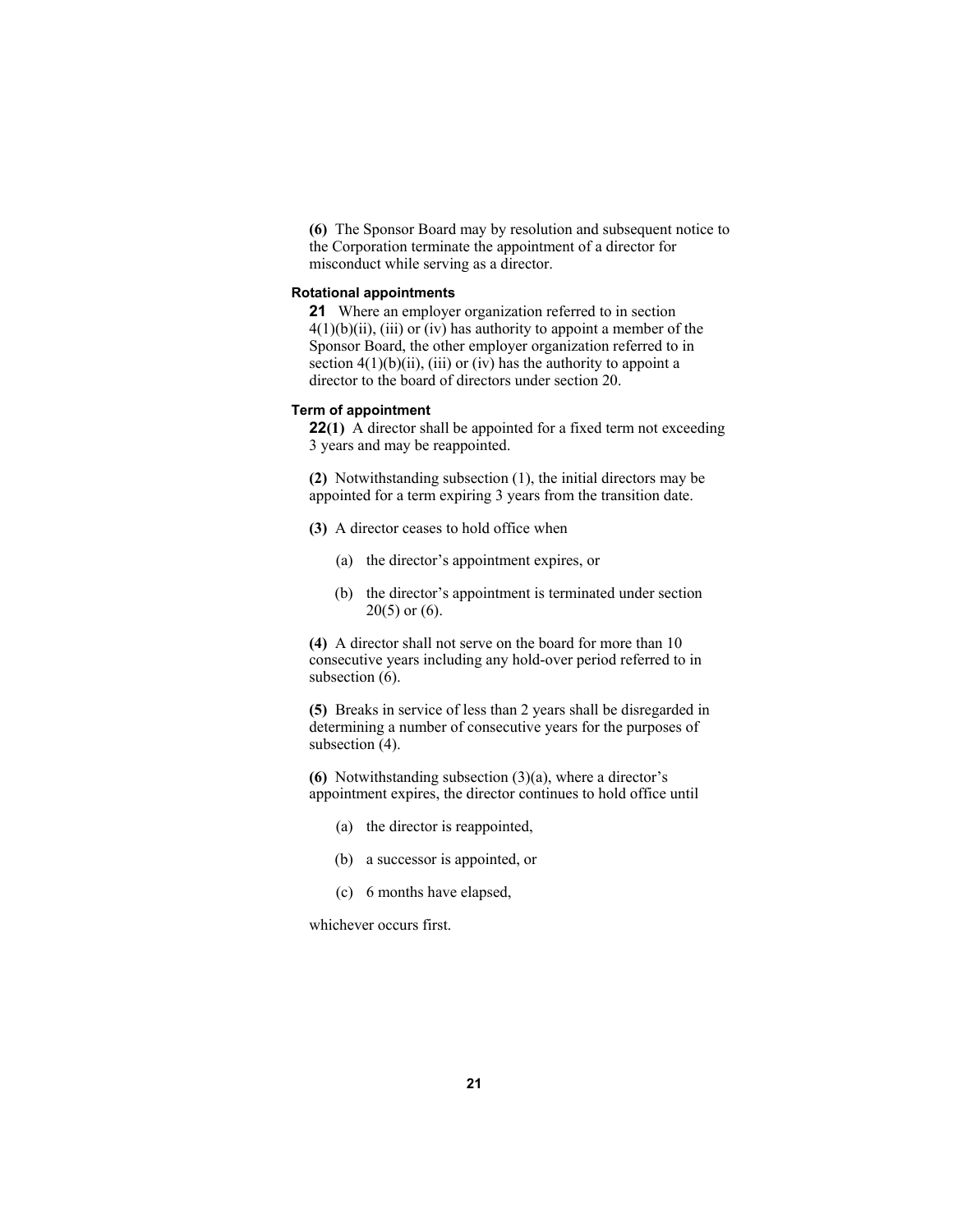## **Bylaws**

**23(1)** The board of directors may make bylaws governing the business and affairs of the Corporation, including bylaws

- (a) respecting the designation of a chair and a vice-chair of the board of directors;
- (b) respecting the calling of meetings of the board of directors and the conduct of business at them;
- (c) respecting notice of meetings of the board of directors;
- (d) respecting participation at meetings by any electronic means;
- (e) specifying the majority required for passing resolutions of the board of directors;
- (f) respecting quorum;
- (g) specifying processes, which may include mediation or arbitration, in the event of a tie vote of the board of directors;
- (h) respecting committees of directors;
- (i) respecting the general conduct and operation of the business of the Corporation.

**(2)** To the extent the board of directors has not made bylaws under subsection (1) that are applicable, the following provisions govern:

- (a) if the board of directors has not made a bylaw with respect to the designation of a chair and a vice-chair of the board of directors, the directors appointed by the employer organizations shall designate the chair and the directors appointed by the employee organizations shall designate the vice-chair, and the power to designate the chair and vice-chair shall rotate 3 years after the transition date and every 3 years after that period between the directors appointed by the employee organizations and the directors appointed by the employer organizations;
- (b) if the board of directors has not made a bylaw with respect to the calling of meetings of the board of directors, a meeting may be called by either the chair or the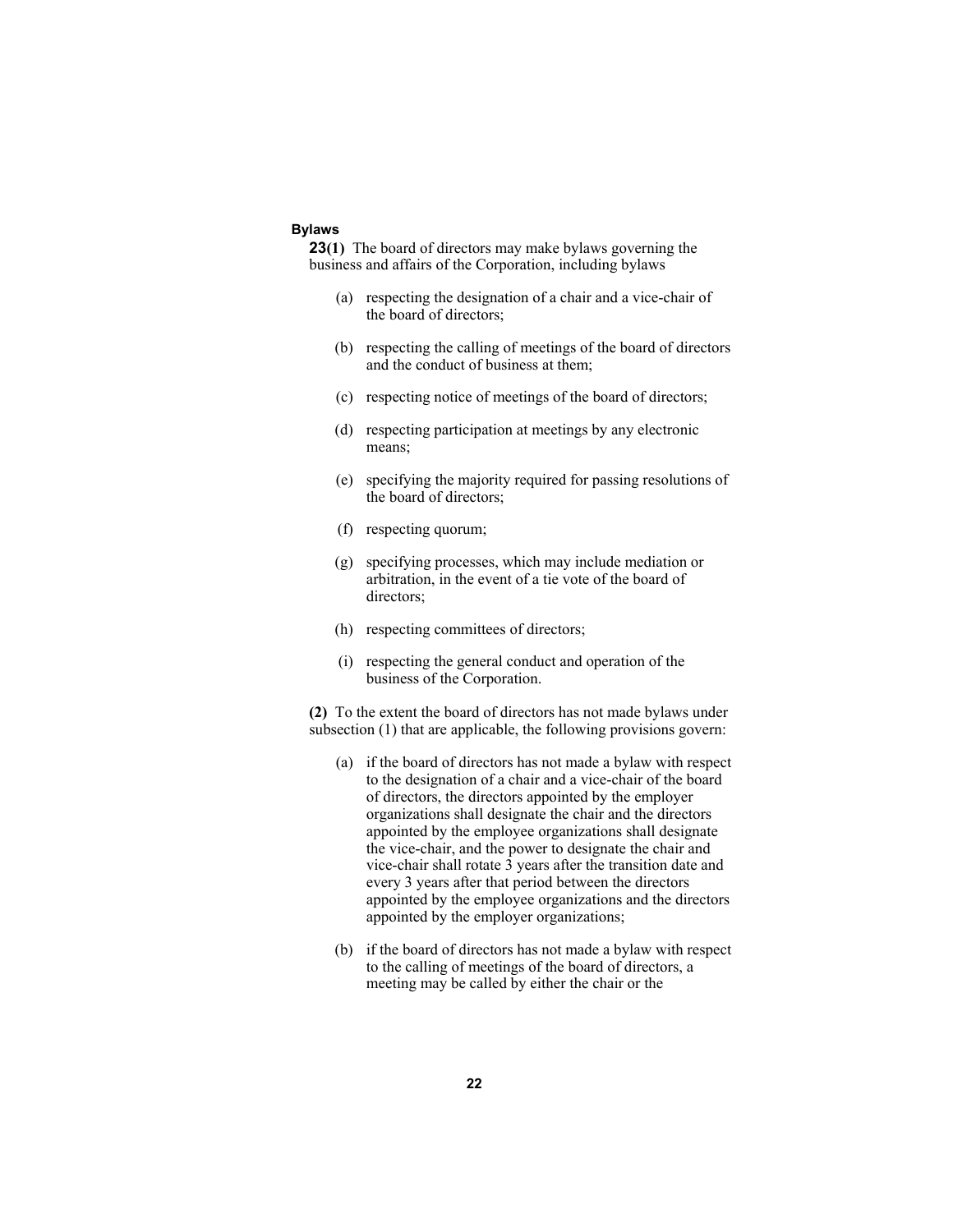vice-chair, or by a majority of the directors, and shall be called on reasonable notice to allow the directors to attend the meeting in person or by electronic means;

- (c) if the board of directors has not made a bylaw with respect to the majority required to pass resolutions of the board of directors, a resolution is passed if it is approved by a majority of the directors present at the meeting;
- (d) if the board of directors has not made a bylaw with respect to quorum, a majority of the directors appointed by the employee organizations and a majority of the directors appointed by the employer organizations constitute quorum.

**(3)** The *Regulations Act* does not apply to bylaws of the Corporation.

#### **Responsibility of directors and officers**

**24** Every director and officer, in exercising powers and discharging duties, shall

- (a) act honestly and in good faith and with a view to the best interests of the Corporation, and
- (b) exercise the care, diligence and skill that a reasonable and prudent person would exercise in comparable circumstances.

#### **Indemnities**

- **25(1)** The Corporation may indemnify
	- (a) a present or former director or officer of the Corporation, and
	- (b) an individual who acts or acted at the Corporation's request as a director or officer, or in a similar capacity, of another entity

against costs, charges and expenses, including any amount paid to settle an action or satisfy a judgment, reasonably incurred by that person with respect to a civil, criminal or administrative action or proceeding to which that person is made a party by reason of holding such a position if that person acted honestly, in good faith and with a view to the best interests of the Corporation or, as the case may be, to the best interests of the other entity for which the individual acted as a director or officer or in a similar capacity at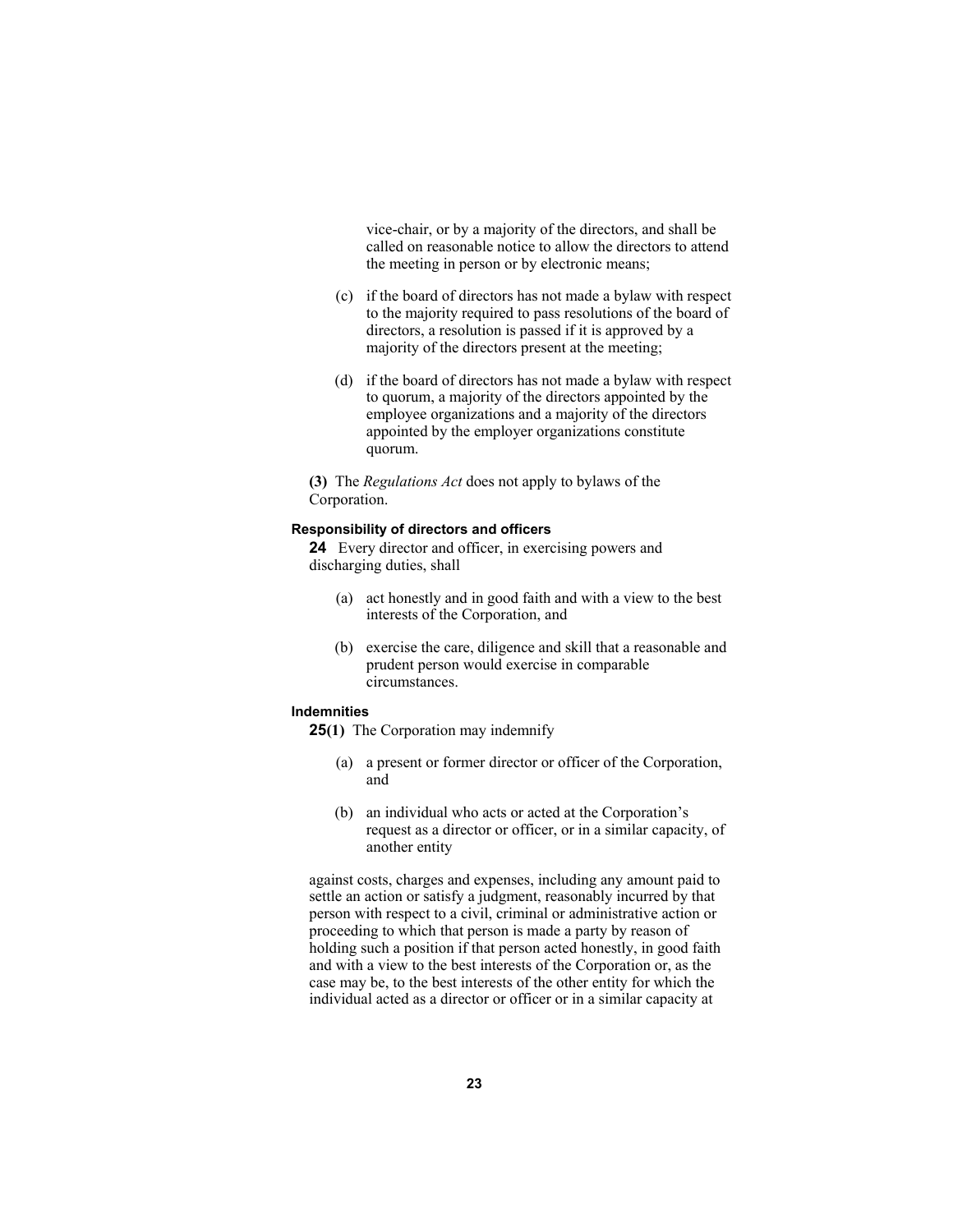the Corporation's request and, in the case of a criminal or administrative action or proceeding that is enforced by a monetary penalty, that person had reasonable grounds for believing that the conduct that is the subject of the action or proceeding was lawful.

- **(2)** An indemnity under subsection (1) must be
	- (a) in writing, and
	- (b) authorized by a resolution of the board of directors.

**(3)** The Corporation shall not provide indemnities to those persons described in subsection (1) except as authorized by subsection (1).

# **Part 3 Transition to Joint Governance**

#### **Transfer of plan fund**

**26(1)** On the transition date, ownership of the plan fund is transferred from the Minister as trustee to the Corporation as trustee.

**(2)** The assets of the plan fund shall continue to be held in trust for members of the Plan and others entitled to benefits under the Plan, and shall be used only for providing benefits pursuant to the Plan and for paying plan costs.

# **Administration of Plan**

**27(1)** On the transition date, the Corporation becomes the administrator of the Plan.

**(2)** As of the transition date, the Minister and the Crown have no responsibilities, functions, obligations, duties or liabilities in relation to administration of the Plan.

#### **Participating members and employers**

**28(1)** As of the transition date, members participating in the Plan immediately prior to the transition date continue as members of the Plan.

**(2)** As of the transition date, employers participating in the Plan immediately prior to the transition date continue to be participating employers of the Plan.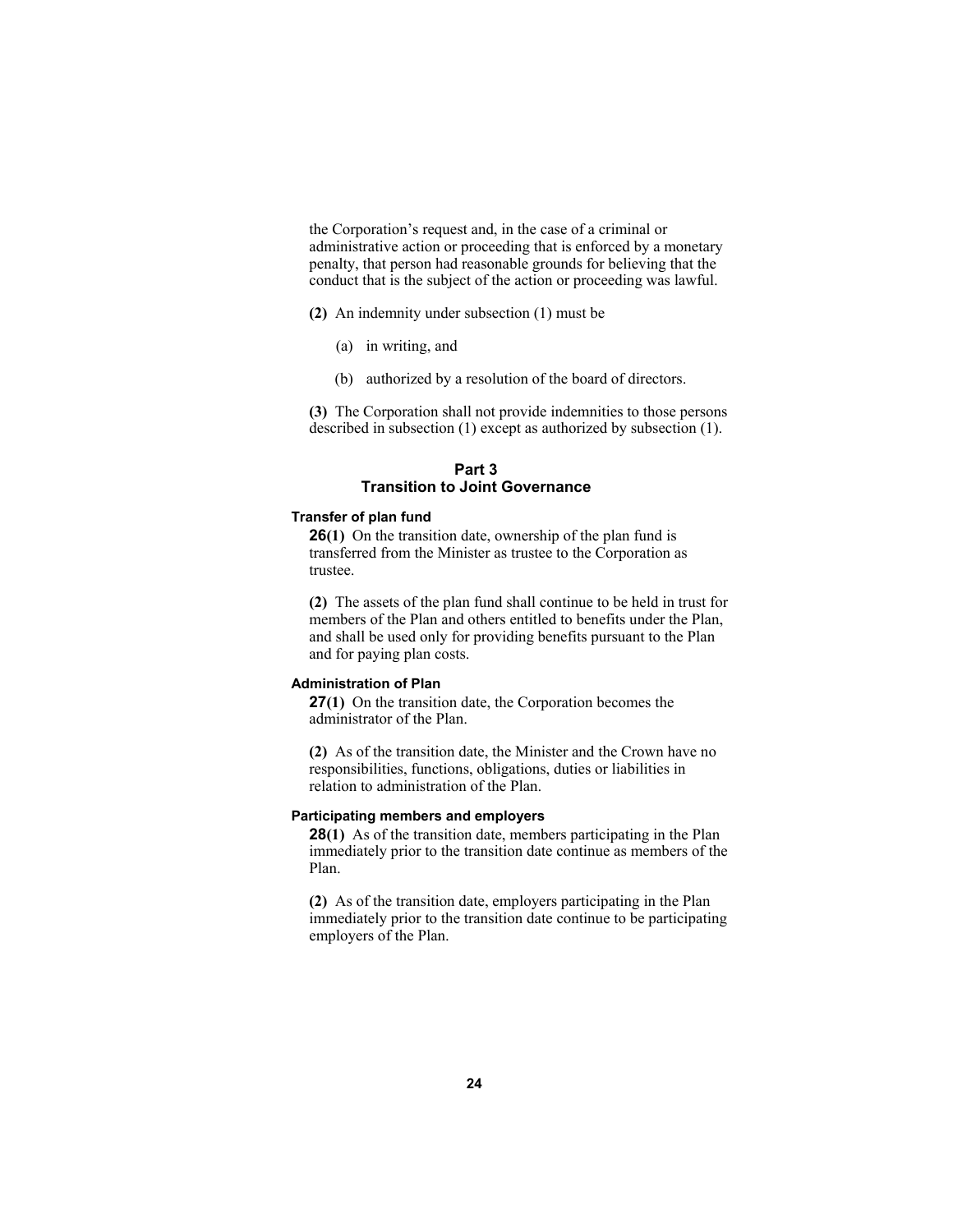**(3)** As of the transition date, participating employers of the Plan are bound by the terms of the plan documents, within the meaning of the EPPA, of the Plan.

**(4)** Subject to subsection (5), as of the transition date, the policies of participating employers in respect of the participation in the Plan of its employees whose aggregate of regularly scheduled hours of work is at least 14 hours per week or 728 hours per year, but is less than 30 hours per week, shall continue to apply, and shall not be amended, for a period of 3 years after the transition date.

**(5)** A policy of a participating employer referred to in subsection (4) may be amended within the period of 3 years after the transition date if the amendment is agreed to between the participating employer and an organization representing the employees subject to the policy, or any subgroup of those employees, and in the case of a subgroup of employees, the amendment shall apply only to that subgroup of employees.

# **Withdrawal of employers**

**29(1)** No employer participating in the Plan as of the transition date may withdraw from participation in the Plan for a period of 5 years following the transition date unless the withdrawal is specifically authorized by the Sponsor Board.

**(2)** After the 5-year period referred to in subsection (1), an employer may not withdraw from the Plan except in accordance with any rules made by the Sponsor Board or provisions of plan text, or both, governing the withdrawal of a participating employer from the Plan.

#### **Successor employers**

**30(1)** In this section,

- (a) "successor employer" means a legal entity that
	- (i) due to one of the following events occurring after the transition date, becomes the employer of one or more employees who were active members of the Plan immediately prior to the event:
		- (A) the merger of a participating employer with another legal entity;
		- (B) the continuation of a participating employer as the legal entity;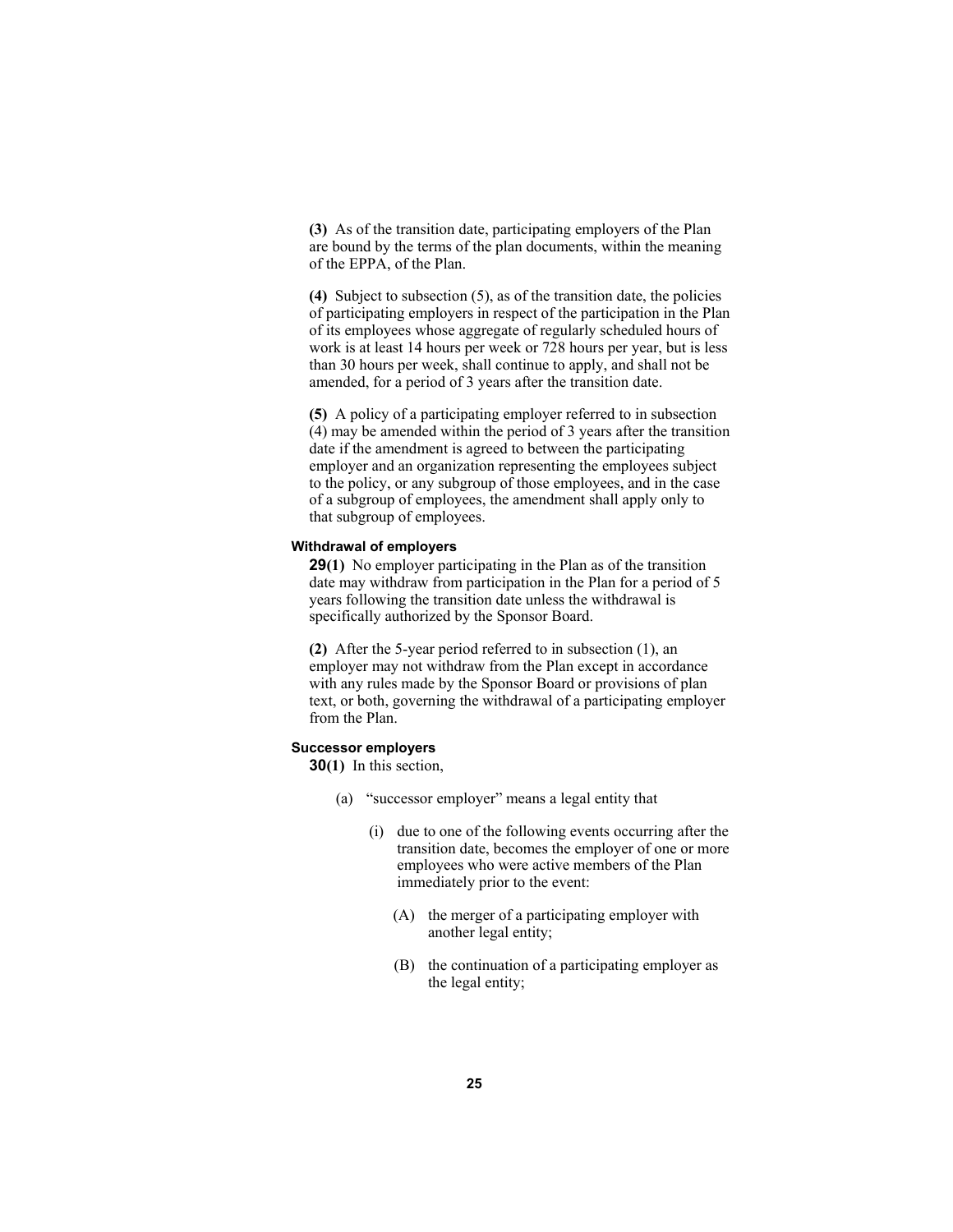(C) the transfer or assignment of all or a divisible part of the activities or undertakings of a participating employer to the legal entity,

#### and

- (ii) was not a participating employer prior to the event described in subclause (i);
- (b) "succession event" means the occurrence of an event described in clause (a)(i).
- **(2)** On a succession event,
	- (a) subject to any rules made by the Sponsor Board under section 9 and any prior contrary determination by the Sponsor Board, a successor employer becomes a participating employer, and
	- (b) if clause (a) applies, the following employees of the successor employer continue or become members of the Plan:
		- (i) employees who were active members of the Plan immediately prior to the succession event;
		- (ii) if a majority of the employees of the successor employer, taking into account the employees referred to in subclause (i), are active members of the Plan, all of the remaining employees who are eligible in accordance with the plan text, unless otherwise determined by the Sponsor Board.

**(3)** If a successor employer becomes a participating employer in accordance with subsection  $(2)(a)$ , but subsection  $(2)(b)(ii)$  does not apply, then notwithstanding the EPPA, the provisions of plan text and any rules made by the Sponsor Board, employees of a successor employer, other than those described in subsection  $(2)(b)(i)$ , shall not be members of the Plan unless

- (a) their participation is approved by the successor employer and the Sponsor Board, or
- (b) the participation of those employees in the Plan is mandated by any applicable law relating to collective bargaining.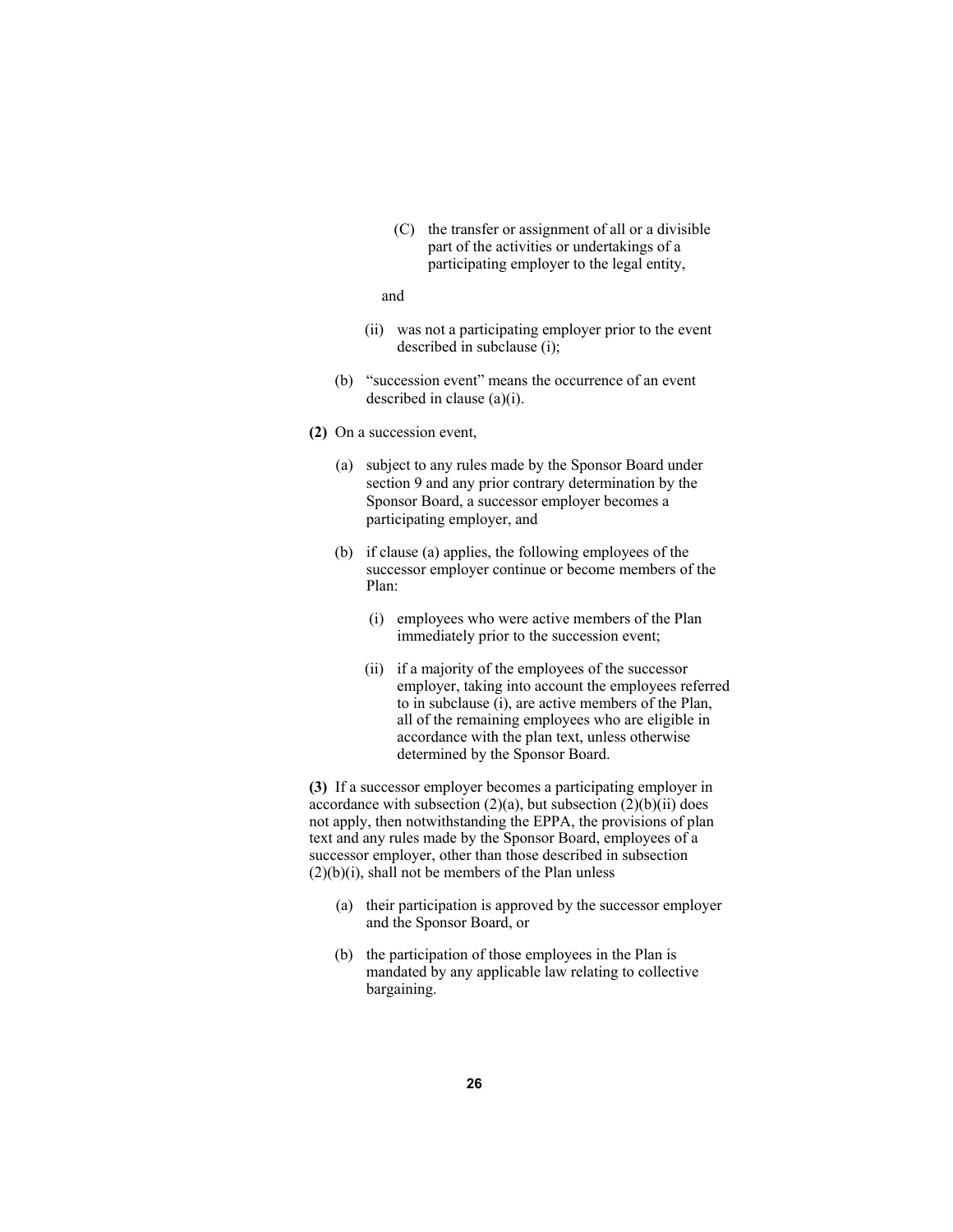**(4)** A participating employer shall provide notice to the Corporation on becoming aware that an anticipated event or course of action involving the participating employer may constitute a succession event.

**(5)** The Sponsor Board may retroactively revoke a successor employer's status as a participating employer if

- (a) neither the Sponsor Board nor the Corporation received at least 30 days' prior notice of the succession event, and
- (b) notice of revocation is given to the successor employer by the later of
	- (i) 90 days after the Sponsor Board or the Corporation received notice of the succession event, and
	- (ii) 90 days after the succession event.

#### **Pension plan provisions**

**31** The rights, obligations and entitlements under the Plan as of the transition date are those set out in the plan text document described in section 34.

# **Transfer of plan records**

**32(1)** In this section, "record" means a record of information in any form relating to the administration of the Plan or the investment of the plan fund that is in the custody or control of

- (a) the Minister as administrator and trustee of the Plan under the former Act, and
- (b) the Pension Board, in the Pension Board's capacity under the former Act,

but excludes any record of information or part of any record of information to the extent that the record or part of the record was held or created primarily for purposes other than the administration of the Plan or the investment of the plan fund.

**(2)** All records are transferred, on the transition date, from the control of the Minister and the Pension Board, as applicable, to the control of the Corporation.

**(3)** To the extent a record contains personal information, each of the Minister and the Pension Board are authorized to disclose the information to the Corporation, and the Corporation is authorized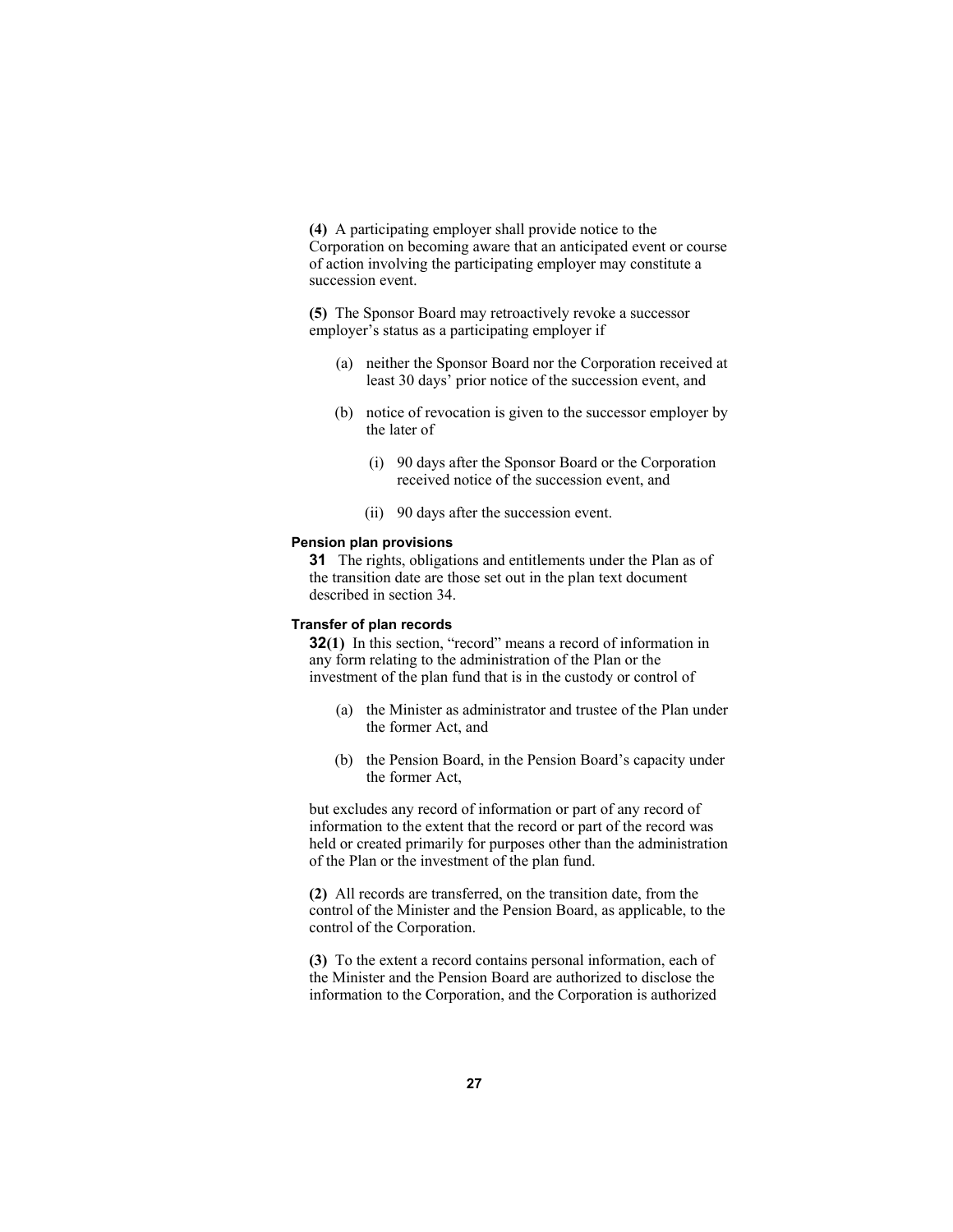to collect, use and disclose the information for the purpose of administering the Plan.

**(4)** The Minister may retain a copy of any record for archival or legal purposes.

# **Part 4 Registration under the Employment Pension Plans Act**

#### **Deemed registration of Plan**

**33(1)** On the transition date, the Plan is deemed to be registered as a pension plan under Part 4 of the EPPA.

- **(2)** For the purposes of subsection (1),
	- (a) the Corporation is the administrator of the Plan under the EPPA,
	- (b) the Plan is a jointly sponsored plan under the EPPA, and
	- (c) the Plan is not a publicly funded plan under the EPPA.
- **(3)** For greater certainty,
	- (a) the Corporation is the fundholder for the Plan under the EPPA,
	- (b) the Superintendent is the regulator of the Plan under the EPPA,
	- (c) the Plan is a non-collectively bargained multi-employer plan under the EPPA, and
	- (d) the employers participating in the Plan on the transition date are the participating employers under the EPPA.

**(4)** Subject to this Act and this Schedule, the EPPA and the regulations under the EPPA apply to the Plan, and, for greater certainty,

- (a) the Corporation shall administer the Plan in accordance with
	- (i) this Act and this Schedule, and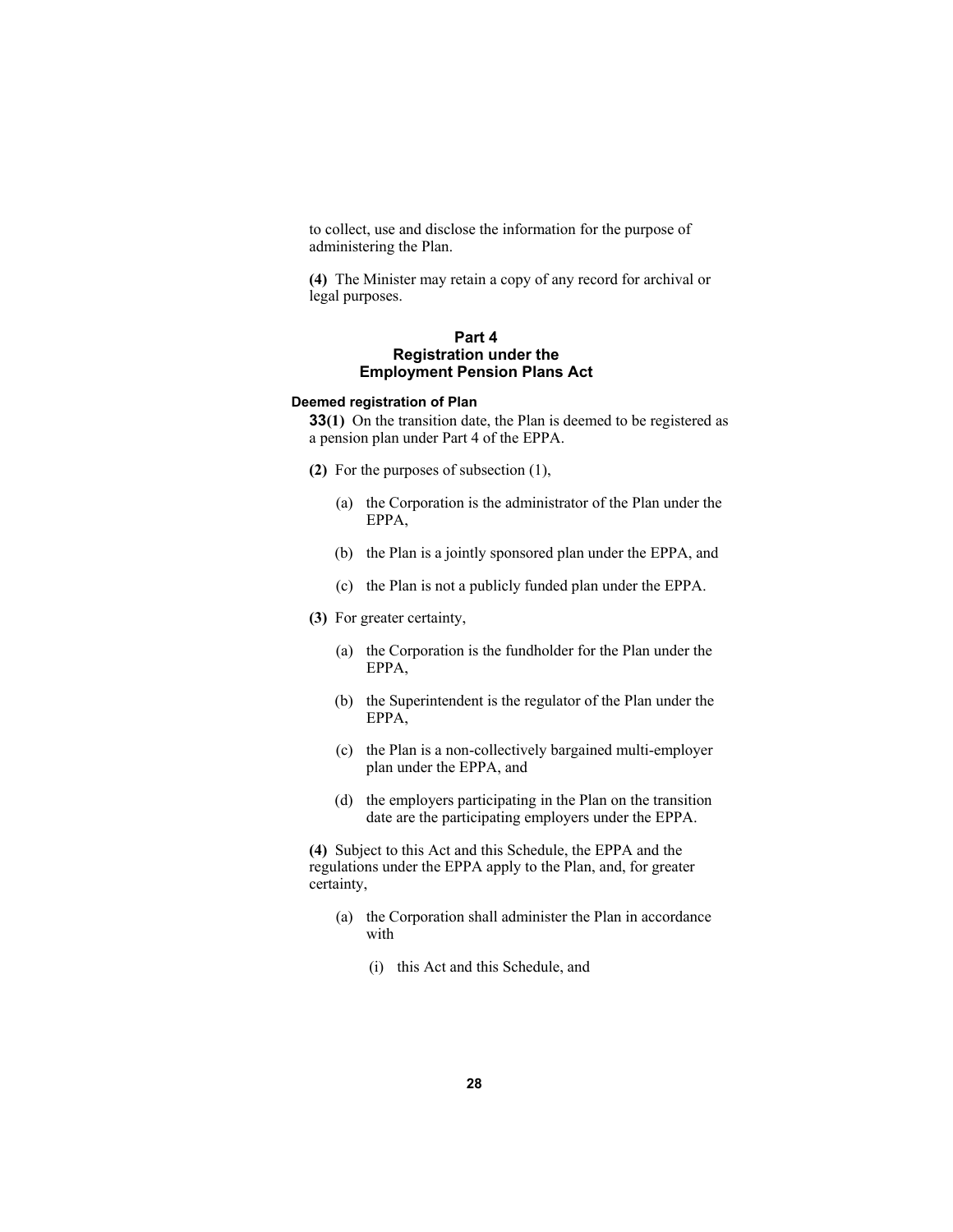- (ii) subject to this Act and this Schedule, the EPPA and the regulations under the EPPA,
- (b) the Superintendent shall regulate the Plan in accordance with
	- (i) this Act and this Schedule, and
	- (ii) subject to this Act and this Schedule, the EPPA and the regulations under the EPPA,

and

- (c) to the extent any responsibility of the Sponsor Board under this Act and this Schedule is governed by the EPPA, the Superintendent has all of the powers and duties under the EPPA in respect of the performance of those responsibilities as if they were direct responsibilities of the Sponsor Board under the EPPA.
- **(5)** Section 20(2)(a) of the EPPA does not apply to the Plan.

**(6)** No solvency funding requirements prescribed under section  $52(2)(a)$  of the EPPA apply to the Plan.

# **Plan text document**

**34(1)** On the transition date, the plan text document, as contemplated under the EPPA, consists of plan text that has been

- (a) approved by the Sponsor Board, and
- (b) confirmed in writing by the Superintendent to be in compliance with the requirements, subject to this Act and this Schedule, of the EPPA.

**(2)** If a plan text document, as contemplated under the EPPA, has not been approved or confirmed pursuant to subsection (1), the record that sets out the rights, obligations and entitlements under the Plan on the transition date is comprised of

- (a) sections 5(1), 8, 14 and 14.1 of Schedule 1 of the former Act,
- (b) all of the provisions of the *Local Authorities Pension Plan Regulation* (AR 366/93), and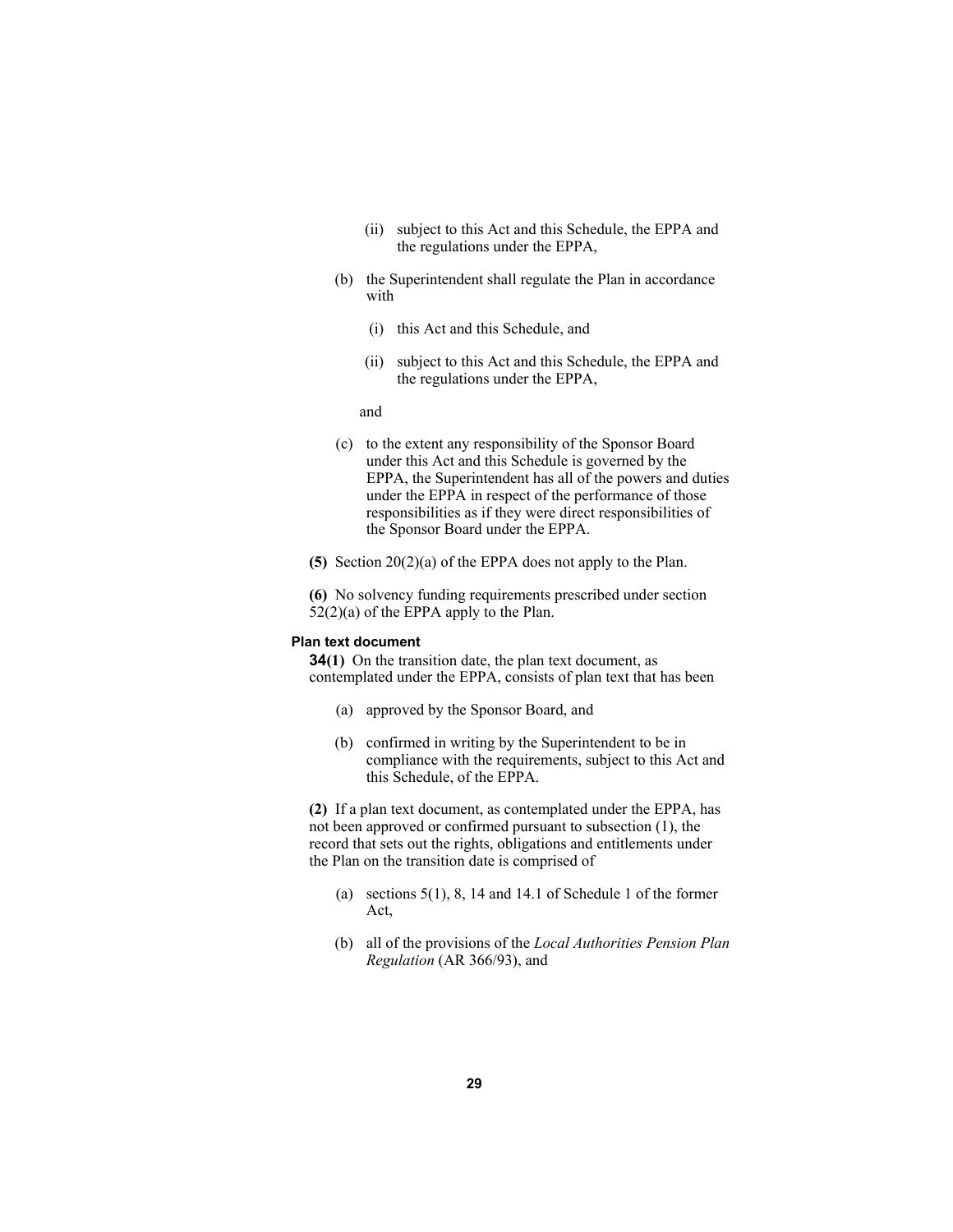(c) section 12 of the *Public Sector Pension Plans (Legislative*  Provisions*) Regulation* (AR 365/93), and sections 4.1 to 24 of Schedule 1 of that regulation,

as these provisions read immediately prior to the transition date and notwithstanding any subsequent legislative repeal of these provisions.

**(3)** The record referred to in subsection (2), until replaced or amended by the Sponsor Board in accordance with this Act and this Schedule and the EPPA,

- (a) is deemed to be the plan text document for the Plan as required under the EPPA notwithstanding any conflict with the requirements under the EPPA, and
- (b) applies and shall be read with all modifications as are necessary to give effect to the record having regard to the continuation of the Plan in accordance with, and as amended by, the provisions of this Schedule.

**(4)** For greater certainty, and without limiting the scope of subsection (3), the following references in the record referred to in subsection (2) shall be read as follows:

- (a) all references to the former Act, the *Public Sector Pension Plans (Legislative Provisions) Regulation* (AR 365/93), the *Local Authorities Pension Plan Regulation* (AR 366/93) and the *Public Service Pension Plan Regulation* (AR 368/93), or any part of that Act or those regulations, shall be read as references to the applicable provisions of that Act or those regulations as they read immediately prior to the transition date and notwithstanding any subsequent legislative repeal of any of those provisions;
- (b) all references to the "plan rules" shall be read as references to the provisions of the *Local Authorities Pension Plan Regulation* (AR 366/93) as they read immediately prior to the transition date and notwithstanding any subsequent legislative repeal of any of those provisions;
- (c) all references to the "Crown" in section 14 of Schedule 1 of the former Act, and in section 14 of Schedule 1 of the *Public Sector Pension Plans (Legislative Provisions)*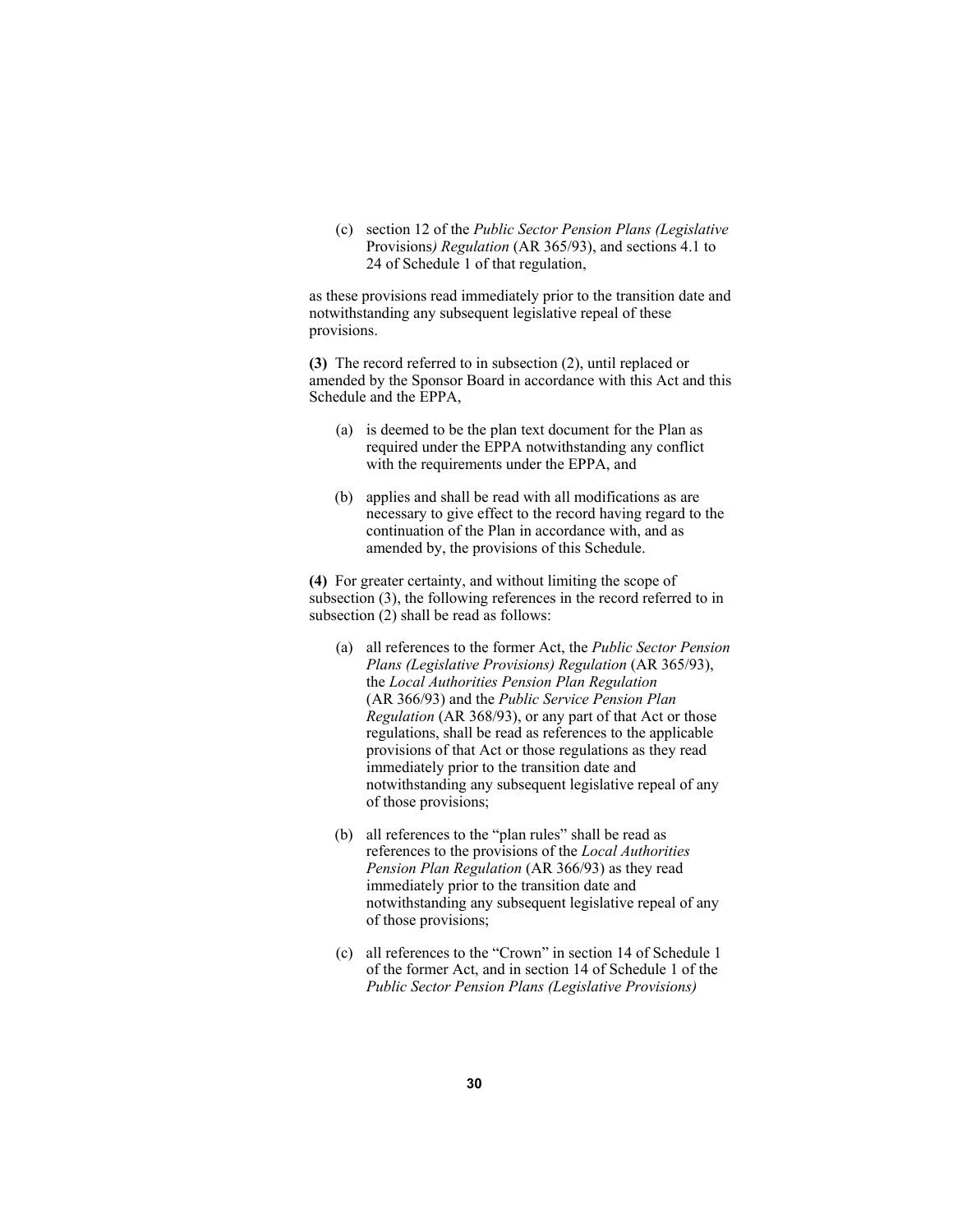*Regulation* (AR 365/93), shall be read as references to the "Corporation";

- (d) in section 17(1) of the *Local Authorities Pension Plan Regulation* (AR 366/93),
	- (i) the reference to "employer or the Crown" shall be read as a reference to "employer", and
	- (ii) the reference to "employer or the Crown, as the case may be," shall be read as a reference to "employer";
- (e) in section 12(2) of the *Public Sector Pension Plans (Legislative Provisions) Regulation* (AR 365/93), the reference to ", the Minister, the Minister of Finance and the Crown" shall be read as a reference to "and the Corporation";
- (f) all references to the "Lieutenant Governor in Council"
	- (i) in sections 14 and 14.1 of Schedule 1 of the former Act shall be read as references to the "Sponsor Board", and
	- (ii) in section 17.3 of Schedule 1 of the *Public Sector Pension Plans (Legislative Provisions) Regulation* (AR 365/93) shall be read as references to the "Corporation";
- (g) all references to "regulations" in sections 14 and 14.1 of Schedule 1 of the former Act, and in any other provision of the record that references these sections, shall be read as references to "rules";
- (h) subject to clause (e), all references to the "Minister", "Minister of Finance" or "President of Treasury Board and Minister of Finance" shall be read as references to the "Corporation", unless the reference is in respect of the determination of who may be a participating employer under the Plan, in which case the reference shall be read as a reference to the "Sponsor Board";
- (i) all references to the "Board" shall be read as references to the "Sponsor Board", except
	- (i) in section 85.1(2) of the *Local Authorities Pension Plan Regulation* (AR 366/93) in which case the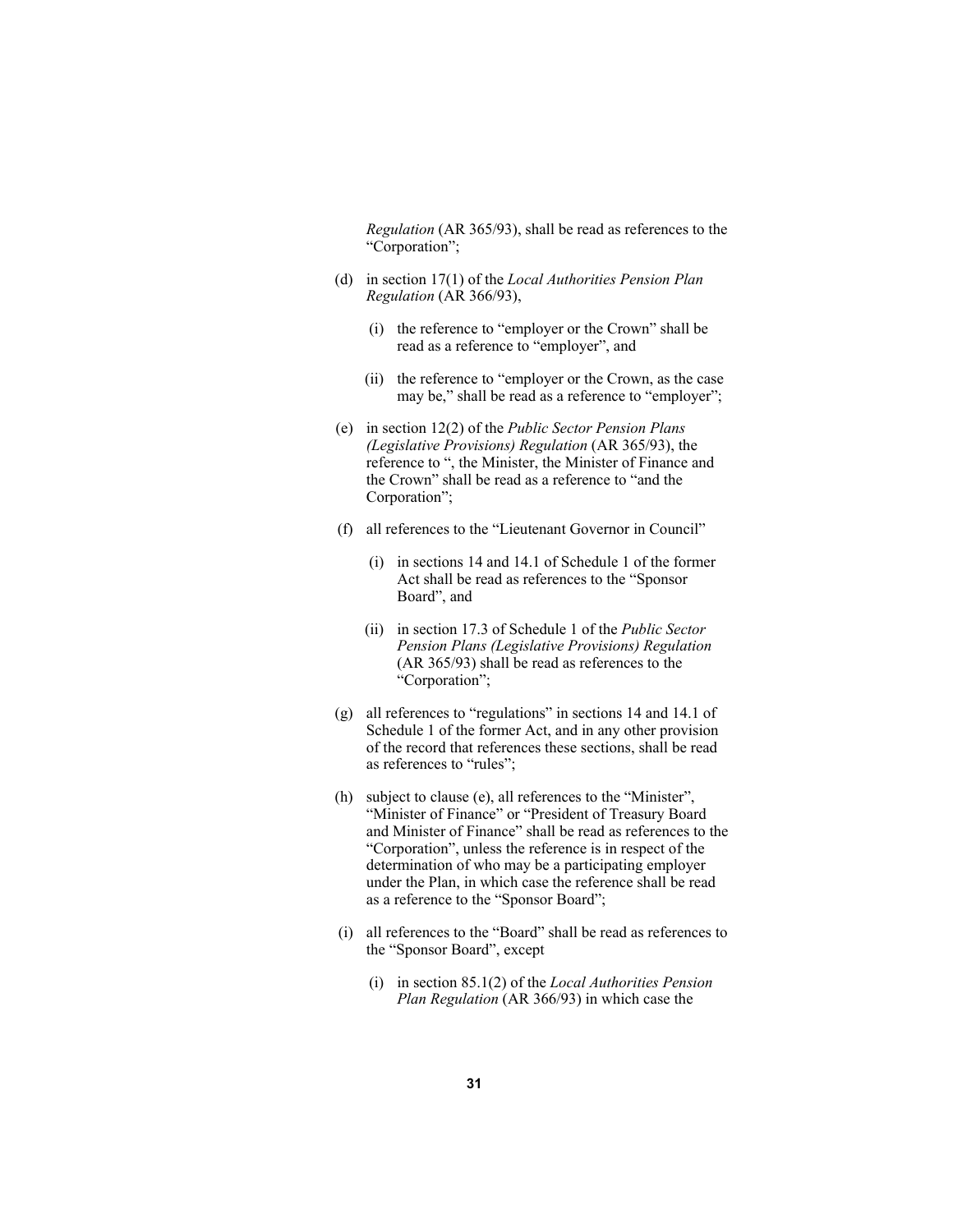reference to "from the Board" shall be read as if that reference were struck out,

- (ii) in section  $5(1)$  of Schedule 1 of the former Act in which case the reference shall be read as a reference to the "Corporation", and
- (iii) in sections 12 to 14, 15, 16 and 18 to 21 of Schedule 1 of the Public *Sector Pension Plans (Legislative Provisions) Regulation* (AR 365/93) in which case the reference shall be read as a reference to the "Corporation";
- (j) all references to the general policy guidelines set for the purposes of section 3(2)(c) of Schedule 1 of the former Act shall be read as references to the general policy guidelines with respect to the administration of the Plan as set by the Corporation, if any.

**(5)** On the transition date, if the plan text document contemplated by the EPPA is deemed to be the record referred to in subsection (2) in accordance with subsection (3), the Sponsor Board shall replace that record with a plan text document as contemplated by the EPPA within 2 years from the transition date.

**(6)** The Superintendent may extend the time limit in subsection (5) on the application of the Sponsor Board.

#### **Continuation of decisions and filings**

**35(1)** All decisions and determinations made by the Minister as the administrator and trustee of the Plan prior to the transition date are binding on, and carry forward to, the Corporation as administrator and trustee of the Plan as of the transition date.

**(2)** All decisions and determinations made by the Pension Board in its capacity under the former Act prior to the transition date are binding on, and carry forward to, the Corporation and the Sponsor Board in their respective capacities as of the transition date.

**(3)** All documents filed with the Minister as the administrator and trustee of the Plan prior to the transition date shall be transferred to, and are deemed to have been filed with, the Corporation as administrator and trustee of the Plan as of the transition date.

**(4)** Subsections (1) and (2) do not preclude the reconsideration of any prior decisions or determinations after the transition date.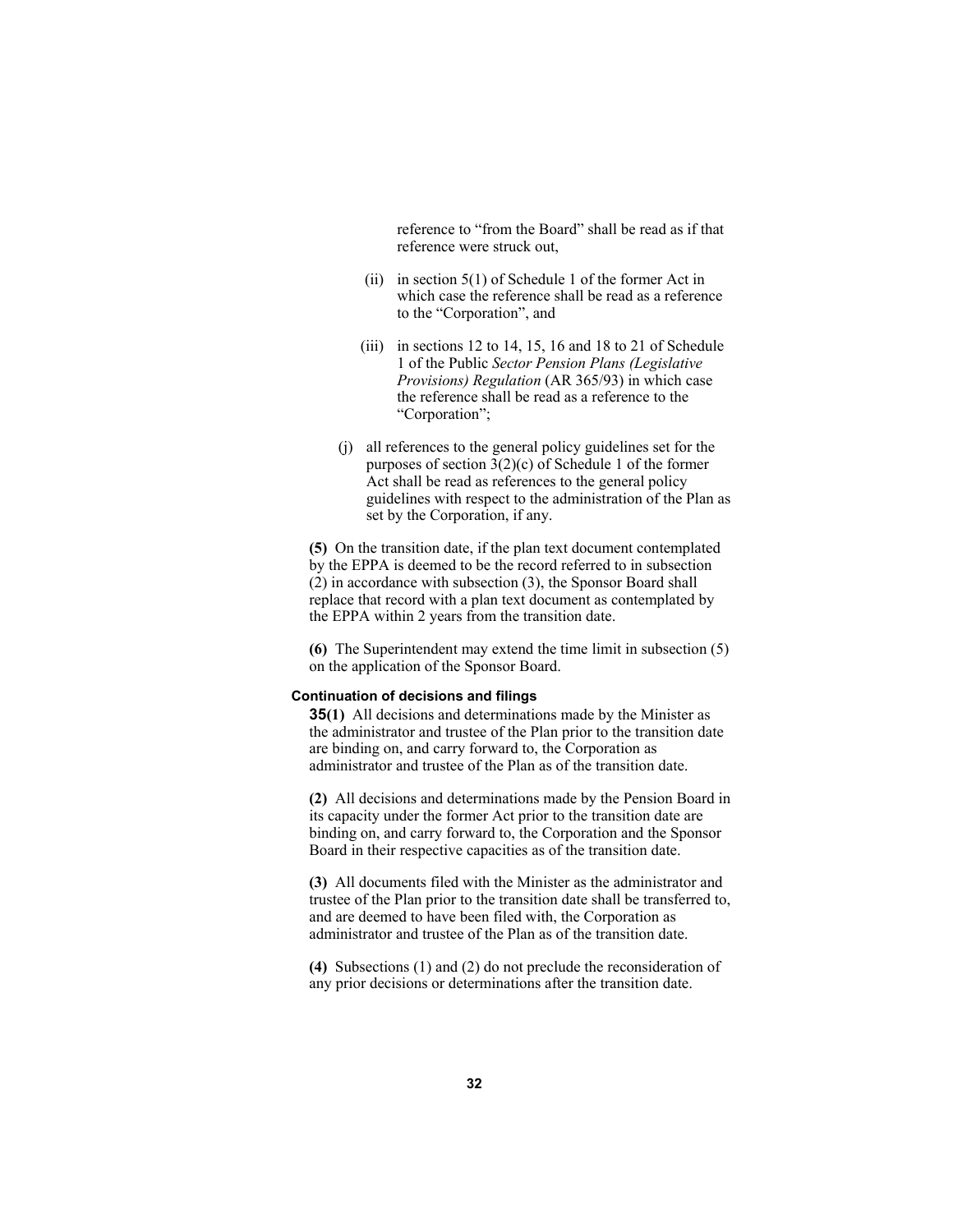# **Part 5 General Matters**

#### **Corporate and Plan costs**

**36(1)** Subject to subsections (2) and (3), the costs, charges and expenses incurred in the carrying out of the roles and responsibilities of the Sponsor Board and the Corporation under this Schedule shall be

- (a) paid by the Corporation, and
- (b) charged by the Corporation to the plan fund.

**(2)** Subject to subsection (3), the costs, charges and expenses that may be charged to the plan fund are subject to

- (a) any rules made by the Sponsor Board under section 8(2)(b), and
- (b) any applicable provisions of plan text.

**(3)** The costs, charges and expenses that may be charged to the plan fund

- (a) must be charged on a cost-recovery basis, and
- (b) include all amounts reasonably expended in the carrying out of all roles, responsibilities, duties, functions and obligations of any kind imposed on the Sponsor Board or the Corporation by or under this Act and this Schedule or by or under the EPPA.

#### **Immunity**

**37(1)** In this section, "pension plan" means the Plan under Schedule 1 of the former Act as it read immediately prior to the transition date.

- **(2)** The Corporation assumes
	- (a) all rights, liabilities and obligations of the Minister, and
	- (b) all actions and proceedings commenced by or against the Minister

in the Minister's prior capacity as administrator and trustee of the pension plan.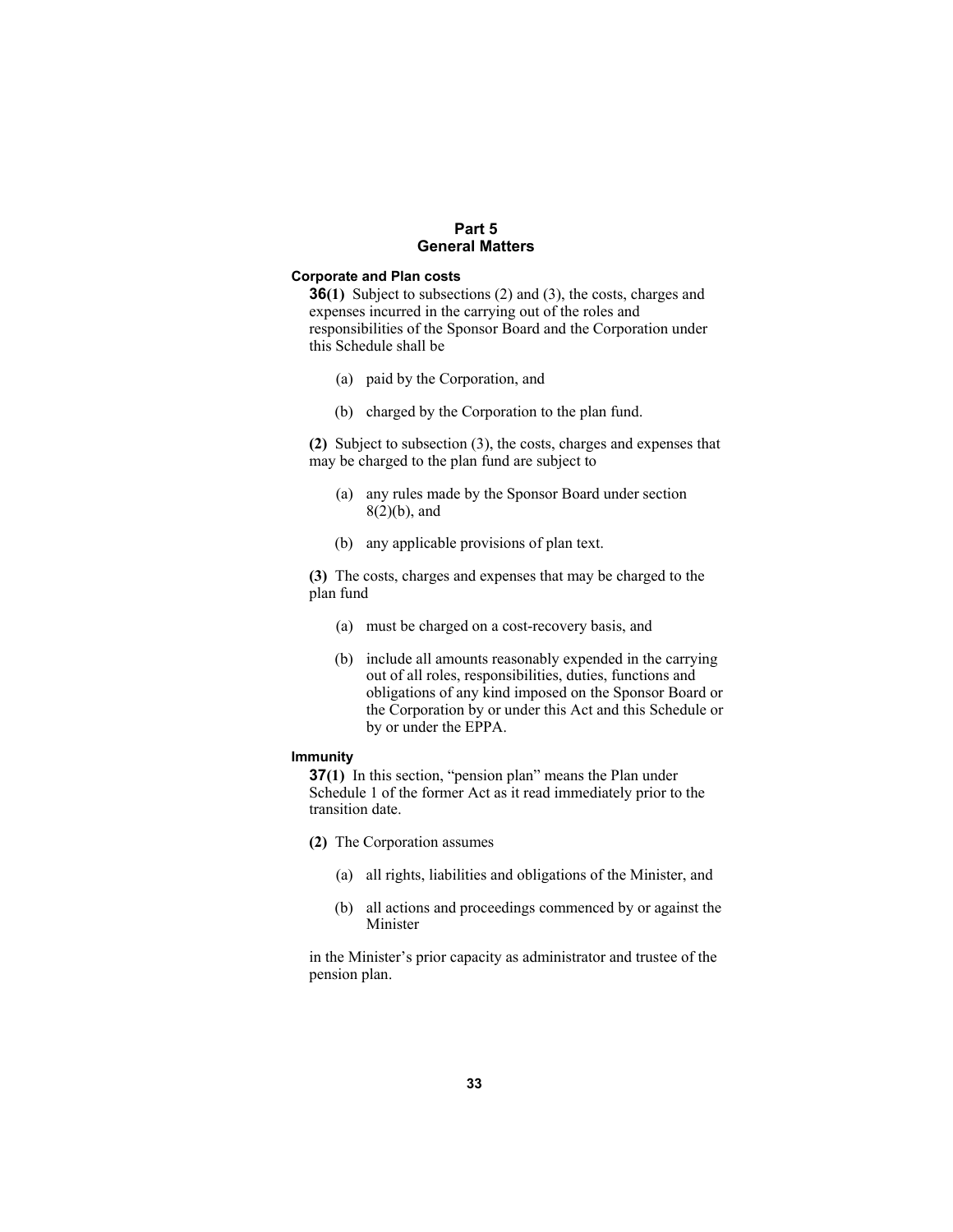**(3)** No liability attaches to the Crown or the Minister, or to any employee of the Crown, and no actions or proceedings may be commenced or continued against any of them, in respect of

- (a) the Minister's acts or omissions while acting in the Minister's prior capacity as administrator and trustee of the pension plan, excepting only wilful misconduct involving misappropriation of trust funds by the Minister or any employee of the Crown, or
- (b) the coming into force or implementation of this Act and this Schedule.

**(4)** For greater certainty, subsection (3) does not apply to any cause of action or proceeding against any corporation that has provided pension administration services or investment management services to or on behalf of the Crown or the Minister.

# **Review of prior administrative decisions**

**38(1)** In this section, "administrative decision" means a decision made by Alberta Pensions Services Corporation prior to the transition date in respect of an individual and the individual's rights, obligations or entitlements under the Plan.

**(2)** As of the transition date, all unresolved requests to the Pension Board for a review of an administrative decision shall be considered and concluded by the Corporation as follows:

- (a) the Corporation shall, in substance and to the extent practicable, adopt and follow the prior practices and procedures of the Pension Board in considering the request;
- (b) all prior submissions in respect of the request shall be considered by the Corporation;
- (c) the Corporation shall render a decision in respect of the request within a reasonable period of time after all submissions have been made.

**(3)** The Corporation may delegate its responsibilities and obligations under subsection (2) to a committee established by the board of directors.

**(4)** No liability attaches to the members of the Pension Board or the Corporation in respect of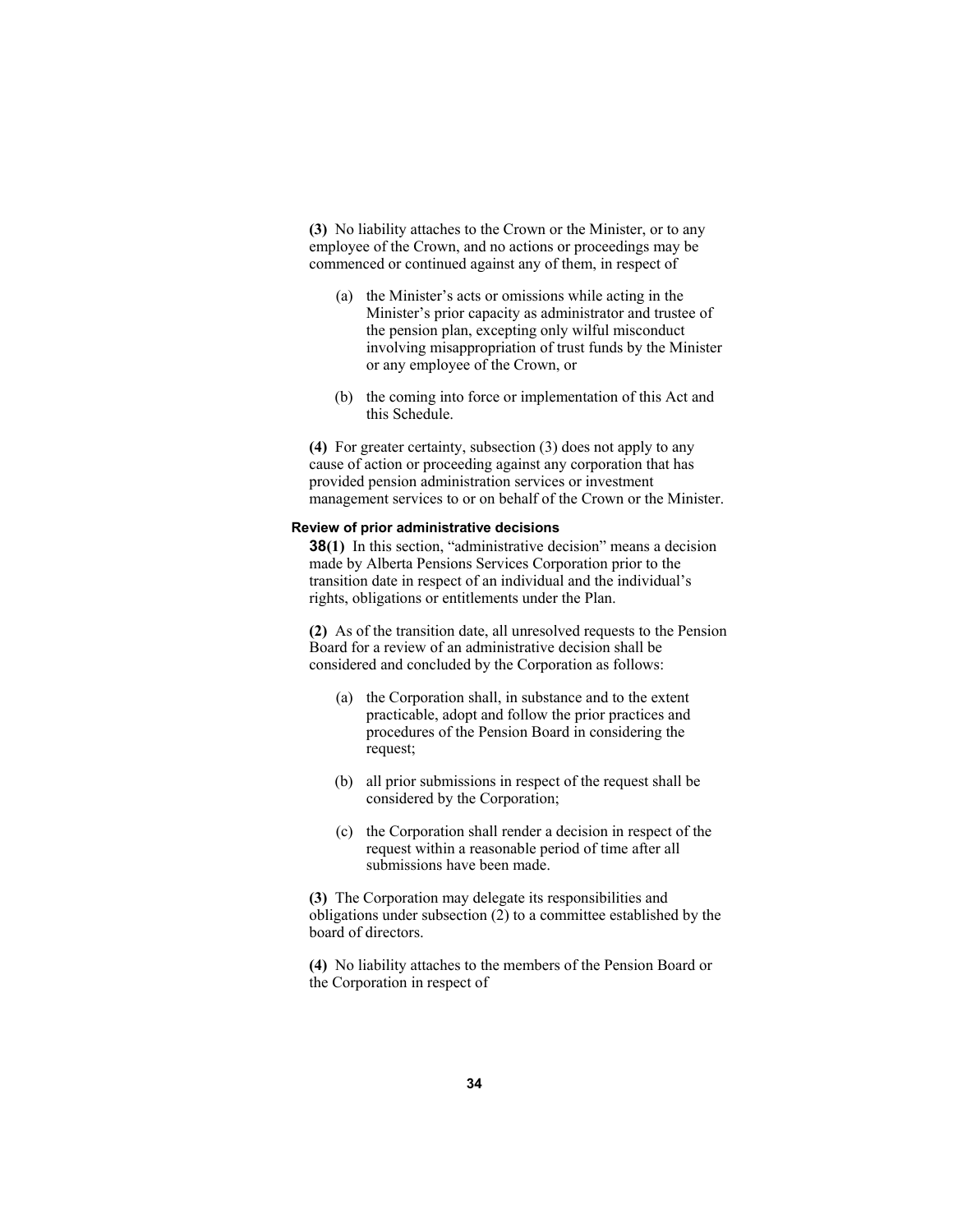- (a) the change in the decision maker provided for in subsection (2),
- (b) any consequential need to repeat or make duplicate submissions,
- (c) any reasonable deviations from the prior practices and procedures of the Pension Board, or
- (d) any reasonable delay in considering the request to review an administrative decision arising due to the change in decision maker.

### **Agreements for the reciprocal transfer or portability of pension benefits**

**39(1)** In this section,

- (a) "Internal Transfer Agreement" means the arrangement for the reciprocal transfer or portability of pension benefits between the Local Authorities Pension Plan, the Public Service Pension Plan and the Management Employees Pension Plan effective January 1, 2008 as made by the Minister of Finance (Order No. 01/2007), dated December 31, 2007;
- (b) "transfer agreement" means an agreement or arrangement for the reciprocal transfer or portability of pension benefits made prior to the transition date between the Plan and another pension plan, including the Internal Transfer Agreement.
- **(2)** With respect to each transfer agreement,
	- (a) the rights, liabilities and obligations of the Minister under the transfer agreement shall, as of the transition date, become the rights, liabilities and obligations of the Corporation,
	- (b) the Corporation is deemed to be a party to the transfer agreement,
	- (c) the Minister has no further rights, liabilities or obligations under the transfer agreement as of the transition date,
	- (d) any transfers of pension benefits in progress on the transition date continue and shall be processed as if there were no change of administrator, and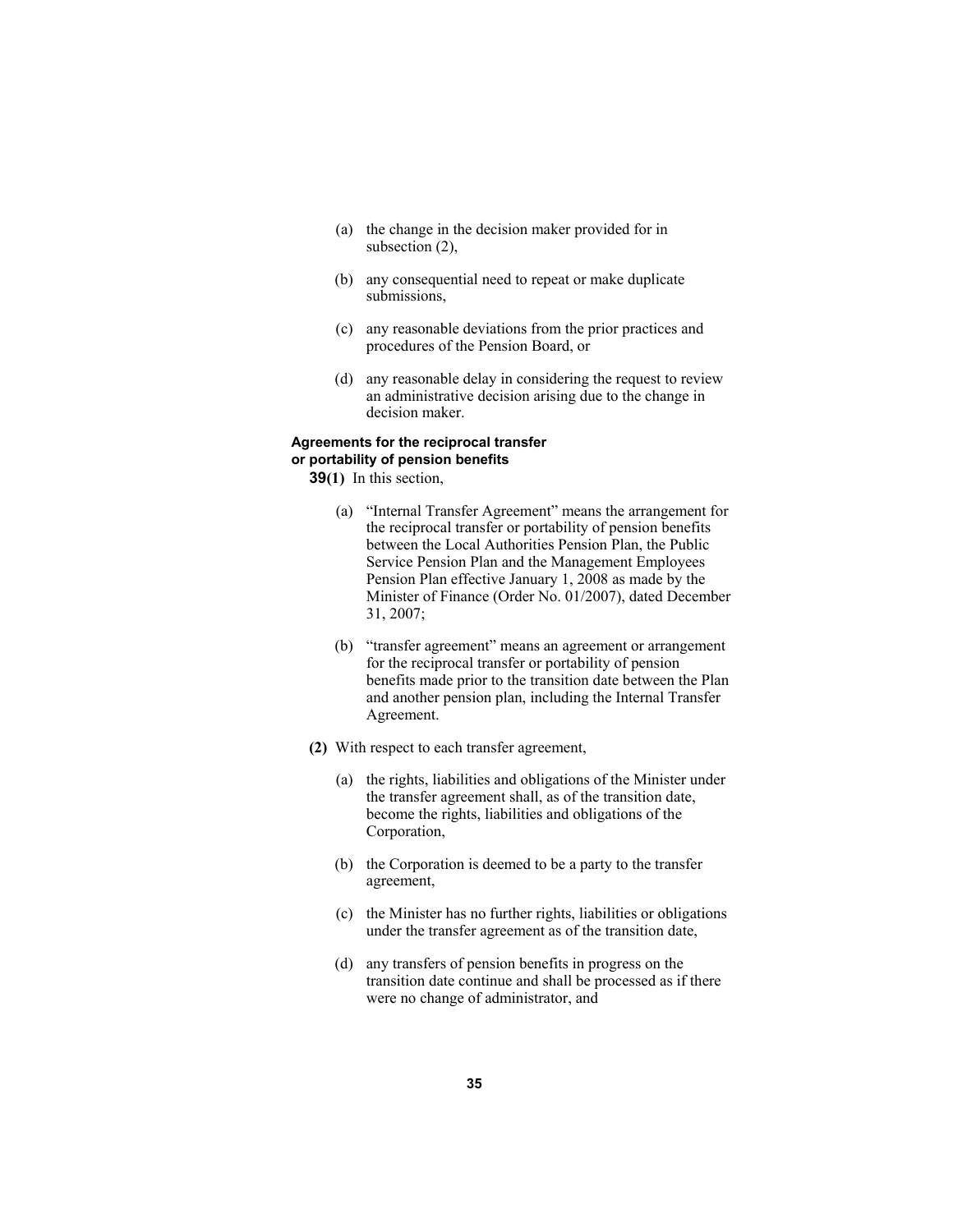(e) the transfer agreement expires 2 years after the transition date unless otherwise extended by the parties to the transfer agreement.

**(3)** With respect to the Internal Transfer Agreement, in addition to and without limiting the application of subsection (2), as of the transition date, sections 9 and 10 of the Internal Transfer Agreement are deemed to be rescinded.

### **Collection and disclosure of employment information**

**40(1)** In this section, "employment information" means personal information of a member of the Plan and the member's pension partner and beneficiaries that is required to administer the rights, obligations and entitlements of that member under the Plan.

**(2)** The Corporation and its pension administration service provider are authorized to

- (a) collect employment information, whether directly or indirectly,
- (b) use that information in relation to the administration of the Plan, and
- (c) disclose that information
	- (i) to each other,
	- (ii) to the member to whom the information relates, and
	- (iii) to the participating employer of the member to the extent that the information relates to employment with that participating employer.

**(3)** Participating employers are authorized to collect employment information from, and to disclose it to,

- (a) the member to whom the information relates, and
- (b) the Corporation and its pension administration service provider.

# **Disclosure of information on website**

**41(1)** The Corporation shall maintain a publicly accessible website and disclose the following information on that website: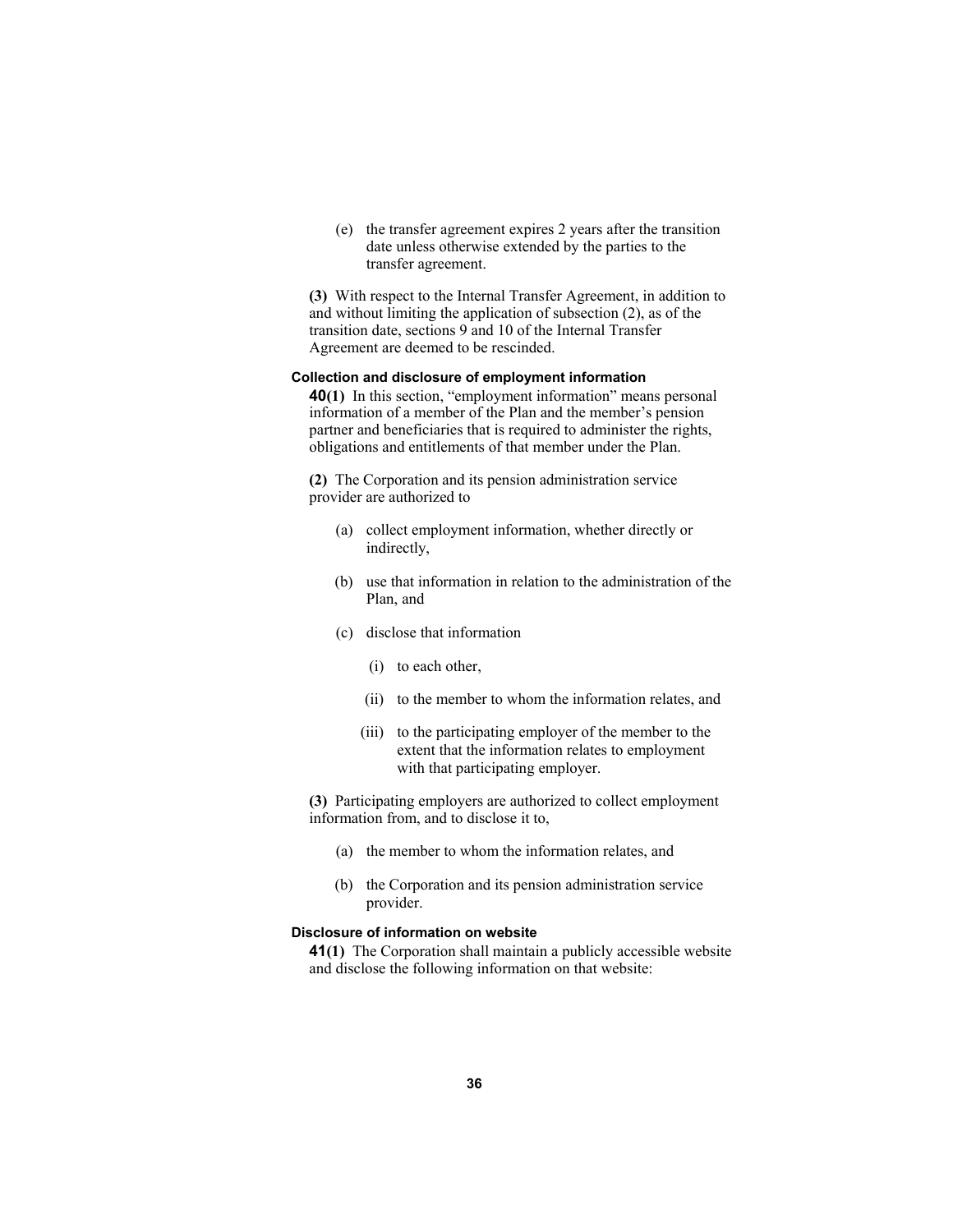- (a) the location of the Corporation's principal office;
- (b) a listing of the current board of directors, including the names of the sponsor organizations that appointed the directors;
- (c) a listing of the current members of the Sponsor Board, including the names of the sponsor organizations that appointed the members;
- (d) any rules made by the Sponsor Board under section 8 or 9;
- (e) the current bylaws of the Corporation;
- (f) the most recent annual report, including audited financial statements, of the Corporation and the Plan, and the annual reports for the previous 5 years;
- (g) plan text and any amendments to plan text;
- (h) compensation paid to directors and officers of the Corporation and amounts expended by the Corporation for reimbursement of expenses incurred by directors and officers of the Corporation;
- (i) amounts expended at the request of the Sponsor Board, including reimbursement of expenses incurred by members of the Sponsor Board;
- (j) any other information required by the Sponsor Board to be disclosed.
- **(2)** For the purposes of disclosure under subsection (1)(h),
	- (a) "compensation" has the same meaning as under the *Public Sector Compensation Transparency Act*, and
	- (b) the disclosure must be posted annually within the same timeframes as would be required if the *Public Sector Compensation Transparency Act* applied to the Corporation.

# **Method of giving notice**

**42(1)** Any notice to be given under this Schedule to the Sponsor Board or the Corporation, and any service of documents to the Sponsor Board or the Corporation under any other enactment, is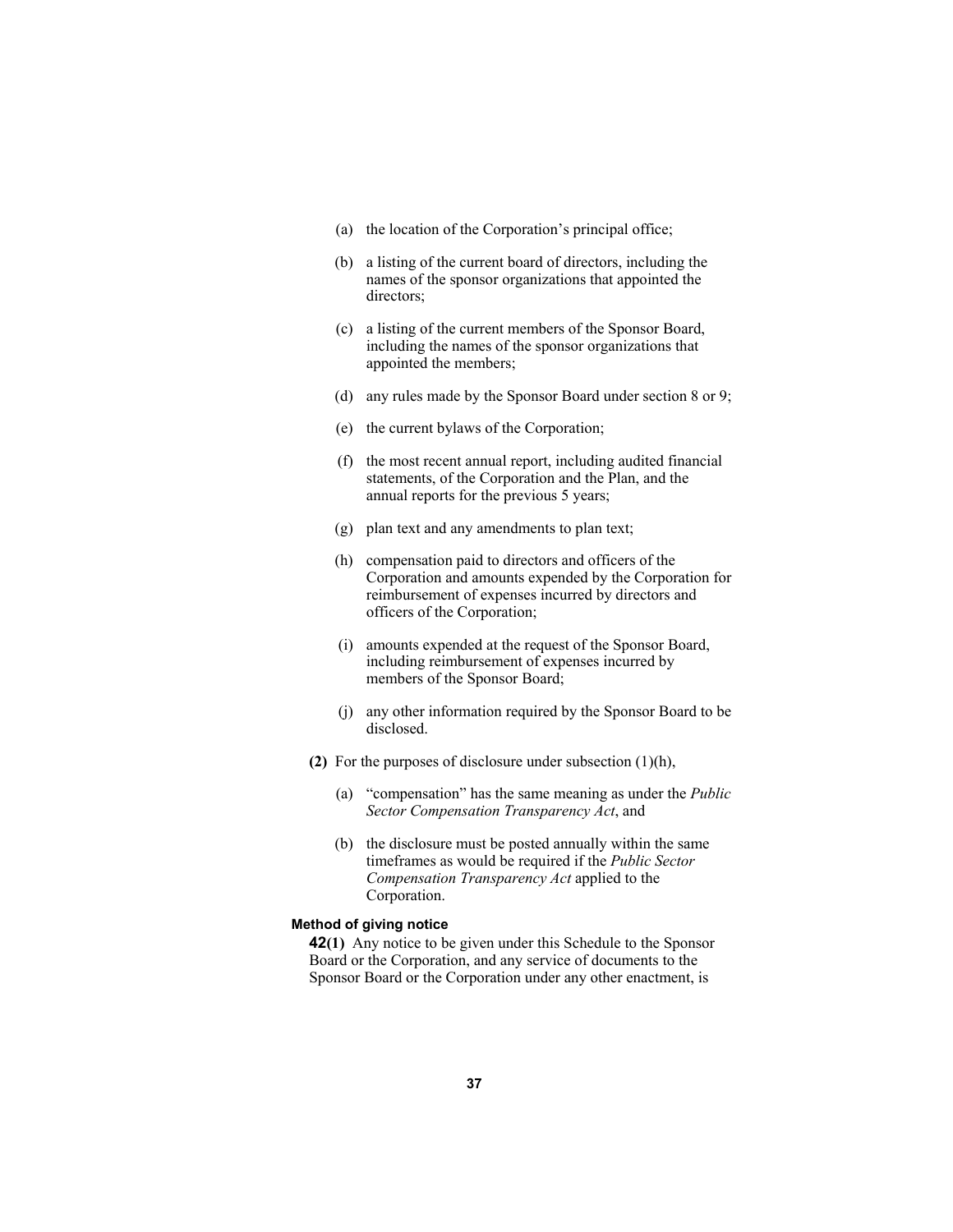sufficiently given if it is delivered by any means to the Corporation's principal office.

**(2)** If, following the establishment of the Corporation under section 11, the Corporation has not formally established a principal office, the principal office of Alberta Local Authorities Pension Plan Corp. is deemed for the time being to be the principal office of the Corporation.

# **Schedule 2**

# **Public Service Pension Plan Provisions**

### **Interpretation**

**1(1)** In this Schedule,

- (a) "board of directors" means the board of directors of the Corporation;
- (b) "Corporation" means the PSPP Corporation established by section 11;
- (c) "Crown" means the Crown in right of Alberta;
- (d) "director" means a member of the board of directors;
- (e) "employee organization" means an organization referred to in section  $4(1)(a)$ , and includes a successor to any of those organizations;
- (f) "employer organization" means an organization referred to in section  $4(1)(b)$ , and includes a successor to any of those organizations;
- (g) "EPPA" means the *Employment Pension Plans Act*;
- (h) "former Act" means the *Public Sector Pension Plans Act*;
- (i) "funding policy" means a funding policy established by the Sponsor Board under section  $7(2)(d)$ ;
- (j) "member", in respect of the Plan, has the same meaning as under the EPPA;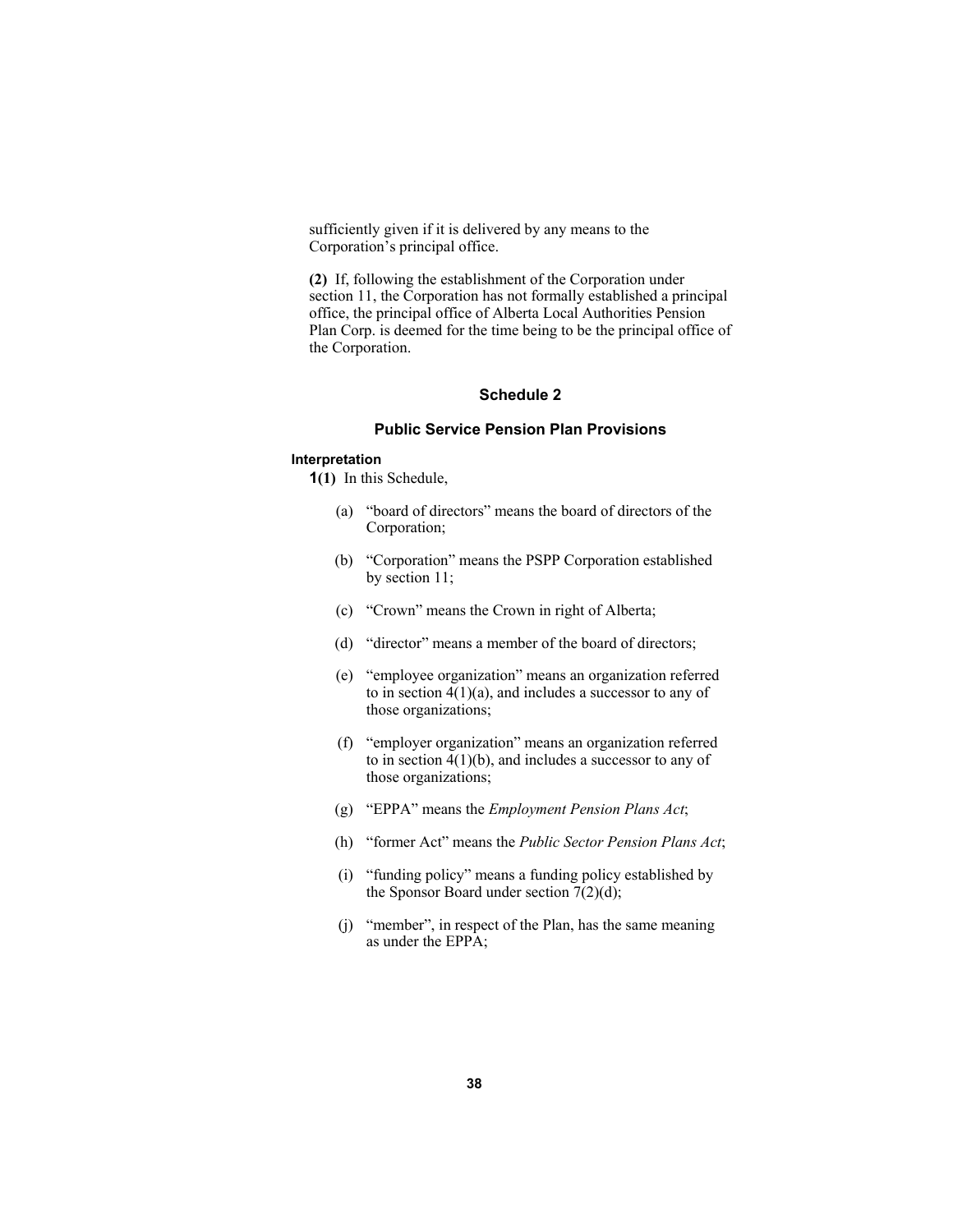- (k) "Minister", except in section  $4(1)(b)(i)$ , means the Minister responsible for the former Act, and includes, where the context permits, the Crown;
- (l) "Pension Board" means the board established under section 3 of Schedule 2 of the former Act;
- (m) "personal information" means recorded information about an identifiable individual;
- (n) "Plan" means the Public Service Pension Plan continued by section 2;
- (o) "plan costs" means the costs, charges and expenses permitted to be paid from the plan fund in accordance with section 36;
- (p) "plan fund" means the assets and investments of the Plan, described in Schedule 2 of the former Act as the Public Service Pension Plan Fund;
- (q) "plan text" means the record setting out the rights, obligations and entitlements under the Plan;
- (r) "sponsor organization" means an employee organization or an employer organization;
- (s) "Sponsor Board" means the PSPP Sponsor Board established by section 3;
- (t) "Superintendent" means the Superintendent of Pensions appointed under the EPPA, and includes the Deputy Superintendent of Pensions appointed under that Act;
- (u) "transition date" means March 1, 2019 or, subject to subsection (2), such later date as set by the Lieutenant Governor in Council.

**(2)** For the purposes of subsection (1)(u), the Lieutenant Governor in Council may, before March 1, 2019, set a later date that is no later than April 1, 2019.

# **Continuation of Public Service Pension Plan**

**2** The pension plan provided for by and under Schedule 2 of the former Act is continued on the transition date as the Public Service Pension Plan under this Act and this Schedule.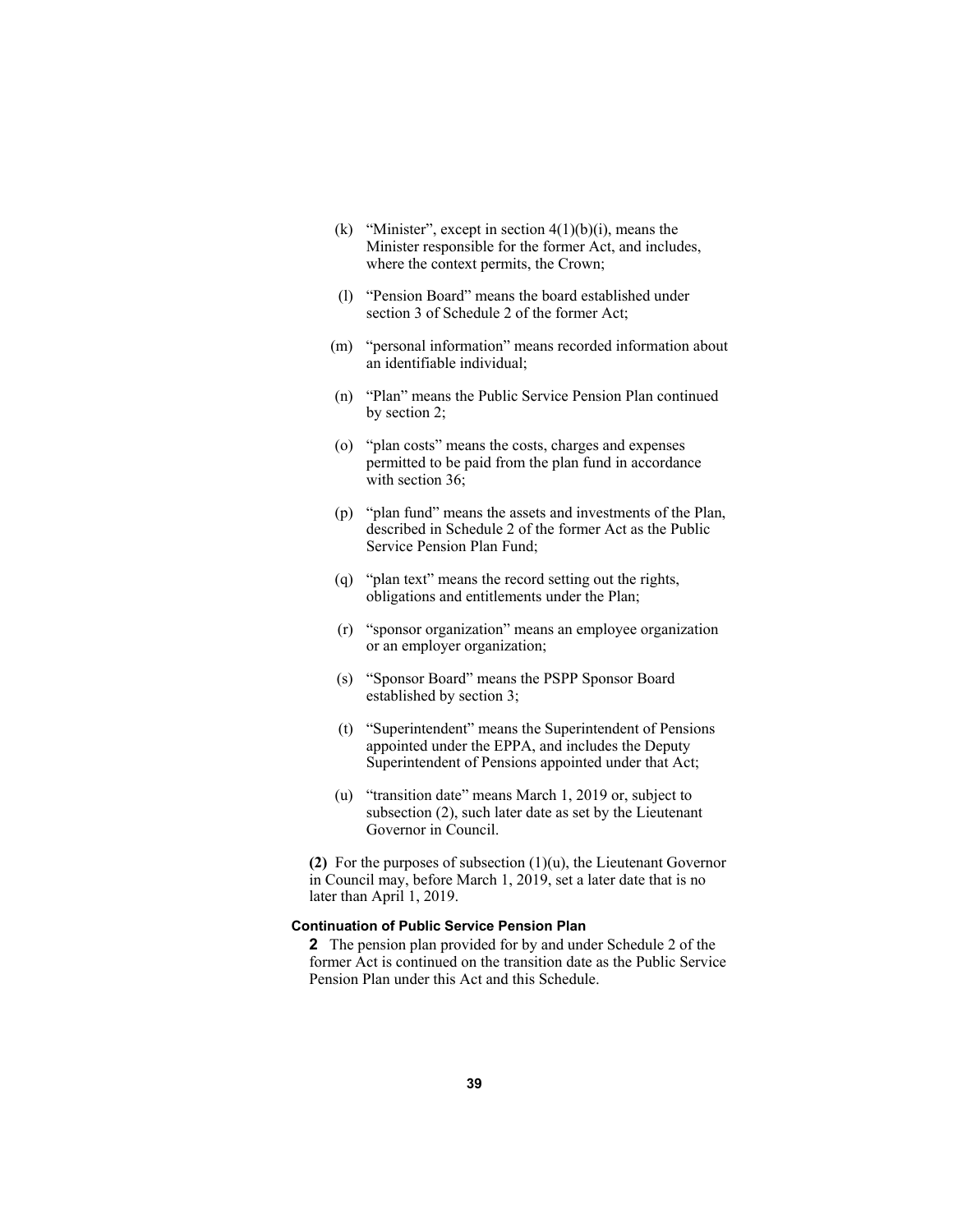# **Part 1 Establishment of PSPP Sponsor Board**

# **PSPP Sponsor Board**

**3(1)** There is hereby established a board to be known as the "PSPP Sponsor Board" consisting of the members appointed in accordance with section 4.

**(2)** Notwithstanding section 2(1) of the *Financial Administration Act*, the Sponsor Board is not for the purposes of any enactment a Provincial committee as defined in that Act.

**(3)** The Sponsor Board is not for the purposes of any enactment a public agency as defined in the *Alberta Public Agencies Governance Act*.

## **Composition of Sponsor Board**

**4(1)** Except as otherwise provided in rules made by the Sponsor Board under section 8(2)(a), the Sponsor Board consists of the following members appointed by the following organizations:

- (a) 4 employee representatives appointed as follows:
	- (i) 3 members appointed by The Alberta Union of Provincial Employees;
	- (ii) one member appointed by the University of Alberta Non-academic Staff Association;
- (b) 4 employer representatives appointed as follows:
	- (i) 3 members appointed by the Minister responsible for this Act;
	- (ii) subject to section 5, one member appointed by The Governors of The University of Alberta or The Governors of The University of Calgary.

**(2)** To be eligible to be or to remain a member of the Sponsor Board, an individual

- (a) must be at least 18 years of age, and
- (b) must not be a director of the Corporation.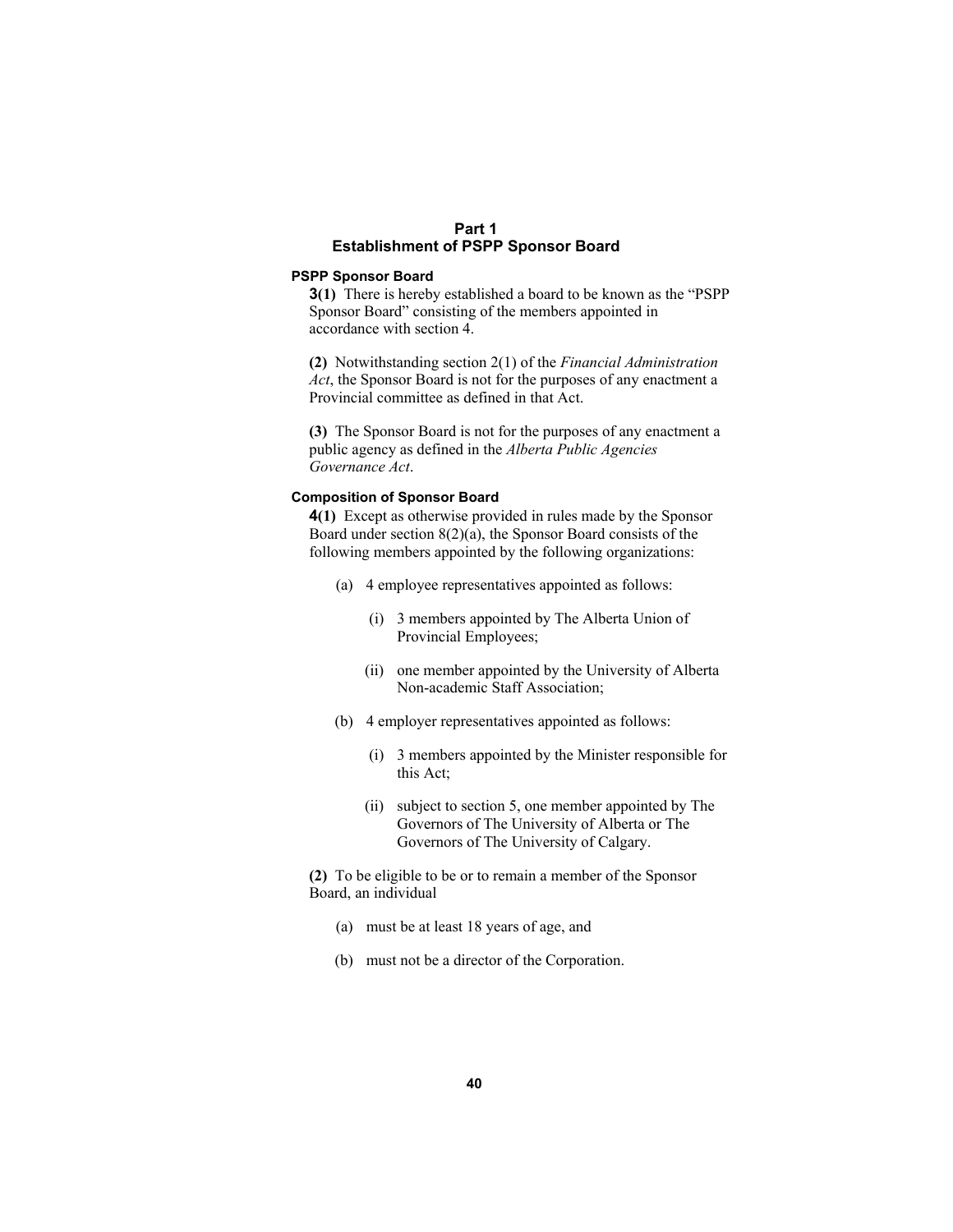**(3)** A sponsor organization appoints a member of the Sponsor Board by giving notice to the Corporation.

**(4)** A sponsor organization that has the power to appoint a member of the Sponsor Board may by notice to the Corporation remove and replace that member.

### **Rotational appointments**

**5** For the appointment contemplated by section 4(1)(b)(ii), The Governors of The University of Alberta has the power of appointment for a period ending 3 years after the transition date, and the power of appointment rotates every 3 years after that period between The Governors of The University of Calgary and The Governors of The University of Alberta.

### **Remuneration**

**6** The members of the Sponsor Board are not entitled to receive remuneration from the plan fund but may be reimbursed from the plan fund for expenses incurred by them in the performance of their duties as members of the Sponsor Board.

# **Roles, responsibilities and authorities**

**7(1)** The Sponsor Board has only the roles, responsibilities and authorities set out in this section and sections 8 to 10.

- **(2)** The Sponsor Board
	- (a) is responsible for making and amending plan text in accordance with the EPPA, the provisions of which must accommodate the requirements of section 28(4) and (5) in respect of the policies of participating employers and membership in the Plan,
	- (b) is responsible for setting contribution rates in accordance with the funding requirements under the EPPA that are applicable to the Plan,
	- (c) is responsible for making any decision, in accordance with the EPPA, to terminate the Plan or to convert it to a different kind of pension plan,
	- (d) is responsible for establishing a funding policy under the EPPA, including in relation to
		- (i) the frequency of actuarial valuations of the Plan, and
		- (ii) investment risk and other risks,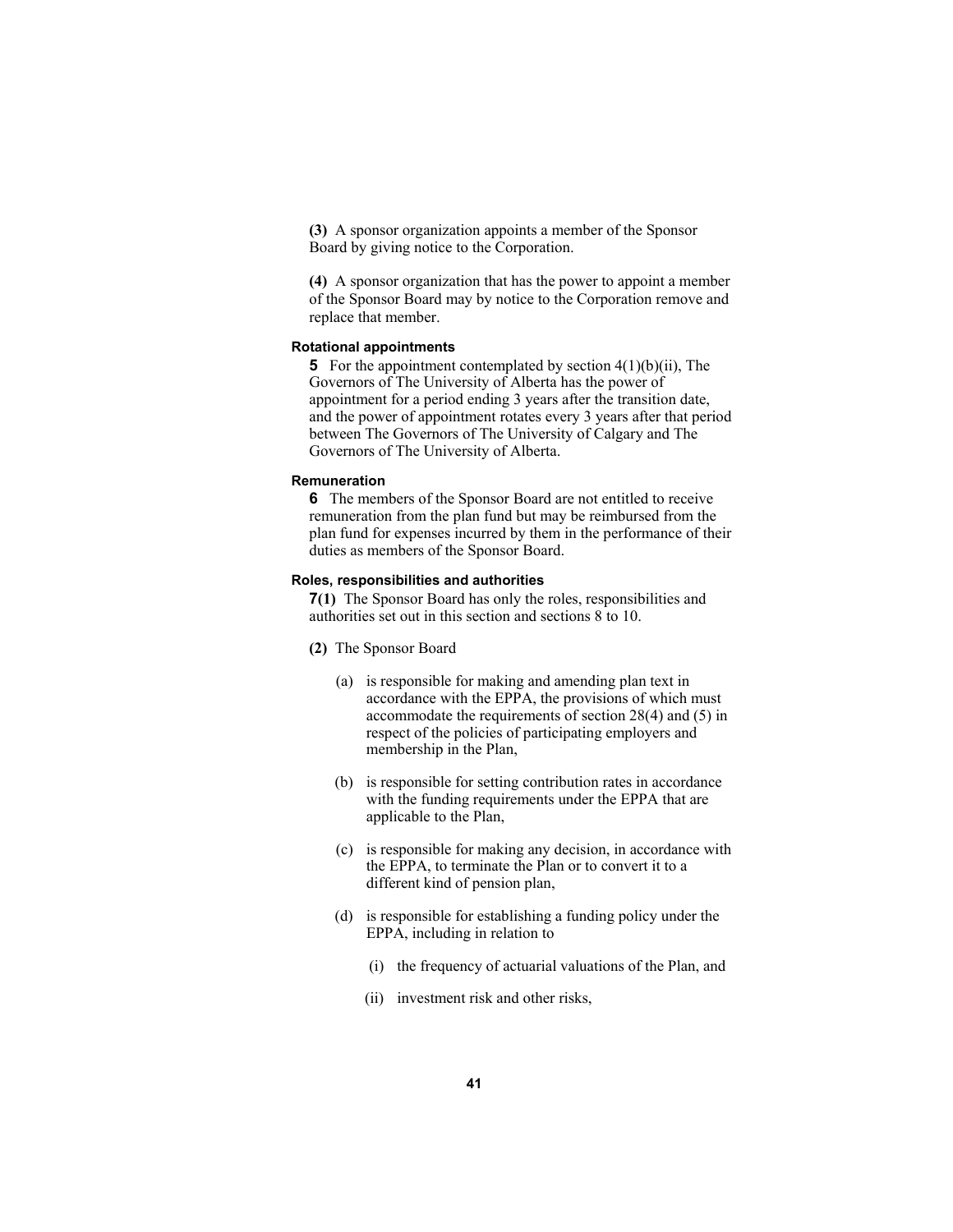- (e) is responsible for reviewing the proposed annual budget of the Corporation and any updates to that budget, and may provide directions to the Corporation in relation to the budget,
- (f) shall establish a code of conduct and conflict of interest policy governing its members,
- (g) shall determine and communicate to the Corporation the nature and level of support that it requires to be provided to it by or through the Corporation, and
- (h) shall on making any of the following provide a copy to the Corporation:
	- (i) plan text and any amendments to plan text;
	- (ii) a change to the contribution rates under clause (b);
	- (iii) a decision made under clause (c);
	- (iv) the funding policy made under clause (d) and any amendments to the funding policy;
	- (v) the code of conduct and conflict of interest policy made under clause (f) and any amendments to that policy;
	- (vi) any rules made under section 8 or 9.

**(3)** In carrying out the roles and responsibilities and exercising the authorities of the Sponsor Board, the members of the Sponsor Board shall consider the interests of retired members of the Plan.

**(4)** The Sponsor Board may delegate to or arrange for the performance by the Corporation of responsibilities assigned by this Schedule to the Sponsor Board including, without limitation, amending plan text or increasing contribution rates, but only if such delegation to or performance by the Corporation is limited to taking action required to achieve compliance with the EPPA or this Act and this Schedule or any other applicable law.

**(5)** Notwithstanding subsection (4), the Sponsor Board may not delegate to the Corporation the authority to impose a differential increase in contribution rates as between members and participating employers.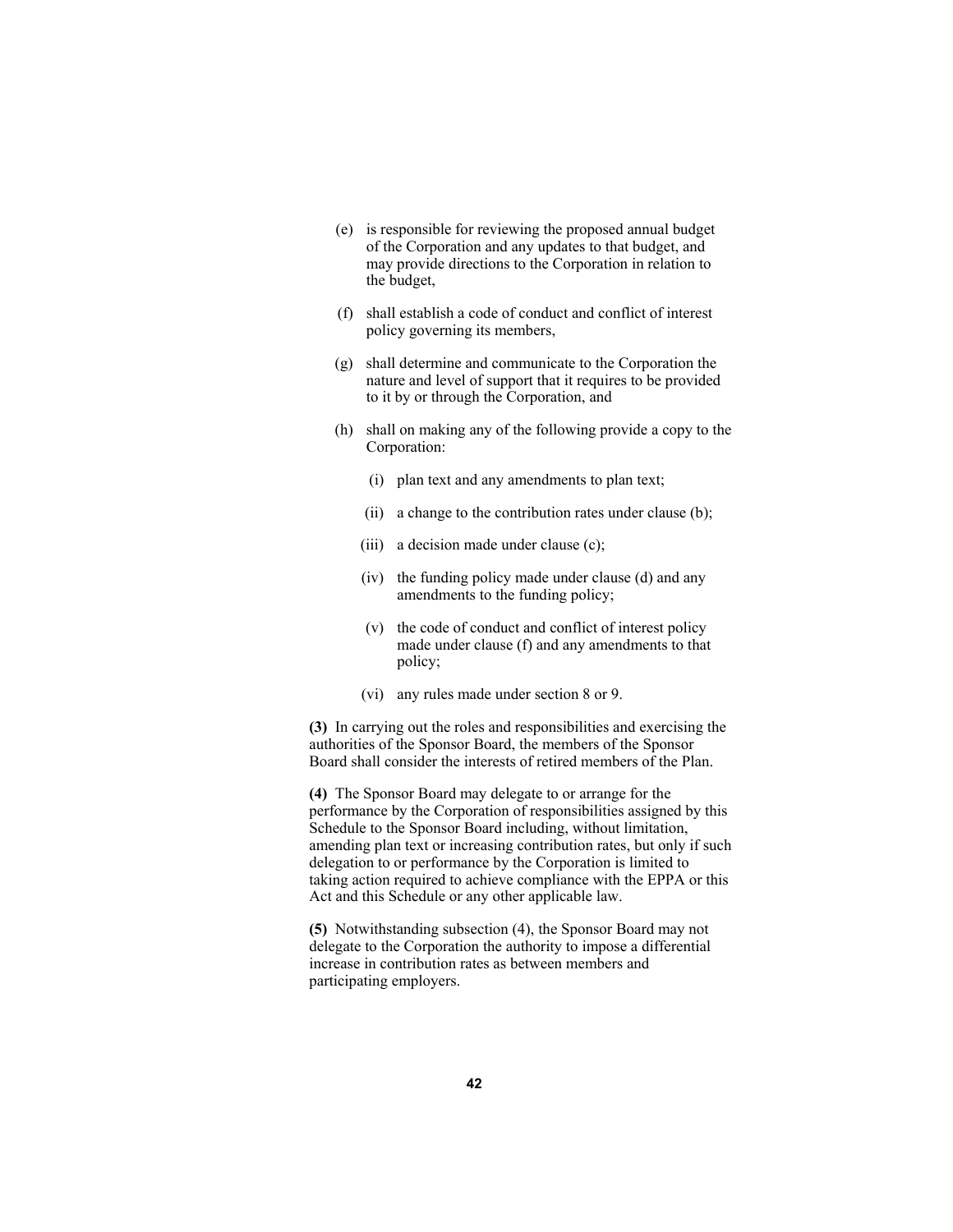**(6)** If, following receipt of a valuation report from the Plan's actuary, the Sponsor Board has not

- (a) pursuant to subsection (4), delegated to the Corporation the authority to increase contribution rates if required to comply with applicable funding requirements under the EPPA, or
- (b) otherwise taken steps sufficient to comply with those requirements, within the time required under the EPPA for doing so,

the Sponsor Board is deemed to have increased contribution rates, equally as between members and participating employers, as indicated in the valuation report as being necessary to comply with applicable funding requirements under the EPPA, and such contribution rate increases shall be implemented by the Corporation, effective on the date required to comply with applicable funding requirements under the EPPA.

### **Sponsor Board rules**

- **8(1)** The Sponsor Board shall make rules
	- (a) establishing a process for recruiting directors that provides for consultation among sponsor organizations with the objective of achieving on the board of directors of the Corporation
		- (i) a suitable mix of competencies,
		- (ii) a diversity of perspectives, and
		- (iii) gender balance,

as defined or determined in accordance with the rules;

- (b) determining the remuneration to be paid to the directors of the Corporation.
- **(2)** The Sponsor Board may make rules
	- (a) subject to subsection (3), altering the composition of the Sponsor Board;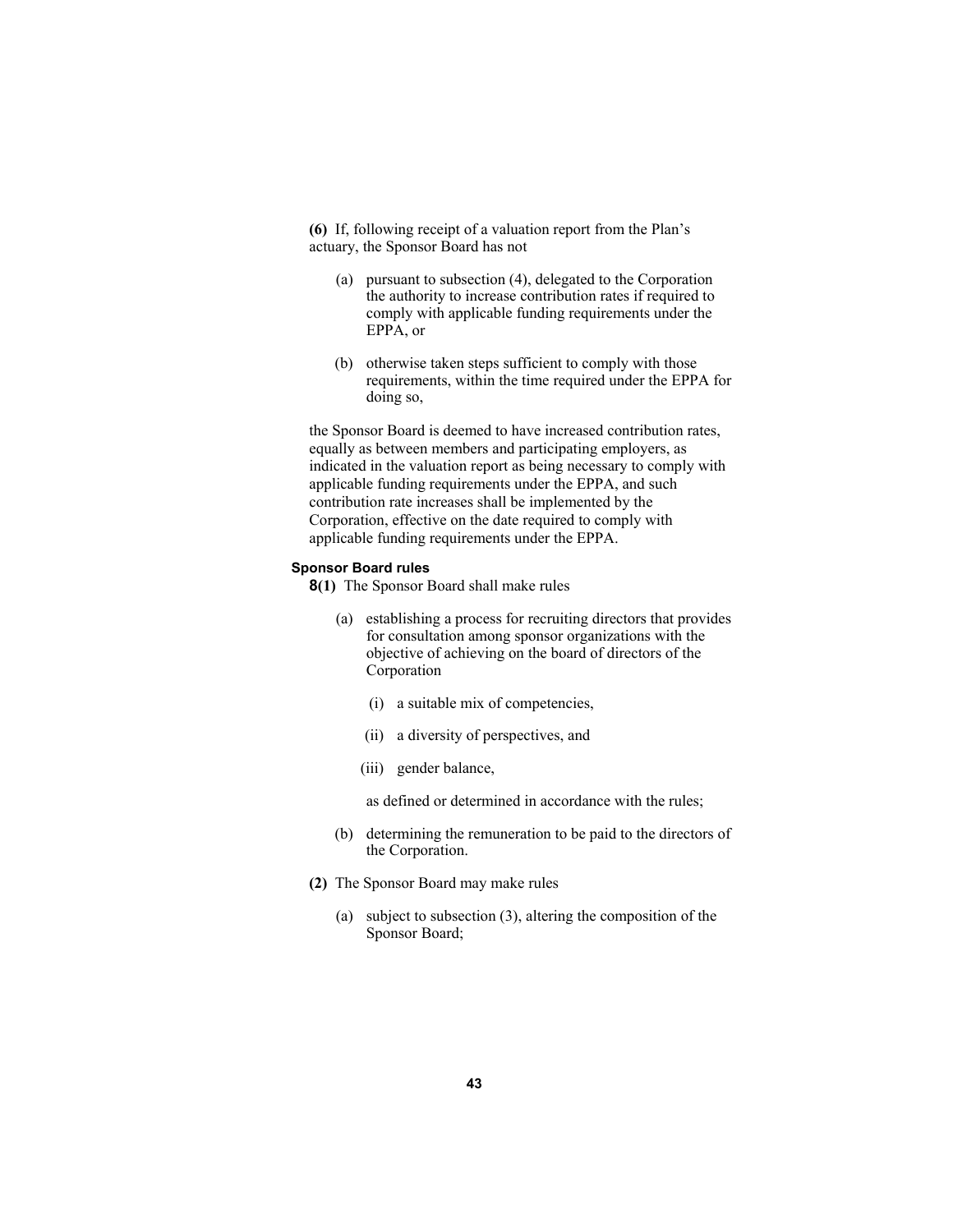- (b) subject to section 36(3), respecting the costs, charges and expenses that may be charged to the plan fund by the Corporation;
- (c) governing the withdrawal of a participating employer from the Plan under section 10;
- (d) respecting the entering into by the Corporation of any agreements for the reciprocal transfer or portability of pension benefits between the Plan and any other pension plan;
- (e) governing the internal practice and procedures of the Sponsor Board, including governing the selection of a chair and a vice-chair, the calling of meetings, quorum, procedures at meetings, voting procedures and the majority required to make or amend plan text or Sponsor Board rules or to pass other resolutions.

**(3)** The Sponsor Board shall not make a rule under subsection  $(2)(a)$  that

- (a) excludes a sponsor organization from making an appointment unless the organization has
	- (i) consented in writing to such exclusion,
	- (ii) ceased to exist,
	- (iii) in the case of an employee organization, ceased to have a role in representing a substantial number of employees who are members of the Plan, or
	- (iv) in the case of an employer organization, ceased to be a participating employer, or ceased to have a substantial number of employees who are members of the Plan,
- or
	- (b) results in other than one half of the members being appointed by employee organizations and one half of the members being appointed by employer organizations.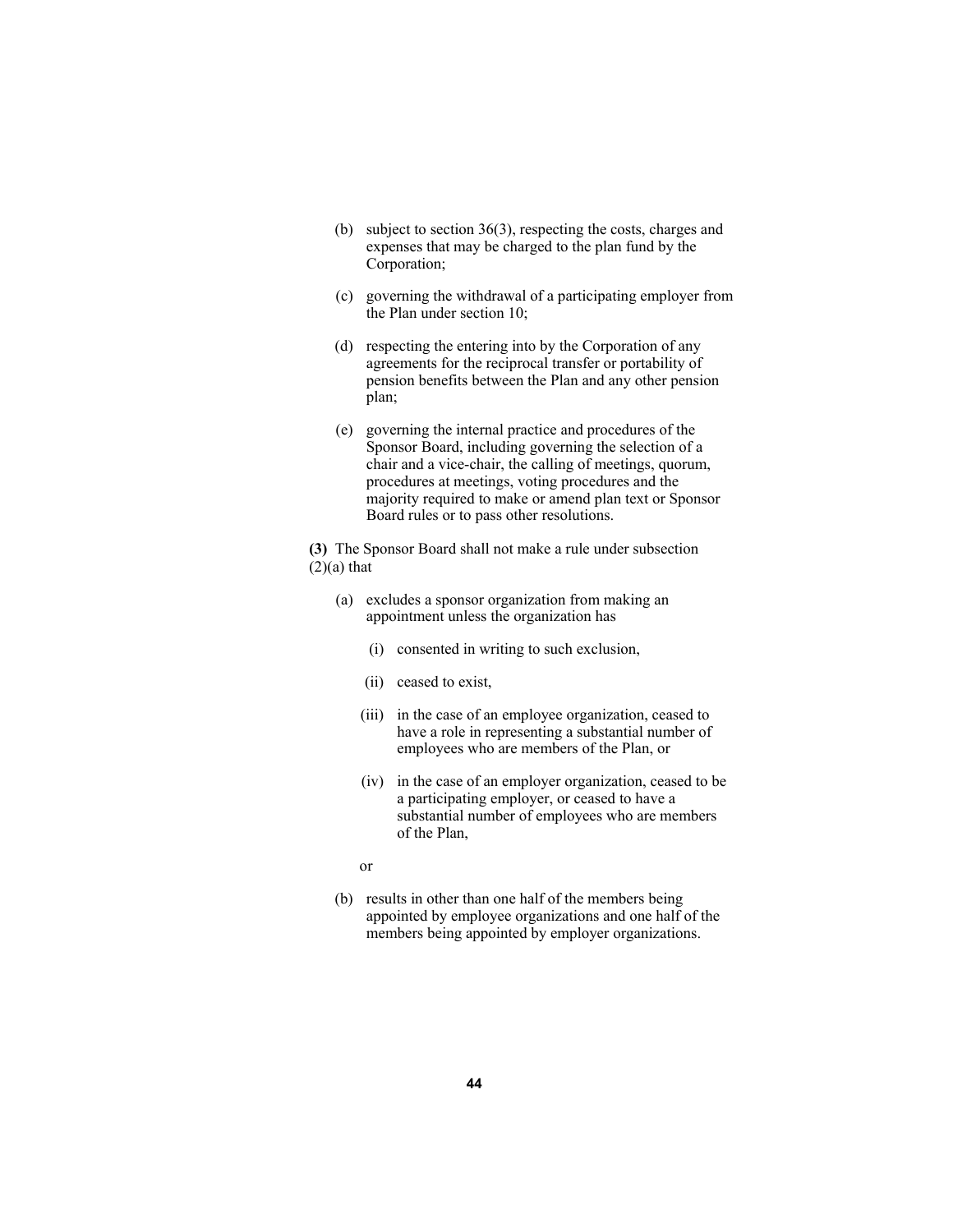**(4)** To the extent the Sponsor Board has not made rules under subsection  $(2)(e)$  that are applicable, the following provisions govern the internal procedures of the Sponsor Board:

- (a) if the Sponsor Board has not made rules with respect to the designation of a chair and a vice-chair, the members appointed by the employee organizations shall designate the chair and the members appointed by the employer organizations shall designate the vice-chair, and the power to designate the chair and the vice-chair shall rotate 3 years after the transition date and every 3 years after that period between the members appointed by the employer organizations and the members appointed by the employee organizations;
- (b) if the Sponsor Board has not made rules with respect to the calling of meetings of the Sponsor Board, a meeting may be called by either the chair or the vice-chair, and shall be called on reasonable notice to allow the members to attend the meeting in person or by electronic means;
- (c) if the Sponsor Board has not made rules with respect to quorum, a majority of the members appointed by employee organizations and a majority of the members appointed by employer organizations constitute quorum;
- (d) if the Sponsor Board has not made rules with respect to the majority required to make resolutions or decisions of the Sponsor Board,
	- (i) subject to subclause (ii), a resolution or decision is made only if it is approved by
		- (A) at least 3/4 of the members appointed by the employee organizations who are present at the meeting, and
		- (B) at least 3/4 of the members appointed by the employer organizations who are present at the meeting,

### and

 (ii) if a matter involves a resolution or decision to terminate the Plan or convert it wholly or in part from a defined benefit plan to a defined contribution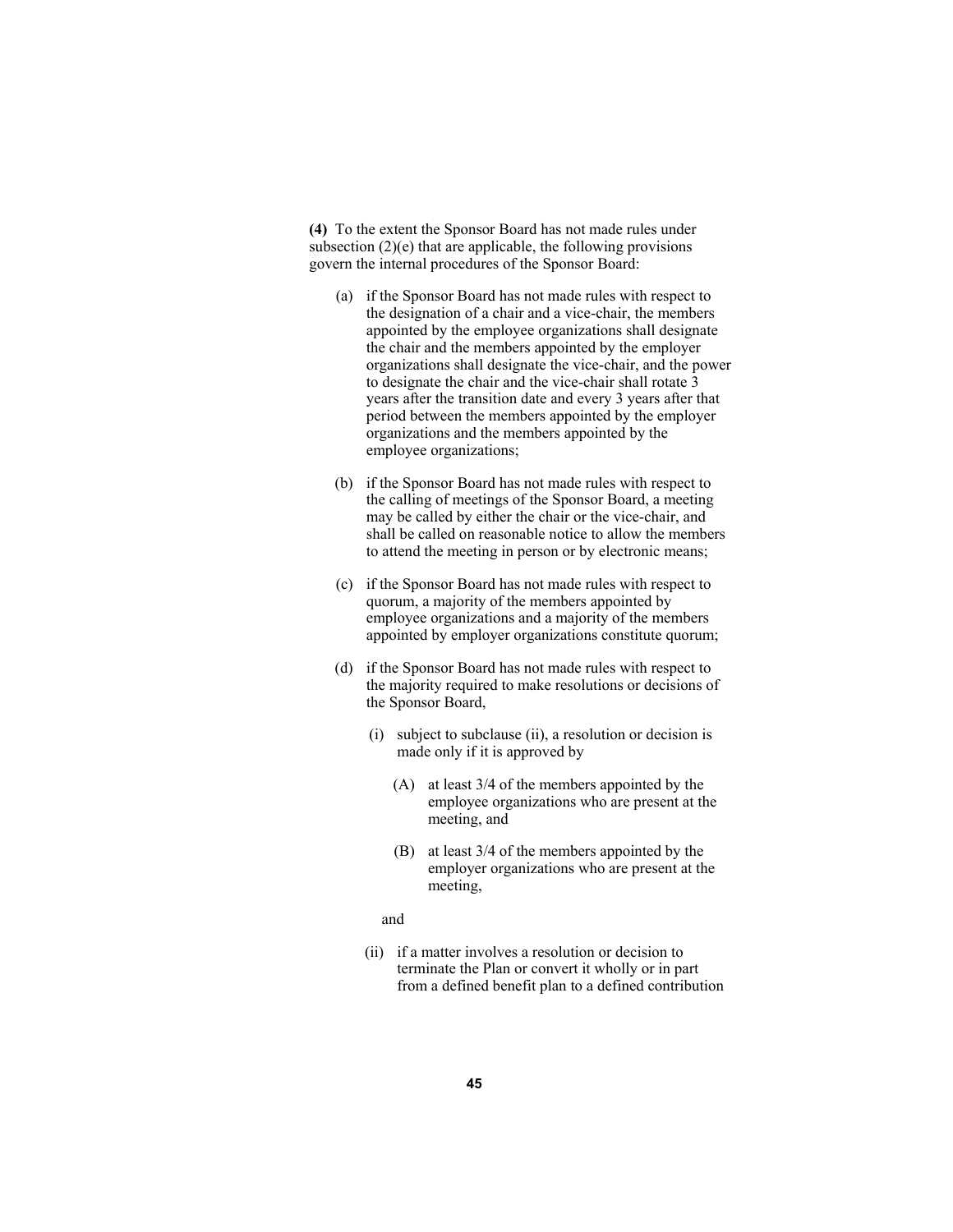plan or a target benefit plan, the resolution or decision is made only if it is approved unanimously by the members present at the meeting.

**(5)** The *Regulations Act* does not apply to rules made by the Sponsor Board under subsections (1) and (2) or section 9.

# **New participating employers**

**9** The Sponsor Board may make rules in respect of the admission of new participating employers to the Plan and, where no rules have been made that are applicable to a particular application for admission, the Sponsor Board is responsible for approving or denying the application.

### **Employer withdrawal**

**10** The Sponsor Board shall ensure that, within 5 years after the transition date, provisions governing the withdrawal of a participating employer from the Plan are made and set out in rules made by the Sponsor Board or in plan text, or both.

# **Part 2 Establishment of PSPP Corporation**

# **Establishment of PSPP Corporation**

**11(1)** There is hereby established a corporation without share capital with the name "PSPP Corporation".

**(2)** The Corporation has the capacity and, subject to this Schedule, the rights, powers and privileges of a natural person.

**(3)** The Corporation shall maintain its principal office in Alberta.

**(4)** The fiscal year of the Corporation is January 1 to the following December 31.

## **Not Crown agent**

**12** The Corporation is not an agent of the Crown.

### **Auditor General**

**13** The Auditor General is not the auditor of the Corporation or the Plan.

# **Not Provincial corporation or public agency**

**14(1)** Notwithstanding section 2(1) of the *Financial Administration Act*, the Corporation is not for the purposes of any enactment a Provincial corporation under that Act.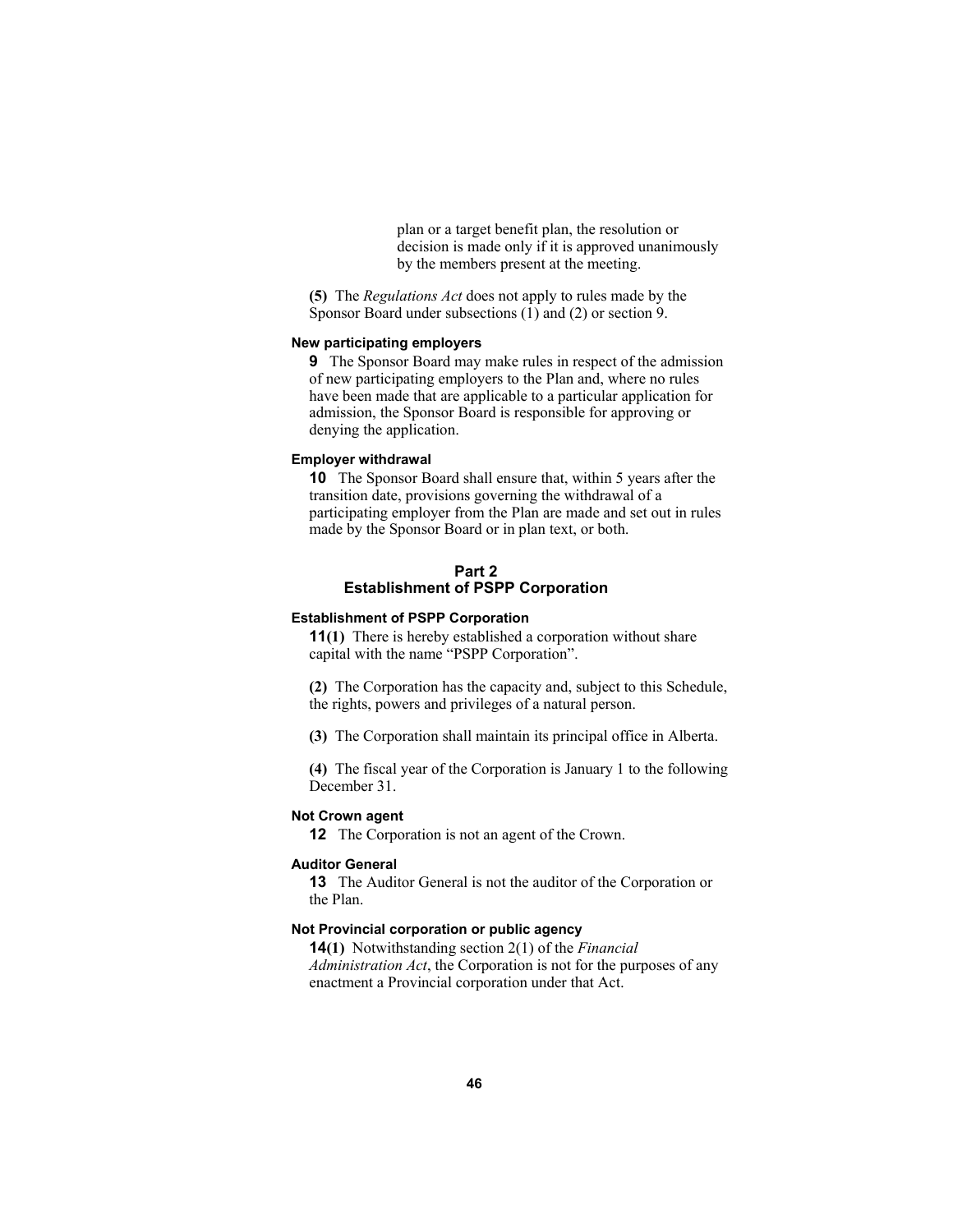**(2)** The Corporation is not for the purposes of any enactment a public agency as defined in the *Alberta Public Agencies Governance Act*.

### **Non-applicability of Acts**

**15** The following Acts do not apply to the Corporation:

- (a) *Companies Act*;
- (b) *Loan and Trust Corporations Act*.

### **Roles, responsibilities and authorities**

**16(1)** The Corporation, on becoming the trustee of the plan fund under section 26, is responsible for

- (a) the plan fund, including investment of the assets of the plan fund, and
- (b) making payments from the plan fund in respect of plan costs.

**(2)** The Corporation, on becoming the administrator of the Plan under section 27, is responsible for

- (a) subject to this Schedule, carrying out and performing all of the duties, functions and responsibilities of an administrator under the EPPA, and
- (b) except to the extent that responsibility has been expressly assigned to the Sponsor Board by sections 7 to 10, all other actions required for the proper administration of the Plan.

**(3)** Without limiting the responsibilities of the Corporation under subsections (1) and (2), and for greater certainty, the roles, responsibilities and authorities of the Corporation extend to and include the following:

- (a) in connection with the investment of the plan fund, determining, after having regard to provisions of the funding policy respecting investment risk and other risks, the statement of investment policies and procedures required under the EPPA;
- (b) arranging for external service providers as may be required for the administration of the Plan and the investment of the plan fund;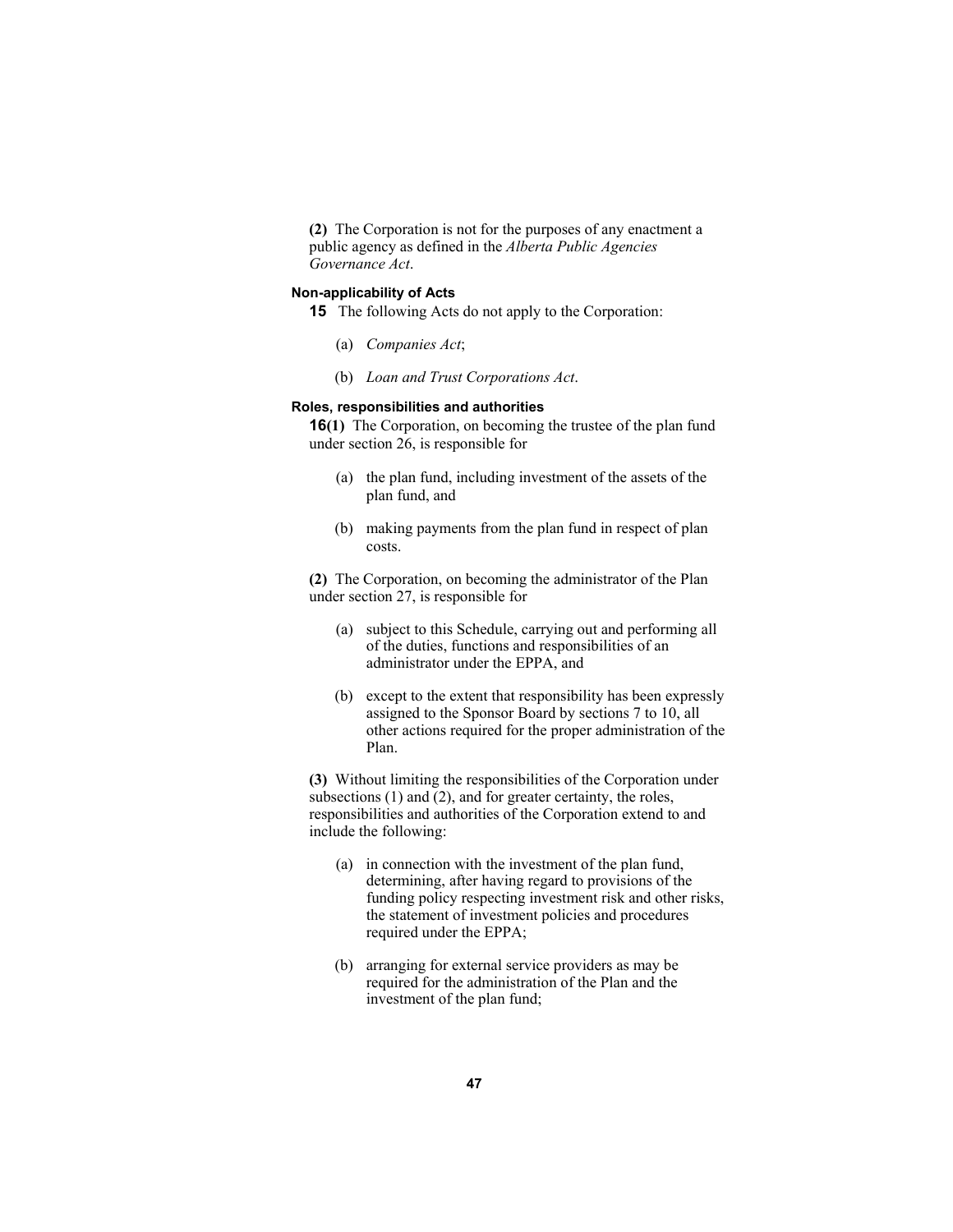- (c) arranging for actuarial valuations, at intervals required by the funding policy, and for that purpose determining, having regard to the funding policy, the actuarial assumptions and methods to be used;
- (d) ensuring that the Plan complies with all applicable provincial and federal legislation;
- (e) preparing an annual budget for the Corporation and any updates required to that budget, in accordance with any directions given by the Sponsor Board under section  $7(2)(e);$
- (f) entering into any agreements for the reciprocal transfer or portability of pension benefits between the Plan and any other pension plan, subject to any rules made by the Sponsor Board under section 8(2)(d);
- (g) providing or arranging for all support, services and advice required by the Sponsor Board for the purpose of carrying out the roles, responsibilities and authorities assigned to the Sponsor Board by this Schedule;
- (h) paying plan costs from the plan fund;
- (i) receiving and processing applications for admission to the Plan by new employers, subject to and in accordance with any rules or decisions made by the Sponsor Board under section 9;
- (j) maintaining all financial and other records in relation to the Plan, including an annual report with annual audited financial statements;
- (k) communicating with members of the Plan and with participating employers;
- (l) establishing and maintaining the website as required by section 41.

## **Agreements for pension and investment management services**

**17(1)** The Corporation must, through a services agreement, engage Alberta Pensions Services Corporation as the exclusive provider to the Corporation of pension administration services for a period of at least 5 years commencing on the transition date.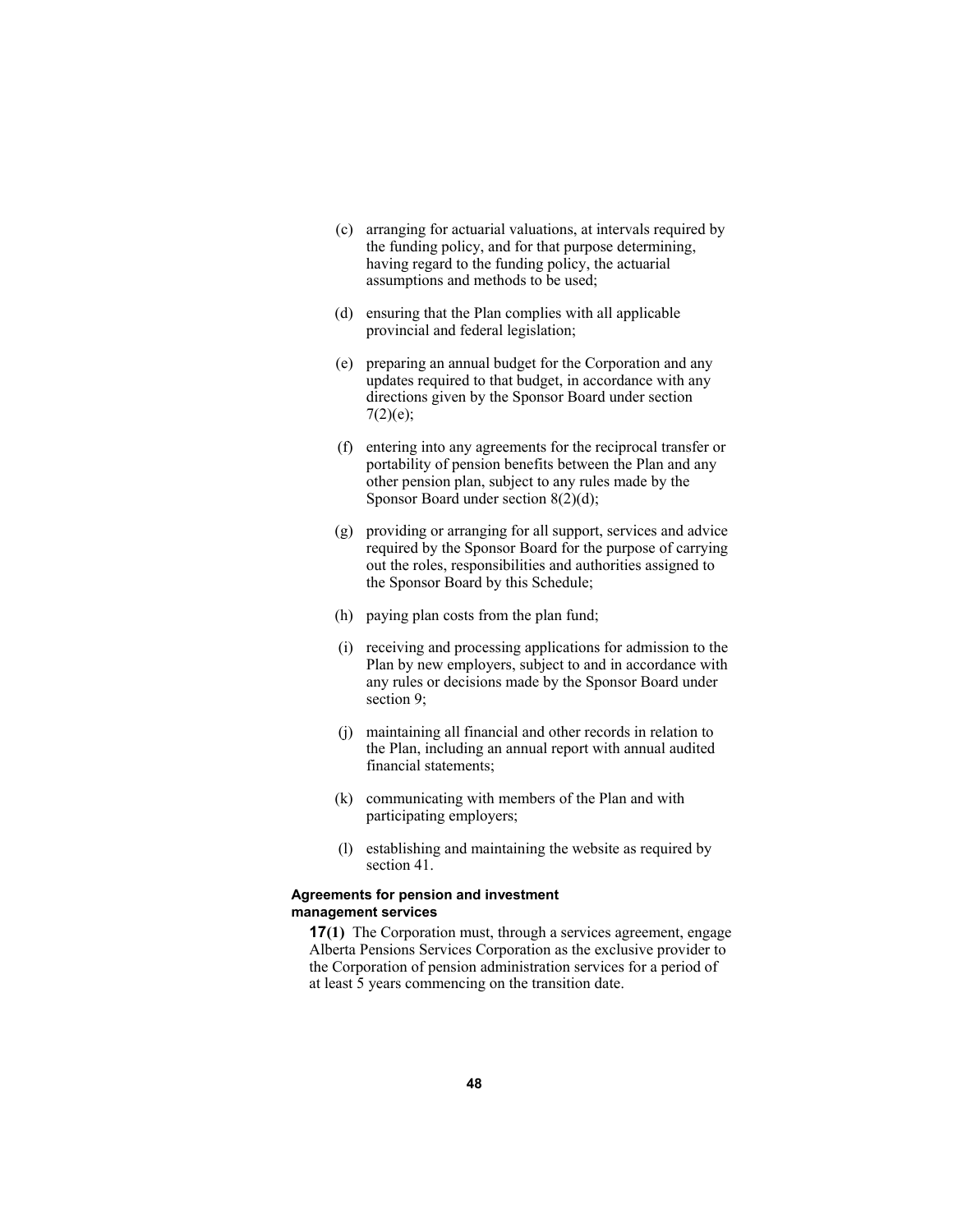**(2)** The Corporation must, through an investment management agreement, engage Alberta Investment Management Corporation as the exclusive provider to the Corporation of investment management services for a period of at least 5 years commencing on the transition date.

**(3)** The Corporation may arrange for the plan fund or any part of it to be held in the nominee name of an investment manager, and in that event

- (a) the investment manager shall hold such assets as bare trustee, and
- (b) such an arrangement shall not limit the role and responsibility of the Corporation as trustee of the plan fund.

### **Transfer of employees**

**18(1)** In this section, "secretariat employees" means employees of Alberta Pensions Services Corporation who are designated, prior to the transition date, by notice from Alberta Pensions Services Corporation to the Corporation, as employees who have been and are assigned exclusively to supporting the Pension Board under the former Act.

**(2)** On the transition date, the secretariat employees are transferred to and become employees of the Corporation.

- **(3)** The transfer of employees under subsection (2)
	- (a) continues their employment on the same terms and conditions as were applicable under their employment with Alberta Pensions Services Corporation, except that the Corporation may substitute benefit programs if the overall benefits provided to the employees are in aggregate generally commensurate with the previous benefit programs,
	- (b) does not constitute for any purpose a termination of employment and does not constitute constructive dismissal or give rise to an obligation to provide notice or payment in lieu of notice, and
	- (c) is a continuation of employment for all purposes, including any common law right to notice of any future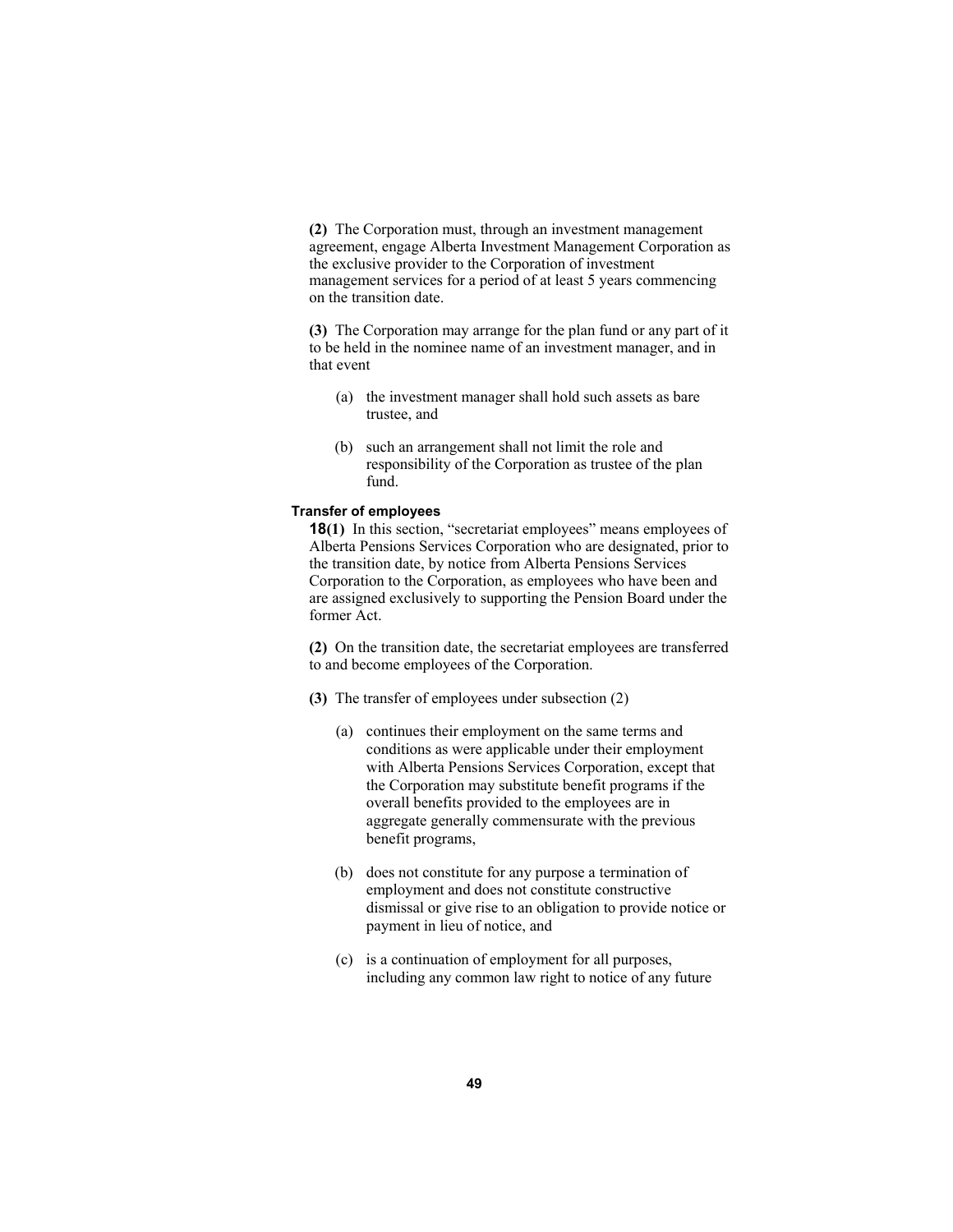termination of employment or payment in lieu of such notice.

## **Board of directors**

**19(1)** The Corporation is governed by a board of directors appointed under section 20.

**(2)** Directors may receive remuneration for acting in that capacity only in accordance with rules made by the Sponsor Board under section  $8(1)(b)$ .

**(3)** In addition to remuneration authorized under subsection (2), the Corporation may reimburse directors for their reasonable expenses.

**(4)** The board of directors shall appoint an auditor for the Corporation.

## **Appointment of directors**

**20(1)** Subject to section 21, a sponsor organization that has authority under section 4(1), or under rules made by the Sponsor Board under section 8(2)(a), to appoint one or more members of the Sponsor Board may appoint the same number of members to the board of directors.

- **(2)** To be eligible to become or remain a director, an individual
	- (a) must be at least 18 years of age, and
	- (b) must not be a member of the Sponsor Board.

**(3)** Before appointing a director, a sponsor organization shall comply with any applicable rules made by the Sponsor Board under section  $8(1)(a)$ .

**(4)** A sponsor organization appoints a director by giving notice to the Corporation.

**(5)** A sponsor organization that has authority to appoint a director may by notice to the Corporation terminate the appointment of the relevant director.

**(6)** The Sponsor Board may by resolution and subsequent notice to the Corporation terminate the appointment of a director for misconduct while serving as a director.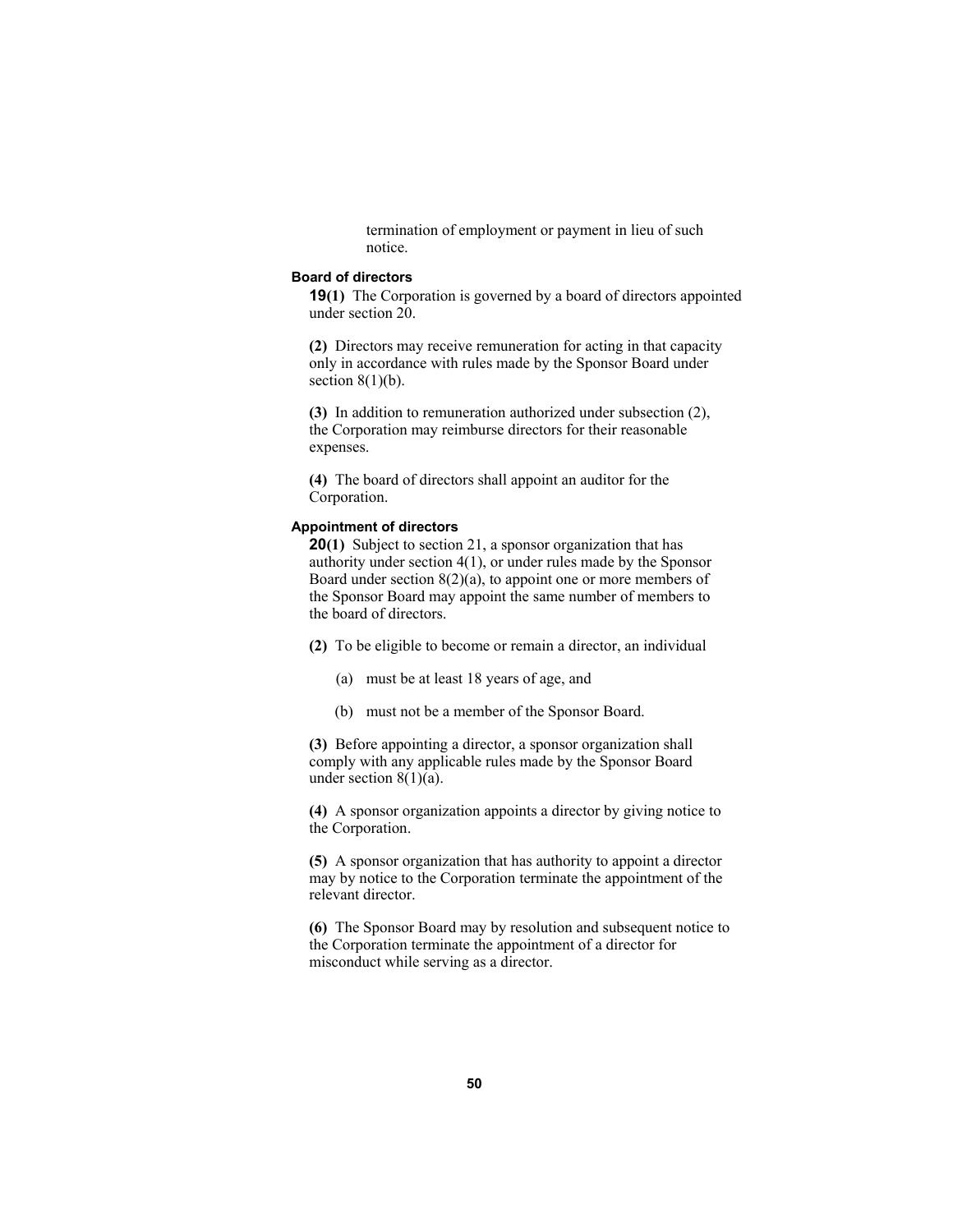## **Rotational appointments**

**21** Where an employer organization referred to in section 4(1)(b)(ii) has authority to appoint a member of the Sponsor Board, the other employer organization referred to in section  $4(1)(b)(ii)$ has the authority to appoint a director to the board of directors under section 20.

### **Term of appointment**

**22(1)** A director shall be appointed for a fixed term not exceeding 3 years and may be reappointed.

**(2)** Notwithstanding subsection (1), the initial directors may be appointed for a term expiring 3 years from the transition date.

- **(3)** A director ceases to hold office when
	- (a) the director's appointment expires, or
	- (b) the director's appointment is terminated under section  $20(5)$  or  $(6)$ .

**(4)** A director shall not serve on the board for more than 10 consecutive years including any hold-over period referred to in subsection  $(6)$ .

**(5)** Breaks in service of less than 2 years shall be disregarded in determining a number of consecutive years for the purposes of subsection (4).

**(6)** Notwithstanding subsection (3)(a), where a director's appointment expires, the director continues to hold office until

- (a) the director is reappointed,
- (b) a successor is appointed, or
- (c) 6 months have elapsed,

whichever occurs first.

### **Bylaws**

**23(1)** The board of directors may make bylaws governing the business and affairs of the Corporation, including bylaws

 (a) respecting the designation of a chair and a vice-chair of the board of directors;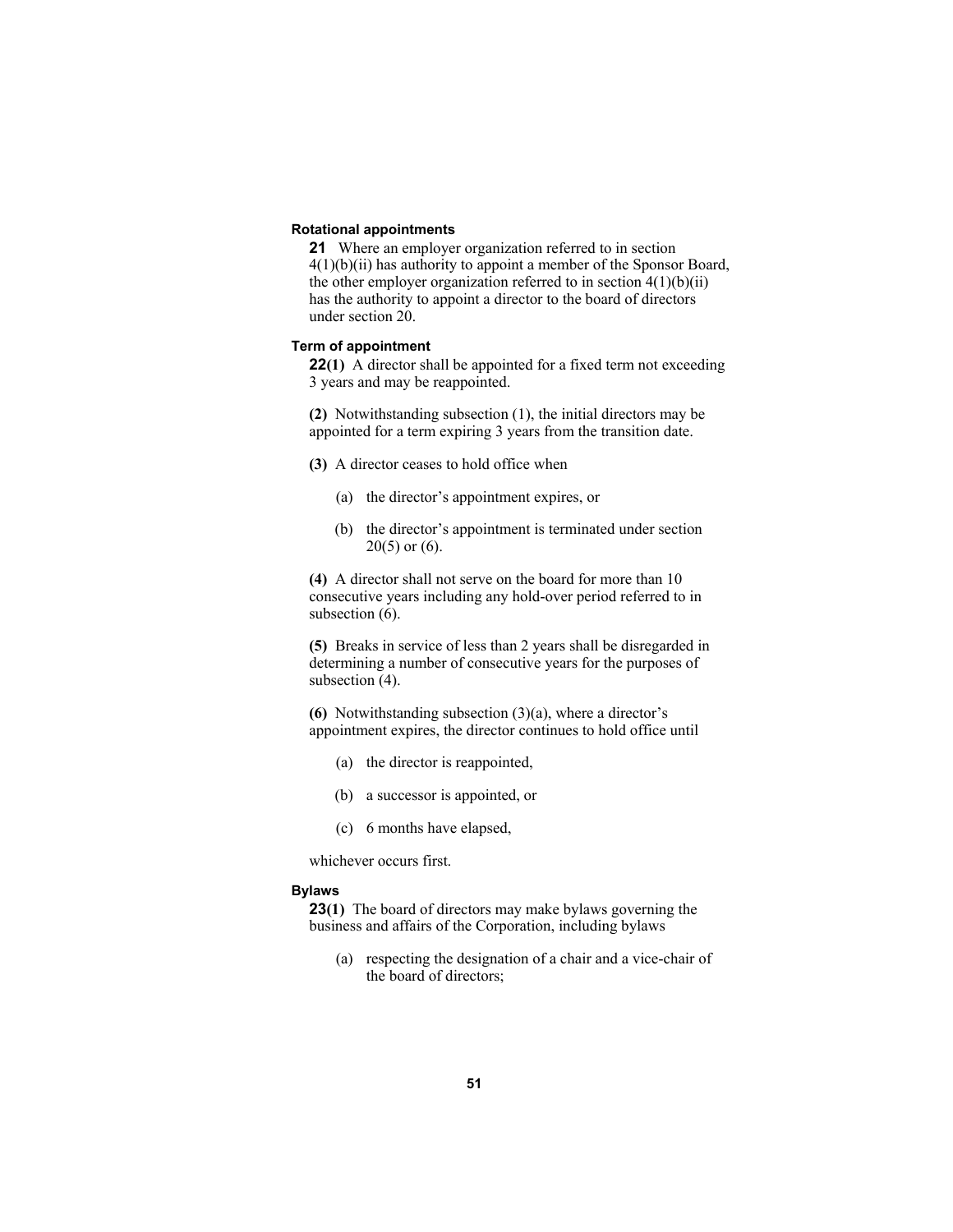- (b) respecting the calling of meetings of the board of directors and the conduct of business at them;
- (c) respecting notice of meetings of the board of directors;
- (d) respecting participation at meetings by any electronic means;
- (e) specifying the majority required for passing resolutions of the board of directors;
- (f) respecting quorum;
- (g) specifying processes, which may include mediation or arbitration, in the event of a tie vote of the board of directors;
- (h) respecting committees of directors;
- (i) respecting the general conduct and operation of the business of the Corporation.

**(2)** To the extent the board of directors has not made bylaws under subsection (1) that are applicable, the following provisions govern:

- (a) if the board of directors has not made a bylaw with respect to the designation of a chair and a vice-chair of the board of directors, the directors appointed by the employer organizations shall designate the chair and the directors appointed by the employee organizations shall designate the vice-chair, and the power to designate the chair and vice-chair shall rotate 3 years after the transition date and every 3 years after that period between the directors appointed by the employee organizations and the directors appointed by the employer organizations;
- (b) if the board of directors has not made a bylaw with respect to the calling of meetings of the board of directors, a meeting may be called by either the chair or the vice-chair, or by a majority of the directors, and shall be called on reasonable notice to allow the directors to attend the meeting in person or by electronic means;
- (c) if the board of directors has not made a bylaw with respect to the majority required to pass resolutions of the board of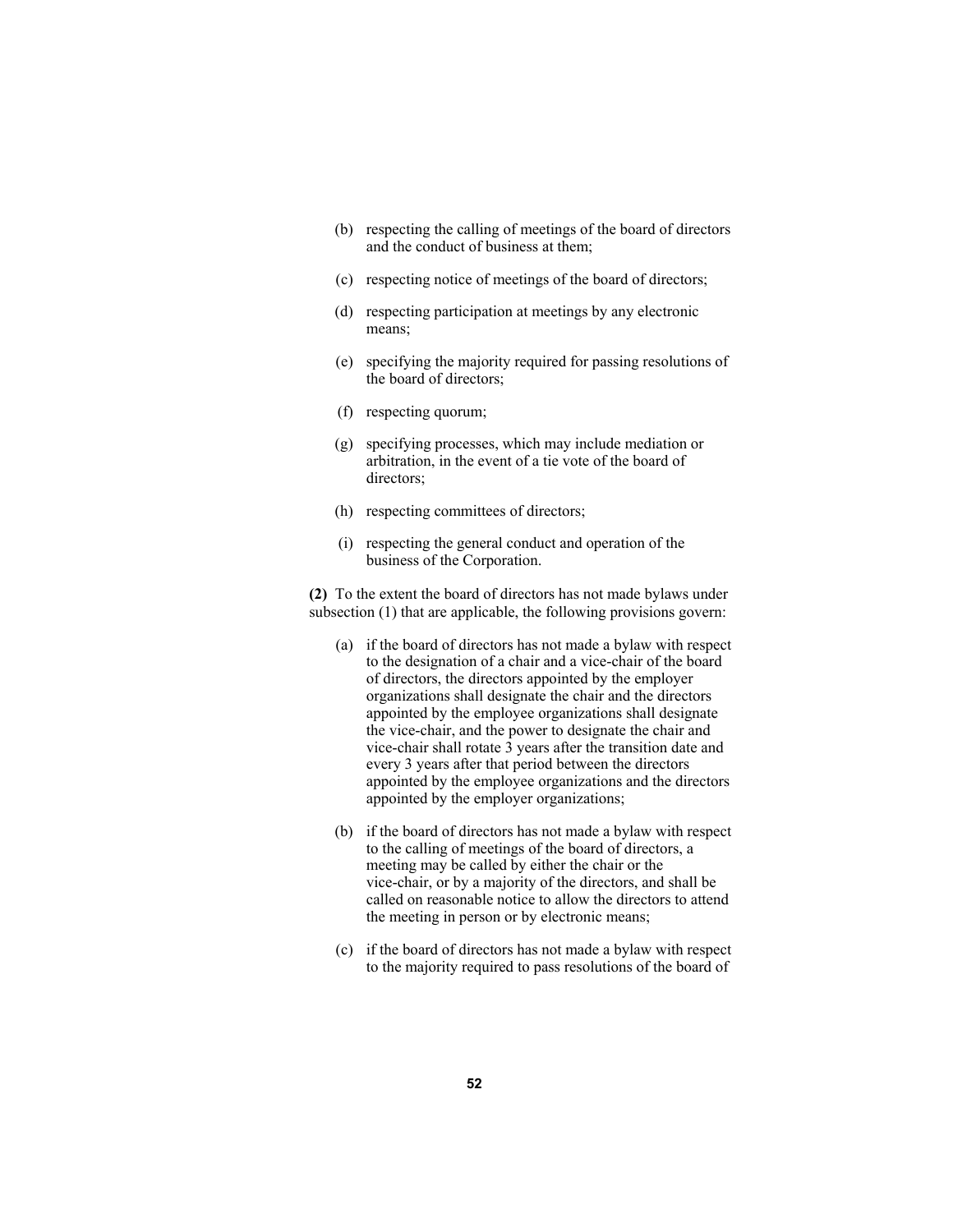directors, a resolution is passed if it is approved by a majority of the directors present at the meeting;

 (d) if the board of directors has not made a bylaw with respect to quorum, a majority of the directors appointed by the employee organizations and a majority of the directors appointed by the employer organizations constitute quorum.

**(3)** The *Regulations Act* does not apply to bylaws of the Corporation.

# **Responsibility of directors and officers**

**24** Every director and officer, in exercising powers and discharging duties, shall

- (a) act honestly and in good faith and with a view to the best interests of the Corporation, and
- (b) exercise the care, diligence and skill that a reasonable and prudent person would exercise in comparable circumstances.

### **Indemnities**

**25(1)** The Corporation may indemnify

- (a) a present or former director or officer of the Corporation, and
- (b) an individual who acts or acted at the Corporation's request as a director or officer, or in a similar capacity, of another entity

against costs, charges and expenses, including any amount paid to settle an action or satisfy a judgment, reasonably incurred by that person with respect to a civil, criminal or administrative action or proceeding to which that person is made a party by reason of holding such a position if that person acted honestly, in good faith and with a view to the best interests of the Corporation or, as the case may be, to the best interests of the other entity for which the individual acted as a director or officer or in a similar capacity at the Corporation's request and, in the case of a criminal or administrative action or proceeding that is enforced by a monetary penalty, that person had reasonable grounds for believing that the conduct that is the subject of the action or proceeding was lawful.

**(2)** An indemnity under subsection (1) must be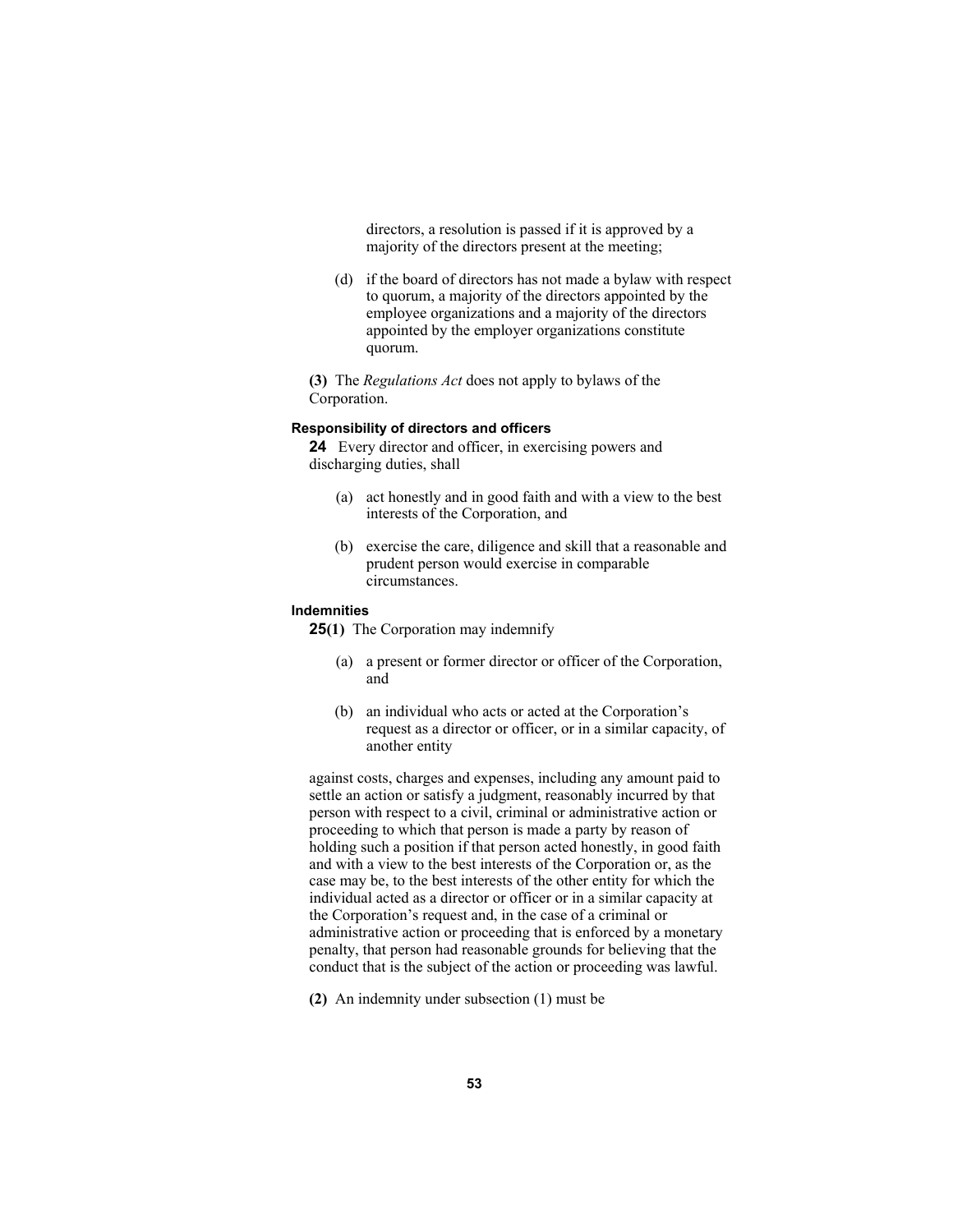- (a) in writing, and
- (b) authorized by a resolution of the board of directors.

**(3)** The Corporation shall not provide indemnities to those persons described in subsection (1) except as authorized by subsection (1).

## **Part 3 Transition to Joint Governance**

#### **Transfer of plan fund**

**26(1)** On the transition date, ownership of the plan fund is transferred from the Pension Board as trustee to the Corporation as trustee.

**(2)** The assets of the plan fund shall continue to be held in trust for members of the Plan and others entitled to benefits under the Plan, and shall be used only for providing benefits pursuant to the Plan and for paying plan costs.

### **Administration of Plan**

**27(1)** On the transition date, the Corporation becomes the administrator of the Plan.

**(2)** As of the transition date, the Minister and the Crown have no responsibilities, functions, obligations, duties or liabilities in relation to administration of the Plan.

### **Participating members and employers**

**28(1)** As of the transition date, members participating in the Plan immediately prior to the transition date continue as members of the Plan.

**(2)** As of the transition date, employers participating in the Plan immediately prior to the transition date continue to be participating employers of the Plan.

**(3)** As of the transition date, participating employers of the Plan are bound by the terms of the plan documents, within the meaning of the EPPA, of the Plan.

**(4)** Subject to subsection (5), as of the transition date, the policies of participating employers in respect of the participation in the Plan of its employees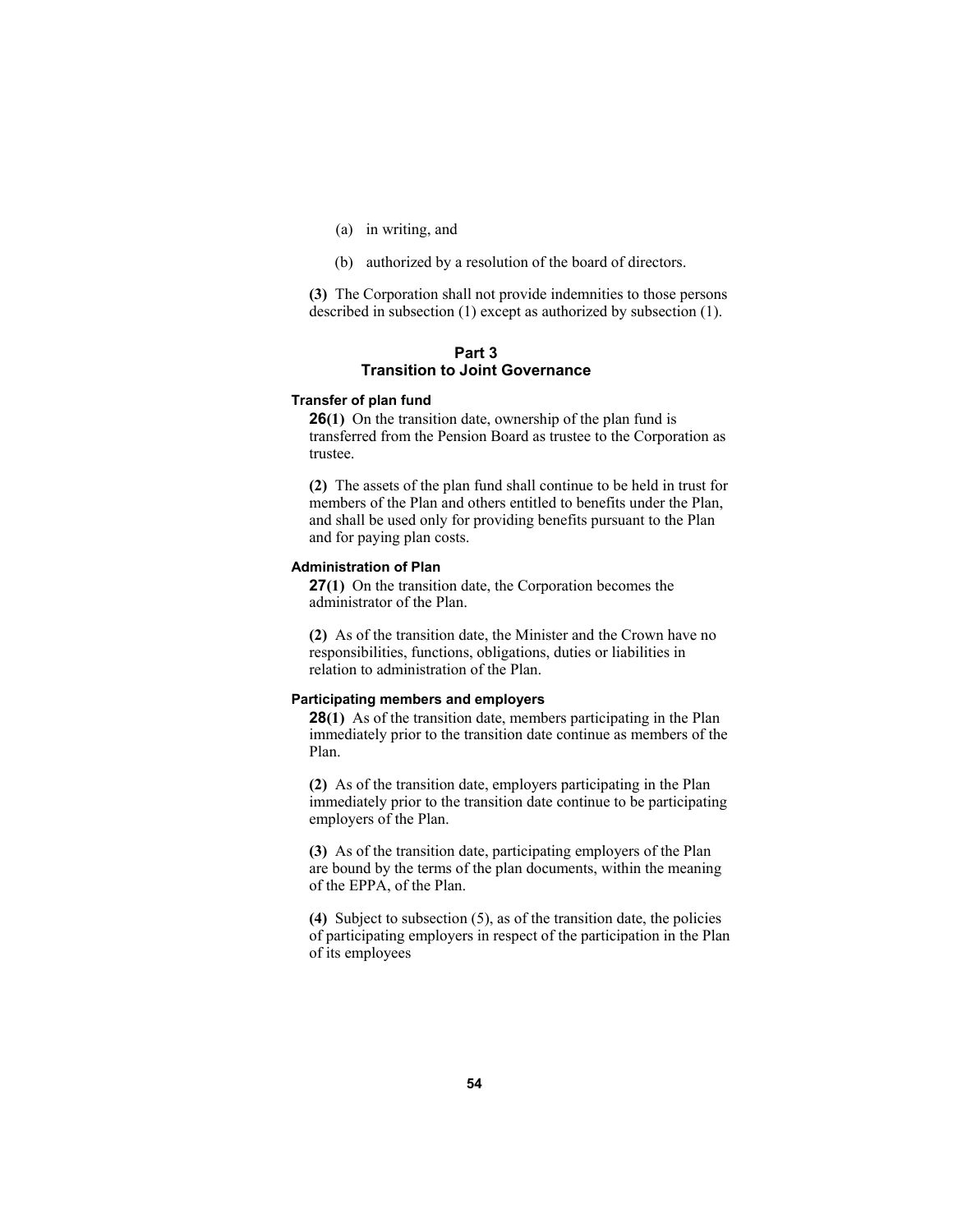- (a) whose aggregate of regularly scheduled hours of work is at least 14 hours per week or 728 hours per year, but is less than 30 hours per week, and
- (b) who are employed on a continuous basis such that there is no date or event, other than by reference to the attainment of a mandatory retirement age, if any, established for the termination of employment,

shall continue to apply, and shall not be amended, for a period of 3 years after the transition date.

**(5)** A policy of a participating employer referred to in subsection (4) may be amended within the period of 3 years after the transition date if the amendment is agreed to between the participating employer and an organization representing the employees subject to the policy, or any subgroup of those employees, and in the case of a subgroup of employees, the amendment shall apply only to that subgroup of employees.

# **Withdrawal of employers**

**29(1)** No employer participating in the Plan as of the transition date may withdraw from participation in the Plan for a period of 5 years following the transition date unless the withdrawal is specifically authorized by the Sponsor Board.

**(2)** After the 5-year period referred to in subsection (1), an employer may not withdraw from the Plan except in accordance with any rules made by the Sponsor Board or provisions of plan text, or both, governing the withdrawal of a participating employer from the Plan.

## **Successor employers**

**30(1)** In this section,

- (a) "successor employer" means a legal entity that
	- (i) due to one of the following events occurring after the transition date, becomes the employer of one or more employees who were active members of the Plan immediately prior to the event:
		- (A) the merger of a participating employer with another legal entity;
		- (B) the continuation of a participating employer as the legal entity;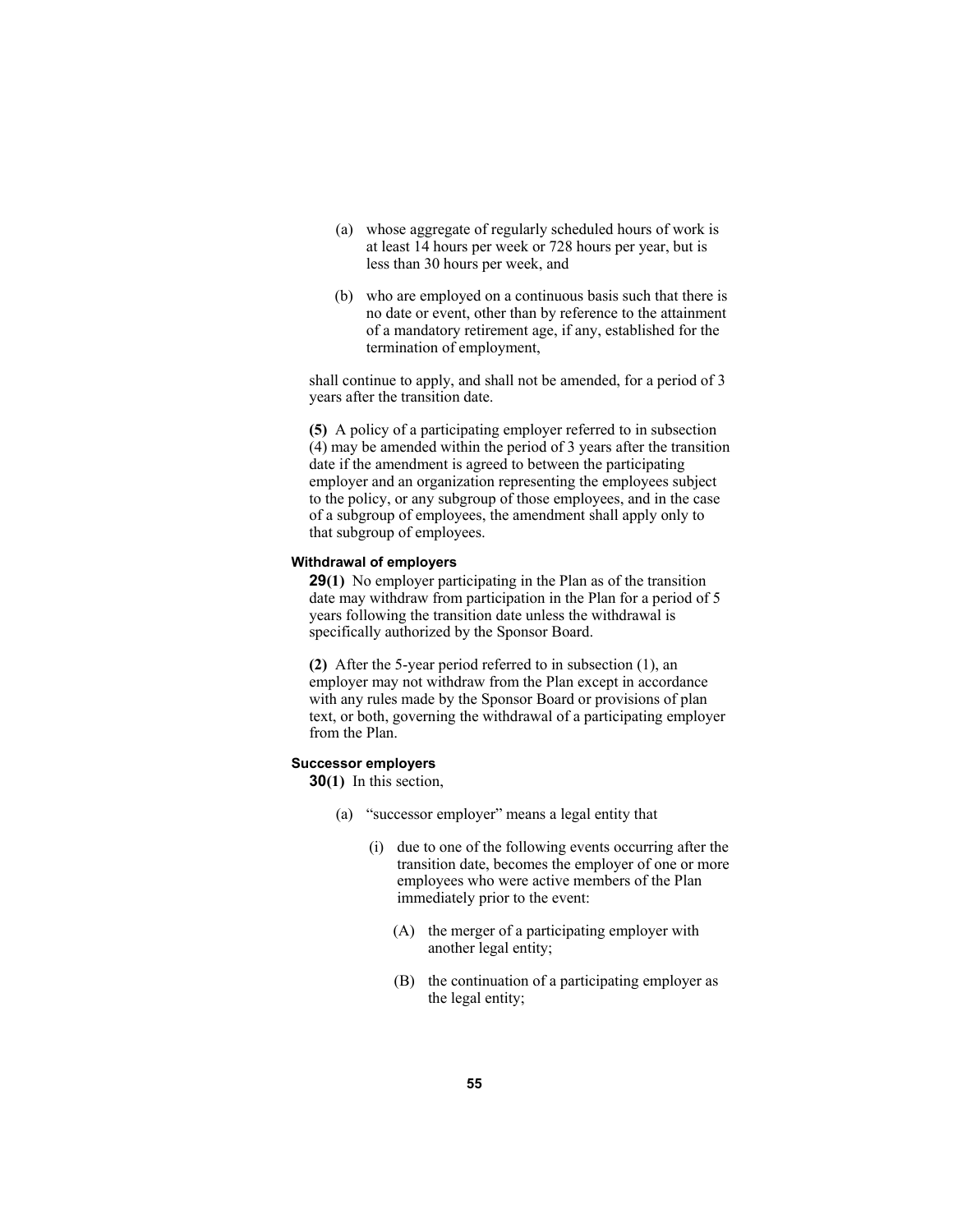(C) the transfer or assignment of all or a divisible part of the activities or undertakings of a participating employer to the legal entity,

### and

- (ii) was not a participating employer prior to the event described in subclause (i);
- (b) "succession event" means the occurrence of an event described in clause (a)(i).
- **(2)** On a succession event,
	- (a) subject to any rules made by the Sponsor Board under section 9 and any prior contrary determination by the Sponsor Board, a successor employer becomes a participating employer, and
	- (b) if clause (a) applies, the following employees of the successor employer continue or become members of the Plan:
		- (i) employees who were active members of the Plan immediately prior to the succession event;
		- (ii) if a majority of the employees of the successor employer, taking into account the employees referred to in subclause (i), are active members of the Plan, all of the remaining employees who are eligible in accordance with the plan text, unless otherwise determined by the Sponsor Board.

**(3)** If a successor employer becomes a participating employer in accordance with subsection  $(2)(a)$ , but subsection  $(2)(b)(ii)$  does not apply, then notwithstanding the EPPA, the provisions of plan text and any rules made by the Sponsor Board, employees of a successor employer, other than those described in subsection  $(2)(b)(i)$ , shall not be members of the Plan unless

- (a) their participation is approved by the successor employer and the Sponsor Board, or
- (b) the participation of those employees in the Plan is mandated by any applicable law relating to collective bargaining.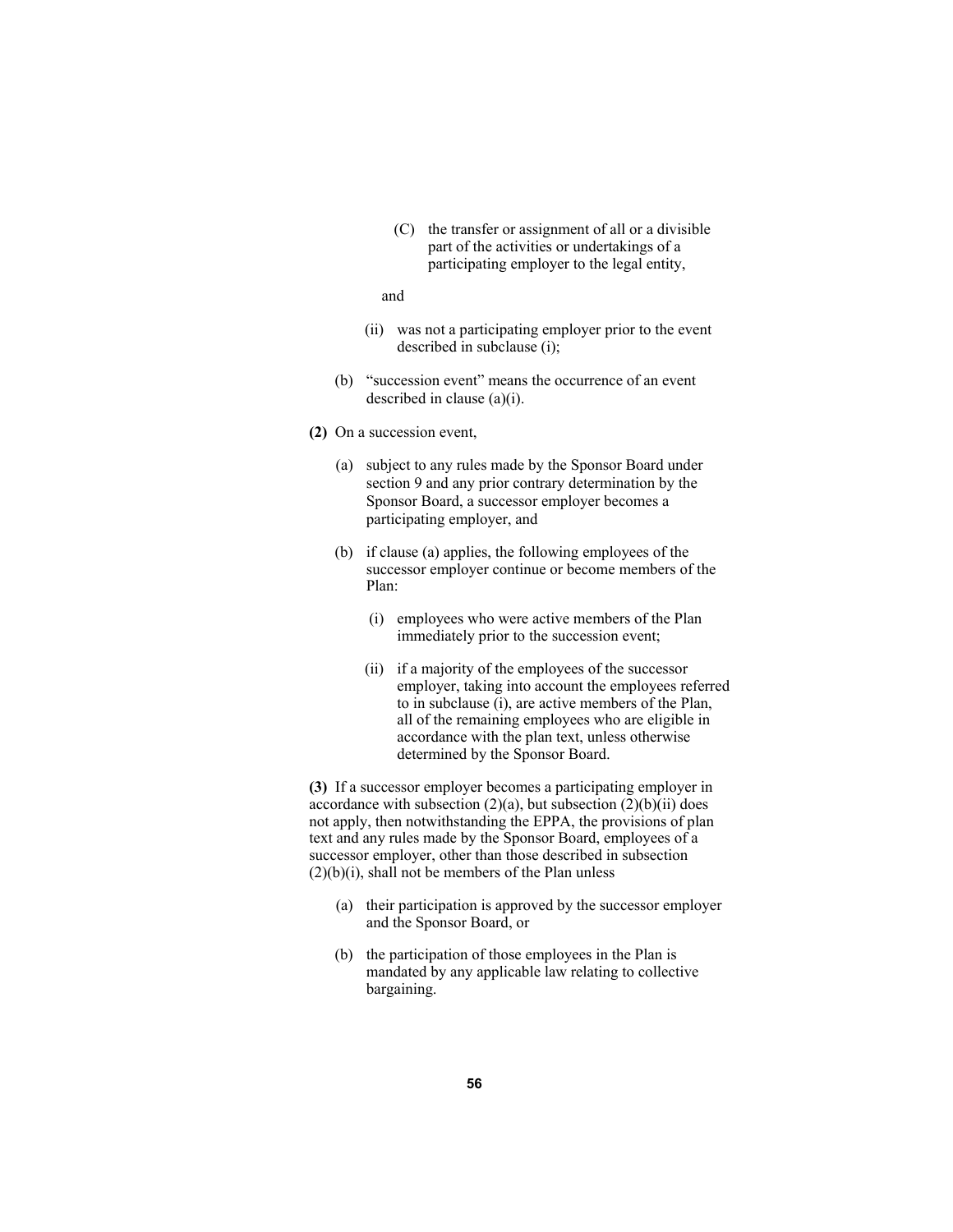**(4)** A participating employer shall provide notice to the Corporation on becoming aware that an anticipated event or course of action involving the participating employer may constitute a succession event.

**(5)** The Sponsor Board may retroactively revoke a successor employer's status as a participating employer if

- (a) neither the Sponsor Board nor the Corporation received at least 30 days' prior notice of the succession event, and
- (b) notice of revocation is given to the successor employer by the later of
	- (i) 90 days after the Sponsor Board or the Corporation received notice of the succession event, and
	- (ii) 90 days after the succession event.

## **Pension plan provisions**

**31** The rights, obligations and entitlements under the Plan as of the transition date are those set out in the plan text document described in section 34.

# **Transfer of plan records**

**32(1)** In this section, "record" means a record of information in any form relating to the administration of the Plan or the investment of the plan fund that is in the custody or control of

- (a) the Minister, as administrator and delegated trustee of the Plan under the former Act, and
- (b) the Pension Board, in the Pension Board's capacity under the former Act,

but excludes any record of information or part of any record of information to the extent that the record or part of the record was held or created primarily for purposes other than the administration of the Plan or the investment of the plan fund.

**(2)** All records are transferred, on the transition date, from the control of the Minister and the Pension Board, as applicable, to the control of the Corporation.

**(3)** To the extent a record contains personal information, each of the Minister and the Pension Board are authorized to disclose the information to the Corporation, and the Corporation is authorized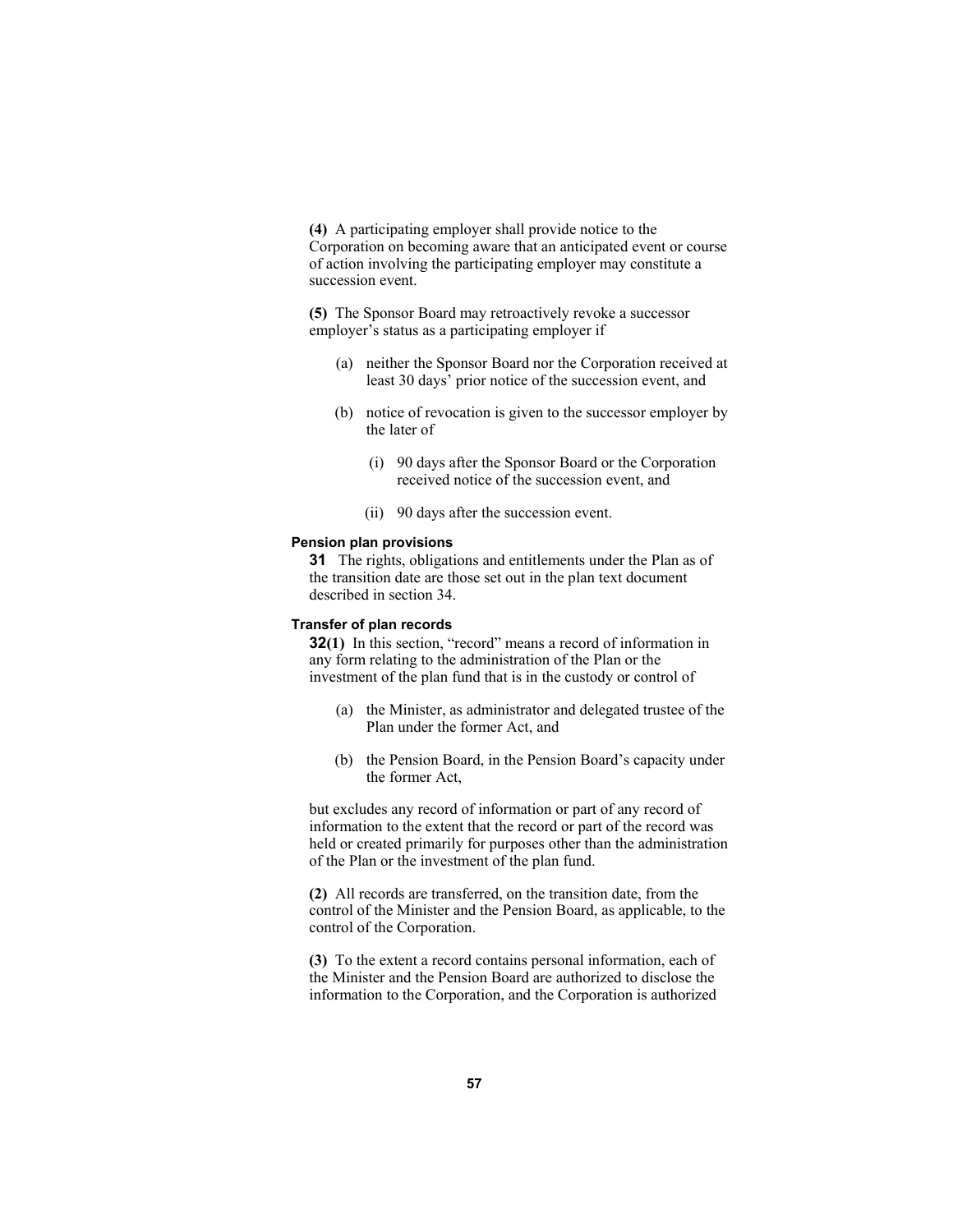to collect, use and disclose the information for the purpose of administering the Plan.

**(4)** The Minister may retain a copy of any record for archival or legal purposes.

# **Part 4 Registration under the Employment Pension Plans Act**

## **Deemed registration of Plan**

**33(1)** On the transition date, the Plan is deemed to be registered as a pension plan under Part 4 of the EPPA.

- **(2)** For the purposes of subsection (1),
	- (a) the Corporation is the administrator of the Plan under the EPPA,
	- (b) the Plan is a jointly sponsored plan under the EPPA, and
	- (c) the Plan is not a publicly funded plan under the EPPA.
- **(3)** For greater certainty,
	- (a) the Corporation is the fundholder for the Plan under the EPPA,
	- (b) the Superintendent is the regulator of the Plan under the EPPA,
	- (c) the Plan is a non-collectively bargained multi-employer plan under the EPPA, and
	- (d) the employers participating in the Plan on the transition date are the participating employers under the EPPA.

**(4)** Subject to this Act and this Schedule, the EPPA and the regulations under the EPPA apply to the Plan, and, for greater certainty,

- (a) the Corporation shall administer the Plan in accordance with
	- (i) this Act and this Schedule, and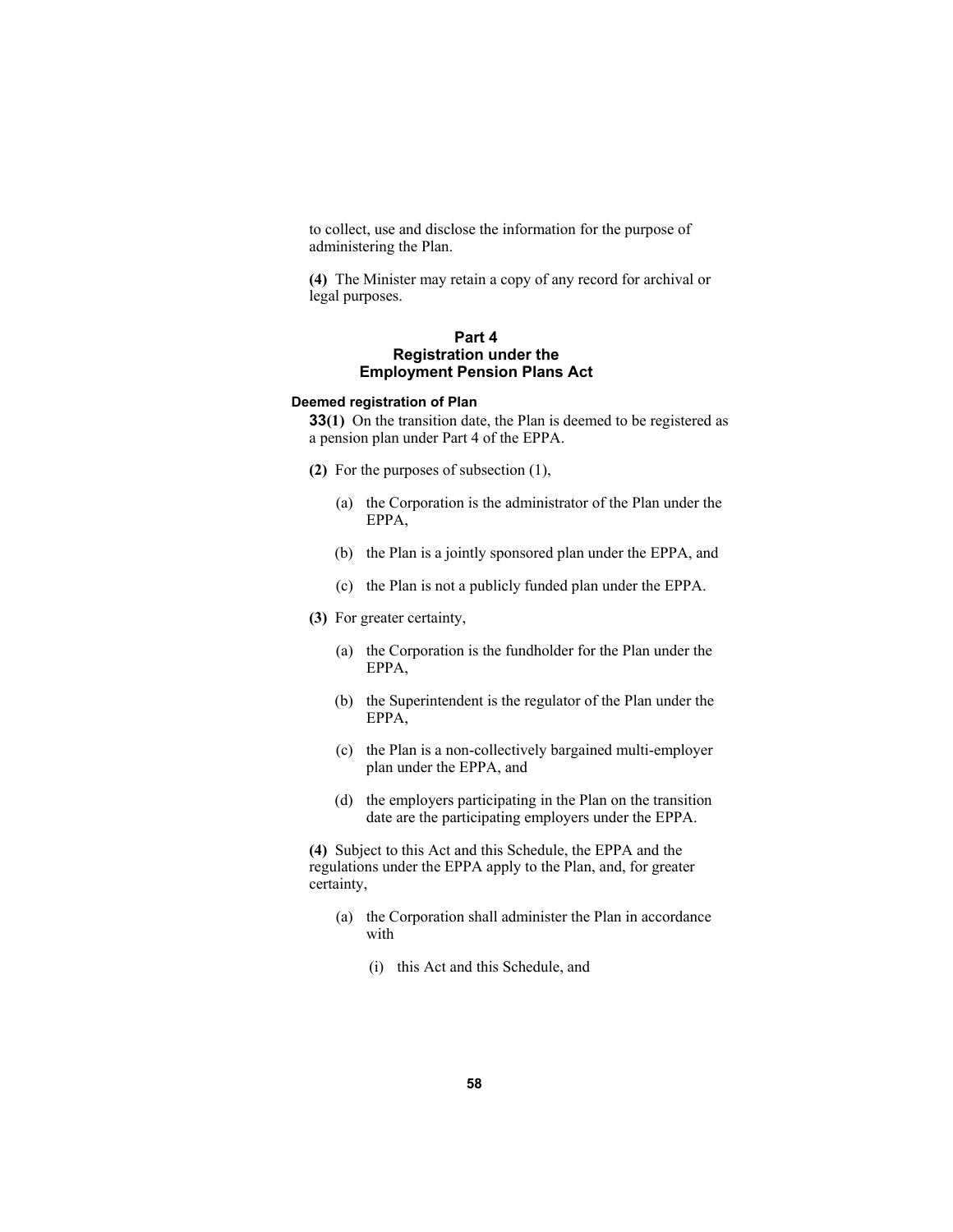- (ii) subject to this Act and this Schedule, the EPPA and the regulations under the EPPA,
- (b) the Superintendent shall regulate the Plan in accordance with
	- (i) this Act and this Schedule, and
	- (ii) subject to this Act and this Schedule, the EPPA and the regulations under the EPPA,

and

- (c) to the extent any responsibility of the Sponsor Board under this Act and this Schedule is governed by the EPPA, the Superintendent has all of the powers and duties under the EPPA in respect of the performance of those responsibilities as if they were direct responsibilities of the Sponsor Board under the EPPA.
- **(5)** Section 20(2)(a) of the EPPA does not apply to the Plan.

**(6)** No solvency funding requirements prescribed under section  $52(2)(a)$  of the EPPA apply to the Plan.

# **Plan text document**

**34(1)** On the transition date, the plan text document, as contemplated under the EPPA, consists of plan text that has been

- (a) approved by the Sponsor Board, and
- (b) confirmed in writing by the Superintendent to be in compliance with the requirements, subject to this Act and this Schedule, of the EPPA.

**(2)** If a plan text document, as contemplated under the EPPA, has not been approved or confirmed pursuant to subsection (1), the record that sets out the rights, obligations and entitlements under the Plan on the transition date is comprised of

- (a) sections 5(1) and 8 of Schedule 2 of the former Act,
- (b) all of the provisions of the *Public Service Pension Plan Regulation* (AR 368/93), and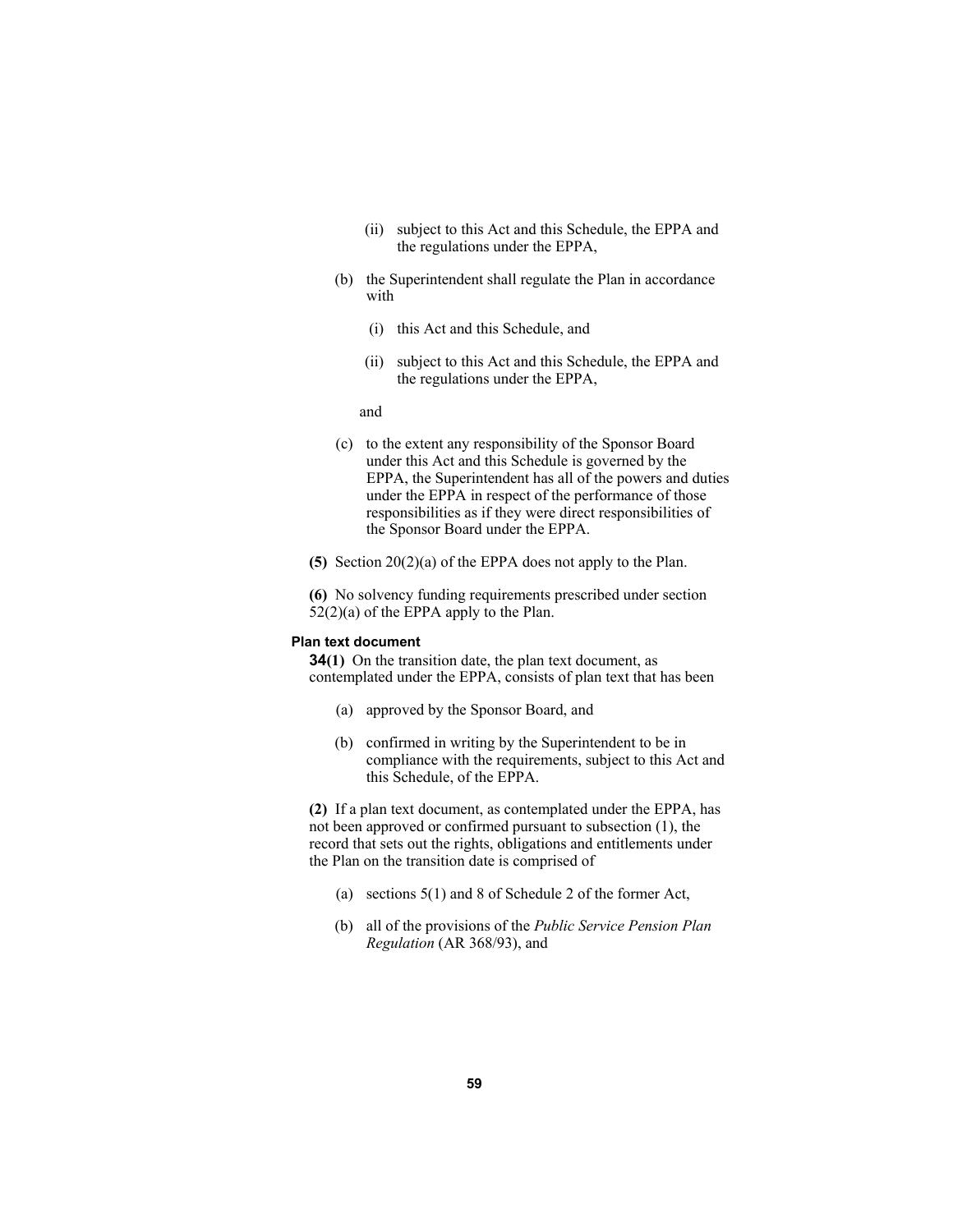(c) section 12 of the *Public Sector Pension Plans (Legislative Provisions) Regulation* (AR 365/93), and sections 4.1 and 24.05 to 24.09 of Schedule 2 of that regulation,

as these provisions read immediately prior to the transition date and notwithstanding any subsequent legislative repeal of these provisions.

**(3)** The record referred to in subsection (2), until replaced or amended by the Sponsor Board in accordance with this Act and this Schedule and the EPPA,

- (a) is deemed to be the plan text document for the Plan as required under the EPPA notwithstanding any conflict with the requirements under the EPPA, and
- (b) applies and shall be read with all modifications as are necessary to give effect to the record having regard to the continuation of the Plan in accordance with, and as amended by, the provisions of this Schedule.

**(4)** For greater certainty, and without limiting the scope of subsection (3), the following references in the record referred to in subsection (2) shall be read as follows:

- (a) all references to the former Act, the *Public Sector Pension Plans (Legislative Provisions) Regulation* (AR 365/93), the *Local Authorities Pension Plan Regulation* (AR 366/93) and the *Public Service Pension Plan Regulation* (AR 368/93), or any part of that Act or those regulations, shall be read as references to the applicable provisions of that Act or those regulations as they read immediately prior to the transition date and notwithstanding any subsequent legislative repeal of any of those provisions;
- (b) all references to the "plan rules" shall be read as references to the provisions of the *Public Service Pension Plan Regulation* (AR 368/93) as they read immediately prior to the transition date and notwithstanding any subsequent legislative repeal of any of those provisions;
- (c) in section 12(2) of the *Public Sector Pension Plans (Legislative Provisions) Regulation* (AR 365/93) the reference to ", the Minister, the Minister of Finance and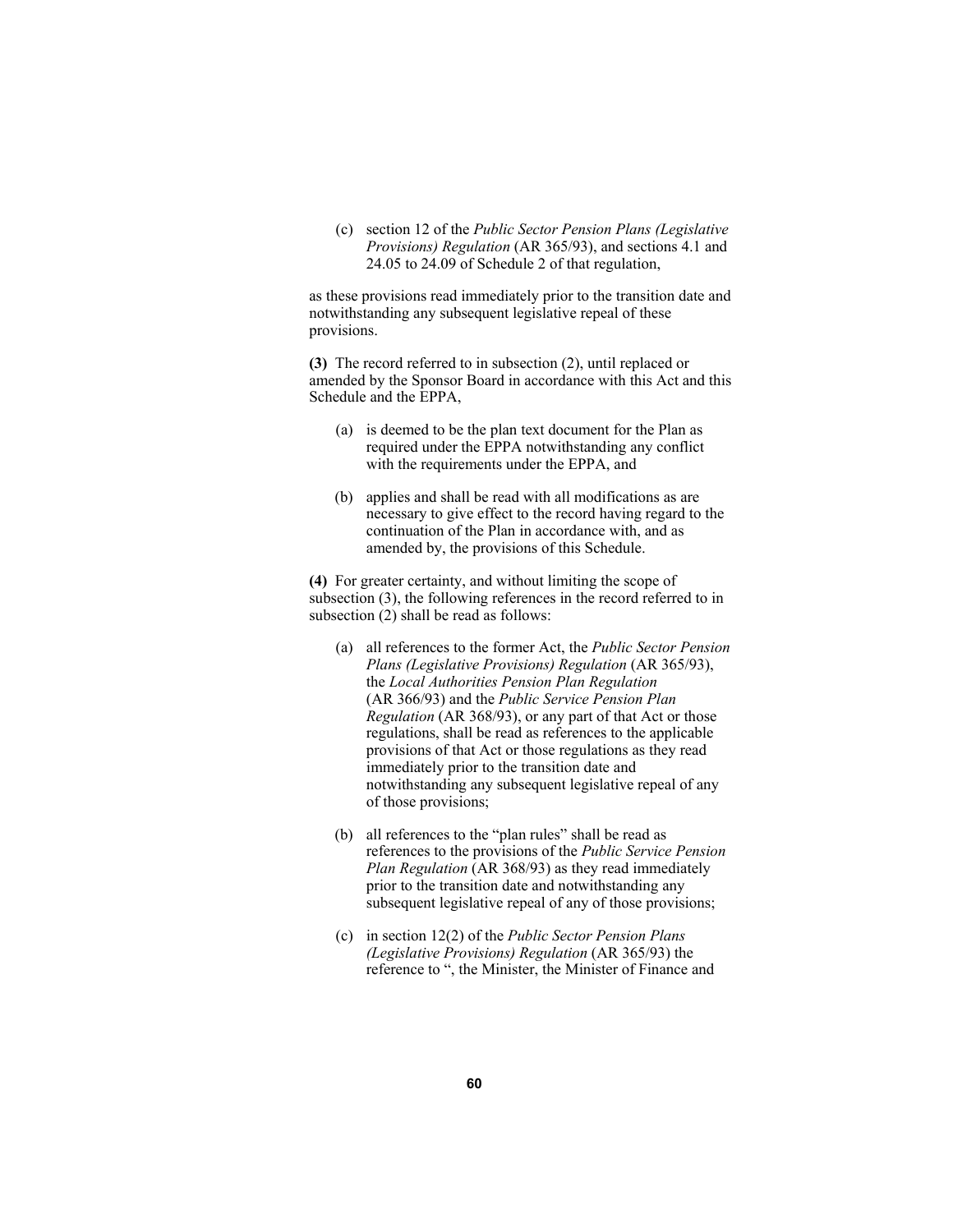the Crown" shall be read as a reference to "and the Corporation";

- (d) in section 24.07 of Schedule 2 of the *Public Sector Pension Plans (Legislative Provisions) Regulation* (AR 365/93), the reference to "Crown" shall be read as a reference to the "Corporation";
- (e) in section 17(1) of the *Public Service Pension Plan Regulation* (AR 368/93),
	- (i) the reference to "employer or the Crown" shall be read as a reference to "employer", and
	- (ii) the reference to "employer or the Crown, as the case may be" shall be read as a reference to "employer";
- (f) subject to clause (c), all references to the "Minister", "Minister of Finance" or "President of Treasury Board and Minister of Finance" shall be read as references to the "Corporation", unless the reference is in respect of the determination of who may be a participating employer under the Plan, in which case the reference shall be read as a reference to the "Sponsor Board";
- (g) all references to the "Board" shall be read as references to the "Sponsor Board", except
	- (i) in section 85.1(2) of the *Public Service Pension Plan Regulation* (AR 368/93) in which case the reference to "from the Board" shall be read as if that reference were struck out,
	- (ii) in section  $5(1)$  of Schedule 2 of the former Act in which case the reference shall be read as a reference to the "Corporation",
	- (iii) in section 24.06(3) of Schedule 2 of the *Public Sector Pension Plans (Legislative Provisions) Regulation* (AR 365/93) in which case the reference shall be read as a reference to the "Corporation",
	- (iv) in section 24.055(1) of Schedule 2 of the Public Sector *Pension Plans (Legislative Provisions) Regulation* (AR 365/93) in which case the reference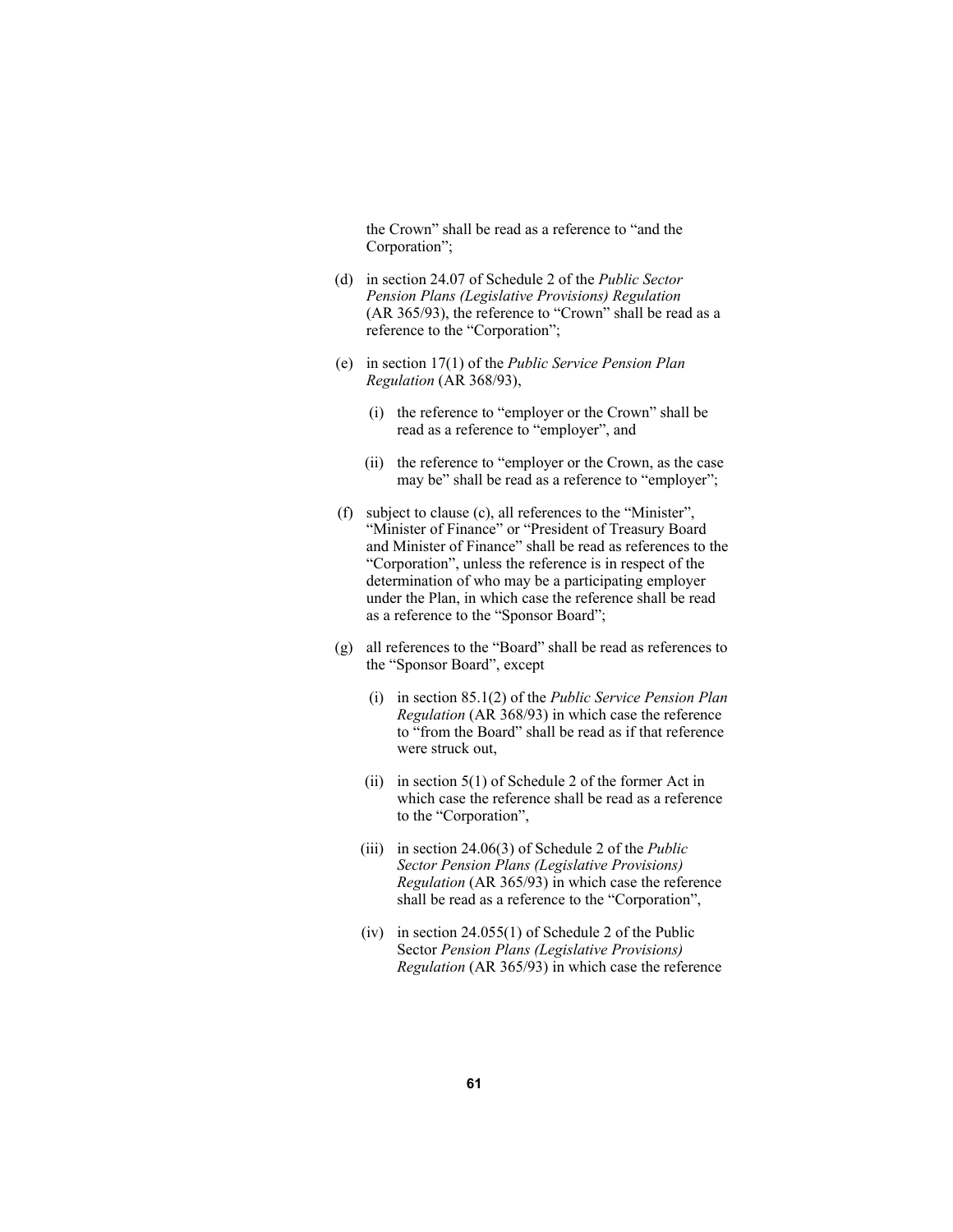to ", after consulting with the Board," shall be read as if that reference were struck out, and

- (v) in section 24.08(3) of Schedule 2 of the *Public Sector Pension Plans (Legislative Provisions) Regulation* (AR 365/93) in which case the reference to "the Board and" shall be read as if that reference were struck out;
- (h) the reference to "Part 3 of the Regulations" in section 24.08 of Schedule 2 of the *Public Sector Pension Plans (Legislative Provisions) Regulation* (AR 365/93) shall be read as a reference to "Division 4 of Part 8 of the *Employment Pension Plans Act*";
- (i) all references to the general policy guidelines set for the purposes of section 3(2)(c) of Schedule 2 of the former Act shall be read as references to the general policy guidelines with respect to the administration of the Plan as set by the Corporation, if any.

**(5)** On the transition date, if the plan text document contemplated by the EPPA is deemed to be the record referred to in subsection (2) in accordance with subsection (3), the Sponsor Board shall replace that record with a plan text document as contemplated by the EPPA within 2 years from the transition date.

**(6)** The Superintendent may extend the time limit in subsection (5) on the application of the Sponsor Board.

## **Continuation of decisions and filings**

**35(1)** All decisions and determinations made by the Minister as the administrator and delegated trustee of the Plan prior to the transition date are binding on, and carry forward to, the Corporation as administrator and trustee of the Plan as of the transition date.

**(2)** All decisions and determinations made by the Pension Board in its capacity under the former Act prior to the transition date are binding on, and carry forward to, the Corporation and the Sponsor Board in their respective capacities as of the transition date.

**(3)** All documents filed with the Minister as the administrator and delegated trustee of the Plan prior to the transition date shall be transferred to, and are deemed to have been filed with, the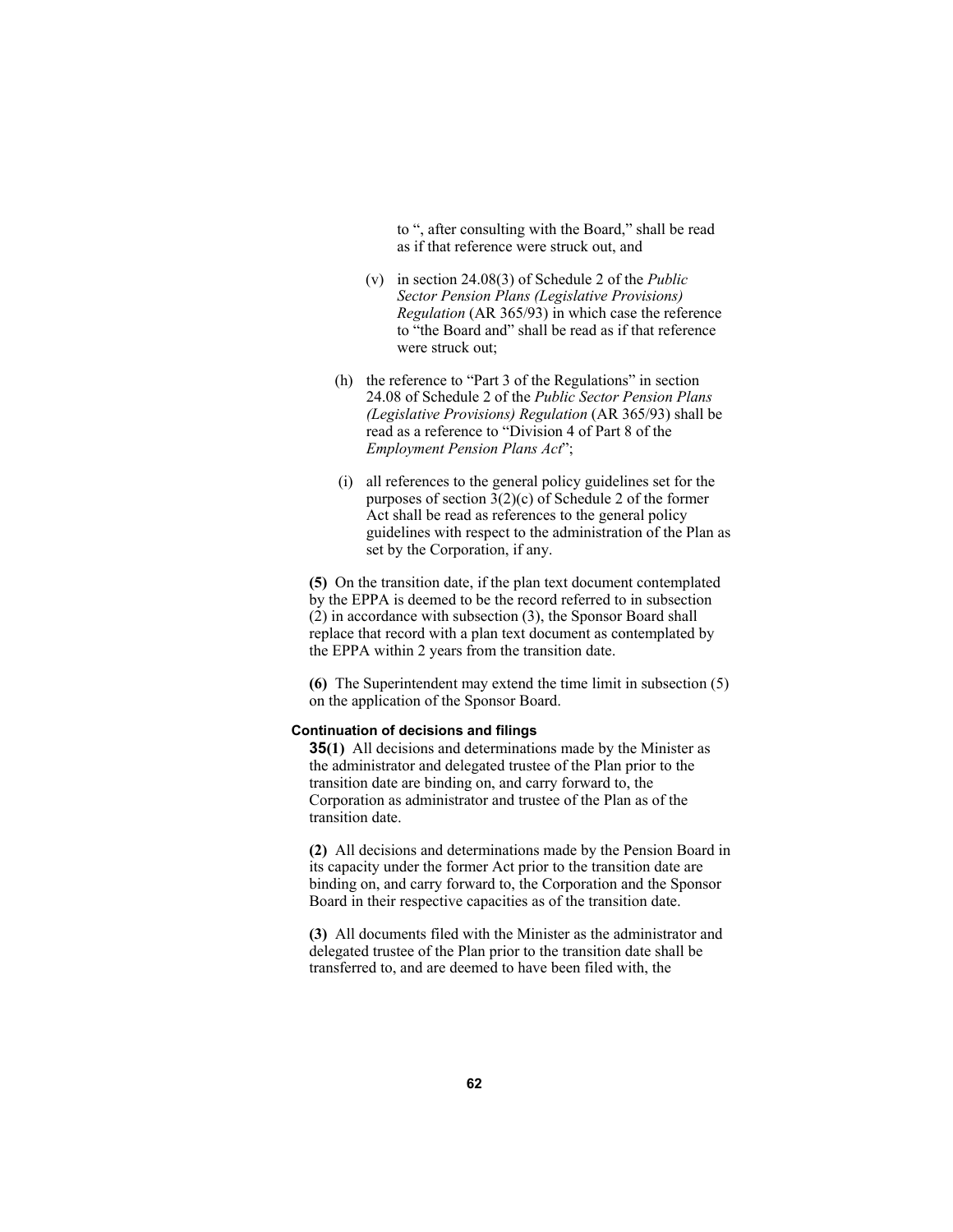Corporation as administrator and trustee of the Plan as of the transition date.

**(4)** Subsections (1) and (2) do not preclude the reconsideration of any prior decisions or determinations after the transition date.

# **Part 5 General Matters**

## **Corporate and Plan costs**

**36(1)** Subject to subsections (2) and (3), the costs, charges and expenses incurred in the carrying out of the roles and responsibilities of the Sponsor Board and the Corporation under this Schedule shall be

- (a) paid by the Corporation, and
- (b) charged by the Corporation to the plan fund.

**(2)** Subject to subsection (3), the costs, charges and expenses that may be charged to the plan fund are subject to

- (a) any rules made by the Sponsor Board under section 8(2)(b), and
- (b) any applicable provisions of plan text.

**(3)** The costs, charges and expenses that may be charged to the plan fund

- (a) must be charged on a cost-recovery basis, and
- (b) include all amounts reasonably expended in the carrying out of all roles, responsibilities, duties, functions and obligations of any kind imposed on the Sponsor Board or the Corporation by or under this Act and this Schedule or by or under the EPPA.

### **Immunity**

**37(1)** In this section, "pension plan" means the Plan under Schedule 2 of the former Act as it read immediately prior to the transition date.

**(2)** The Corporation assumes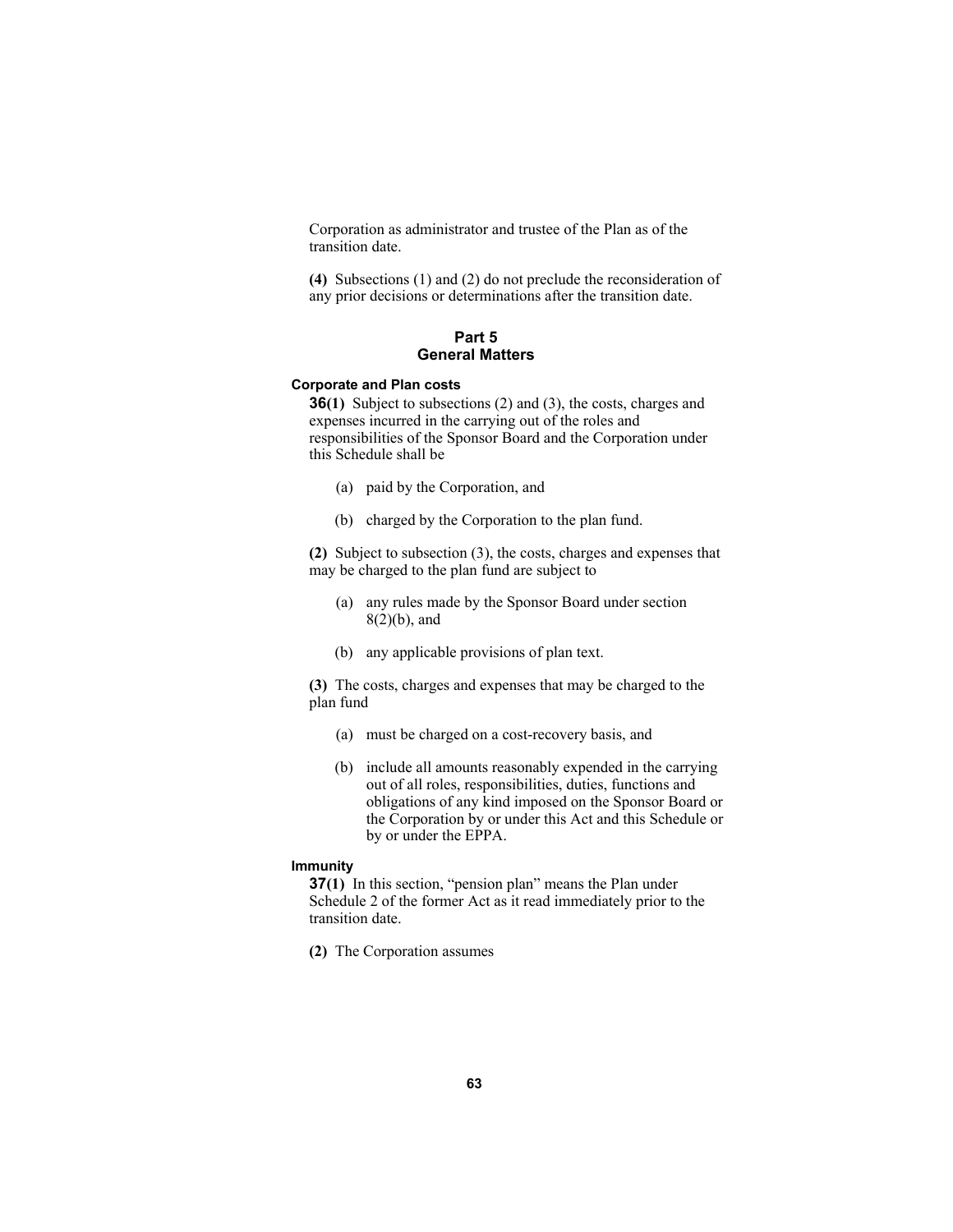- (a) all rights, liabilities and obligations of the Minister and the Pension Board, and
- (b) all actions and proceedings commenced by or against the Minister or the Pension Board

in the Minister's prior capacity as administrator and delegated trustee of the pension plan and in the Pension Board's prior capacity as the trustee of the pension plan.

**(3)** No liability attaches to the Crown or the Minister or to any employee of the Crown, and no actions or proceedings may be commenced or continued against any of them, in respect of

- (a) the Minister's acts or omissions while acting in the Minister's prior capacity as administrator and delegated trustee of the pension plan, excepting only wilful misconduct involving misappropriation of trust funds by the Minister or any employee of the Crown, or
- (b) the coming into force or implementation of this Act and this Schedule.

**(4)** For greater certainty, subsection (3) does not apply to any cause of action or proceeding against any corporation that has provided pension administration services or investment management services to or on behalf of the Crown or the Minister.

**(5)** No liability attaches to members of the Pension Board, and no actions or proceedings may be commenced or continued against members of the Pension Board, in respect of the Pension Board's acts or omissions while acting in its prior capacity as trustee of the pension plan.

### **Review of prior administrative decisions**

**38(1)** In this section, "administrative decision" means a decision made by Alberta Pensions Services Corporation prior to the transition date in respect of an individual and the individual's rights, obligations or entitlements under the Plan.

**(2)** As of the transition date, all unresolved requests to the Pension Board for a review of an administrative decision shall be considered and concluded by the Corporation as follows:

 (a) the Corporation shall, in substance and to the extent practicable, adopt and follow the prior practices and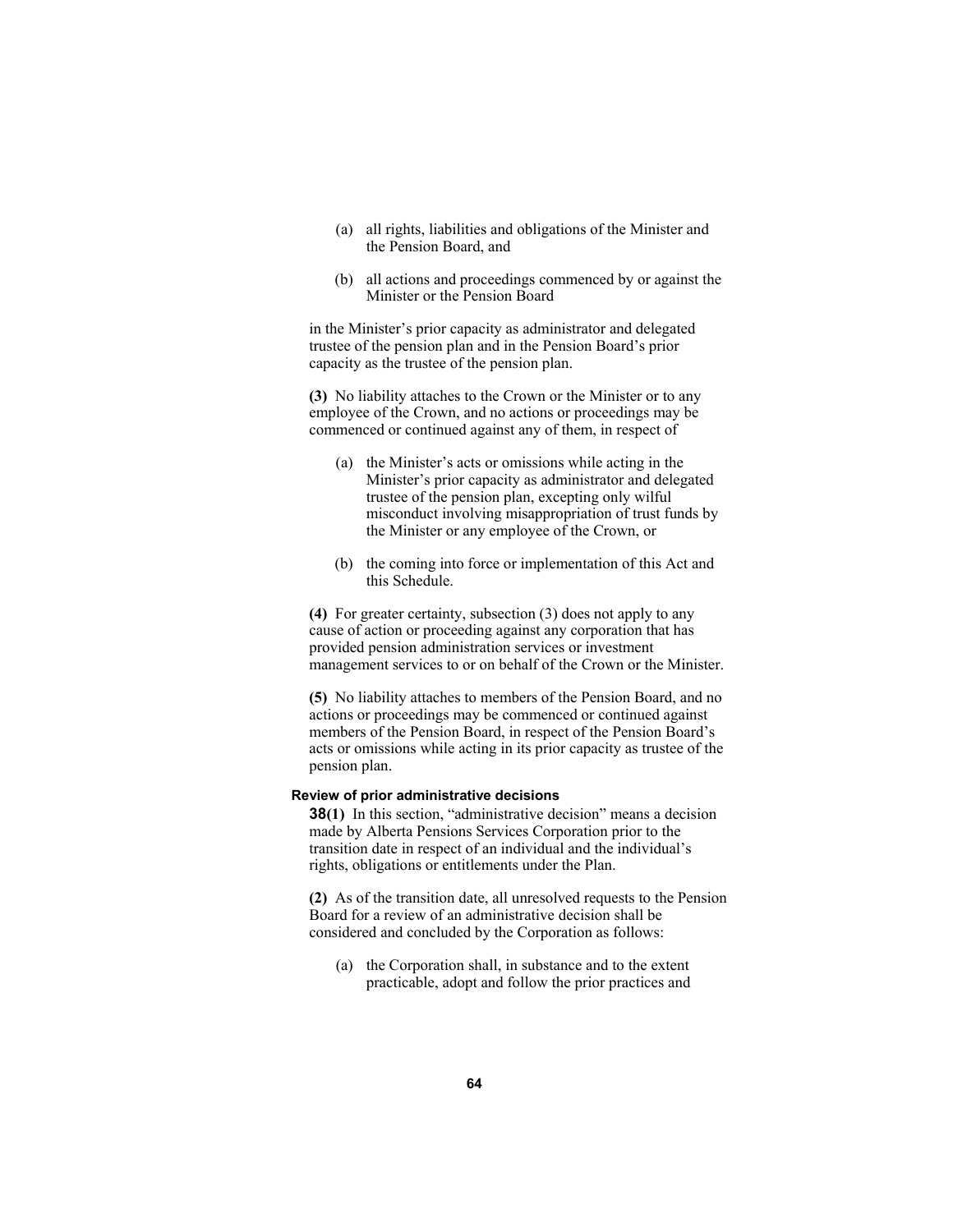procedures of the Pension Board in considering the request;

- (b) all prior submissions in respect of the request shall be considered by the Corporation;
- (c) the Corporation shall render a decision in respect of the request within a reasonable period of time after all submissions have been made.

**(3)** The Corporation may delegate its responsibilities and obligations under subsection  $(2)$  to a committee established by the board of directors.

**(4)** No liability attaches to the members of the Pension Board or the Corporation in respect of

- (a) the change in the decision maker provided for in subsection  $(2)$ ,
- (b) any consequential need to repeat or make duplicate submissions,
- (c) any reasonable deviations from the prior practices and procedures of the Pension Board, or
- (d) any reasonable delay in considering the request to review an administrative decision arising due to the change in decision maker.

## **Agreements for the reciprocal transfer or portability of pension benefits**

**39(1)** In this section,

- (a) "Internal Transfer Agreement" means the arrangement for the reciprocal transfer or portability of pension benefits between the Local Authorities Pension Plan, the Public Service Pension Plan and the Management Employees Pension Plan effective January 1, 2008 as made by the Minister of Finance (Order No. 01/2007), dated December 31, 2007;
- (b) "transfer agreement" means an agreement or arrangement for the reciprocal transfer or portability of pension benefits made prior to the transition date between the Plan and another pension plan, including the Internal Transfer Agreement.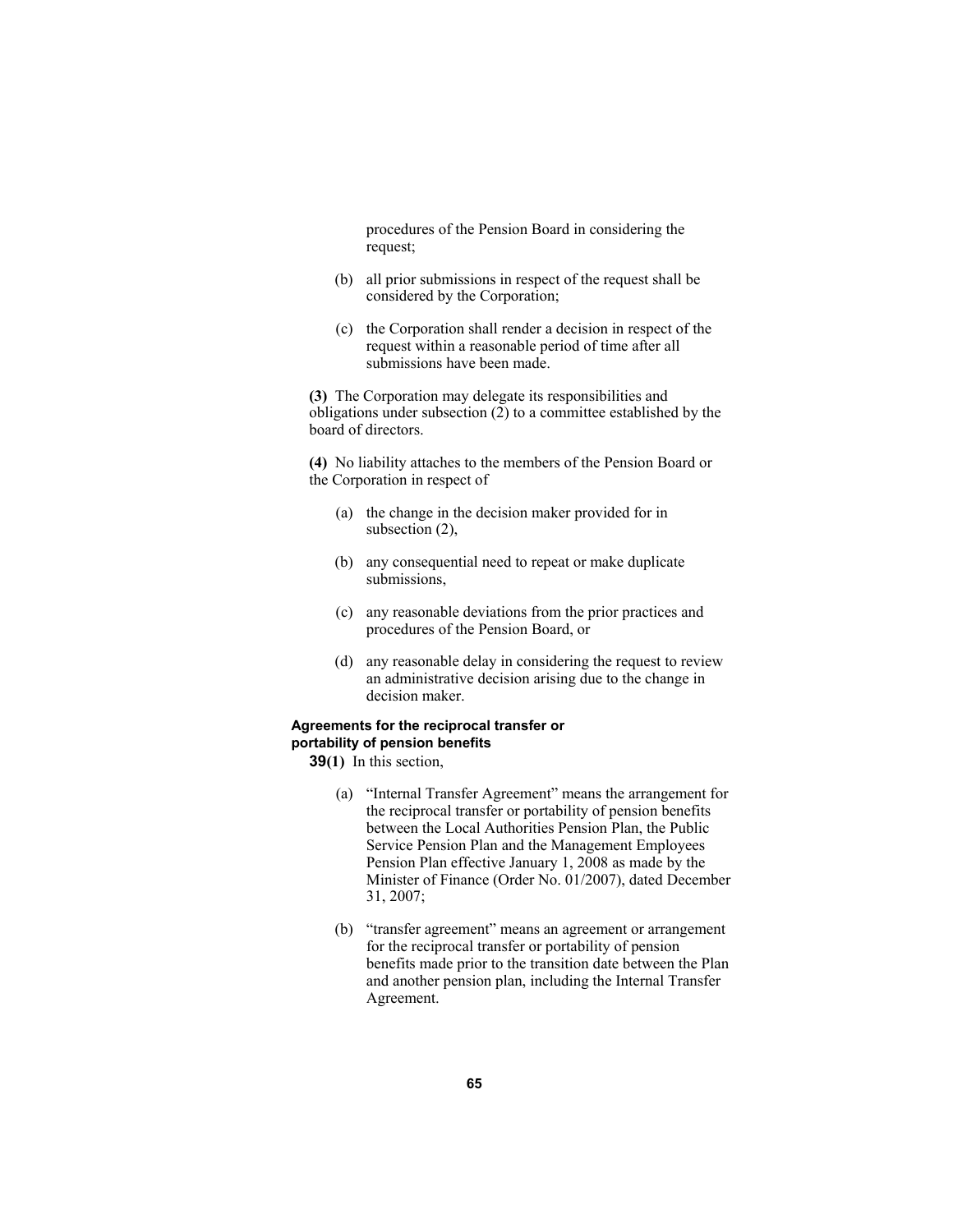- **(2)** With respect to each transfer agreement,
	- (a) the rights, liabilities and obligations of the Minister under the transfer agreement shall, as of the transition date, become the rights, liabilities and obligations of the Corporation,
	- (b) the Corporation is deemed to be a party to the transfer agreement,
	- (c) the Minister has no further rights, liabilities or obligations under the transfer agreement as of the transition date,
	- (d) any transfers of pension benefits in progress on the transition date continue and shall be processed as if there were no change of administrator, and
	- (e) the transfer agreement expires 2 years after the transition date unless otherwise extended by the parties to the transfer agreement.

**(3)** With respect to the Internal Transfer Agreement, in addition to and without limiting the application of subsection (2), as of the transition date, sections 9 and 10 of the Internal Transfer Agreement are deemed to be rescinded.

### **Collection and disclosure of employment information**

**40(1)** In this section, "employment information" means personal information of a member of the Plan and the member's pension partner and beneficiaries that is required to administer the rights, obligations and entitlements of that member under the Plan.

**(2)** The Corporation and its pension administration service provider are authorized to

- (a) collect employment information, whether directly or indirectly,
- (b) use that information in relation to the administration of the Plan, and
- (c) disclose that information
	- (i) to each other,
	- (ii) to the member to whom the information relates, and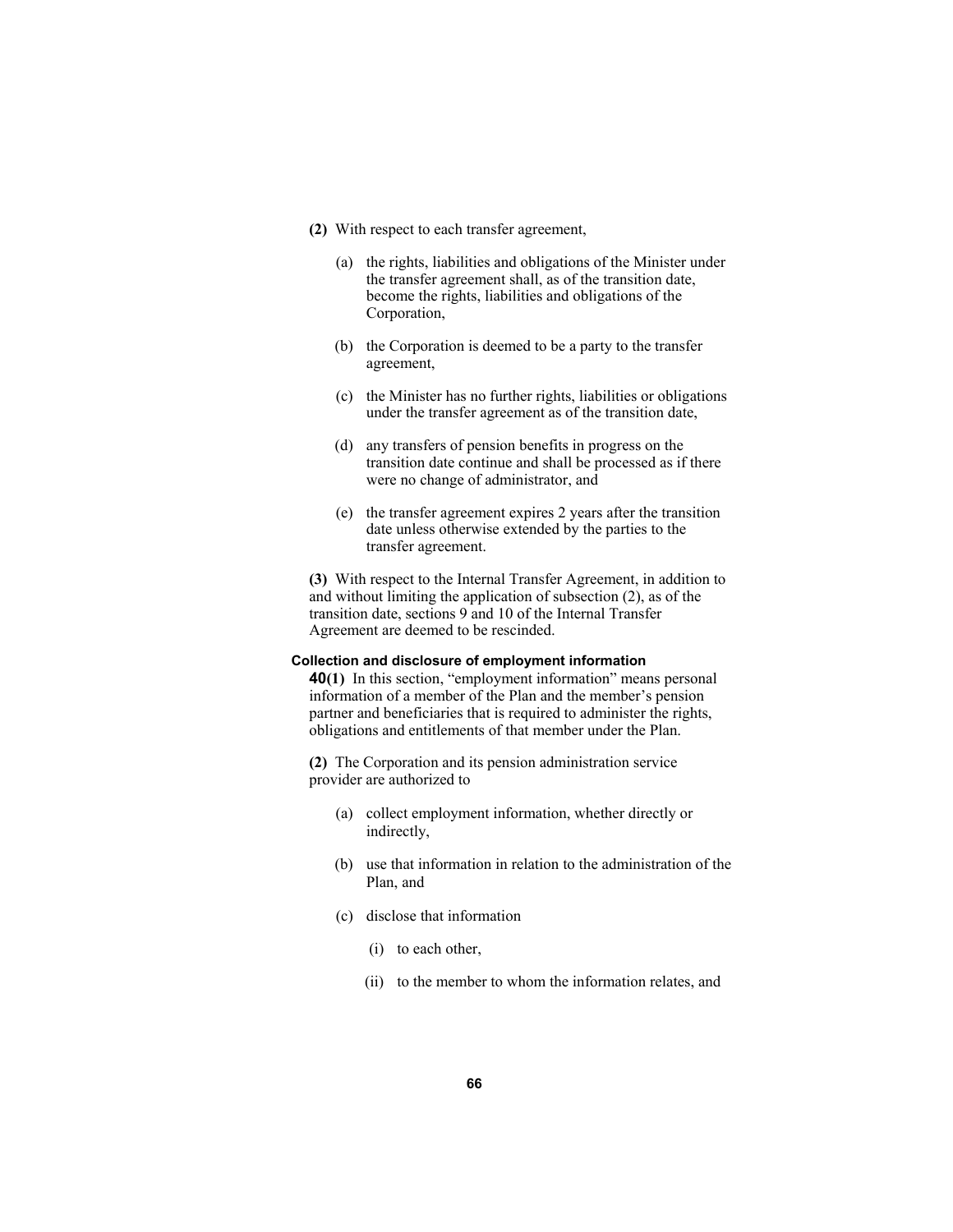(iii) to the participating employer of the member to the extent that the information relates to employment with that participating employer.

**(3)** Participating employers are authorized to collect employment information from, and to disclose it to,

- (a) the member to whom the information relates, and
- (b) the Corporation and its pension administration service provider.

### **Disclosure of information on website**

**41(1)** The Corporation shall maintain a publicly accessible website and disclose the following information on that website:

- (a) the location of the Corporation's principal office;
- (b) a listing of the current board of directors, including the names of the sponsor organizations that appointed the directors;
- (c) a listing of the current members of the Sponsor Board, including the names of the sponsor organizations that appointed the members;
- (d) any rules made by the Sponsor Board under section 8 or 9;
- (e) the current bylaws of the Corporation;
- (f) the most recent annual report, including audited financial statements, of the Corporation and the Plan, and the annual reports for the previous 5 years;
- (g) plan text and any amendments to plan text;
- (h) compensation paid to directors and officers of the Corporation and amounts expended by the Corporation for reimbursement of expenses incurred by directors and officers of the Corporation;
- (i) amounts expended at the request of the Sponsor Board, including reimbursement of expenses incurred by members of the Sponsor Board;
- (j) any other information required by the Sponsor Board to be disclosed.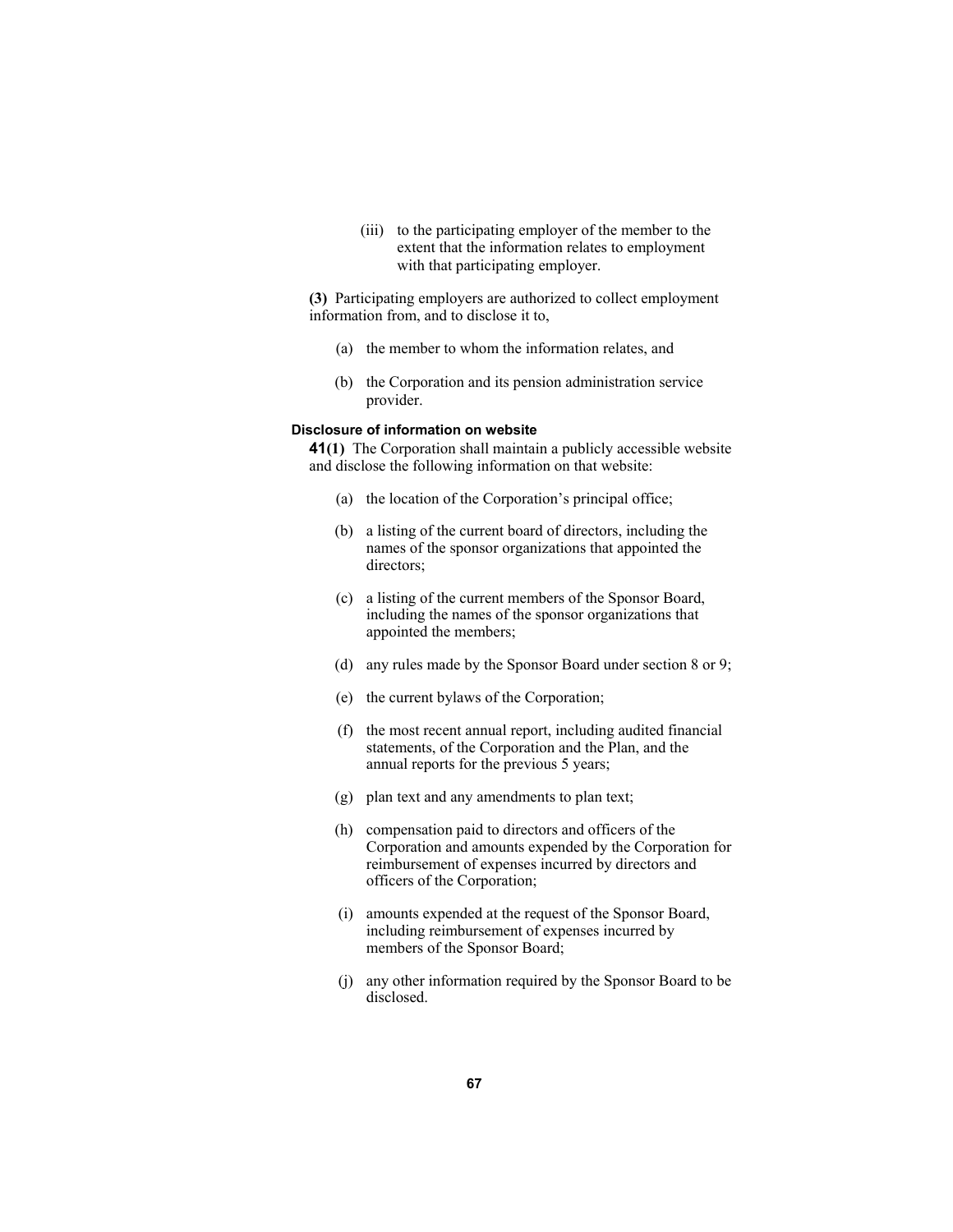- **(2)** For the purposes of disclosure under subsection (1)(h),
	- (a) "compensation" has the same meaning as under the Public Sector Compensation Transparency Act, and
	- (b) the disclosure must be posted annually within the same timeframes as would be required if the *Public Sector Compensation Transparency Act* applied to the Corporation.

### **Method of giving notice**

**42(1)** Any notice to be given under this Schedule to the Sponsor Board or the Corporation, and any service of documents to the Sponsor Board or the Corporation under any other enactment, is sufficiently given if it is delivered by any means to the Corporation's principal office.

**(2)** If, following the establishment of the Corporation under section 11, the Corporation has not formally established a principal office, the principal office of the employees of Alberta Pensions Services Corporation who have been assigned to supporting the Pension Board under the former Act is deemed for the time being to be the principal office of the Corporation.

## **Schedule 3**

### **Special Forces Pension Plan Provisions**

#### **Interpretation**

**1(1)** In this Schedule,

- (a) "board of directors" means the board of directors of the Corporation;
- (b) "Corporation" means the SFPP Corporation established by section 10;
- (c) "Crown" means the Crown in right of Alberta;
- (d) "director" means a member of the board of directors;
- (e) "employee organization" means an organization referred to in section  $4(1)(a)$ , and includes a successor to any of those organizations;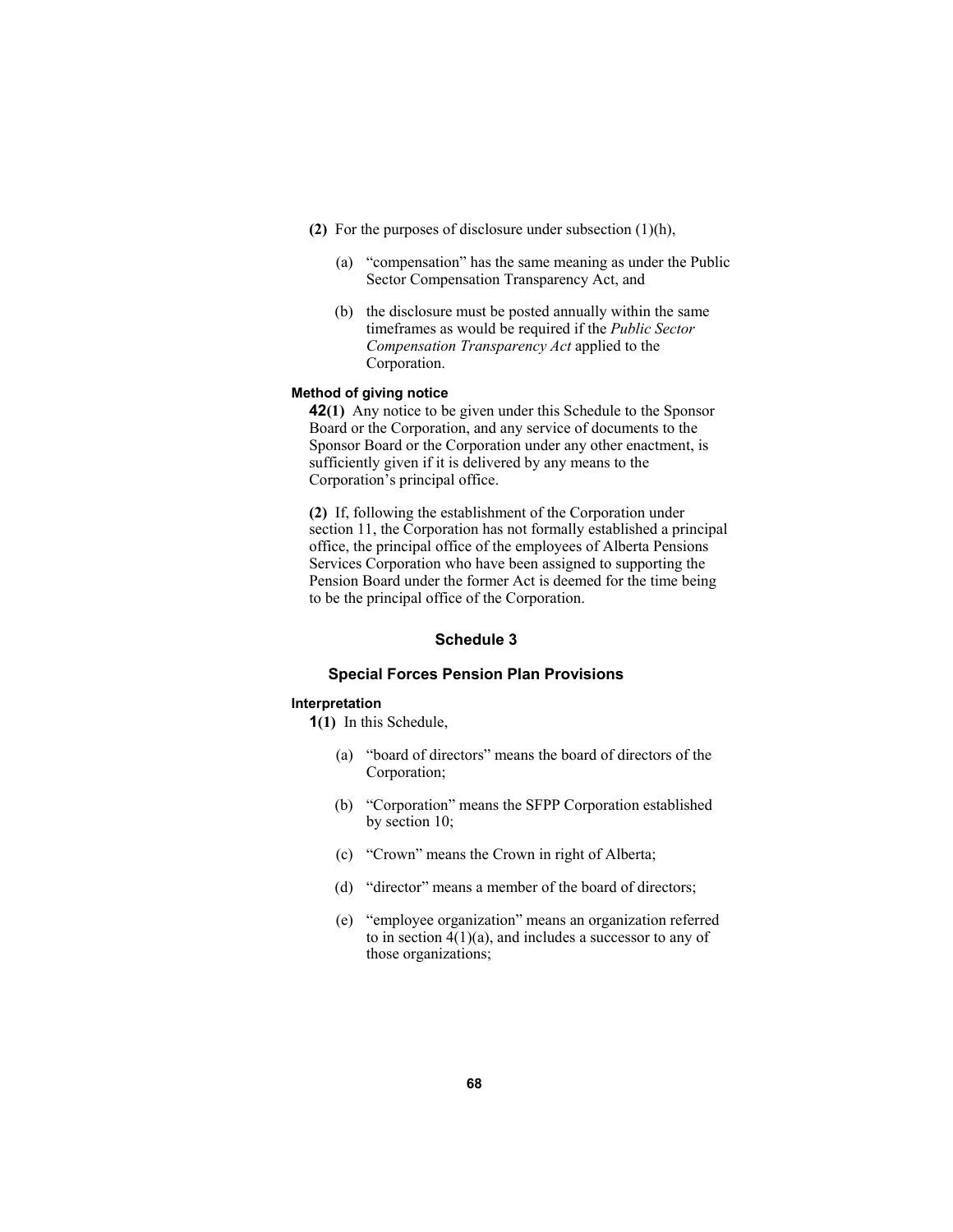- (f) "employer organization" means an organization referred to in section  $4(1)(b)$  or  $(5)$ , and includes a successor to any of those organizations;
- (g) "EPPA" means the *Employment Pension Plans Act*;
- (h) "former Act" means the *Public Sector Pension Plans Act*;
- (i) "funding policy" means a funding policy established by the Sponsor Board under section  $6(2)(d)$ ;
- (j) "member", in respect of the Plan, has the same meaning as under the EPPA;
- (k) "Minister" means the Minister responsible for the former Act, and includes, where the context permits, the Crown;
- (l) "Pension Board" means the board established under section 3 of Schedule 4 of the former Act;
- (m) "personal information" means recorded information about an identifiable individual;
- (n) "Plan" means the Special Forces Pension Plan continued by section 2;
- (o) "plan costs" means the costs, charges and expenses permitted to be paid from the plan fund in accordance with section 34;
- (p) "plan fund" means the assets and investments of the Plan comprised of the Special Forces Plan Fund and the Special Forces Pension Indexing Fund under Schedule 4 of the former Act as merged pursuant to section 24;
- (q) "plan text" means the record setting out the rights, obligations and entitlements under the Plan;
- (r) "sponsor organization" means an employee organization or an employer organization;
- (s) "Sponsor Board" means the SFPP Sponsor Board established by section 3;
- (t) "Superintendent" means the Superintendent of Pensions appointed under the EPPA, and includes the Deputy Superintendent of Pensions appointed under that Act;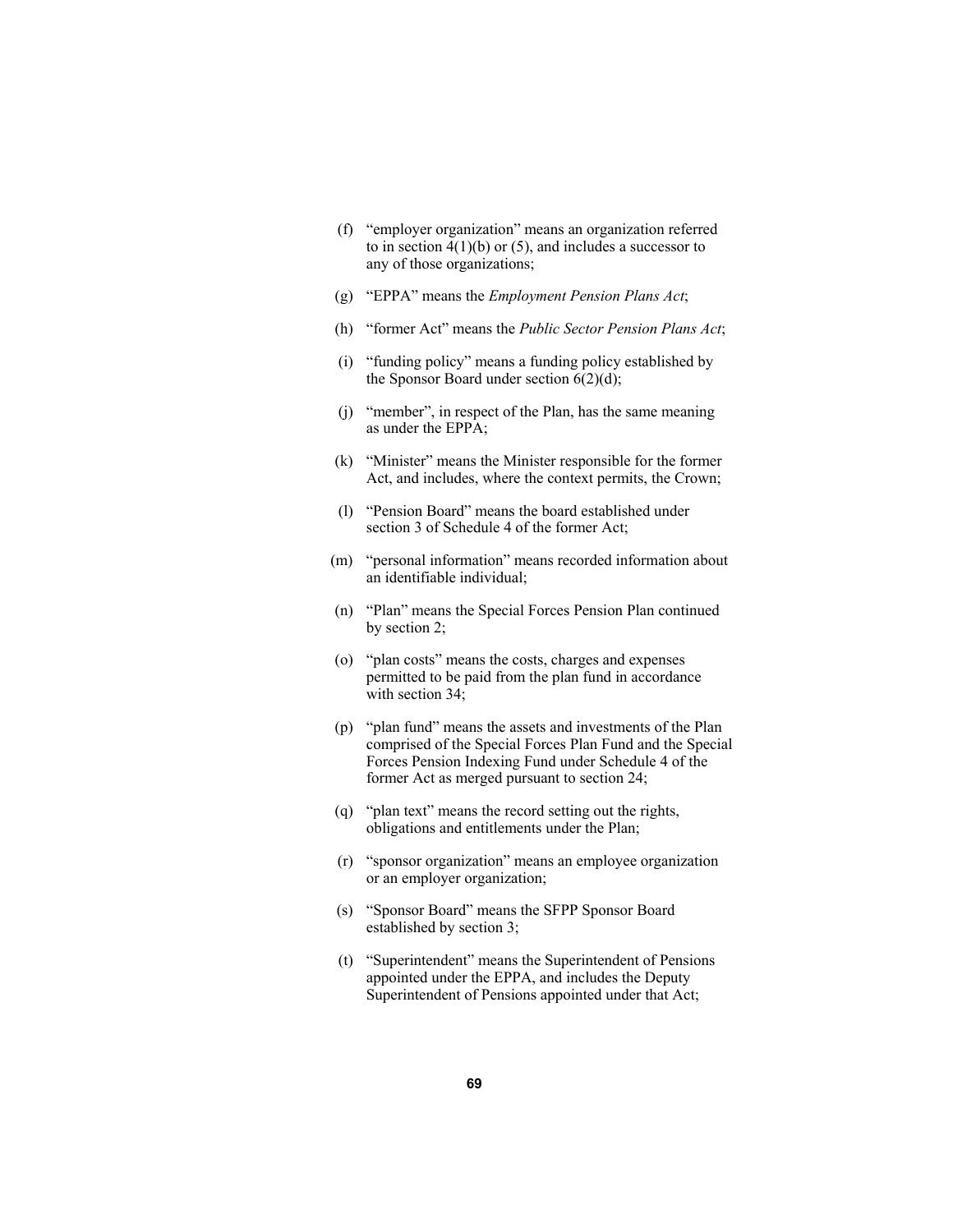(u) "transition date" means March 1, 2019 or, subject to subsection (2), such later date as set by the Lieutenant Governor in Council.

**(2)** For the purposes of subsection (1)(u), the Lieutenant Governor in Council may, before March 1, 2019, set a later date that is no later than April 1, 2019.

# **Continuation of Special Forces Pension Plan**

**2** The pension plan provided for by and under Schedule 4 of the former Act is continued on the transition date as the Special Forces Pension Plan under this Act and this Schedule.

# **Part 1 Establishment of SFPP Sponsor Board**

#### **SFPP Sponsor Board**

**3** There is hereby established a board to be known as the "SFPP Sponsor Board" consisting of the members appointed in accordance with section 4.

# **Composition of Sponsor Board**

**4(1)** Except as otherwise provided in rules made by the Sponsor Board under section 7(2)(a), the Sponsor Board consists of the following members appointed by the following organizations:

- (a) 3 employee representatives appointed as follows:
	- (i) one member appointed by The Edmonton Police Association;
	- (ii) one member appointed by The Calgary Police Association;
	- (iii) one member appointed by the Alberta Federation of Police Associations;
- (b) 3 employer representatives appointed as follows:
	- (i) one member appointed by the City of Calgary;
	- (ii) one member appointed by the City of Edmonton;
	- (iii) subject to subsection (5), one member appointed by the City of Medicine Hat.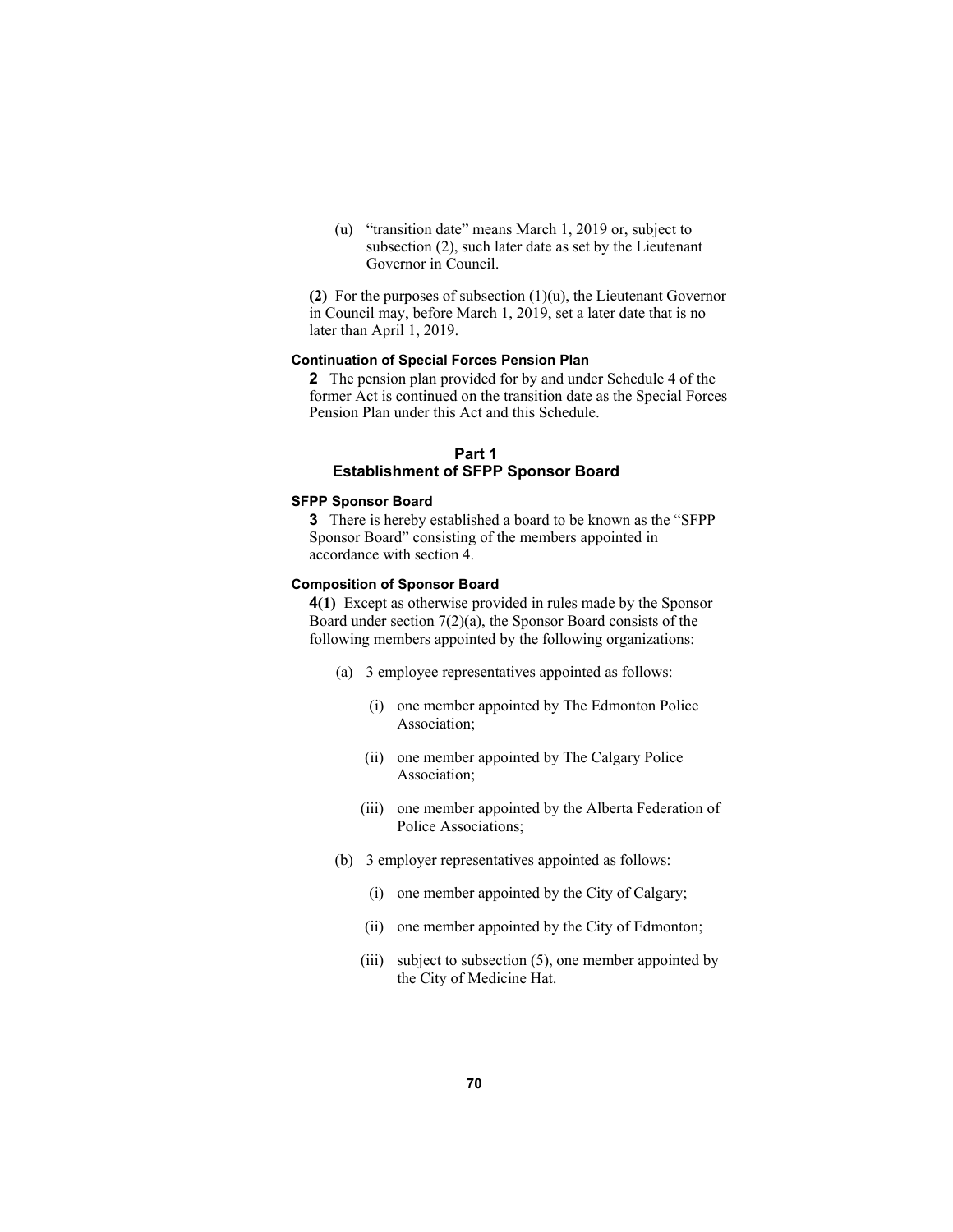**(2)** To be eligible to be or to remain a member of the Sponsor Board, an individual

- (a) must be at least 18 years of age, and
- (b) must not be a director of the Corporation.

**(3)** A sponsor organization appoints a member of the Sponsor Board by giving notice to the Corporation.

**(4)** A sponsor organization that has the power to appoint a member of the Sponsor Board may by notice to the Corporation remove and replace that member.

**(5)** On the expiry of 3 years following the transition date, the member appointed by the City of Medicine Hat under subsection (1)(b)(iii) shall cease to be a member of the Sponsor Board, and thereafter the member to be appointed under subsection  $(1)(b)(iii)$ must be appointed unanimously by, or pursuant to a process unanimously agreed on by, the City of Lethbridge, the City of Medicine Hat, the City of Lacombe, the City of Camrose and the Town of Taber.

### **Remuneration**

**5** The members of the Sponsor Board are not entitled to receive remuneration from the plan fund but may be reimbursed from the plan fund for expenses incurred by them in the performance of their duties as members of the Sponsor Board.

### **Roles, responsibilities and authorities**

**6(1)** The Sponsor Board has only the roles, responsibilities and authorities set out in this section and sections 7 to 9.

- **(2)** The Sponsor Board
	- (a) is responsible for making and amending plan text in accordance with the EPPA,
	- (b) is responsible for setting contribution rates in accordance with the funding requirements under the EPPA that are applicable to the Plan,
	- (c) is responsible for making any decision, in accordance with the EPPA, to terminate the Plan or to convert it to a different kind of pension plan,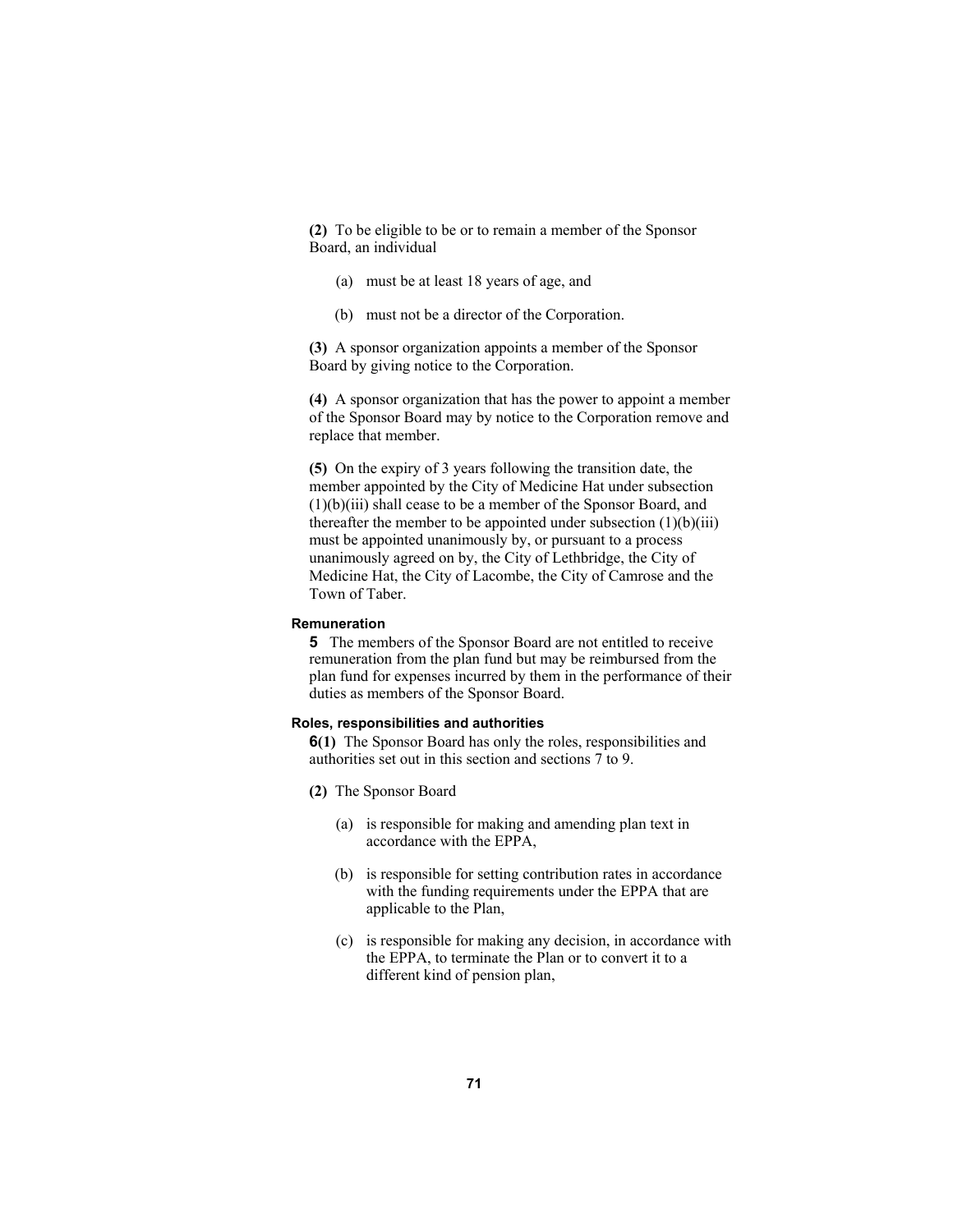- (d) is responsible for establishing a funding policy under the EPPA, including in relation to
	- (i) the frequency of actuarial valuations of the Plan, and
	- (ii) investment risk and other risks,
- (e) is responsible for reviewing the proposed annual budget of the Corporation and any updates to that budget, and may provide directions to the Corporation in relation to the budget,
- (f) shall establish a code of conduct and conflict of interest policy governing its members,
- (g) shall determine and communicate to the Corporation the nature and level of support that it requires to be provided to it by or through the Corporation, and
- (h) shall on making any of the following provide a copy to the Corporation:
	- (i) plan text and any amendments to plan text;
	- (ii) a change to the contribution rates under clause (b);
	- (iii) a decision made under clause (c);
	- (iv) the funding policy made under clause (d) and any amendments to the funding policy;
	- (v) the code of conduct and conflict of interest policy made under clause (f) and any amendments to that policy;
	- (vi) any rules made under section 7 or 8.

**(3)** In carrying out the roles and responsibilities and exercising the authorities of the Sponsor Board, the members of the Sponsor Board shall consider the interests of retired members of the Plan.

**(4)** The Sponsor Board may delegate to or arrange for the performance by the Corporation of responsibilities assigned by this Schedule to the Sponsor Board including, without limitation, amending plan text or increasing contribution rates, but only if such delegation to or performance by the Corporation is limited to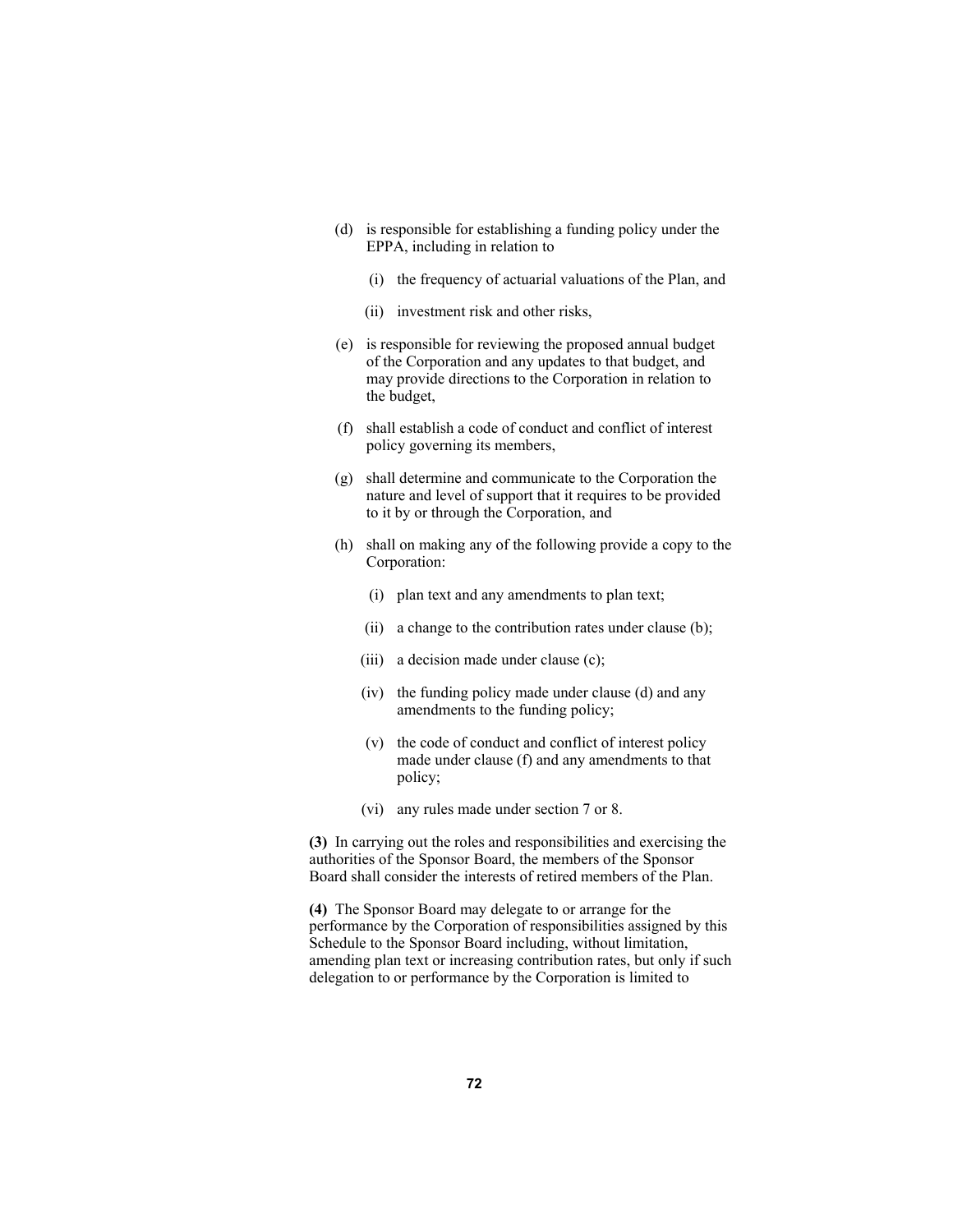taking action required to achieve compliance with the EPPA or this Act and this Schedule or any other applicable law.

**(5)** Notwithstanding subsection (4), the Sponsor Board may not delegate to the Corporation the authority to impose a differential increase in contribution rates as between members and participating employers.

**(6)** If, following receipt of a valuation report from the Plan's actuary, the Sponsor Board has not

- (a) pursuant to subsection (4), delegated to the Corporation the authority to increase contribution rates if required to comply with applicable funding requirements under the EPPA, or
- (b) otherwise taken steps sufficient to comply with those requirements, within the time required under the EPPA for doing so,

the Sponsor Board is deemed to have increased contribution rates, equally as between members and participating employers, as indicated in the valuation report as being necessary to comply with applicable funding requirements under the EPPA, and such contribution rate increases shall be implemented by the Corporation, effective on the date required to comply with applicable funding requirements under the EPPA.

#### **Sponsor Board rules**

- **7(1)** The Sponsor Board shall make rules
	- (a) establishing a process for recruiting directors that provides for consultation among sponsor organizations with the objective of achieving on the board of directors of the Corporation
		- (i) a suitable mix of competencies,
		- (ii) a diversity of perspectives, and
		- (iii) gender balance,

as defined or determined in accordance with the rules;

 (b) determining the remuneration to be paid to the directors of the Corporation.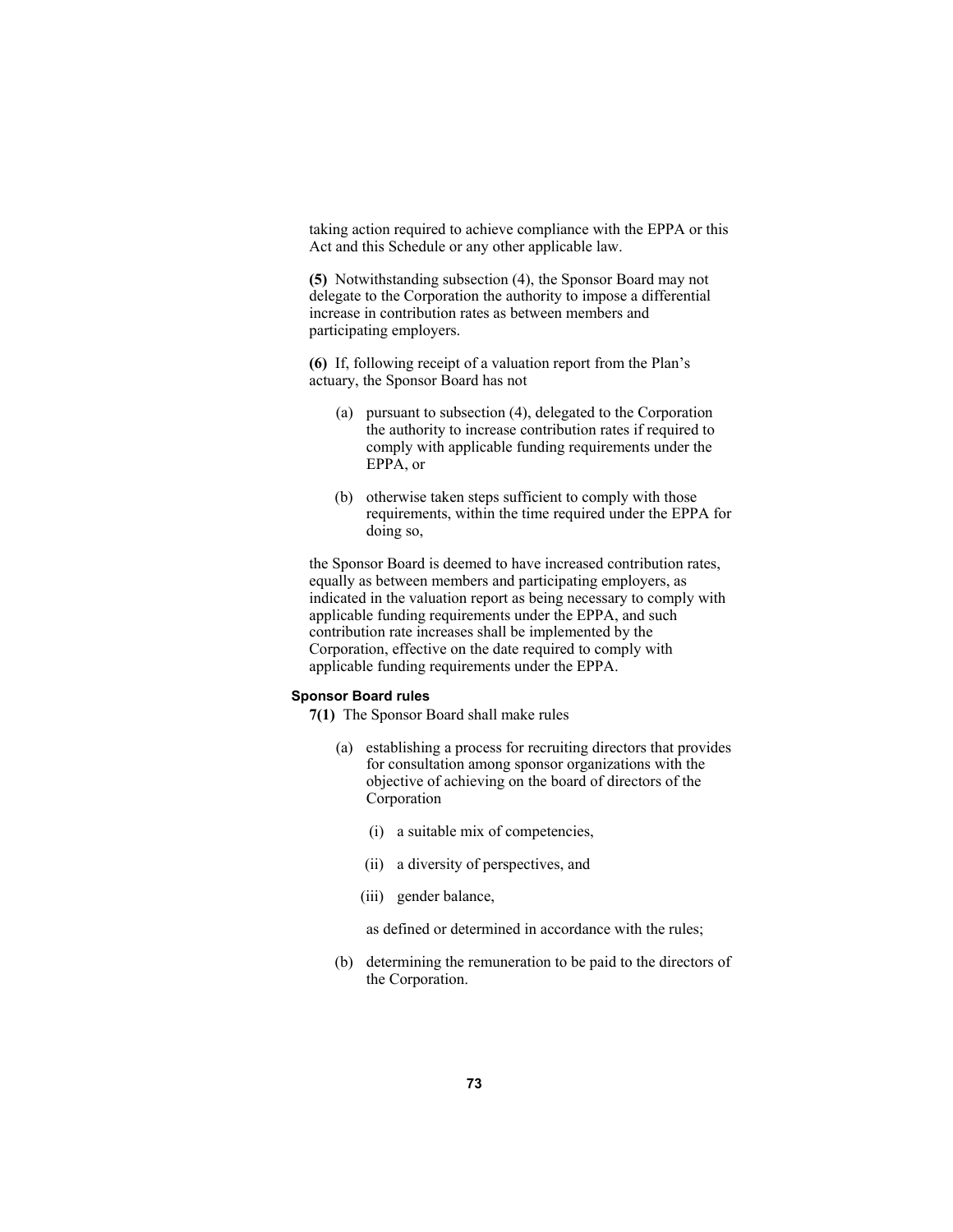- **(2)** The Sponsor Board may make rules
	- (a) subject to subsection (3), altering the composition of the Sponsor Board;
	- (b) subject to section 34(3), respecting the costs, charges and expenses that may be charged to the plan fund by the Corporation;
	- (c) governing the withdrawal of a participating employer from the Plan under section 9;
	- (d) respecting the entering into by the Corporation of any agreements for the reciprocal transfer or portability of pension benefits between the Plan and any other pension plan;
	- (e) governing the internal practice and procedures of the Sponsor Board, including governing the selection of a chair and a vice-chair, the calling of meetings, quorum, procedures at meetings, voting procedures and the majority required to make or amend plan text or Sponsor Board rules or to pass other resolutions.

**(3)** The Sponsor Board shall not make a rule under subsection  $(2)(a)$  that

- (a) excludes a sponsor organization from making an appointment unless the organization has
	- (i) consented in writing to such exclusion,
	- (ii) ceased to exist,
	- (iii) in the case of an employee organization, ceased to have a role in representing a substantial number of employees who are members of the Plan, or
	- (iv) in the case of an employer organization, ceased to be a participating employer, or ceased to have a substantial number of employees who are members of the Plan,
- or
	- (b) results in other than one half of the members being appointed by employee organizations and one half of the members being appointed by employer organizations.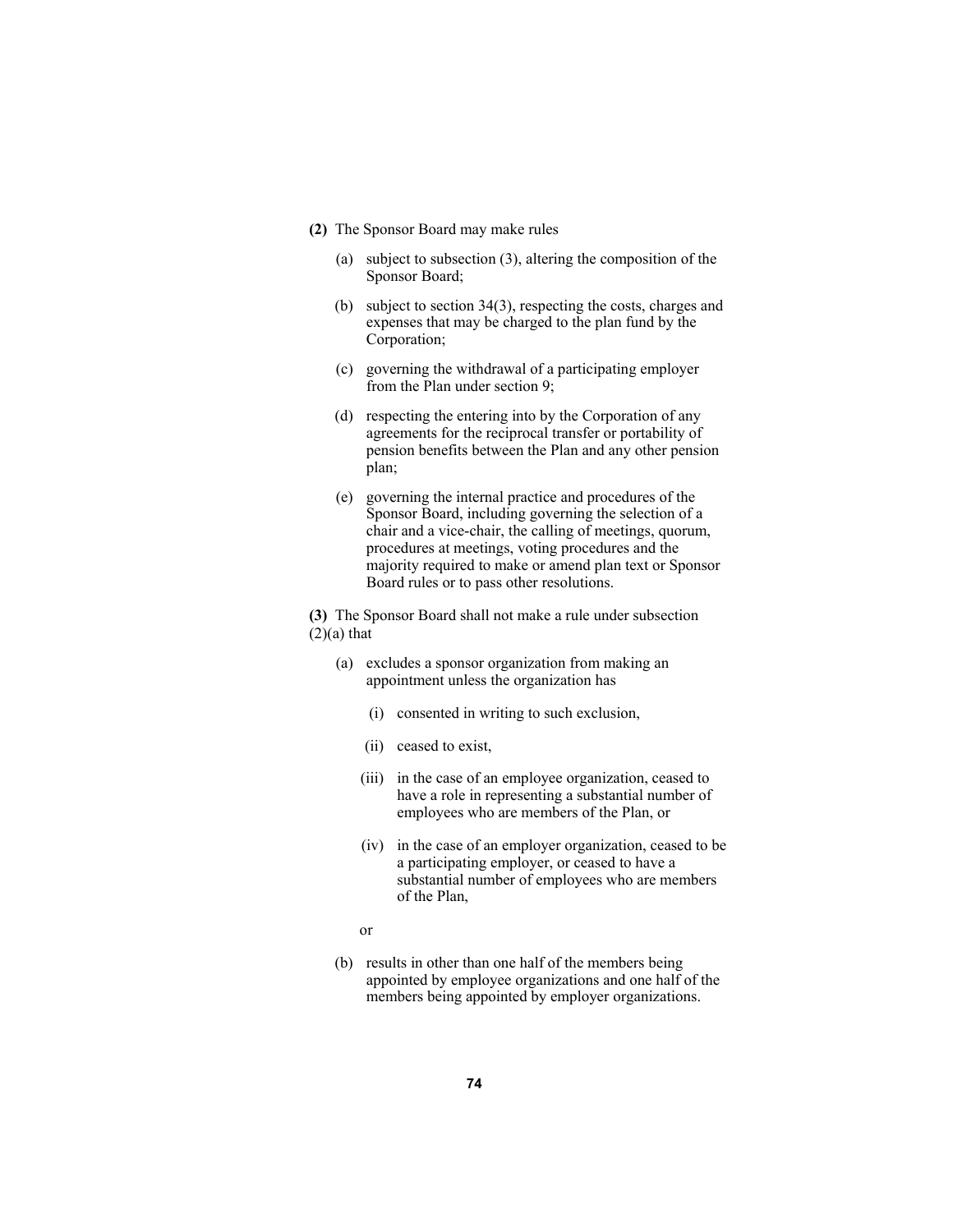**(4)** To the extent the Sponsor Board has not made rules under subsection  $(2)(e)$  that are applicable, the following provisions govern the internal procedures of the Sponsor Board:

- (a) if the Sponsor Board has not made rules with respect to the designation of a chair and a vice-chair, the members appointed by the employee organizations shall designate the chair and the members appointed by the employer organizations shall designate the vice-chair, and the power to designate the chair and the vice-chair shall rotate 3 years after the transition date and every 3 years after that period between the members appointed by the employer organizations and the members appointed by the employee organizations;
- (b) if the Sponsor Board has not made rules with respect to the calling of meetings of the Sponsor Board, a meeting may be called by either the chair or the vice-chair, and shall be called on reasonable notice to allow the members to attend the meeting in person or by electronic means;
- (c) if the Sponsor Board has not made rules with respect to quorum, a majority of the members appointed by employee organizations and a majority of the members appointed by employer organizations constitute quorum;
- (d) if the Sponsor Board has not made rules with respect to the majority required to make resolutions or decisions of the Sponsor Board,
	- (i) subject to subclause (ii), a resolution or decision is made only if at least 8 votes are cast in favour of it, for which purpose
		- (A) each member appointed under section  $4(1)(a)(i)$ or (ii) or (b)(i) or (ii) is entitled to cast 2 votes, and
		- (B) each member appointed under section  $4(1)(a)(iii)$  or (b)(iii) is entitled to cast one vote,

#### and

 (ii) if a matter involves a resolution or decision to terminate the Plan or convert it wholly or in part from a defined benefit plan to a defined contribution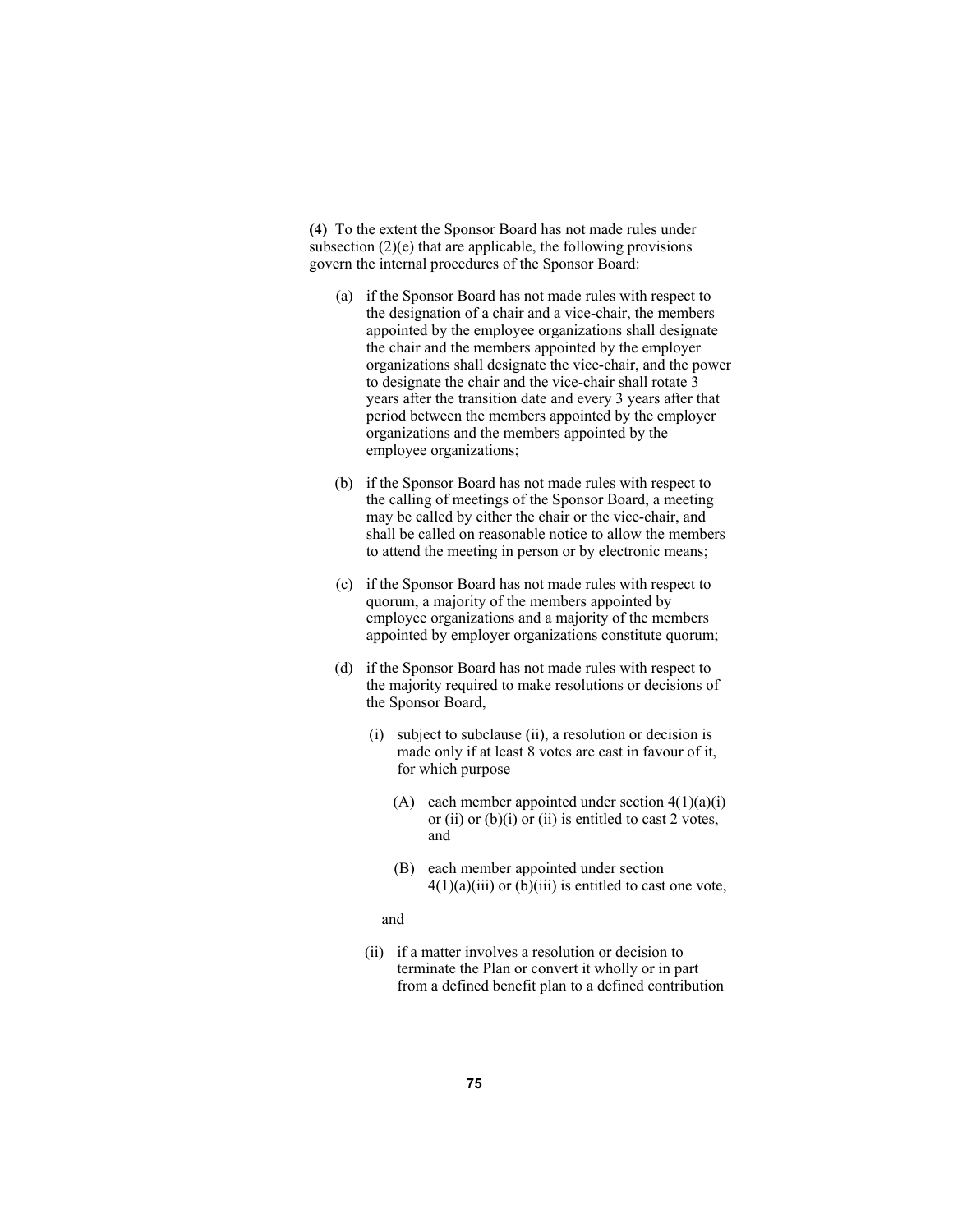plan or a target benefit plan, the resolution or decision is made only if it is approved unanimously by the members present at the meeting.

**(5)** The *Regulations Act* does not apply to rules made by the Sponsor Board under subsections (1) and (2) or section 8.

# **New participating employers**

**8** The Sponsor Board may make rules in respect of the admission of new participating employers to the Plan and, where no rules have been made that are applicable to a particular application for admission, the Sponsor Board is responsible for approving or denying the application.

### **Employer withdrawal**

**9** The Sponsor Board shall ensure that, within 5 years after the transition date, provisions governing the withdrawal of a participating employer from the Plan are made and set out in the rules made by the Sponsor Board or in plan text, or both.

## **Part 2 Establishment of SFPP Corporation**

## **Establishment of SFPP Corporation**

**10(1)** There is hereby established a corporation without share capital with the name "SFPP Corporation".

**(2)** The Corporation has the capacity and, subject to this Schedule, the rights, powers and privileges of a natural person.

**(3)** The Corporation shall maintain its principal office in Alberta.

**(4)** The fiscal year of the Corporation is January 1 to the following December 31.

# **Not Crown agent**

**11** The Corporation is not an agent of the Crown.

### **Auditor General**

**12** The Auditor General is not the auditor of the Corporation or the Plan.

## **Not Provincial corporation or public agency**

**13** The Corporation is not for the purposes of any enactment a Provincial corporation as defined in the *Financial Administration Act* or a public agency as defined in the *Alberta Public Agencies Governance Act*.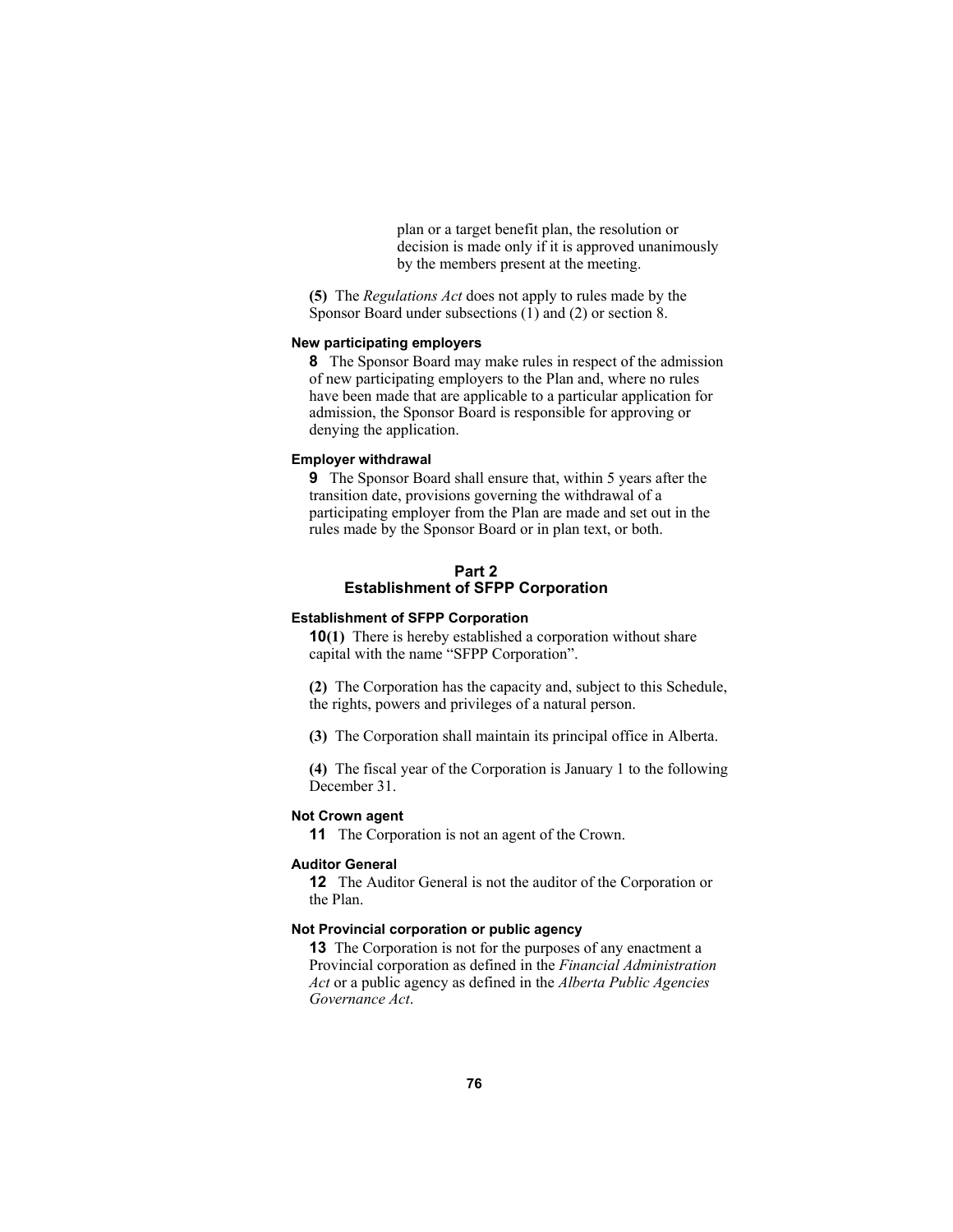## **Non-applicability of Acts**

- **14** The following Acts do not apply to the Corporation:
	- (a) *Companies Act*;
	- (b) *Loan and Trust Corporations Act*.

## **Roles, responsibilities and authorities**

**15(1)** The Corporation, on becoming the trustee of the plan fund under section 24, is responsible for

- (a) the plan fund, including investment of the assets of the plan fund, and
- (b) making payments from the plan fund in respect of plan costs.

**(2)** The Corporation, on becoming the administrator of the Plan under section 25, is responsible for

- (a) subject to this Schedule, carrying out and performing all of the duties, functions and responsibilities of an administrator under the EPPA, and
- (b) except to the extent that responsibility has been expressly assigned to the Sponsor Board by sections 6 to 9, all other actions required for the proper administration of the Plan.

**(3)** Without limiting the responsibilities of the Corporation under subsections (1) and (2), and for greater certainty, the roles, responsibilities and authorities of the Corporation extend to and include the following:

- (a) in connection with the investment of the plan fund, determining, after having regard to provisions of the funding policy respecting investment risk and other risks, the statement of investment policies and procedures required under the EPPA;
- (b) arranging for external service providers as may be required for the administration of the Plan and the investment of the plan fund;
- (c) arranging for actuarial valuations, at intervals required by the funding policy and for that purpose determining,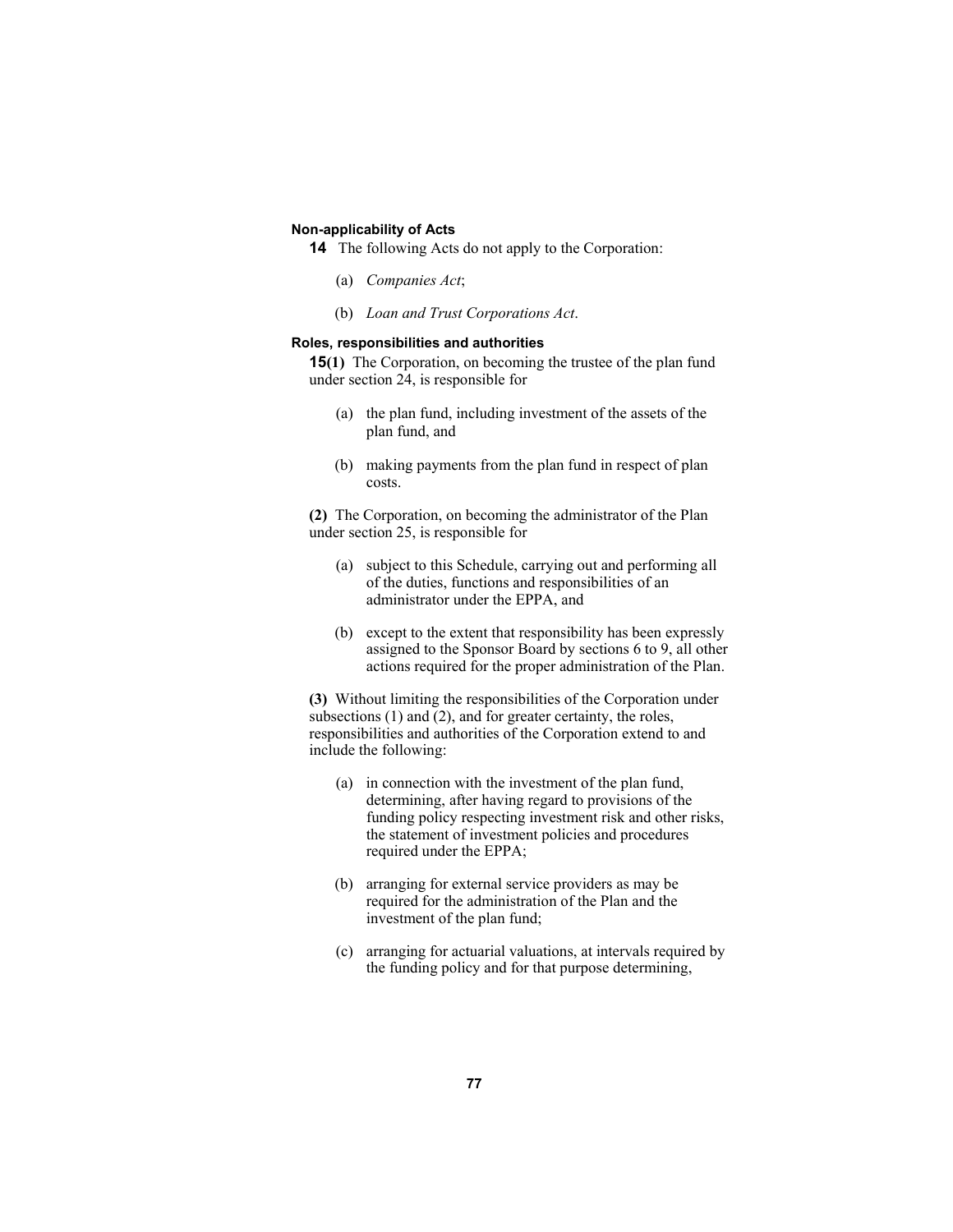having regard to the funding policy, the actuarial assumptions and methods to be used;

- (d) ensuring that the Plan complies with all applicable provincial and federal legislation;
- (e) preparing an annual budget for the Corporation and any updates required to that budget, in accordance with any directions given by the Sponsor Board under section  $6(2)(e)$ ;
- (f) entering into any agreements for the reciprocal transfer or portability of pension benefits between the Plan and any other pension plan, subject to any rules made by the Sponsor Board under section 7(2)(d);
- (g) providing or arranging for all support, services and advice required by the Sponsor Board for the purpose of carrying out the roles, responsibilities and authorities assigned to the Sponsor Board by this Schedule;
- (h) paying plan costs from the plan fund;
- (i) receiving and processing applications for admission to the Plan by new employers, subject to and in accordance with any rules or decisions made by the Sponsor Board under section 8;
- (j) maintaining all financial and other records in relation to the Plan, including an annual report with annual audited financial statements;
- (k) communicating with members of the Plan and with participating employers;
- (l) establishing and maintaining the website as required by section 40.

## **Agreements for pension and investment management services**

**16(1)** The Corporation must, through a services agreement, engage Alberta Pensions Services Corporation as the exclusive provider to the Corporation of pension administration services for a period of at least 5 years commencing on the transition date.

**(2)** The Corporation must, through an investment management agreement, engage Alberta Investment Management Corporation as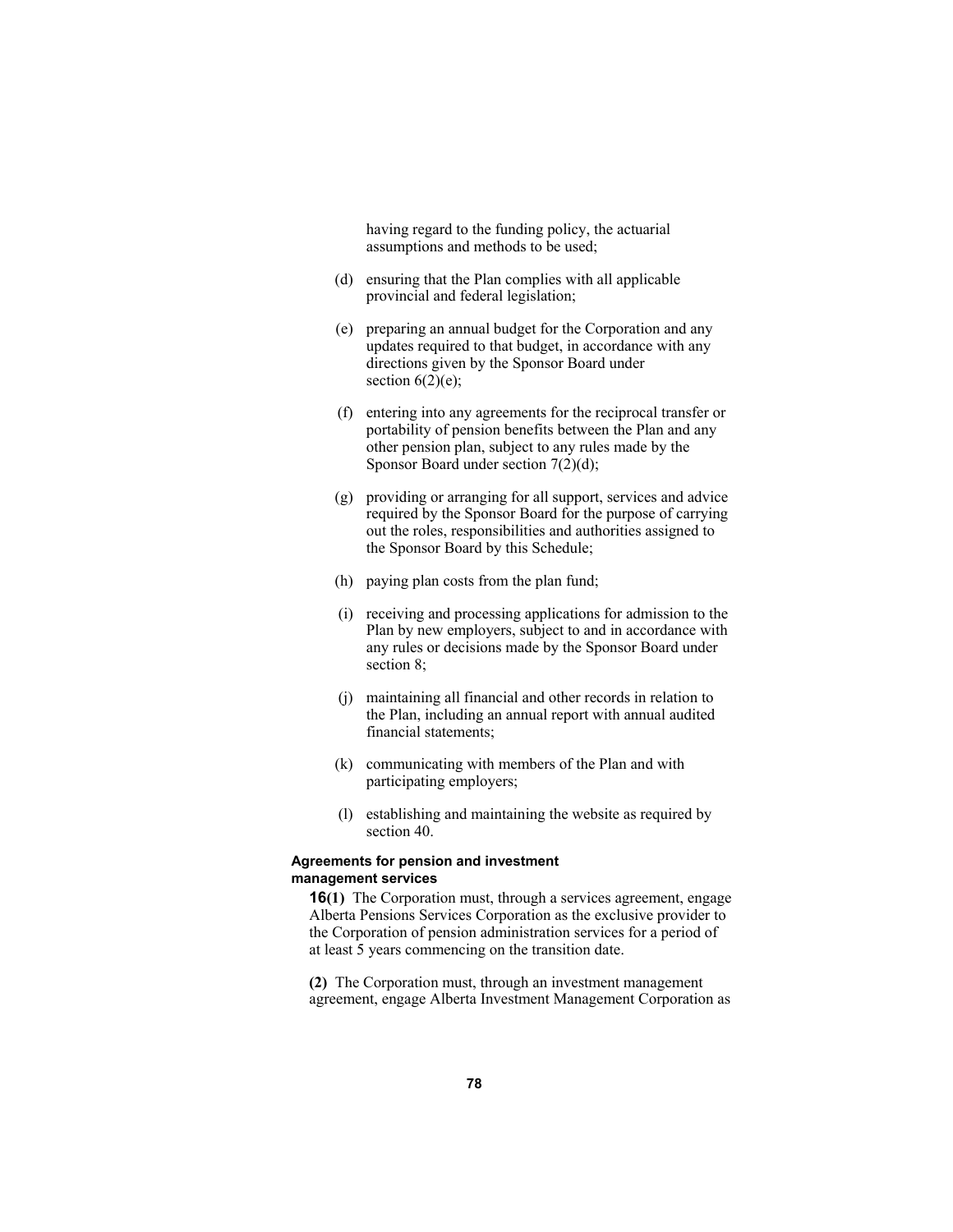the exclusive provider to the Corporation of investment management services for a period of at least 5 years commencing on the transition date.

**(3)** The Corporation may arrange for the plan fund or any part of it to be held in the nominee name of an investment manager, and in that event

- (a) the investment manager shall hold such assets as bare trustee, and
- (b) such an arrangement shall not limit the role and responsibility of the Corporation as trustee of the plan fund.

### **Transfer of employees**

**17(1)** In this section, "secretariat employees" means employees of Alberta Pensions Services Corporation who are designated, prior to the transition date, by notice from Alberta Pensions Services Corporation to the Corporation, as employees who have been and are assigned exclusively to supporting the Pension Board under the former Act.

**(2)** On the transition date, the secretariat employees are transferred to and become employees of the Corporation.

- **(3)** The transfer of employees under subsection (2)
	- (a) continues their employment on the same terms and conditions as were applicable under their employment with Alberta Pensions Services Corporation, except that the Corporation may substitute benefit programs if the overall benefits provided to the employees are in aggregate generally commensurate with the previous benefit programs,
	- (b) does not constitute for any purpose a termination of employment and does not constitute constructive dismissal or give rise to an obligation to provide notice or payment in lieu of notice, and
	- (c) is a continuation of employment for all purposes, including any common law right to notice of any future termination of employment or payment in lieu of such notice.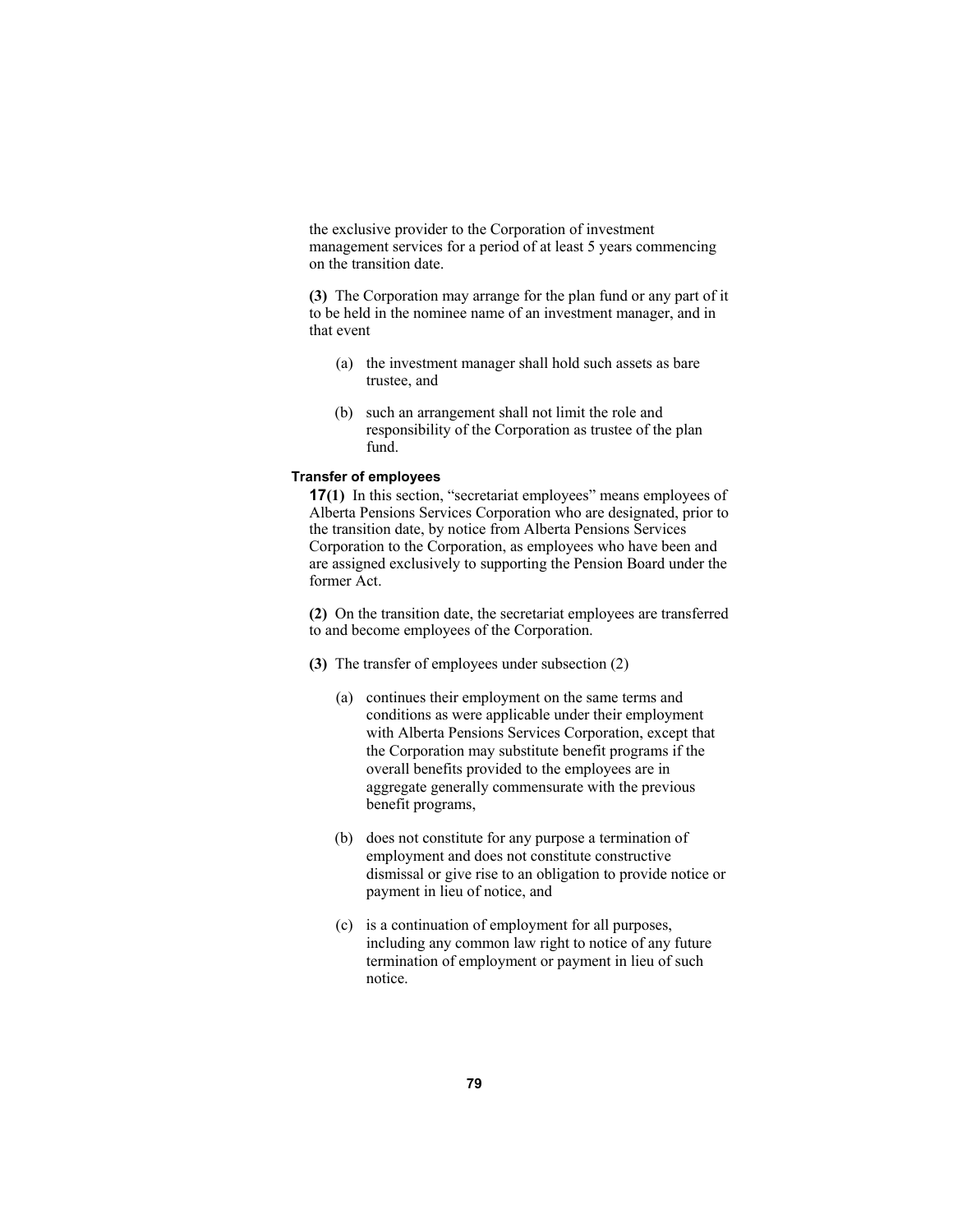#### **Board of directors**

**18(1)** The Corporation is governed by a board of directors appointed under section 19.

**(2)** Directors may receive remuneration for acting in that capacity only in accordance with rules made by the Sponsor Board under section  $7(1)(b)$ .

**(3)** In addition to remuneration authorized under subsection (2), the Corporation may reimburse directors for their reasonable expenses.

**(4)** The board of directors shall appoint an auditor for the Corporation.

# **Appointment of directors**

**19(1)** A sponsor organization, or a group of sponsor organizations referred to in section 4(5), that has authority under section 4(1), or under rules made by the Sponsor Board under section 7(2)(a), to appoint one or more members of the Sponsor Board may appoint the same number of members to the board of directors.

**(2)** To be eligible to become or remain a director, an individual

- (a) must be at least 18 years of age, and
- (b) must not be a member of the Sponsor Board.

**(3)** Before appointing a director, a sponsor organization shall comply with any applicable rules made by the Sponsor Board under section  $7(1)(a)$ .

**(4)** A sponsor organization appoints a director by giving notice to the Corporation.

**(5)** A sponsor organization that has authority to appoint a director may by notice to the Corporation terminate the appointment of the relevant director.

**(6)** The Sponsor Board may by resolution and subsequent notice to the Corporation terminate the appointment of a director for misconduct while serving as a director.

## **Term of appointment**

**20(1)** A director shall be appointed for a fixed term not exceeding 3 years and may be reappointed.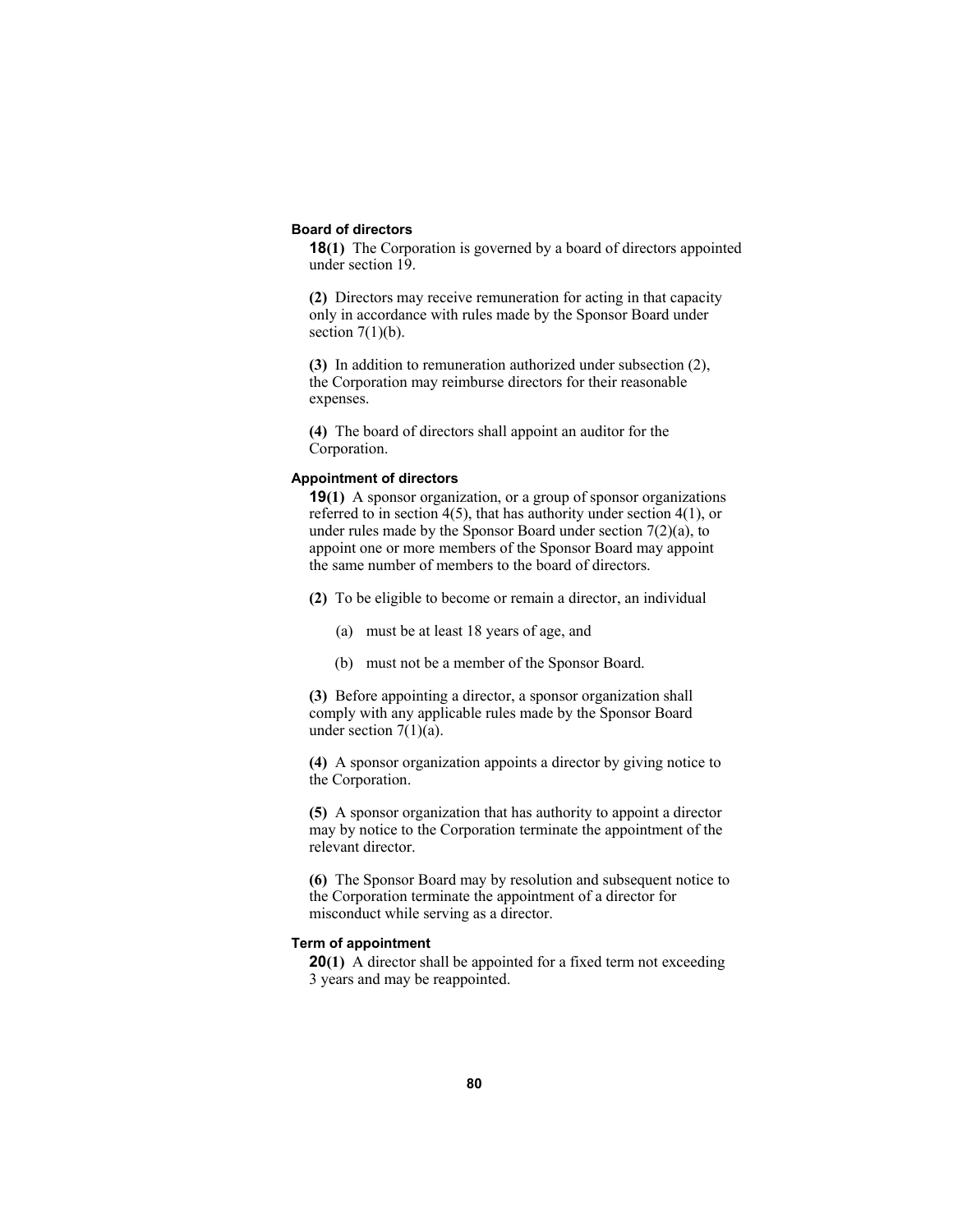**(2)** Notwithstanding subsection (1), the initial directors may be appointed for a term expiring 3 years from the transition date.

**(3)** A director ceases to hold office when

- (a) the director's appointment expires, or
- (b) the director's appointment is terminated under section  $19(5)$  or  $(6)$ .

**(4)** A director shall not serve on the board for more than 10 consecutive years including any hold-over period referred to in subsection  $(6)$ .

**(5)** Breaks in service of less than 2 years shall be disregarded in determining a number of consecutive years for the purposes of subsection  $(4)$ .

**(6)** Notwithstanding subsection (3)(a), where a director's appointment expires, the director continues to hold office until

- (a) the director is reappointed,
- (b) a successor is appointed, or
- (c) 6 months have elapsed,

whichever occurs first.

#### **Bylaws**

**21(1)** The board of directors may make bylaws governing the business and affairs of the Corporation, including bylaws

- (a) respecting the designation of a chair and a vice-chair of the board of directors;
- (b) respecting the calling of meetings of the board of directors and the conduct of business at them;
- (c) respecting notice of meetings of the board of directors;
- (d) respecting participation at meetings by any electronic means;
- (e) specifying the majority required for passing resolutions of the board of directors;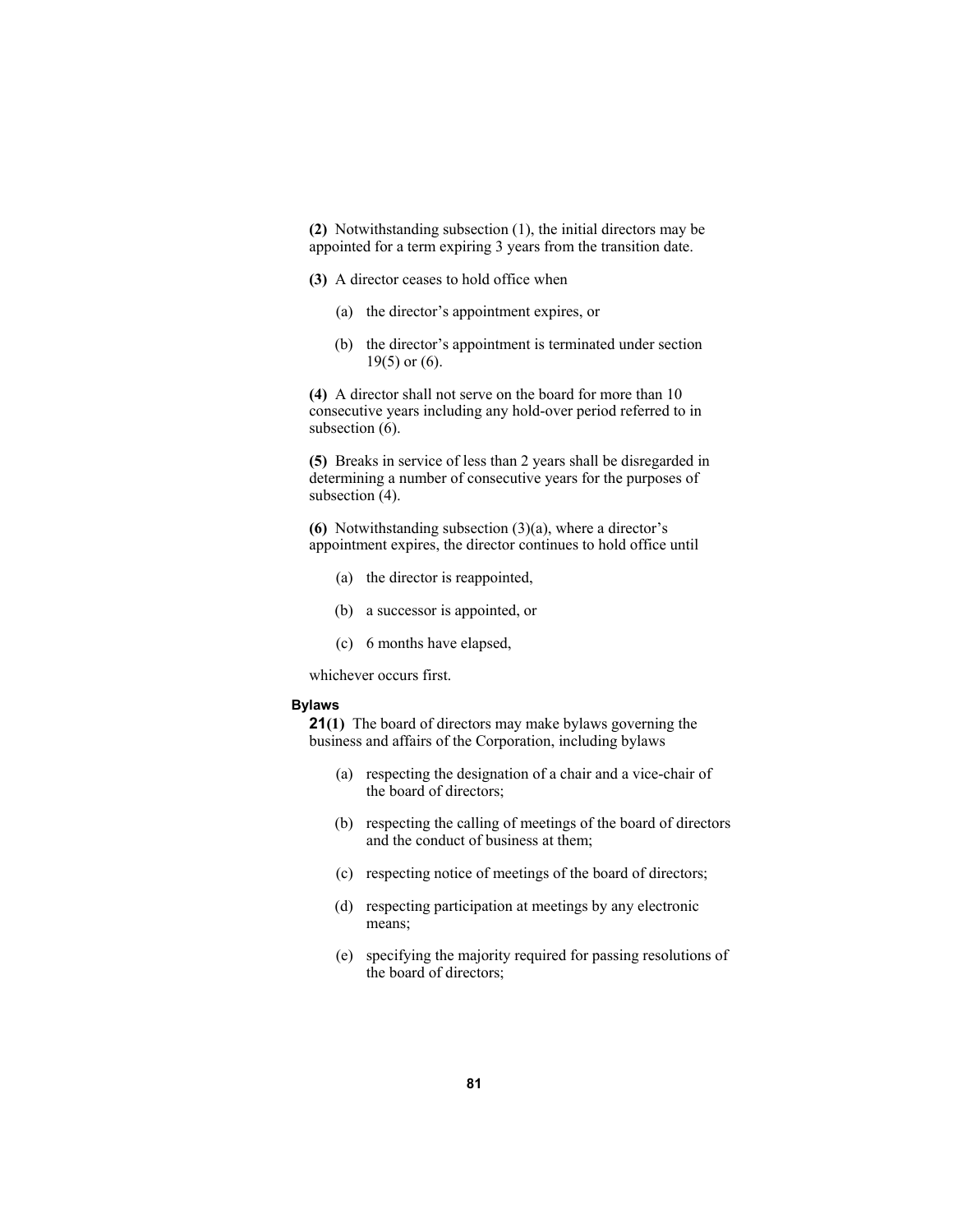- (f) respecting quorum;
- (g) specifying processes, which may include mediation or arbitration, in the event of a tie vote of the board of directors;
- (h) respecting committees of directors;
- (i) respecting the general conduct and operation of the business of the Corporation.

**(2)** To the extent the board of directors has not made bylaws under subsection (1) that are applicable, the following provisions govern:

- (a) if the board of directors has not made a bylaw with respect to the designation of a chair and a vice-chair of the board of directors, the directors appointed by the employer organizations shall designate the chair and the directors appointed by the employee organizations shall designate the vice-chair, and the power to designate the chair and vice-chair shall rotate 3 years after the transition date and every 3 years after that period between the directors appointed by the employee organizations and the directors appointed by the employer organizations;
- (b) if the board of directors has not made a bylaw with respect to the calling of meetings of the board of directors, a meeting may be called by either the chair or the vice-chair, or by a majority of the directors, and shall be called on reasonable notice to allow the directors to attend the meeting in person or by electronic means;
- (c) if the board of directors has not made a bylaw with respect to the majority required to pass resolutions of the board of directors, a resolution is passed if it is approved by a majority of the directors present at the meeting;
- (d) if the board of directors has not made a bylaw with respect to quorum, a majority of the directors appointed by the employee organizations and a majority of the directors appointed by the employer organizations constitute quorum.

**(3)** The *Regulations Act* does not apply to bylaws of the Corporation.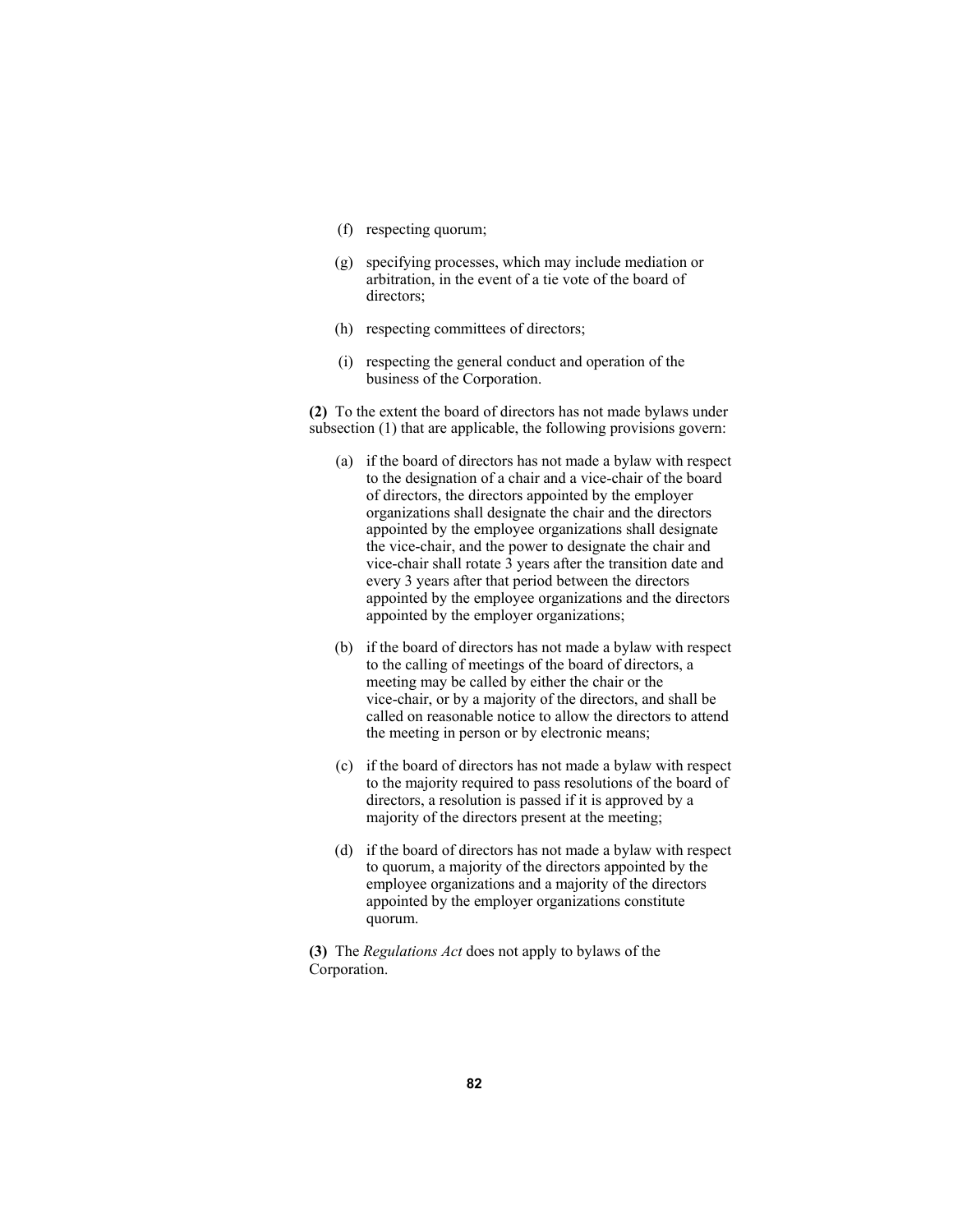#### **Responsibility of directors and officers**

**22** Every director and officer, in exercising powers and discharging duties, shall

- (a) act honestly and in good faith and with a view to the best interests of the Corporation, and
- (b) exercise the care, diligence and skill that a reasonable and prudent person would exercise in comparable circumstances.

## **Indemnities**

**23(1)** The Corporation may indemnify

- (a) a present or former director or officer of the Corporation, and
- (b) an individual who acts or acted at the Corporation's request as a director or officer, or in a similar capacity, of another entity

against costs, charges and expenses, including any amount paid to settle an action or satisfy a judgment, reasonably incurred by that person with respect to a civil, criminal or administrative action or proceeding to which that person is made a party by reason of holding such a position if that person acted honestly, in good faith and with a view to the best interests of the Corporation or, as the case may be, to the best interests of the other entity for which the individual acted as a director or officer or in a similar capacity at the Corporation's request and, in the case of a criminal or administrative action or proceeding that is enforced by a monetary penalty, that person had reasonable grounds for believing that the conduct that is the subject of the action or proceeding was lawful.

- **(2)** An indemnity under subsection (1) must be
	- (a) in writing, and
	- (b) authorized by a resolution of the board of directors.

**(3)** The Corporation shall not provide indemnities to those persons described in subsection (1) except as authorized by subsection (1).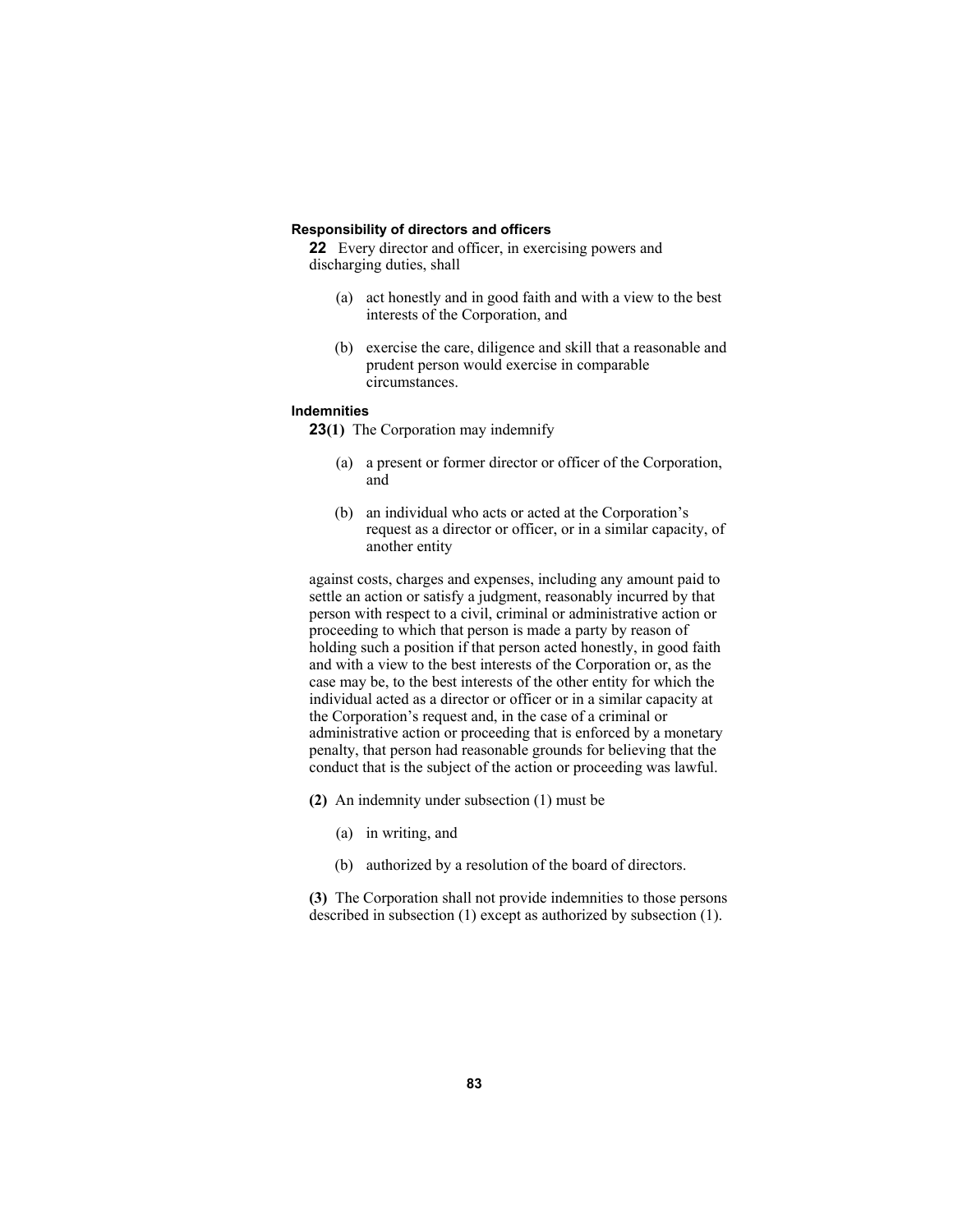# **Part 3 Transition to Joint Governance**

### **Merger of funds and transfer of plan fund**

**24(1)** The Special Forces Pension Plan Fund and the Special Forces Pension Indexing Fund as provided for by and under Schedule 4 of the former Act are merged and continued on the transition date as the plan fund under this Act and this Schedule.

**(2)** On the transition date, ownership of the plan fund is transferred from the Minister as trustee to the Corporation as trustee.

**(3)** The assets of the plan fund shall continue to be held in trust for members of the Plan and others entitled to benefits under the Plan, and shall be used only for providing benefits pursuant to the Plan and for paying plan costs.

### **Administration of Plan**

**25(1)** On the transition date, the Corporation becomes the administrator of the Plan.

**(2)** As of the transition date, the Minister and the Crown have no responsibilities, functions, obligations, duties or liabilities in relation to administration of the Plan.

### **Participating members and employers**

**26(1)** As of the transition date, members participating in the Plan immediately prior to the transition date continue as members of the Plan.

**(2)** As of the transition date, employers participating in the Plan immediately prior to the transition date continue to be participating employers of the Plan.

**(3)** As of the transition date, participating employers of the Plan are bound by the terms of the plan documents, within the meaning of the EPPA, of the Plan.

### **Withdrawal of employers**

**27(1)** No employer participating in the Plan as of the transition date may withdraw from participation in the Plan for a period of 5 years following the transition date unless the withdrawal is specifically authorized by the Sponsor Board.

**(2)** After the 5-year period referred to in subsection (1), an employer may not withdraw from the Plan except in accordance with any rules made by the Sponsor Board or provisions of plan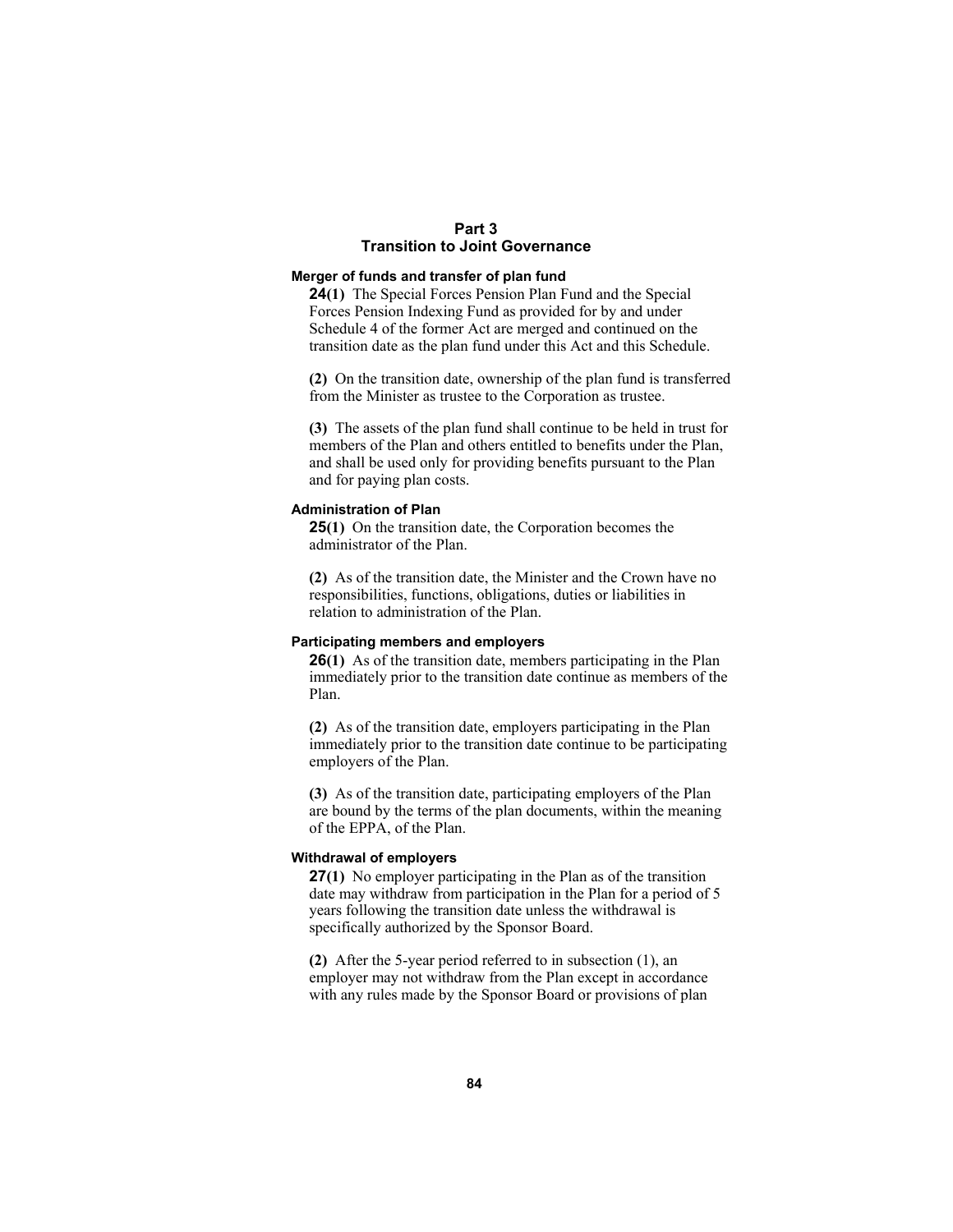text, or both, governing the withdrawal of a participating employer from the Plan.

## **Successor employers**

**28(1)** In this section,

- (a) "successor employer" means a legal entity that
	- (i) due to one of the following events occurring after the transition date, becomes the employer of one or more employees who were active members of the Plan immediately prior to the event:
		- (A) the merger of a participating employer with another legal entity;
		- (B) the continuation of a participating employer as the legal entity;
		- (C) the transfer or assignment of all or a divisible part of the activities or undertakings of a participating employer to the legal entity,

#### and

- (ii) was not a participating employer prior to the event described in subclause (i);
- (b) "succession event" means the occurrence of an event described in clause (a)(i).
- **(2)** On a succession event,
	- (a) subject to any rules made by the Sponsor Board under section 8 and any prior contrary determination by the Sponsor Board, a successor employer becomes a participating employer, and
	- (b) if clause (a) applies, the following employees of the successor employer continue or become members of the Plan:
		- (i) employees who were active members of the Plan immediately prior to the succession event;
		- (ii) if a majority of the employees of the successor employer, taking into account the employees referred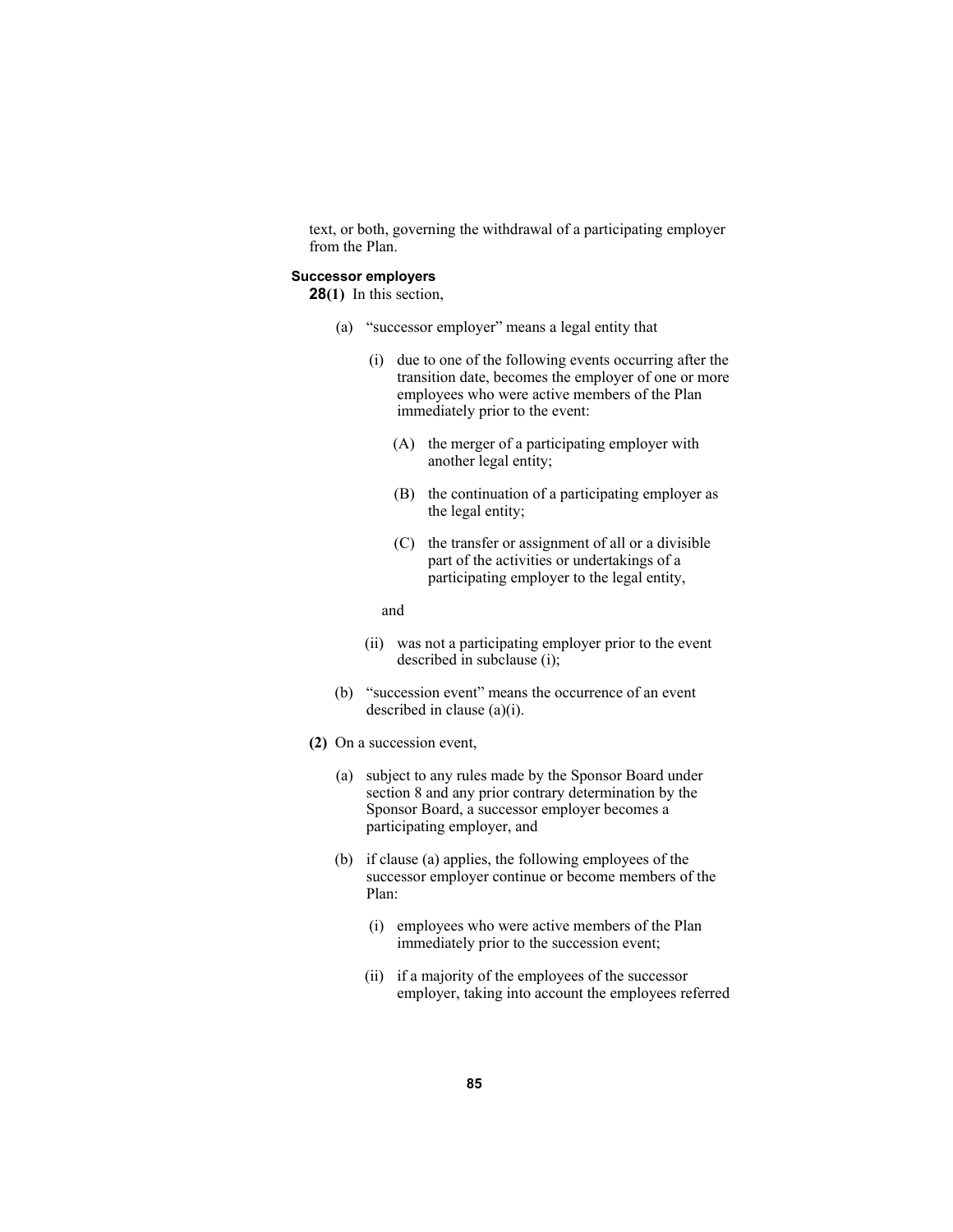to in subclause (i), are active members of the Plan, all of the remaining employees who are eligible in accordance with the plan text, unless otherwise determined by the Sponsor Board.

**(3)** If a successor employer becomes a participating employer in accordance with subsection  $(2)(a)$ , but subsection  $(2)(b)(ii)$  does not apply, then notwithstanding the EPPA, the provisions of plan text and any rules made by the Sponsor Board, employees of a successor employer, other than those described in subsection  $(2)(b)(i)$ , shall not be members of the Plan unless

- (a) their participation is approved by the successor employer and the Sponsor Board, or
- (b) the participation of those employees in the Plan is mandated by any applicable law relating to collective bargaining.

**(4)** A participating employer shall provide notice to the Corporation on becoming aware that an anticipated event or course of action involving the participating employer may constitute a succession event.

**(5)** The Sponsor Board may retroactively revoke a successor employer's status as a participating employer if

- (a) neither the Sponsor Board nor the Corporation received at least 30 days' prior notice of the succession event, and
- (b) notice of revocation is given to the successor employer by the later of
	- (i) 90 days after the Sponsor Board or the Corporation received notice of the succession event, and
	- (ii) 90 days after the succession event.

#### **Pension plan provisions**

**29** The rights, obligations and entitlements under the Plan as of the transition date are those set out in the plan text document described in section 32.

## **Transfer of plan records**

**30(1)** In this section, "record" means a record of information in any form relating to the administration of the Plan or the investment of the plan fund that is in the custody or control of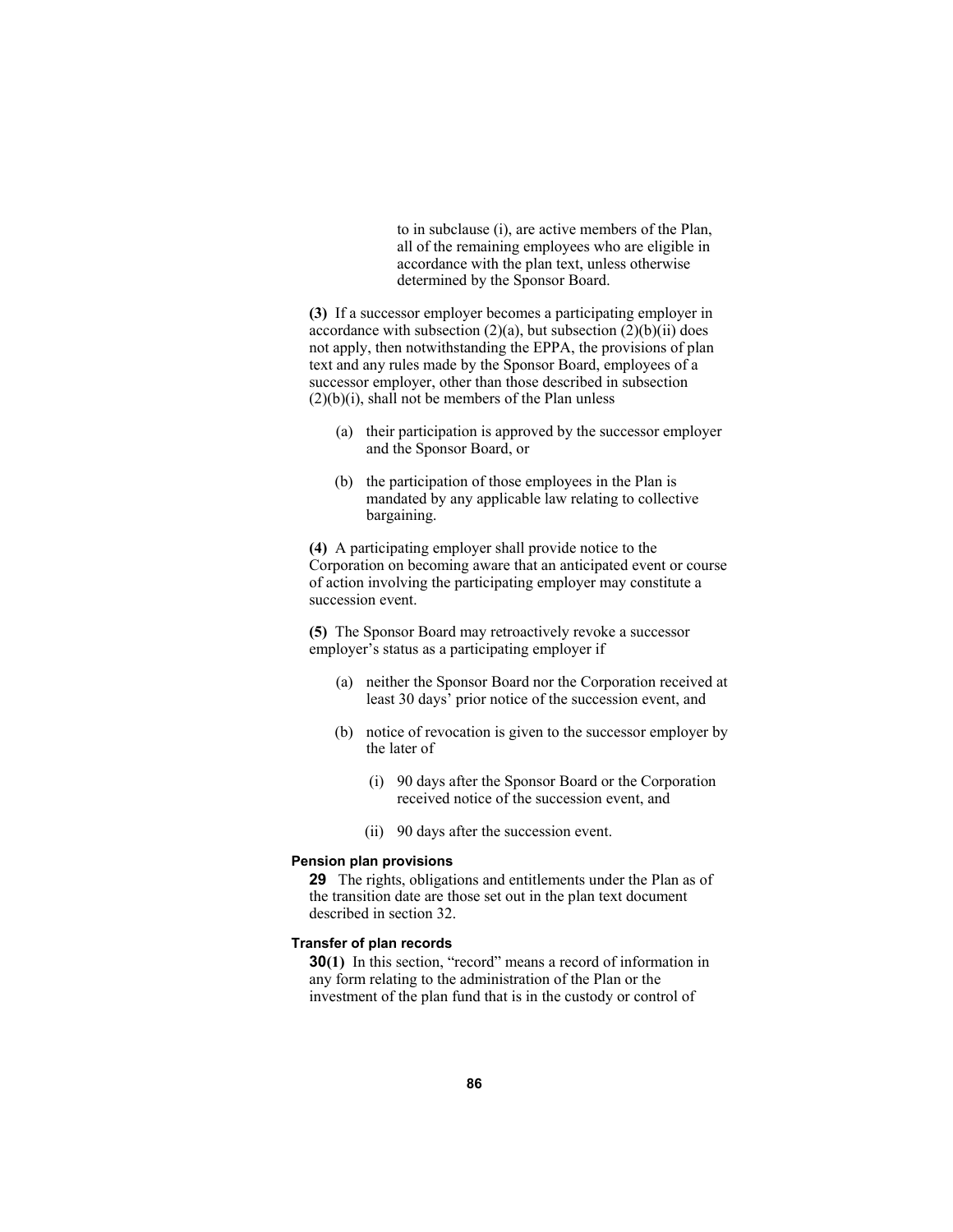- (a) the Minister, as administrator and trustee of the Plan under the former Act, and
- (b) the Pension Board, in the Pension Board's capacity under the former Act,

but excludes any record of information or part of any record of information to the extent that the record or part of the record was held or created primarily for purposes other than the administration of the Plan or the investment of the plan fund.

**(2)** All records are transferred, on the transition date, from the control of the Minister and the Pension Board, as applicable, to the control of the Corporation.

**(3)** To the extent a record contains personal information, each of the Minister and the Pension Board are authorized to disclose the information to the Corporation, and the Corporation is authorized to collect, use and disclose the information for the purpose of administering the Plan.

**(4)** The Minister may retain a copy of any record for archival or legal purposes.

## **Part 4 Registration under the Employment Pension Plans Act**

### **Deemed registration of Plan**

**31(1)** On the transition date, the Plan is deemed to be registered as a pension plan under Part 4 of the EPPA.

- **(2)** For the purposes of subsection (1),
	- (a) the Corporation is the administrator of the Plan under the EPPA,
	- (b) the Plan is a jointly sponsored plan under the EPPA, and
	- (c) the Plan is not a publicly funded plan under the EPPA.
- **(3)** For greater certainty,
	- (a) the Corporation is the fundholder for the Plan under the EPPA,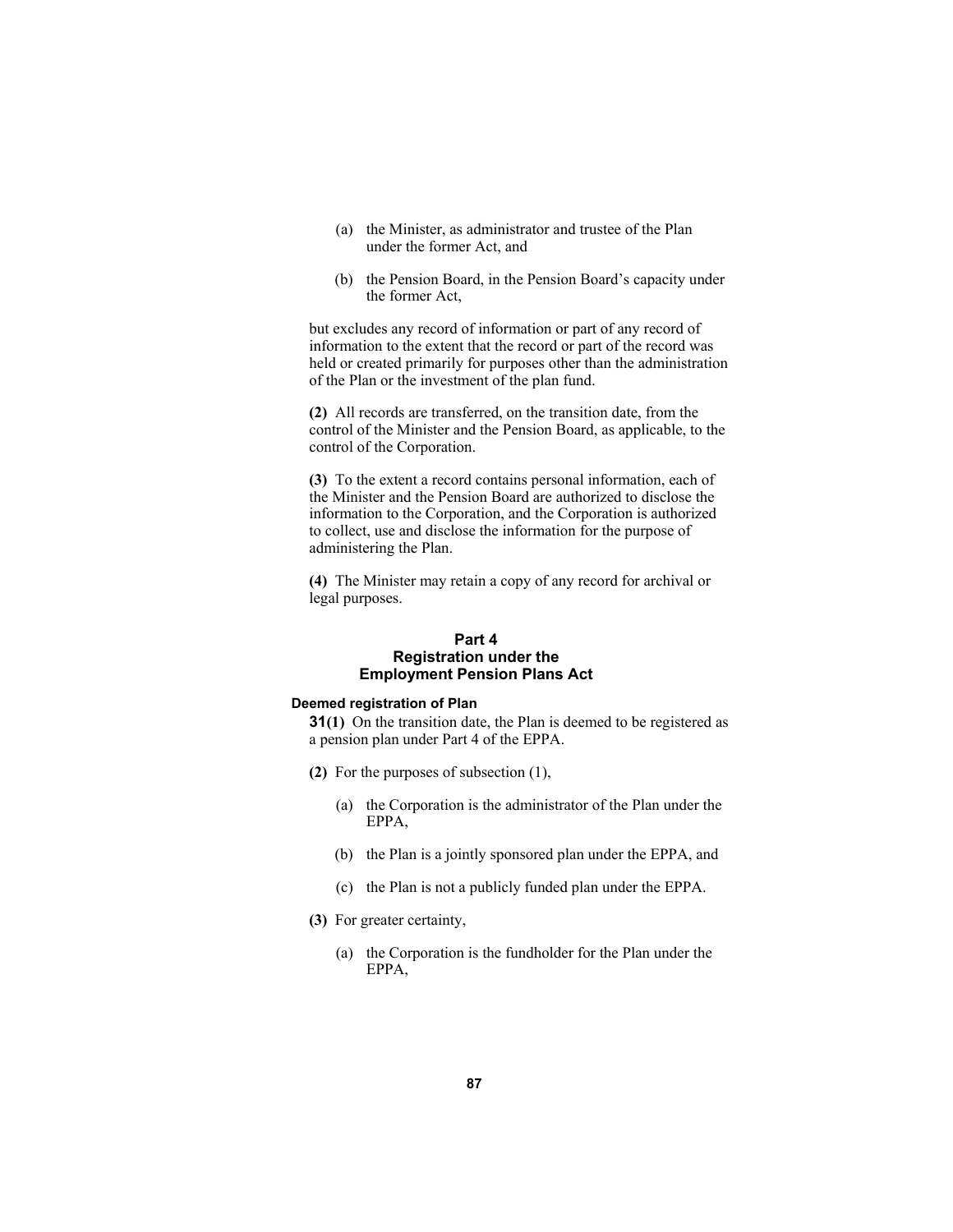- (b) the Superintendent is the regulator of the Plan under the EPPA,
- (c) the Plan is a non-collectively bargained multi-employer plan under the EPPA, and
- (d) the employers participating in the Plan on the transition date are the participating employers under the EPPA.

**(4)** Subject to this Act and this Schedule, the EPPA and the regulations under the EPPA apply to the Plan, and, for greater certainty,

- (a) the Corporation shall administer the Plan in accordance with
	- (i) this Act and this Schedule, and
	- (ii) subject to this Act and this Schedule, the EPPA and the regulations under the EPPA,
- (b) the Superintendent shall regulate the Plan in accordance with
	- (i) this Act and this Schedule, and
	- (ii) subject to this Act and this Schedule, the EPPA and the regulations under the EPPA,
	- and
- (c) to the extent any responsibility of the Sponsor Board under this Act and this Schedule is governed by the EPPA, the Superintendent has all of the powers and duties under the EPPA in respect of the performance of those responsibilities as if they were direct responsibilities of the Sponsor Board under the EPPA.
- **(5)** Section 20(2)(a) of the EPPA does not apply to the Plan.

**(6)** No solvency funding requirements prescribed under section  $52(2)(a)$  of the EPPA apply to the Plan.

## **Plan text document**

**32(1)** On the transition date, the plan text document, as contemplated under the EPPA, consists of plan text that has been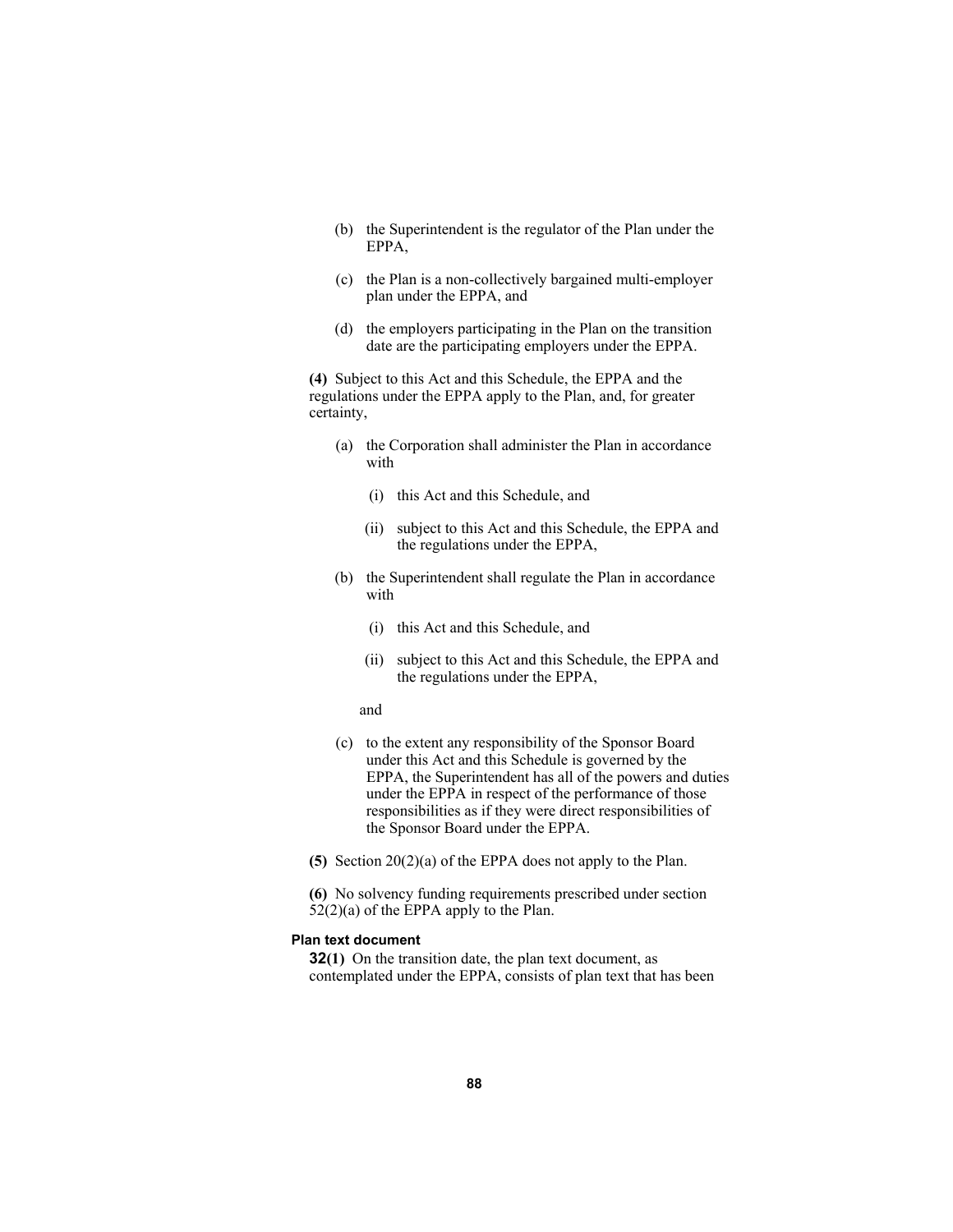- (a) approved by the Sponsor Board, and
- (b) confirmed in writing by the Superintendent to be in compliance with the requirements, subject to this Act and this Schedule, of the EPPA.

**(2)** If a plan text document, as contemplated under the EPPA, has not been approved or confirmed pursuant to subsection (1), the record that sets out the rights, obligations and entitlements under the Plan on the transition date is comprised of

- (a) sections 5(1) and 8 of Schedule 4 of the former Act,
- (b) all of the provisions of the *Special Forces Pension Plan Regulation* (AR 369/93), and
- (c) section 12 of the *Public Sector Pension Plans (Legislative Provisions) Regulation* (AR 365/93), and section 4.1 of Schedule 4 of that regulation,

as these provisions read immediately prior to the transition date and notwithstanding any subsequent legislative repeal of these provisions.

**(3)** The record referred to in subsection (2), until replaced or amended by the Sponsor Board in accordance with this Act and this Schedule and the EPPA,

- (a) is deemed to be the plan text document for the Plan as required under the EPPA notwithstanding any conflict with the requirements under the EPPA, and
- (b) applies and shall be read with all modifications as are necessary to give effect to the record having regard to the continuation of the Plan in accordance with, and as amended by, the provisions of this Schedule.

**(4)** For greater certainty, and without limiting the scope of subsection (3), the following references in the record referred to in subsection (2) shall be read as follows:

 (a) all references to the former Act, the *Public Sector Pension Plans (Legislative Provisions) Regulation* (AR 365/93) and the *Special Forces Pension Plan Regulation* (AR 369/93), or any part of that Act or those regulations, shall be read as references to the applicable provisions of that Act or those regulations as they read immediately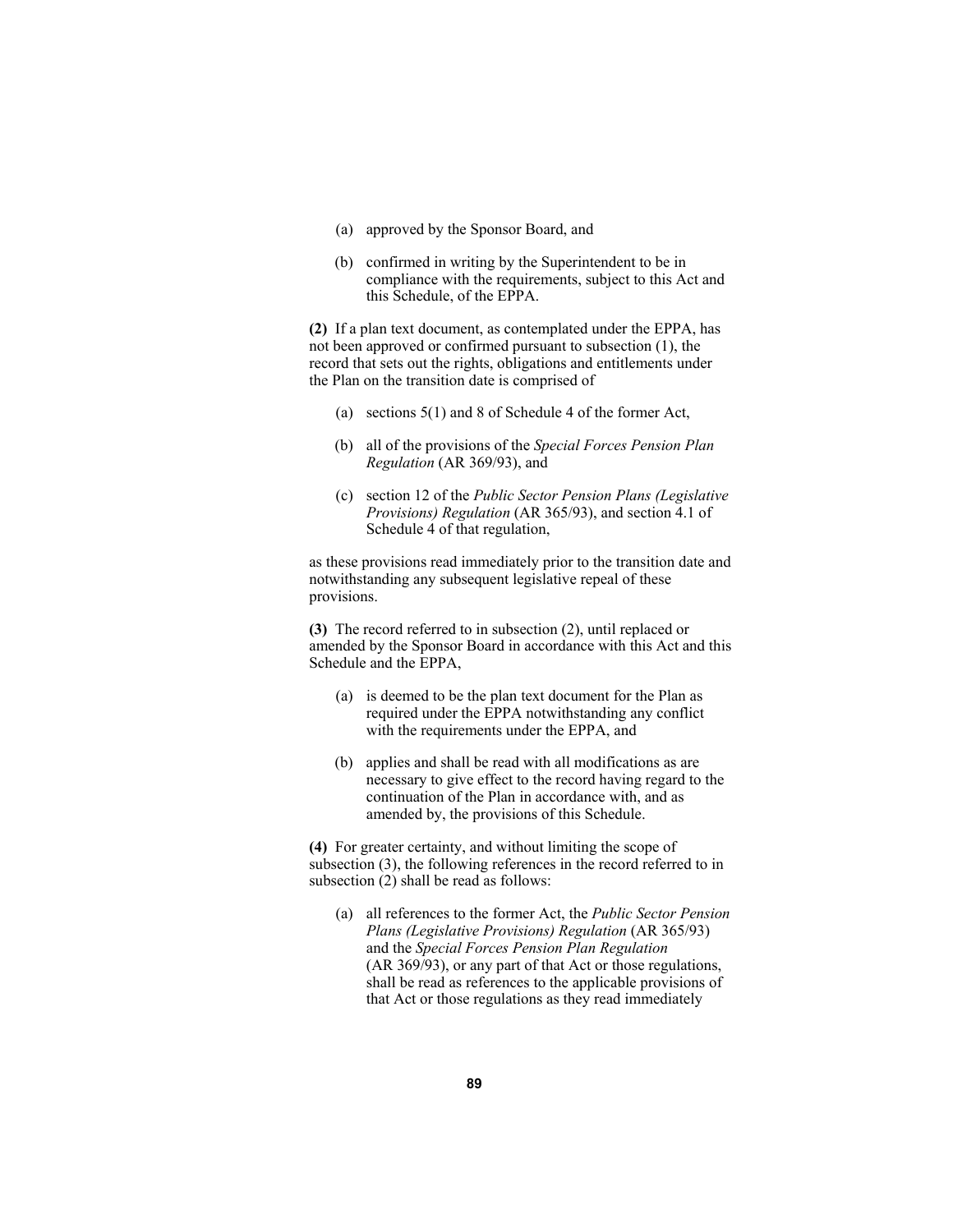prior to the transition date and notwithstanding any subsequent legislative repeal of any of those provisions;

- (b) all references to the "plan rules" shall be read as references to the provisions of the *Special Forces Pension Plan Regulation* (AR 369/93) as they read immediately prior to the transition date and notwithstanding any subsequent legislative repeal of any of those provisions;
- (c) in section 12(2) of the *Public Sector Pension Plans (Legislative Provisions) Regulation* (AR 365/93) the reference to ", the Minister, the Minister of Finance and the Crown" shall be read as a reference to "and the Corporation";
- (d) in section 17(1) of the *Special Forces Pension Plan Regulation* (AR 369/93),
	- (i) the reference to "employer or the Crown" shall be read as a reference to "employer", and
	- (ii) the reference to "employer or the Crown, as the case may be" shall be read as a reference to "employer";
- (e) subject to clause (c), all references to the "Minister", "Minister of Finance" or "President of Treasury Board and Minister of Finance" shall be read as references to the "Corporation", unless the reference is in respect of the determination of who may be a participating employer under the Plan, in which case the reference shall be read as a reference to the "Sponsor Board";
- (f) all references to the "Board" shall be read as references to the "Sponsor Board", except in section 5(1) of Schedule 4 of the former Act in which case the reference shall be read as a reference to the "Corporation";
- (g) all references to the general policy guidelines set for the purposes of section 3(2)(c) of Schedule 4 of the former Act shall be read as references to the general policy guidelines with respect to the administration of the Plan as set by the Corporation, if any.

**(5)** On the transition date, if the plan text document contemplated by the EPPA is deemed to be the record referred to in subsection (2) in accordance with subsection (3), the Sponsor Board shall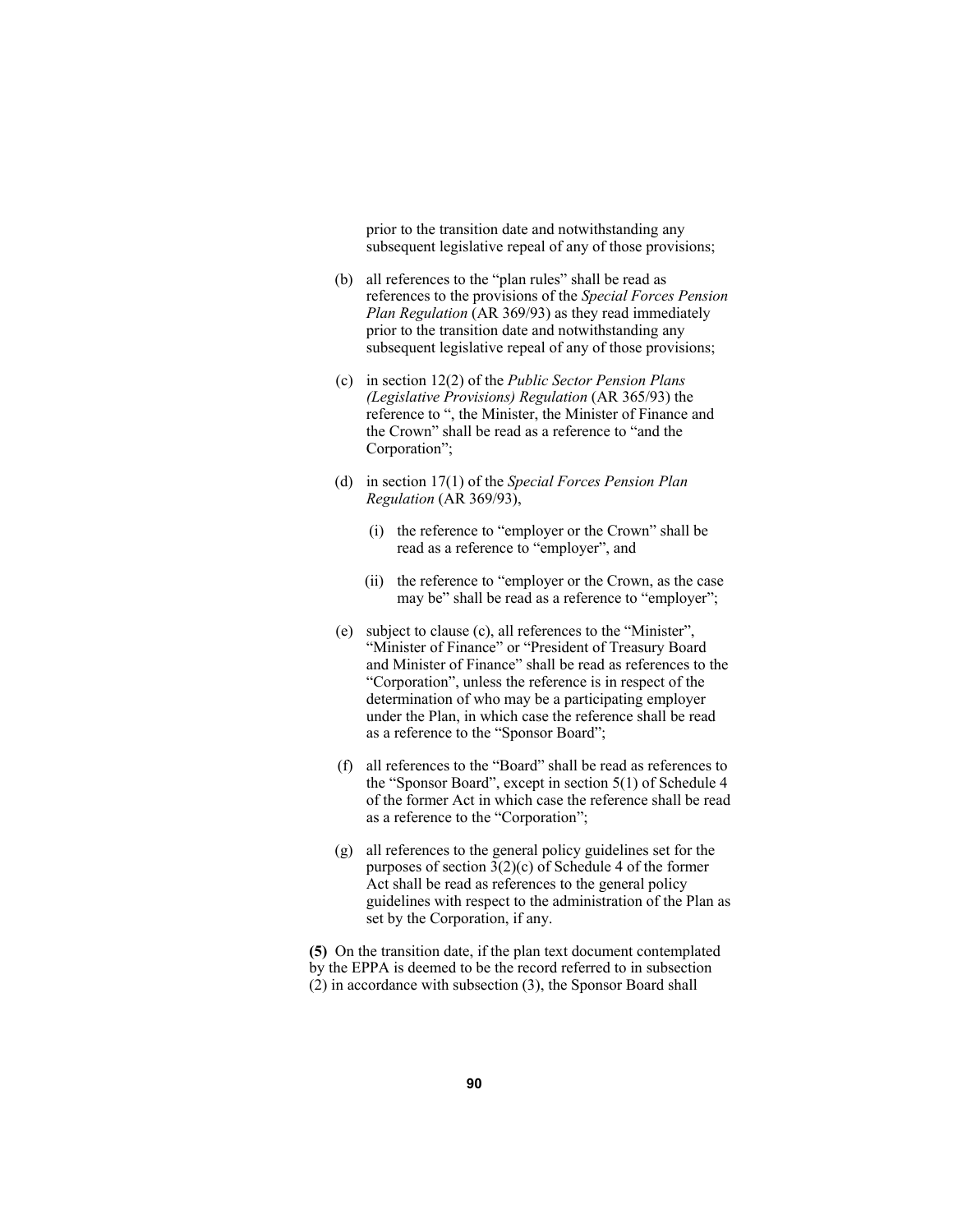replace that record with a plan text document as contemplated by the EPPA within 2 years from the transition date.

**(6)** The Superintendent may extend the time limit in subsection (5) on the application of the Sponsor Board.

## **Continuation of decisions and filings**

**33(1)** All decisions and determinations made by the Minister as the administrator and trustee of the Plan prior to the transition date are binding on, and carry forward to, the Corporation as administrator and trustee of the Plan as of the transition date.

**(2)** All decisions and determinations made by the Pension Board in its capacity under the former Act prior to the transition date are binding on, and carry forward to, the Corporation and the Sponsor Board in their respective capacities as of the transition date.

**(3)** All documents filed with the Minister as the administrator and trustee of the Plan prior to the transition date shall be transferred to, and are deemed to have been filed with, the Corporation as administrator and trustee of the Plan as of the transition date.

**(4)** Subsections (1) and (2) do not preclude the reconsideration of any prior decisions or determinations after the transition date.

## **Part 5 General Matters**

#### **Corporate and Plan costs**

**34(1)** Subject to subsections (2) and (3), the costs, charges and expenses incurred in the carrying out of the roles and responsibilities of the Sponsor Board and the Corporation under this Schedule shall be

- (a) paid by the Corporation, and
- (b) charged by the Corporation to the plan fund.

**(2)** Subject to subsection (3), the costs, charges and expenses that may be charged to the plan fund are subject to

- (a) any rules made by the Sponsor Board under section  $7(2)(b)$ , and
- (b) any applicable provisions of plan text.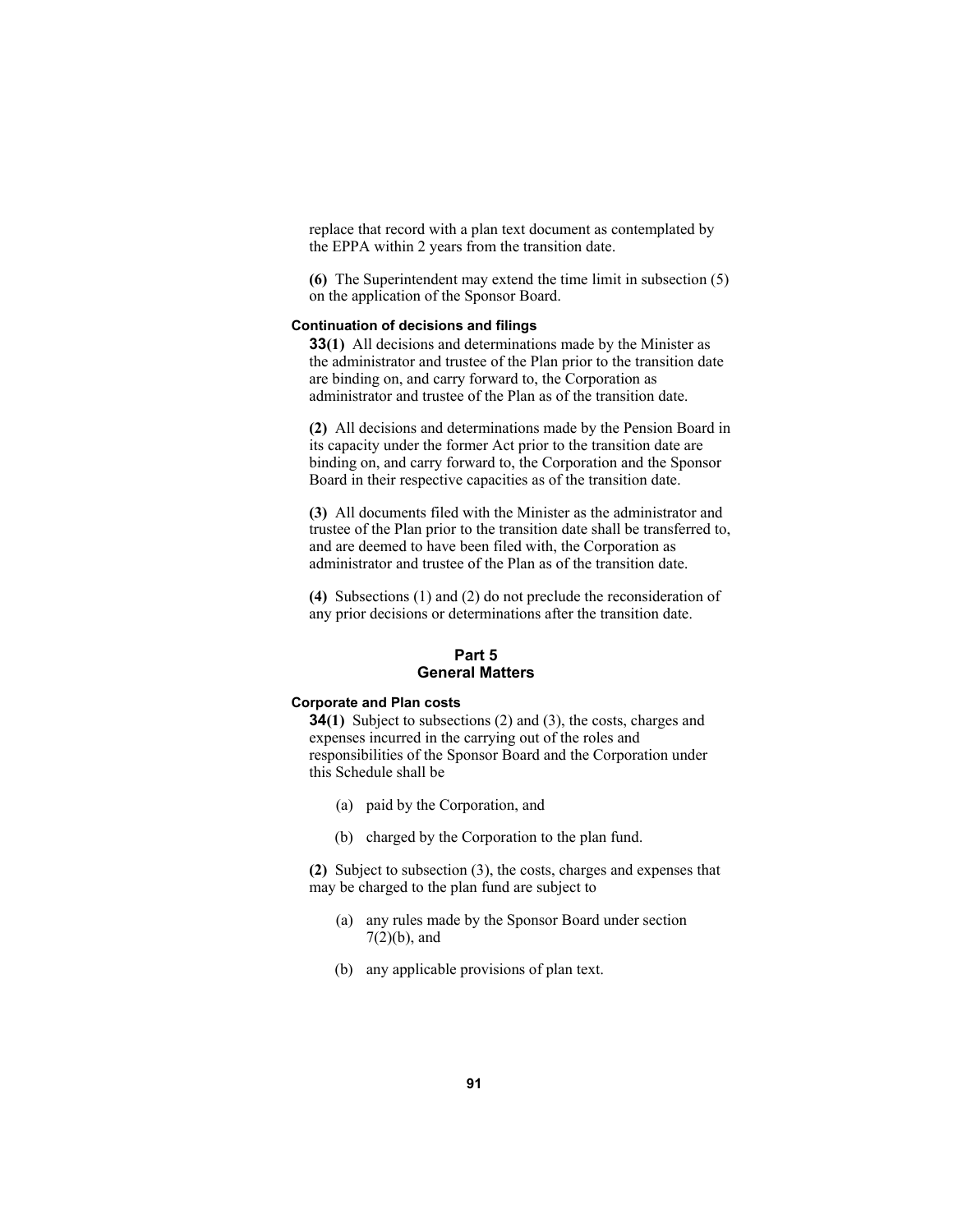**(3)** The costs, charges and expenses that may be charged to the plan fund

- (a) must be charged on a cost-recovery basis, and
- (b) include all amounts reasonably expended in the carrying out of all roles, responsibilities, duties, functions and obligations of any kind imposed on the Sponsor Board or the Corporation by or under this Act and this Schedule or by or under the EPPA.

### **Immunity**

**35(1)** In this section, "pension plan" means the Plan under Schedule 4 of the former Act as it read immediately prior to the transition date.

- **(2)** The Corporation assumes
	- (a) all rights, liabilities and obligations of the Minister, and
	- (b) all actions and proceedings commenced by or against the Minister

in the Minister's prior capacity as administrator and trustee of the pension plan.

**(3)** No liability attaches to the Crown or the Minister or to any employee of the Crown, and no actions or proceedings may be commenced or continued against any of them, in respect of

- (a) the Minister's acts or omissions while acting in the Minister's prior capacity as administrator and trustee of the pension plan, excepting only wilful misconduct involving misappropriation of trust funds by the Minister or any employee of the Crown, or
- (b) the coming into force or implementation of this Act and this Schedule.

**(4)** For greater certainty, subsection (3) does not apply to any cause of action or proceeding against any corporation that has provided pension administration services or investment management services to or on behalf of the Crown or the Minister.

### **Review of prior administrative decisions**

**36(1)** In this section, "administrative decision" means a decision made by Alberta Pensions Services Corporation prior to the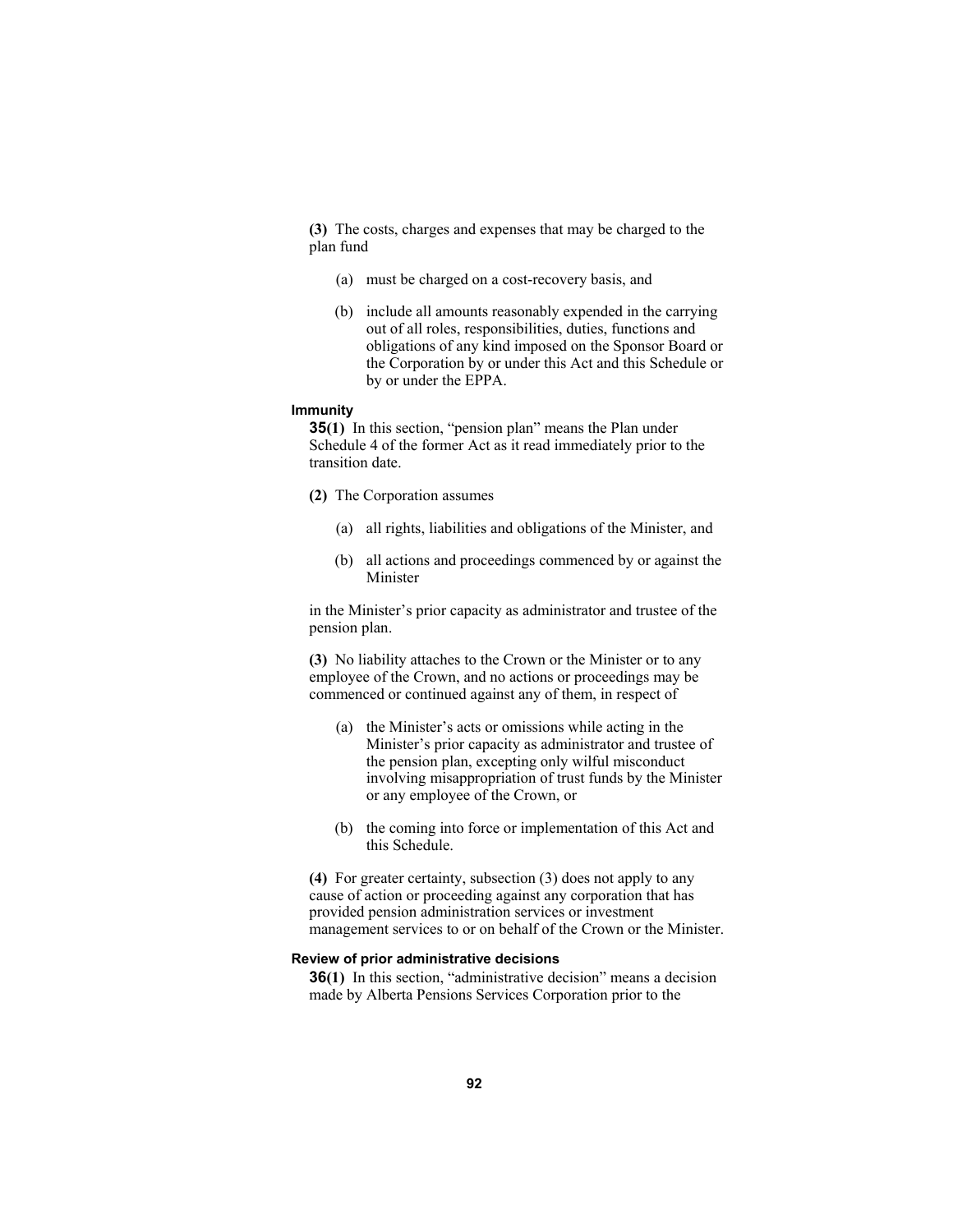transition date in respect of an individual and the individual's rights, obligations or entitlements under the Plan.

**(2)** As of the transition date, all unresolved requests to the Pension Board for a review of an administrative decision shall be considered and concluded by the Corporation as follows:

- (a) the Corporation shall, in substance and to the extent practicable, adopt and follow the prior practices and procedures of the Pension Board in considering the request;
- (b) all prior submissions in respect of the request shall be considered by the Corporation;
- (c) the Corporation shall render a decision in respect of the request within a reasonable period of time after all submissions have been made.

**(3)** The Corporation may delegate its responsibilities and obligations under subsection (2) to a committee established by the board of directors.

**(4)** No liability attaches to the members of the Pension Board or the Corporation in respect of

- (a) the change in the decision maker provided for in subsection (2),
- (b) any consequential need to repeat or make duplicate submissions,
- (c) any reasonable deviations from the prior practices and procedures of the Pension Board, or
- (d) any reasonable delay in considering the request to review an administrative decision arising due to the change in decision maker.

## **Agreements for the reciprocal transfer or portability of pension benefits**

**37(1)** In this section, "transfer agreement" means an agreement or arrangement for the reciprocal transfer or portability of pension benefits made prior to the transition date between the Plan and another pension plan.

**(2)** With respect to each transfer agreement,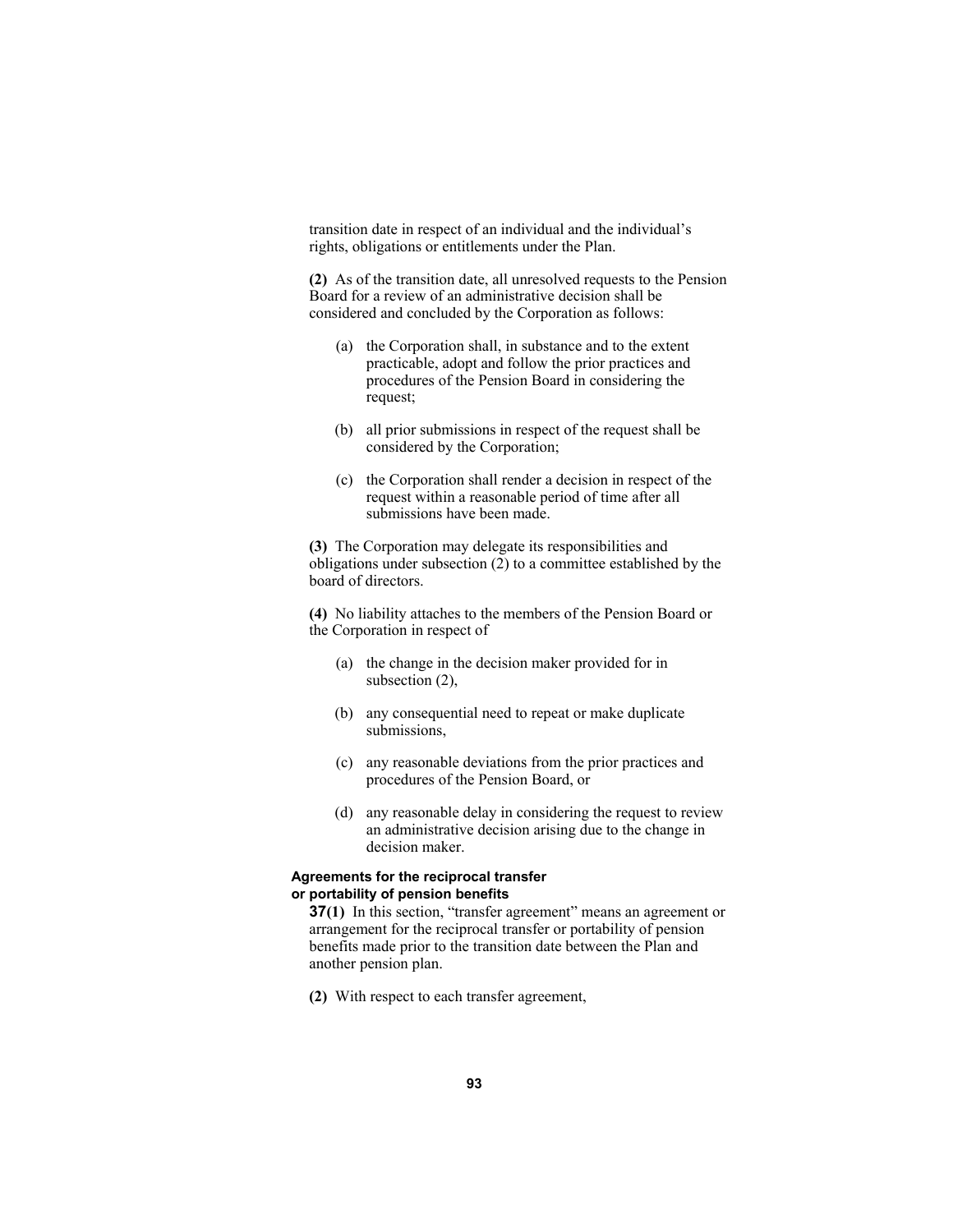- (a) the rights, liabilities and obligations of the Minister under the transfer agreement shall, as of the transition date, become the rights, liabilities and obligations of the Corporation,
- (b) the Corporation is deemed to be a party to the transfer agreement,
- (c) the Minister has no further rights, liabilities or obligations under the transfer agreement as of the transition date,
- (d) any transfers of pension benefits in progress on the transition date continue and shall be processed as if there were no change of administrator, and
- (e) the transfer agreement expires 2 years after the transition date unless otherwise extended by the parties to the transfer agreement.

## **Survival of unfunded liabilities for pre-1992 recognized service and additional contributions**

**38(1)** Notwithstanding the repeal of Schedule 4 of the former Act, sections 9 and 9.1 of that Schedule continue to apply with respect to the Plan, and shall be read with all necessary modifications to give effect to those sections having regard to the continuation of the Plan in accordance with, and as amended by, this Schedule.

**(2)** For greater certainty, and without limiting the application of subsection (1), the following references in section 9 of Schedule 4 of the former Act shall be interpreted as follows:

- (a) references to "employer" in subsection (5) shall be read as references to "participating employer" of the Plan;
- (b) references to "participant" in subsection (5) shall be read as references to "member" of the Plan;
- (c) references to the "Minister" and "Board" shall be read as references to the "Corporation", except in subsection (12) in which case the reference to ", when so requested by the Minister," shall be read as if that reference were struck out;
- (d) the reference to "President of Treasury Board and Minister of Finance" in subsection (13) shall be read as a reference to the "Minister responsible for the *Financial Administration Act*".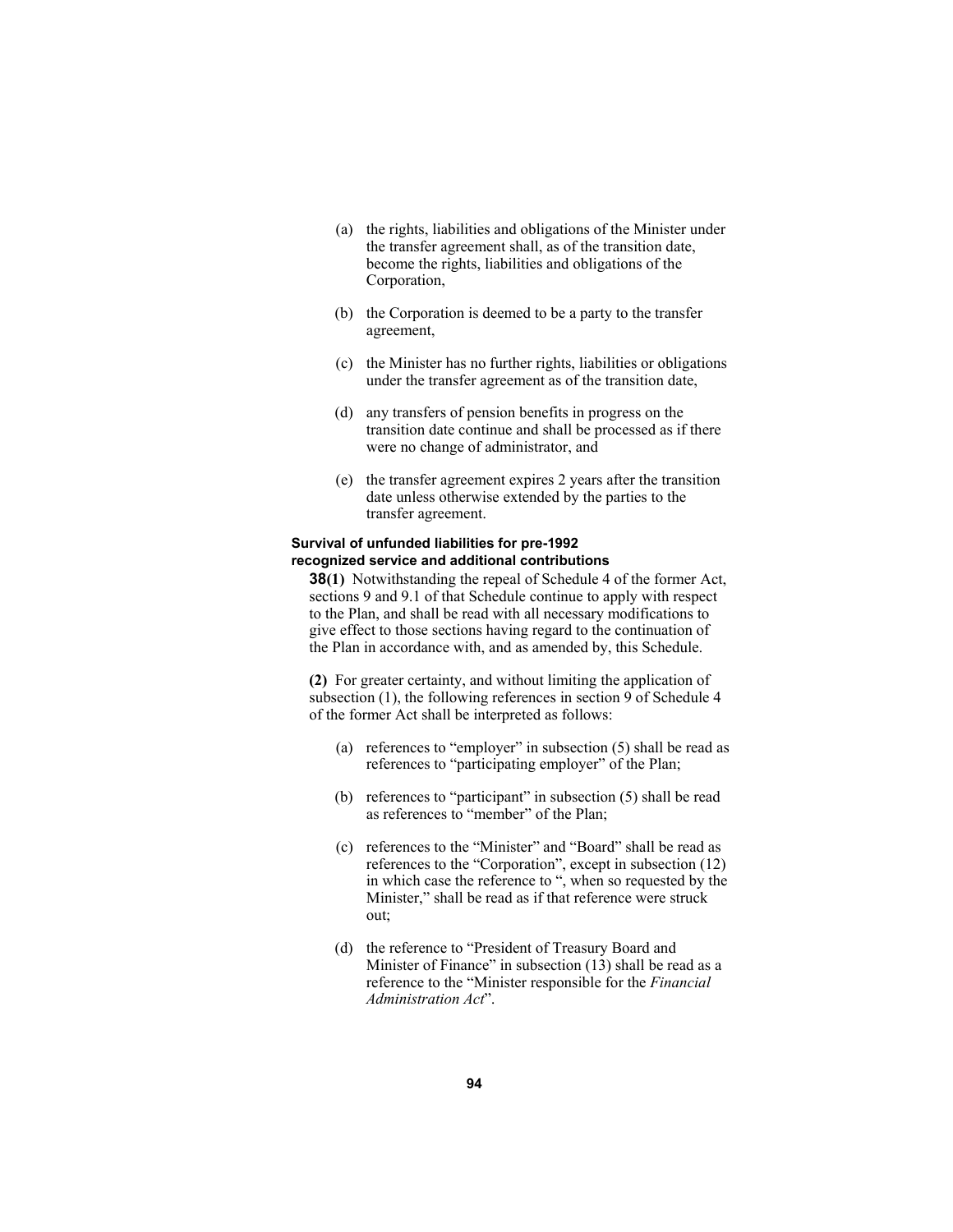#### **Collection and disclosure of employment information**

**39(1)** In this section, "employment information" means personal information of a member of the Plan and the member's pension partner and beneficiaries that is required to administer the rights, obligations and entitlements of that member under the Plan.

**(2)** The Corporation and its pension administration service provider are authorized to

- (a) collect employment information, whether directly or indirectly,
- (b) use that information in relation to the administration of the Plan, and
- (c) disclose that information
	- (i) to each other,
	- (ii) to the member to whom the information relates, and
	- (iii) to the participating employer of the member to the extent that the information relates to employment with that participating employer.

**(3)** Participating employers are authorized to collect employment information from, and to disclose it to,

- (a) the member to whom the information relates, and
- (b) the Corporation and its pension administration service provider.

### **Disclosure of information on website**

**40(1)** The Corporation shall maintain a publicly accessible website and disclose the following information on that website:

- (a) the location of the Corporation's principal office;
- (b) a listing of the current board of directors, including the names of the sponsor organizations that appointed the directors;
- (c) a listing of the current members of the Sponsor Board, including the names of the sponsor organizations that appointed the members;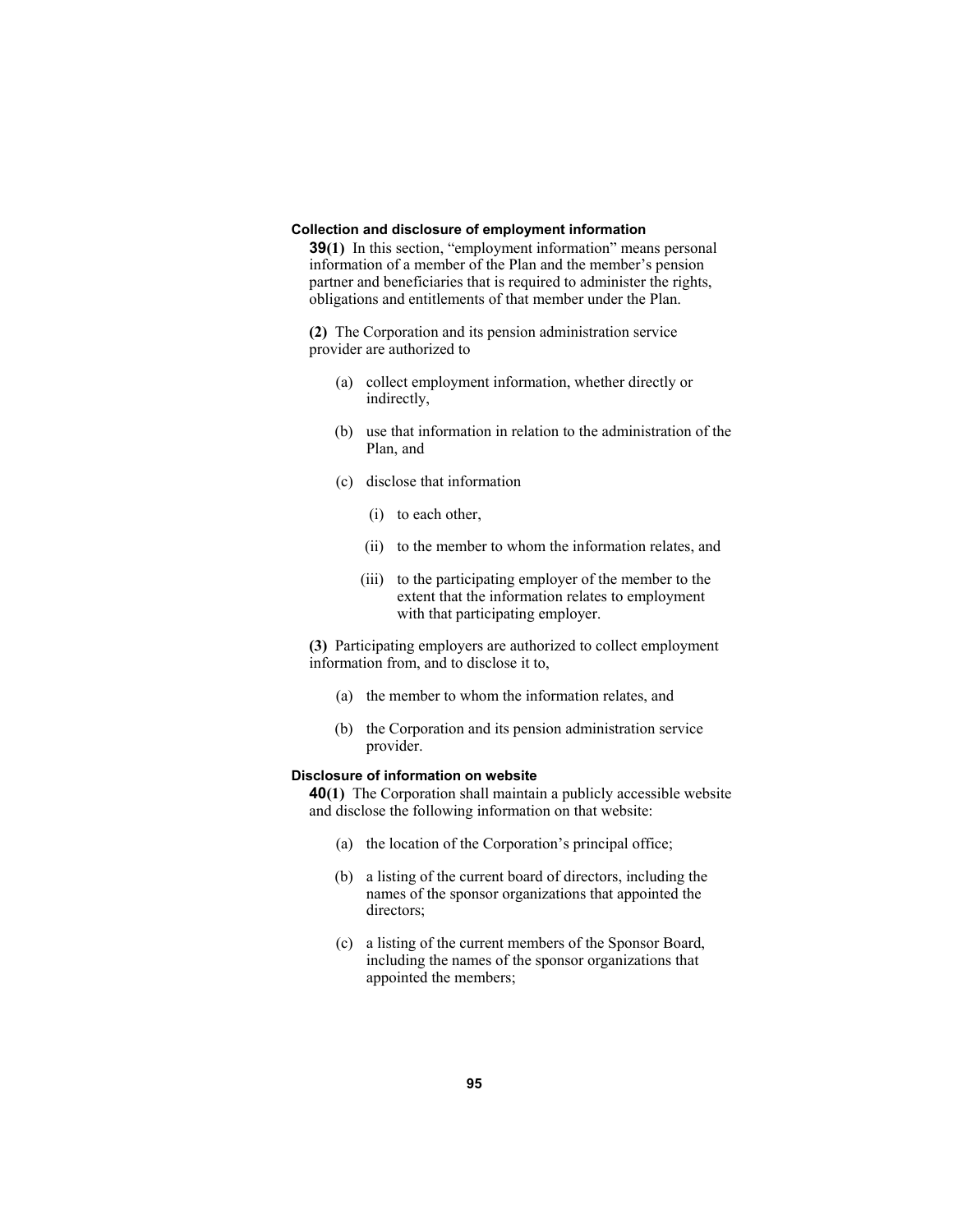- (d) any rules made by the Sponsor Board under section 7 or 8;
- (e) the current bylaws of the Corporation;
- (f) the most recent annual report, including audited financial statements, of the Corporation and the Plan, and the annual reports for the previous 5 years;
- (g) plan text and any amendments to plan text;
- (h) compensation paid to directors and officers of the Corporation and amounts expended by the Corporation for reimbursement of expenses incurred by directors and officers of the Corporation;
- (i) amounts expended at the request of the Sponsor Board, including reimbursement of expenses incurred by members of the Sponsor Board;
- (j) any other information required by the Sponsor Board to be disclosed.
- **(2)** For the purposes of disclosure under subsection (1)(h),
	- (a) "compensation" has the same meaning as under the *Public Sector Compensation Transparency Act*, and
	- (b) the disclosure must be posted annually within the same timeframes as would be required if the *Public Sector Compensation Transparency Act* applied to the Corporation.

### **Method of giving notice**

**41(1)** Any notice to be given under this Schedule to the Sponsor Board or the Corporation, and any service of documents to the Sponsor Board or the Corporation under any other enactment, is sufficiently given if it is delivered by any means to the Corporation's principal office.

**(2)** If, following the establishment of the Corporation under section 10, the Corporation has not formally established a principal office, the principal office of the employees of Alberta Pensions Services Corporation who have been assigned to supporting the Pension Board under the former Act is deemed for the time being to be the principal office of the Corporation.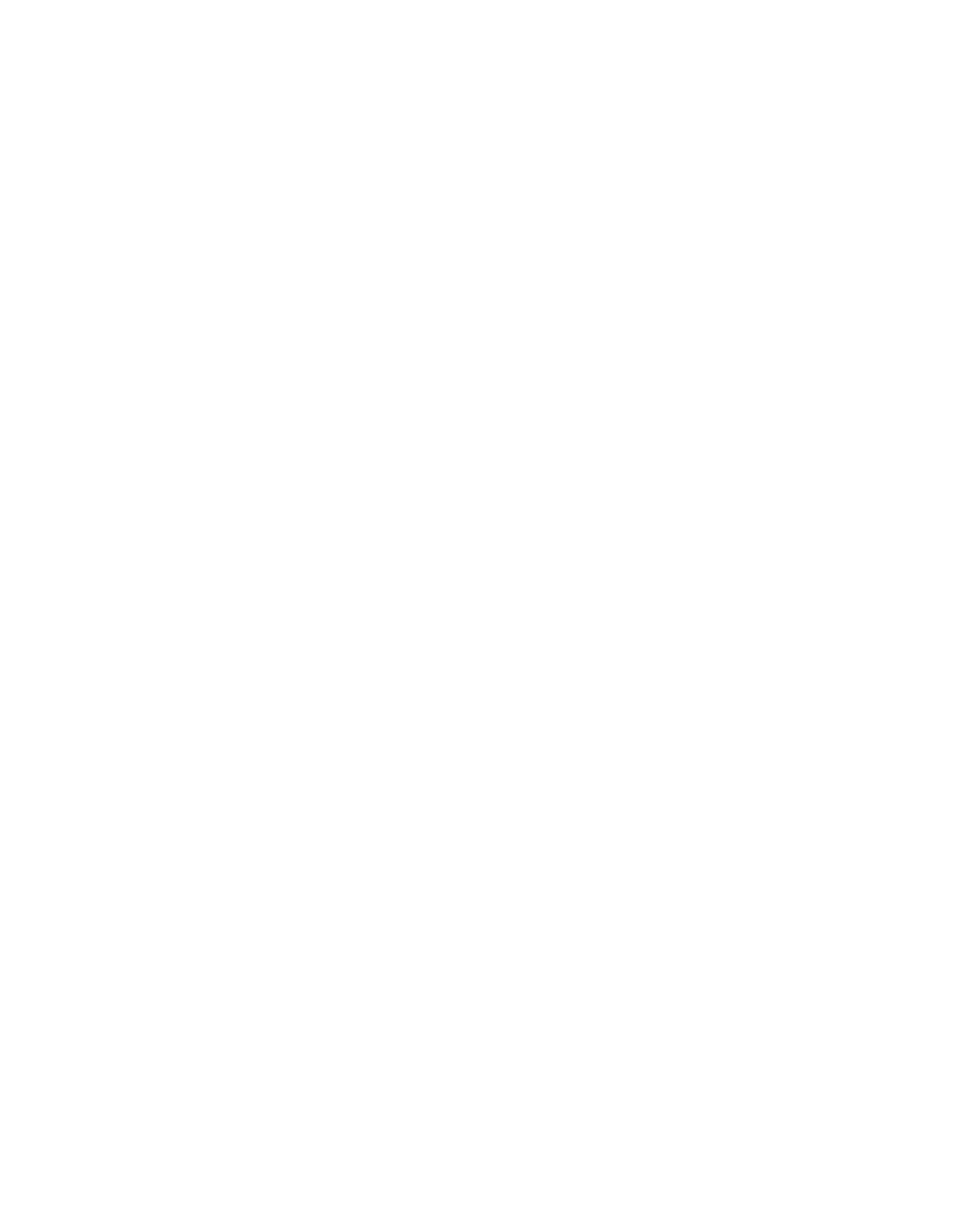# **Schedule 4**

# **Consequential Amendments**

## **Amends RSA 2000 cC-23**

**1(1) The** *Conflicts of Interest Act* **is amended by this section.** 

**(2) Part 3 of the Schedule is amended by striking out the following:**

Local Authorities Pension Plan Board of Trustees Public Service Pension Board Special Forces Pension Board Universities Academic Pension Board

# **Amends SA 2012 cE-8.1**

**2(1) The** *Employment Pension Plans Act* **is amended by this section.** 

**(2) Section 32(1) is amended by adding** ", other than a regulation under this Act," **after** "other enactment".

### **Amends RSA 2000 cF-12**

**3(1) The** *Financial Administration Act* **is amended by this section.** 

**(2) Section 10(3)(a), (b), (c), (d), (g) and (h) are repealed.**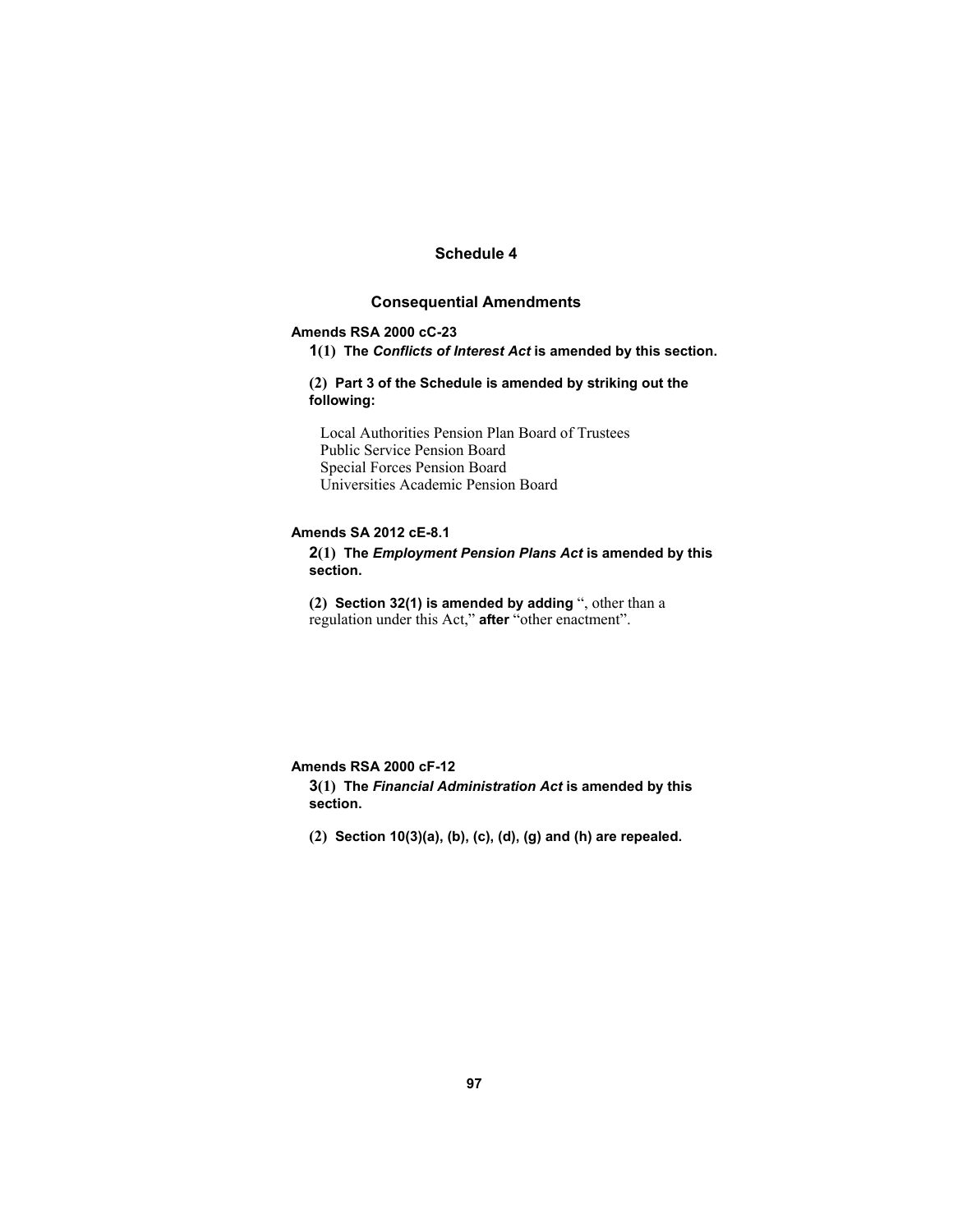## **Explanatory Notes**

## **Consequential Amendments**

- **1**(1) Amends chapter C-23 of the Revised Statutes of Alberta 2000.
- (2) Removal of references to various entities from Schedule.

**2**(1) Amends chapter E-8.1 of the Statutes of Alberta, 2012.

(2) Section 32(1) presently reads:

*32(1) If a member's termination of active membership in a pension plan occurs while the member is employed in Alberta in employment other than federally regulated employment, there immediately vests in the member, despite any other enactment or any provision of the plan documents, an entitlement to receive a pension in respect of the entire period during which he or she was an active member of the plan, whether or not the member was employed in Alberta during all of that period.* 

**3**(1) Amends chapter F-12 of the Revised Statutes of Alberta 2000.

(2) Section 10(3) presently reads in part:

*(3) The Crown's obligations in respect of the following pension plans shall be included in the financial records of the Crown in accordance with generally accepted accounting principles:* 

- *(a) Local Authorities Pension Plan;*
- *(b) Public Service Pension Plan;*
- *(c) Universities Academic Pension Plan;*

**97** Explanatory Notes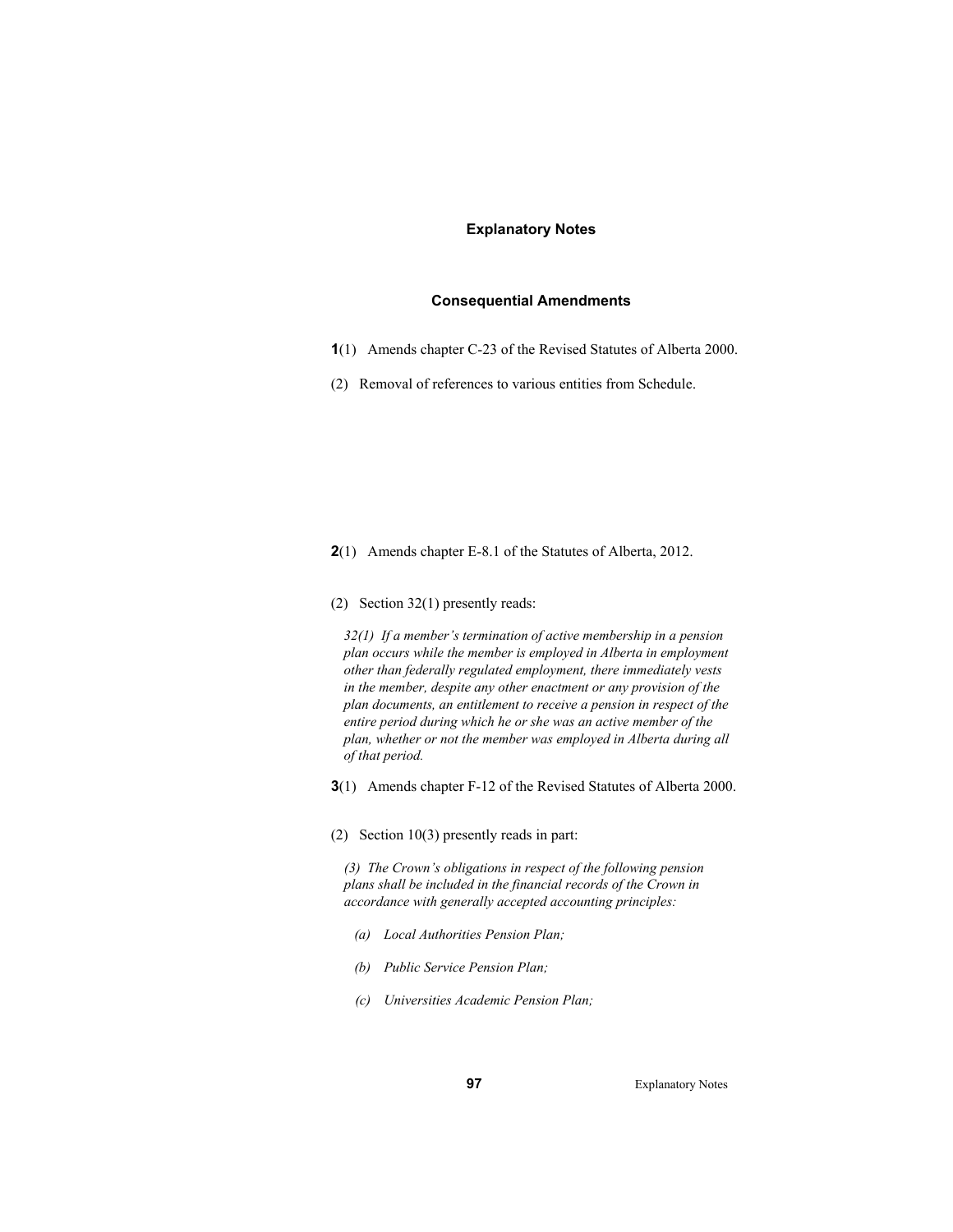## **Amends RSA 2000 cI-8**

- **4(1) The** *Interpretation Act* **is amended by this section.**
- **(2) Section 29 is amended** 
	- **(a) by repealing clause (a) and substituting the following:**
		- (a) "Local Authorities Pension Plan" means the Local Authorities Pension Plan under Schedule 1 to the *Joint Governance of Public Sector Pension Plans Act*;

## **(b) by repealing clauses (d) and (e) and substituting the following:**

- (d) "Public Service Pension Plan" means the Public Service Pension Plan under Schedule 2 to the *Joint Governance of Public Sector Pension Plans Act*;
- (e) "Special Forces Pension Plan" means the Special Forces Pension Plan under Schedule 3 to the *Joint Governance of Public Sector Pension Plans Act*;

### **(c) by repealing clause (g) and substituting the following:**

 (g) "Universities Academic Pension Plan" means the Universities Academic Pension Plan registered under the *Employment Pension Plans Act*.

#### **Amends RSA 2000 cP-41**

**5(1) The** *Public Sector Pension Plans Act* **is amended by this section.**

**(2) Section 1(a), (b), (c) and (d) are repealed.**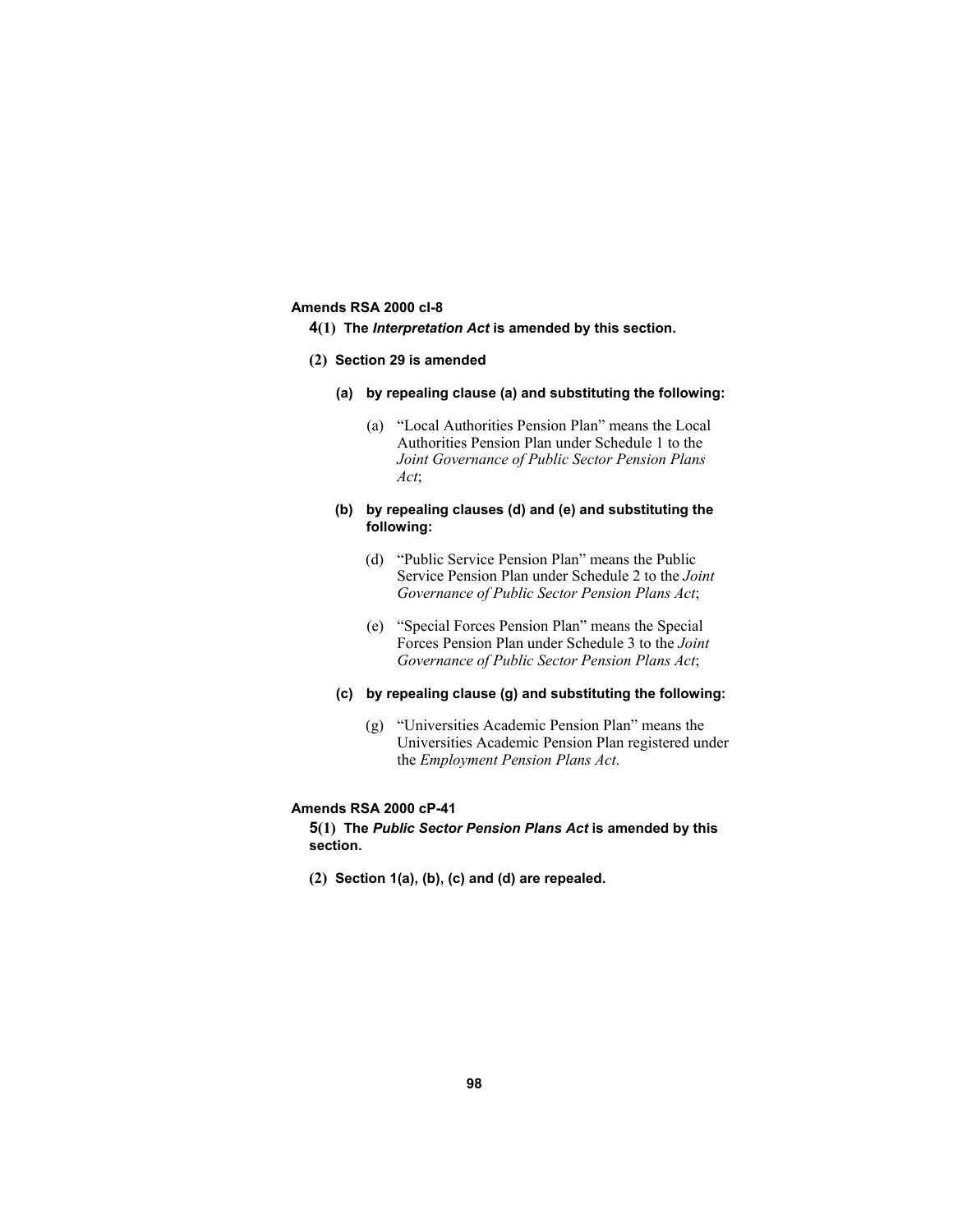- *(d) Special Forces Pension Plan;*
- *(g) Members of the Legislative Assembly Pension Plan;*
- *(h) the Teachers' Pension Plans.*
- **4**(1) Amends chapter I-8 of the Revised Statutes of Alberta 2000.
- (2) Section 29 presently reads in part:
	- *29 In an enactment,*
	- *(a) "Local Authorities Pension Plan" means the Local Authorities Pension Plan contained partly in Schedule 1 to the Public Sector Pension Plans Act and partly in the plan rules made under section 4 of that Schedule;*
	- *(d) "Public Service Pension Plan" means the Public Service Pension Plan contained partly in Schedule 2 to the Public Sector Pension Plans Act and partly in the plan rules made under section 4 of that Schedule;*
	- *(e) "Special Forces Pension Plan" means the Special Forces Pension Plan contained partly in Schedule 4 to the Public Sector Pension Plans Act and partly in the plan rules made under section 4 of that Schedule;*
	- *(g) "Universities Academic Pension Plan" means the Universities Academic Pension Plan contained partly in Schedule 3 to the Public Sector Pension Plans Act and partly in the plan rules made under section 4 of that Schedule.*

**5**(1) Amends chapter P-41 of the Revised Statutes of Alberta 2000.

- (2) Section  $1(a)$ , (b), (c) and (d) presently read:
	- *1 Apart from sections 1 to 9.2, this Act is divided into*
	- *(a) Schedule 1, containing part of the Local Authorities Pension Plan and other provisions relating to that pension plan,*

**98** Explanatory Notes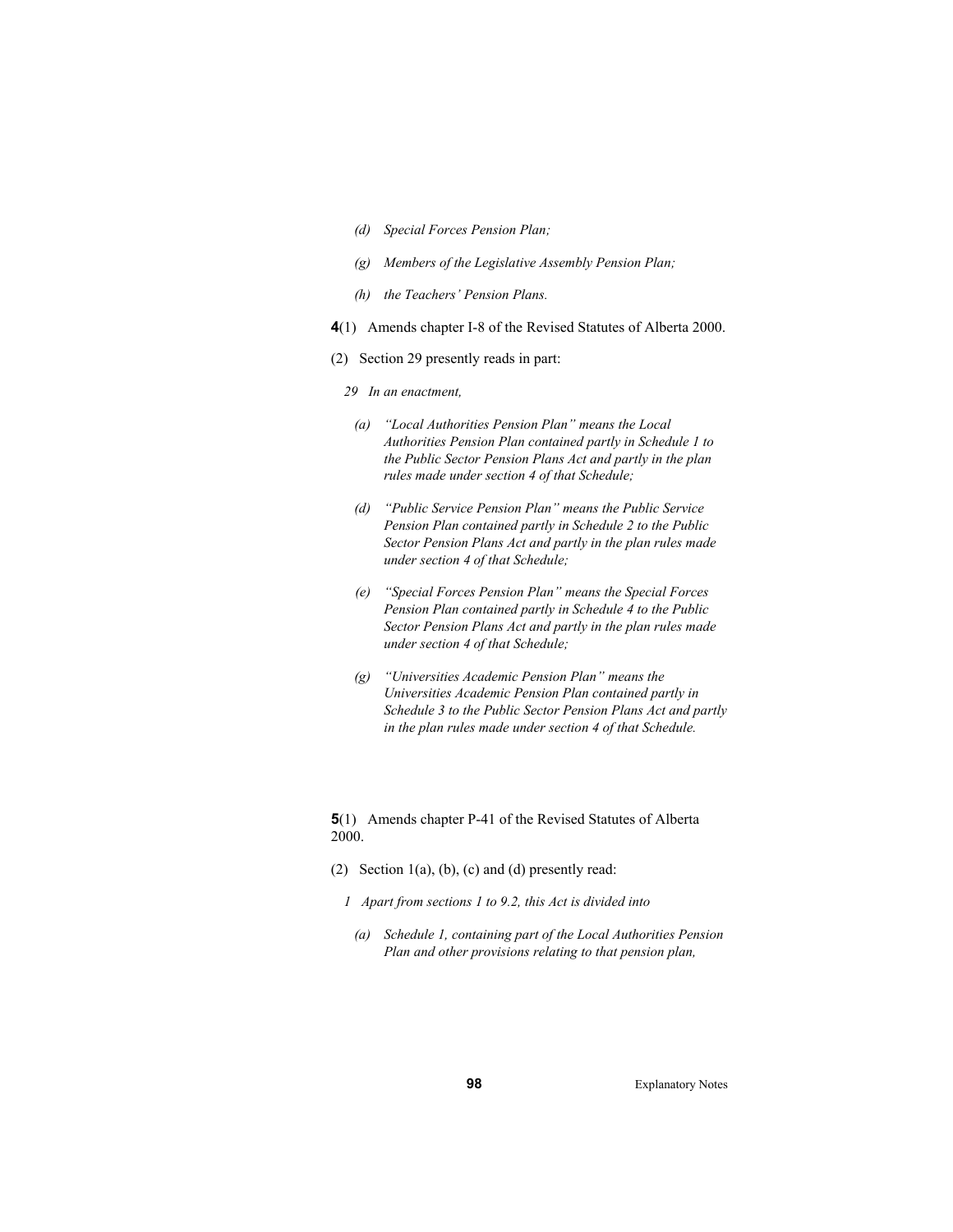### **(3) Section 5 is amended by adding the following after subsection (1):**

**(1.1)** Despite subsection (1), the Minister may include in plan costs charged to the Local Authorities Pension Plan, the Public Service Pension Plan or the Special Forces Pension Plan, and pay or reimburse from the applicable plan fund, costs and expenses incurred on or after September 1, 2018 and before March 1, 2019 in implementing joint governance for those plans through transitioning those plans under the *Joint Governance of Public Sector Pension Plans Act*, to the extent that such costs and expenses, in the opinion of the Minister,

- (a) relate directly to such implementation or transition,
- (b) were reasonably incurred,
- (c) were in respect of services provided during that period,
- (d) are reasonable in amount, and
- (e) where applicable, have been appropriately allocated among the pension plans.

**(1.2)** The Minister may not include in plan costs charged under subsection (1.1) costs and expenses that, in the opinion of the Minister, are in respect of advocacy or negotiation.

**(1.3)** For greater certainty, costs incurred in furtherance of the following matters relate to implementation or transition and not to advocacy or negotiation:

 (a) development of a plan text document for the purposes of the *Employment Pension Plans Act*;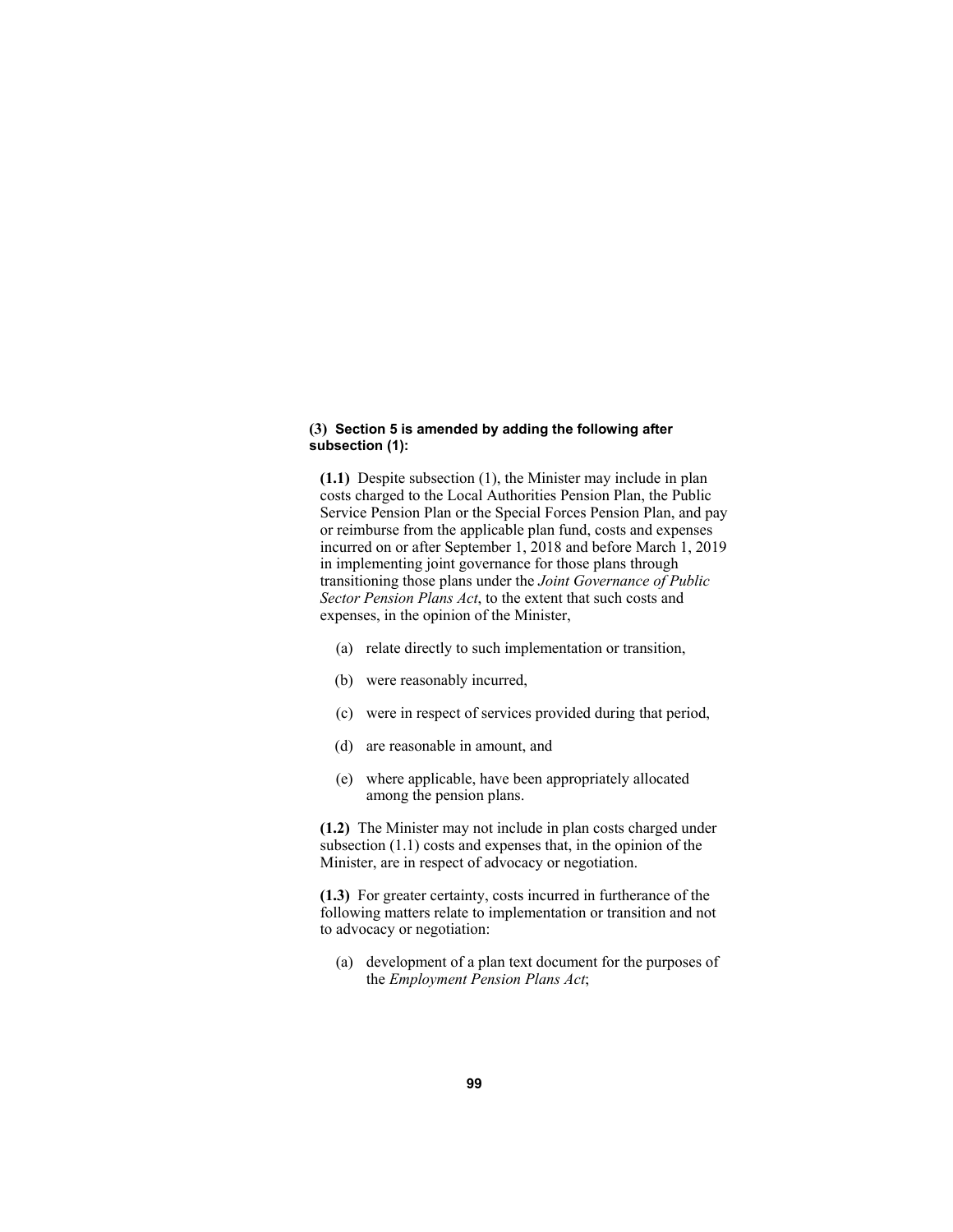- *(b) Schedule 2, containing part of the Public Service Pension Plan and other provisions relating to that pension plan,*
- *(c) Schedule 3, containing part of the Universities Academic Pension Plan (which Plan has had its assets and liabilities transferred to a pension plan regulated under the Employment Pension Plans Act and is about to be terminated formally) and other provisions relating to that pension plan,*
- *(d) Schedule 4, containing part of the Special Forces Pension Plan and other provisions relating to that pension plan,*
- (3) Section 5 presently reads in part:

*5(1) The Minister, after consulting with the relevant Board, shall establish the charge for the administration of each Plan with respect to each fiscal year, and the amount so charged is that Plan's plan costs for that year.* 

**99** Explanatory Notes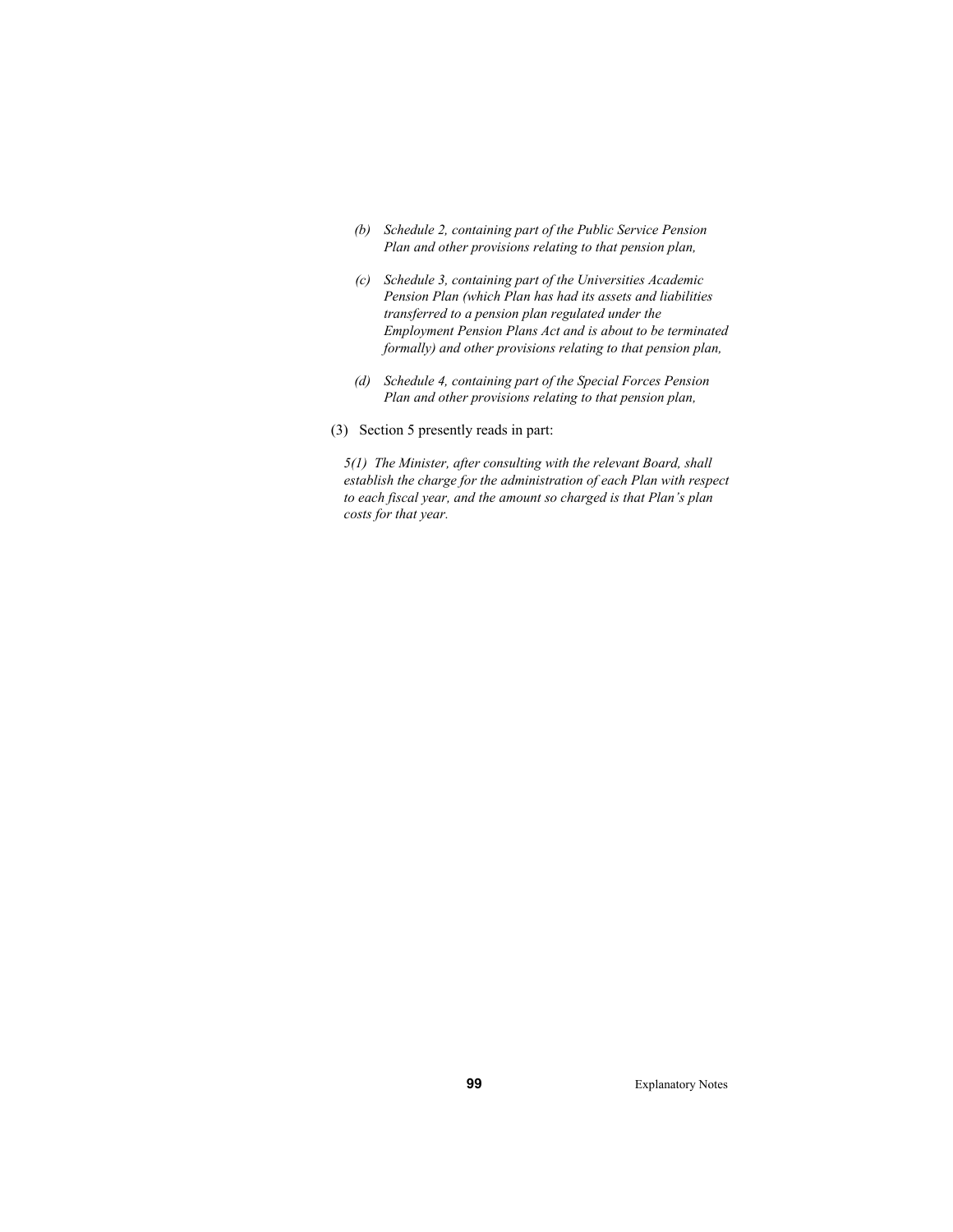- (b) development of one or more service agreements to be entered into by a corporation established by the *Joint Governance of Public Sector Pension Plans Act* with Alberta Pensions Services Corporation;
- (c) development of an investment management agreement to be entered into by a corporation established by the *Joint Governance of Public Sector Pension Plans Act* with Alberta Investment Management Corporation;
- (d) operationalization of corporations established by the *Joint Governance of Public Sector Pension Plans Act*.
- **(4) Section 7 is repealed.**

### **(5) The following is added after section 8:**

### **Survival of unfunded liabilities for pre-1992 recognized service and additional contributions in respect of UAPP 8.1(1)** In this section,

- - (a) "former plan" means the Plan previously referred to in Schedule 3;
	- (b) "current plan" means the Universities Academic Pension Plan registered under the *Employment Pension Plans Act*.
- **(2)** Notwithstanding the repeal of Schedule 3,
	- (a) sections 9 and 9.1 of that Schedule continue to apply with respect to the current plan and shall be read with all necessary modifications to give effect to those sections having regard to the continuation of the former plan under the *Employment Pension Plans Act*, and
	- (b) in respect of the withdrawal of any or all employers under the current plan to another plan or plans established by the withdrawing employers to which the *Employment Pension Plans Act* applies, the obligation of the Crown under section 14(7)(a) of that Schedule shall continue to apply subject to
		- (i) the conditions set out in that section, and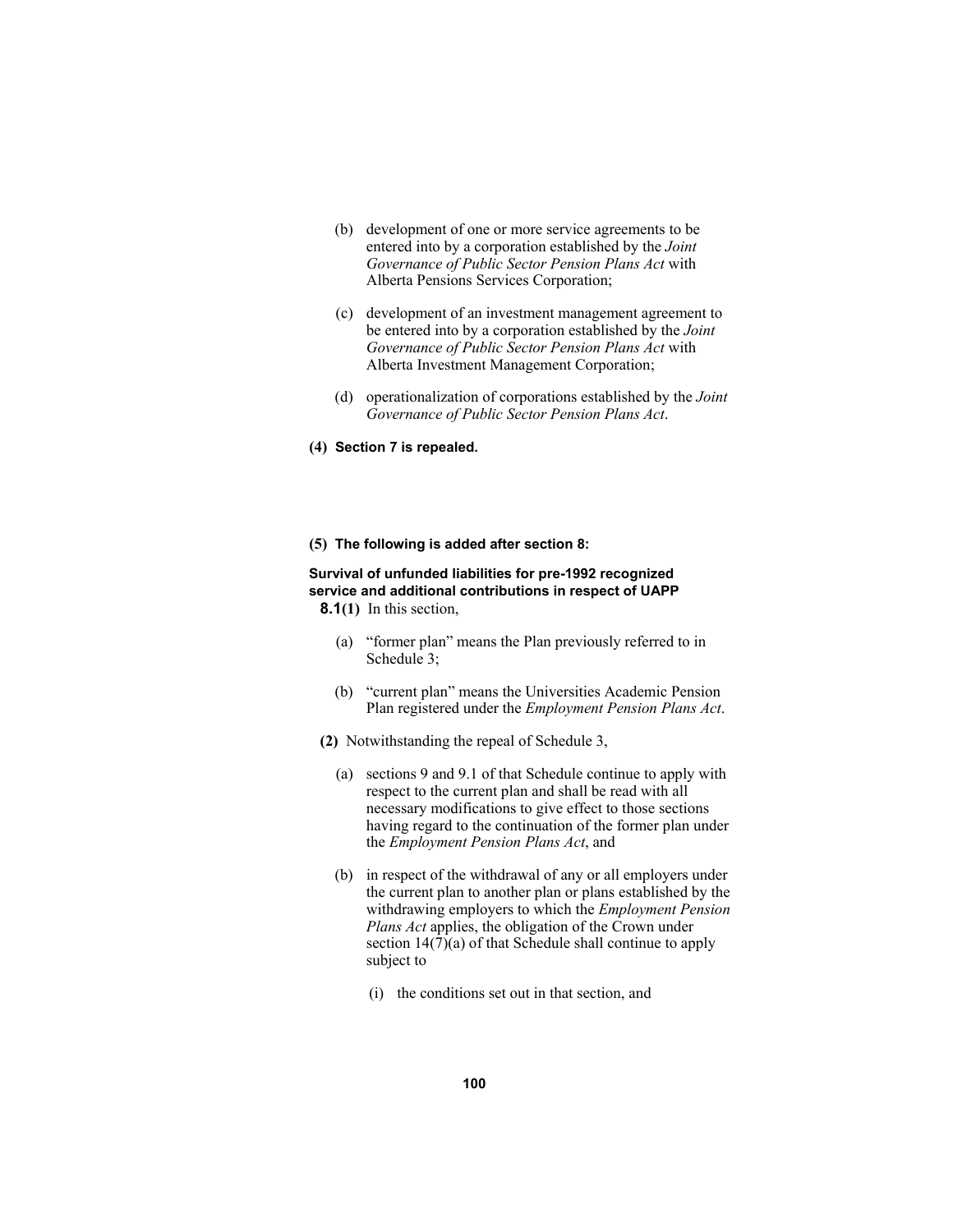(4) Section 7 presently reads:

*7 Regulations under section 12 of Schedules 1 to 5 may be made generally to apply to all or to several of the pension plans referred to in section 1(a) to (e).* 

(5) Survival of unfunded liabilities for pre-1992 recognized service and additional contributions.

**100** Explanatory Notes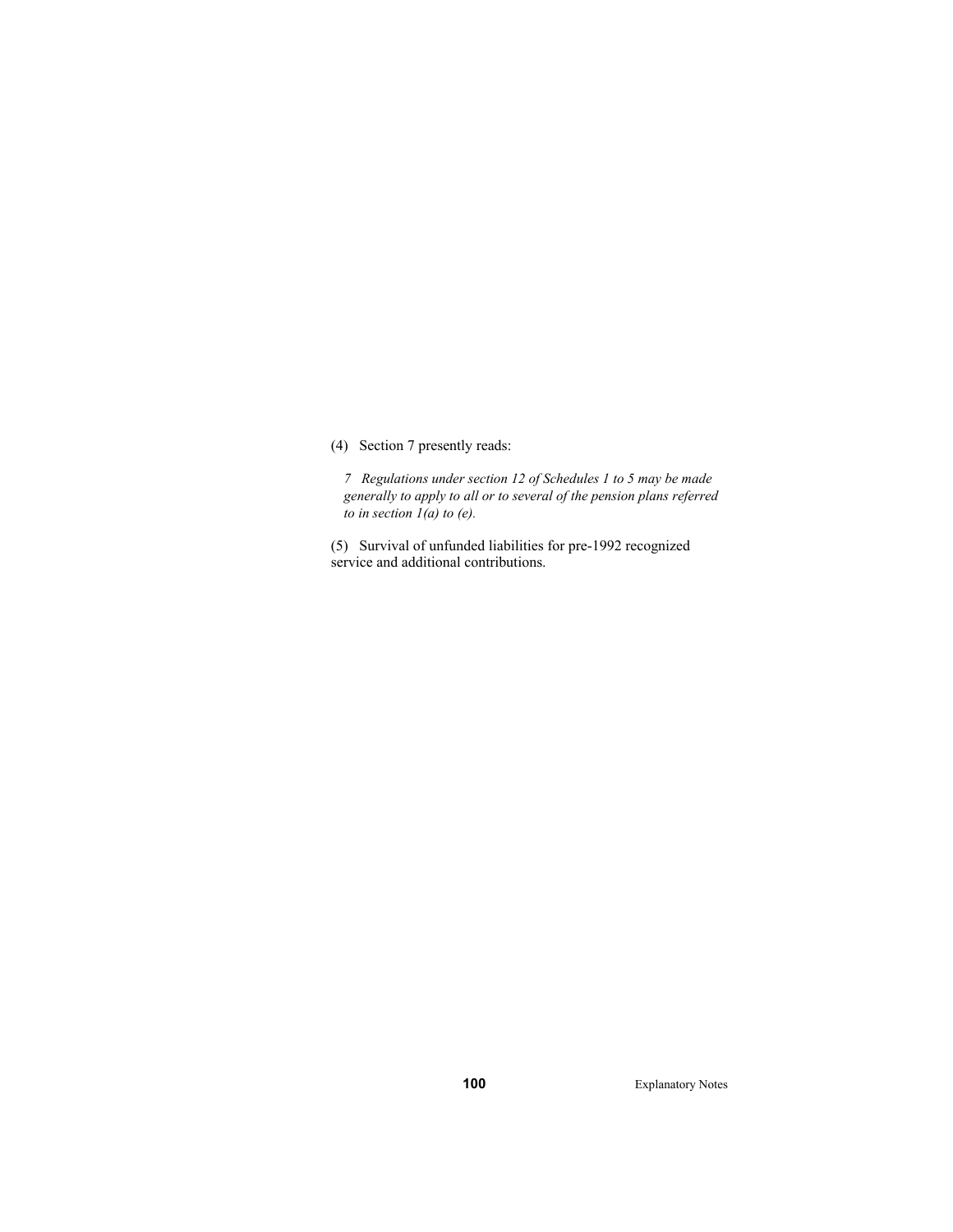(ii) the plan or plans established by the withdrawing employers containing provisions equivalent to sections 9 and 9.1 of that Schedule as contemplated under sections  $14(8)(b)$  and  $15(5)(c)$  of that Schedule, as applicable,

and sections  $14(7)(a)$  and  $(8)(b)$  and  $15(5)(c)$  of that Schedule, together with all other references to other sections of that Schedule in those sections, shall be read with all necessary modifications to give effect to the sections having regard to the continuation of the former plan under the *Employment Pension Plans Act*.

**(3)** For greater certainty, and without limiting the application of subsection (2), the following references in sections 9 and  $14(7)(a)$ and (8)(b) of Schedule 3 shall be interpreted as follows:

- (a) references to the "Minister" and "Board" shall be read as references to the "Administrator" under the current plan, except in section 9(12), in which the reference to ", when so requested by the Minister," shall be read as if that reference were struck out;
- (b) the reference to "Provincial Treasurer" in section  $9(13)$ shall be read as a reference to the "Minister responsible for the *Financial Administration Act*";
- (c) references to "employer" or "employers" shall be read as references to "participating employer" or "participating employers", as the case may be, of the current plan;
- (d) references to "participants" shall be read as references to "members" of the current plan.

# **(6) Section 9.2(1)(b) is repealed and the following is substituted:**

 (b) "employment information" means, with respect to a particular Plan, personal information within the meaning of the *Freedom of Information and Protection of Privacy Act* of participants and former participants, and their pension partners and beneficiaries, that is required to administer the rights, obligations and entitlements of the participants and former participants under the Plan, but, as regards the collection by or the disclosure to an employer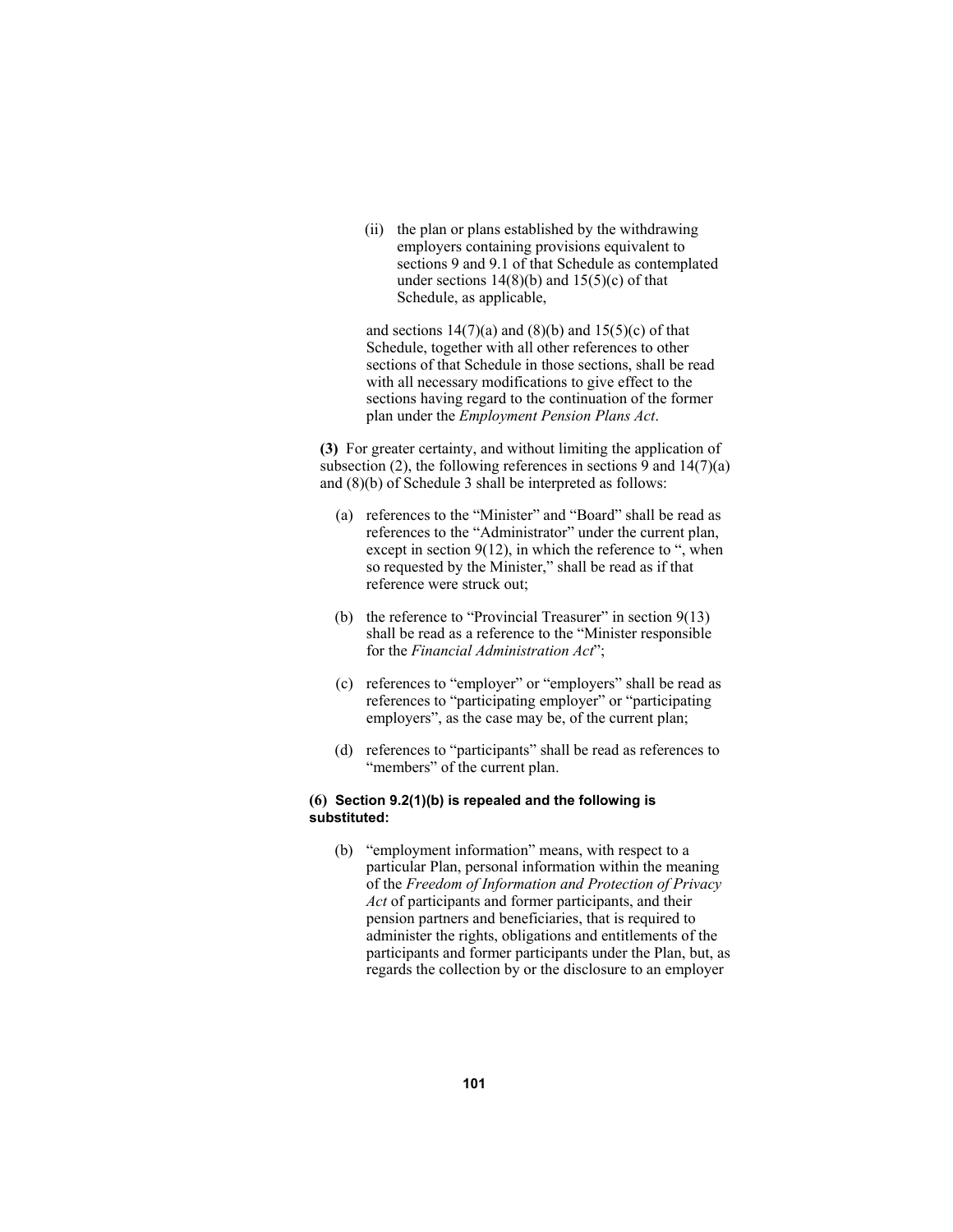- (6) Section 9.2(1)(b) presently reads:
	- *(b) "employment information" means, with respect to a particular Plan, personal information within the meaning of the Freedom of Information and Protection of Privacy Act that* 
		- *(i) relates to pensions and other benefits and to participants' and former participants' employment, and*
		- *(ii) has a reasonable and direct connection to the administration of pensions and other benefits*

**101** Explanatory Notes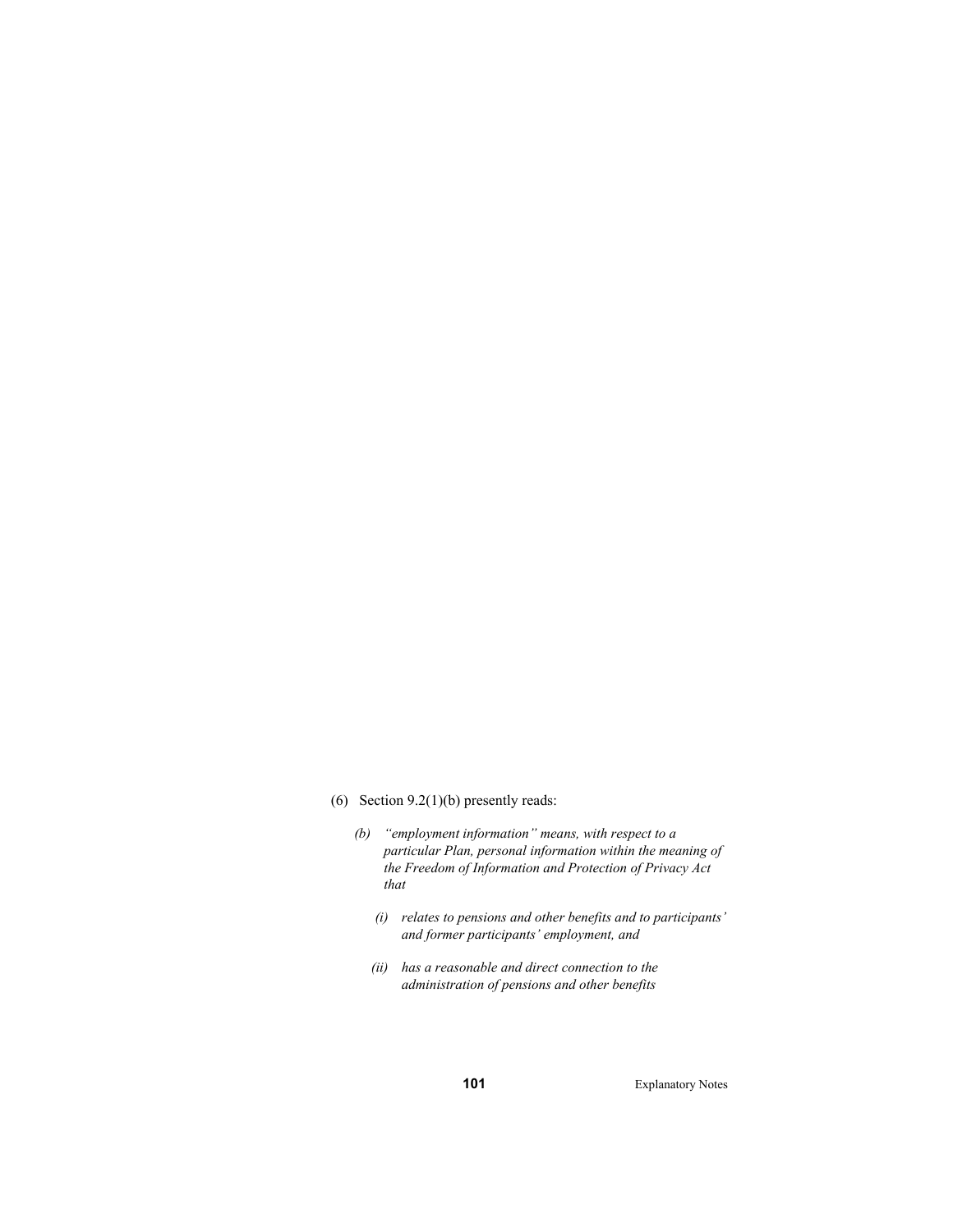of any such information, is restricted to information about participants and former participants who are or were employed by that particular employer and related benefits;

**(7) Schedules 1, 2, 3 and 4 are repealed.** 

**Amends SA 2016 cR-8.5** 

**6(1) The** *Reform of Agencies, Boards and Commissions Compensation Act* **is amended by this section.** 

**(2) The Schedule is amended by striking out** "Alberta Local Authorities Pension Plan Corporation".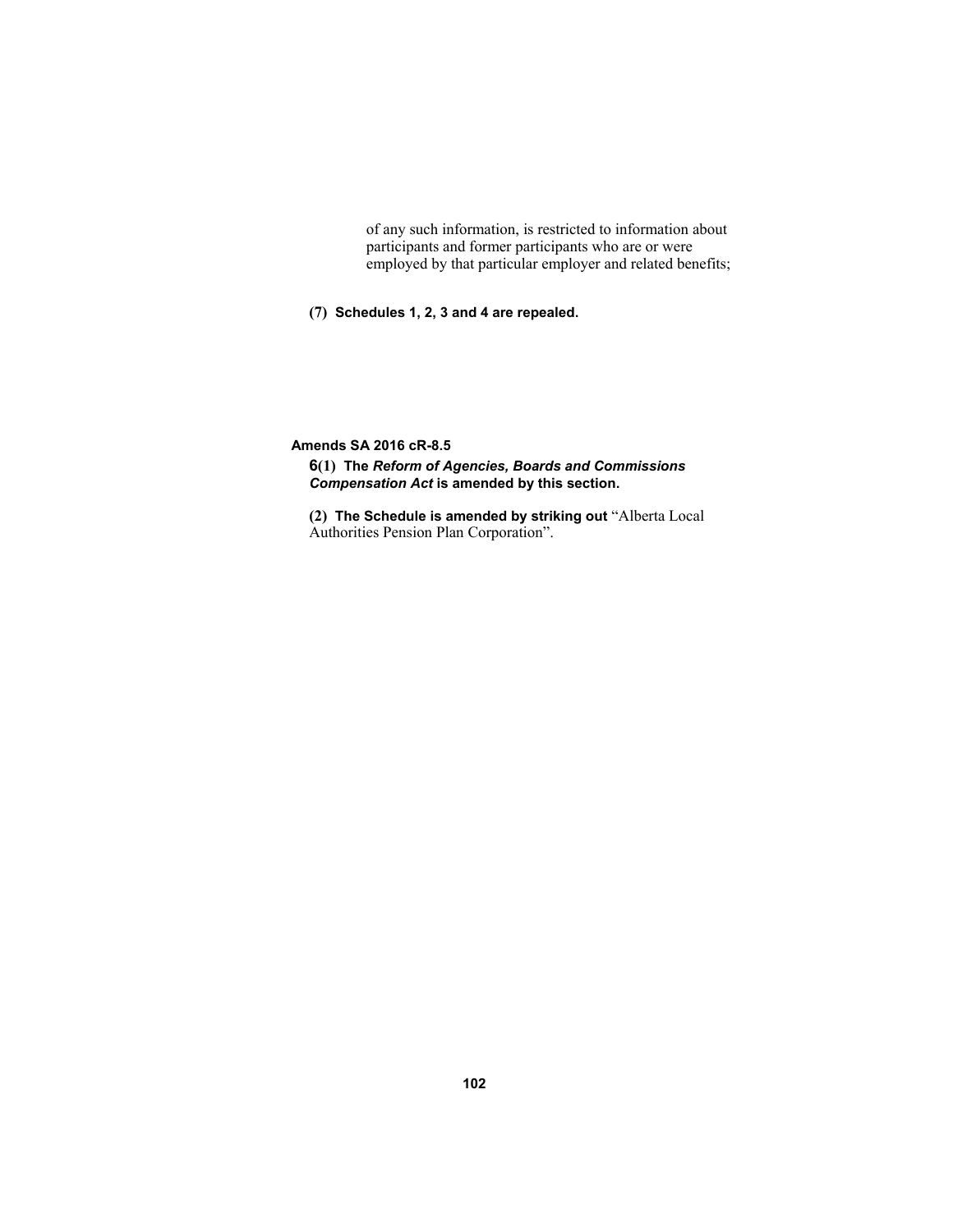*but, as regards the collection by or the disclosure to an employer of any such information, is restricted to information about participants and former participants who are or were employed by that particular employer and related benefits;* 

(7) Repeal of Schedule 1, containing part of the Local Authorities Pension Plan and other provisions relating to that pension plan; Schedule 2, containing part of the Public Service Pension Plan and other provisions relating to that pension plan; Schedule 3, containing part of the Universities Academic Pension Plan and other provisions related to that pension plan and Schedule 4, containing part of the Special Forces Pension Plan and other provisions relating to that pension plan.

**6**(1) Amends chapter R-8.5 of the Statutes of Alberta, 2016.

(2) Removal of reference to Alberta Local Authorities Pension Plan Corporation from the Schedule.

**102** Explanatory Notes